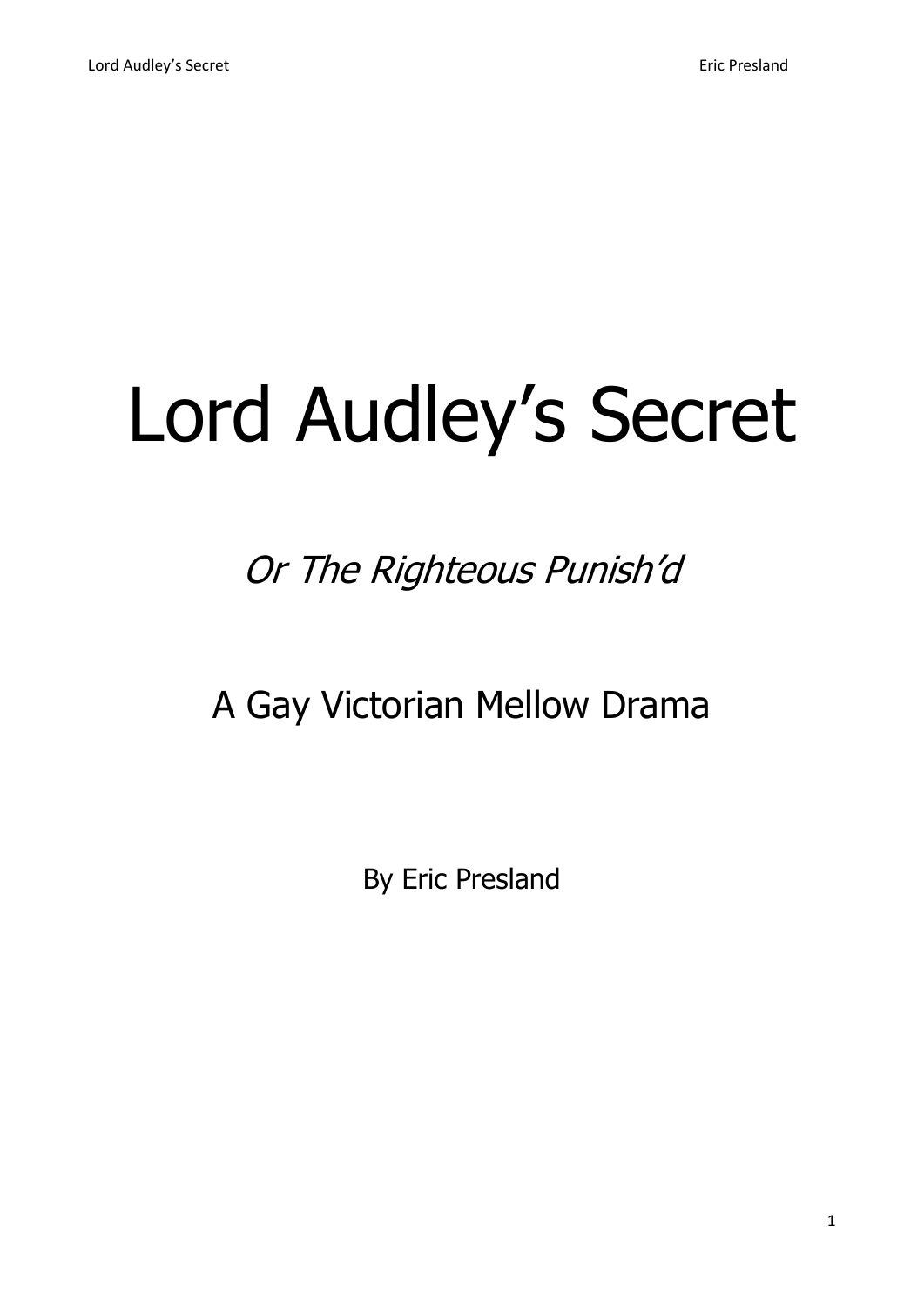#### **Cast**

| Chorus 1<br>Chorus 2        |                                                   |
|-----------------------------|---------------------------------------------------|
| Chorus 3 [these can double] |                                                   |
| Augustus                    | A Hero                                            |
| <b>Jed</b>                  | His life's companion                              |
| Lord Audley                 | A Villain. His catchphrase, borrowed from         |
|                             | Sweeney Todd, is 'I'll polish her off'. It should |
|                             | be distinctive.                                   |
| <b>Sweeney Todd</b>         | A barber. Can double with Augustus.               |
| Lady Audley                 | A Wronged Wife                                    |
| Rev Jonas Toadspawn         | A Hypocrite                                       |
| Tara Masalata               | A Mysterious Gypsy                                |
|                             | [or Roma for an advanced audience]                |

# **Settings**

The original production had sets and props by Neil Bartlett; they were cardboard cut-outs in the style of a Pollock's Toy Theatre.

# **Time**

The 1820s-1830s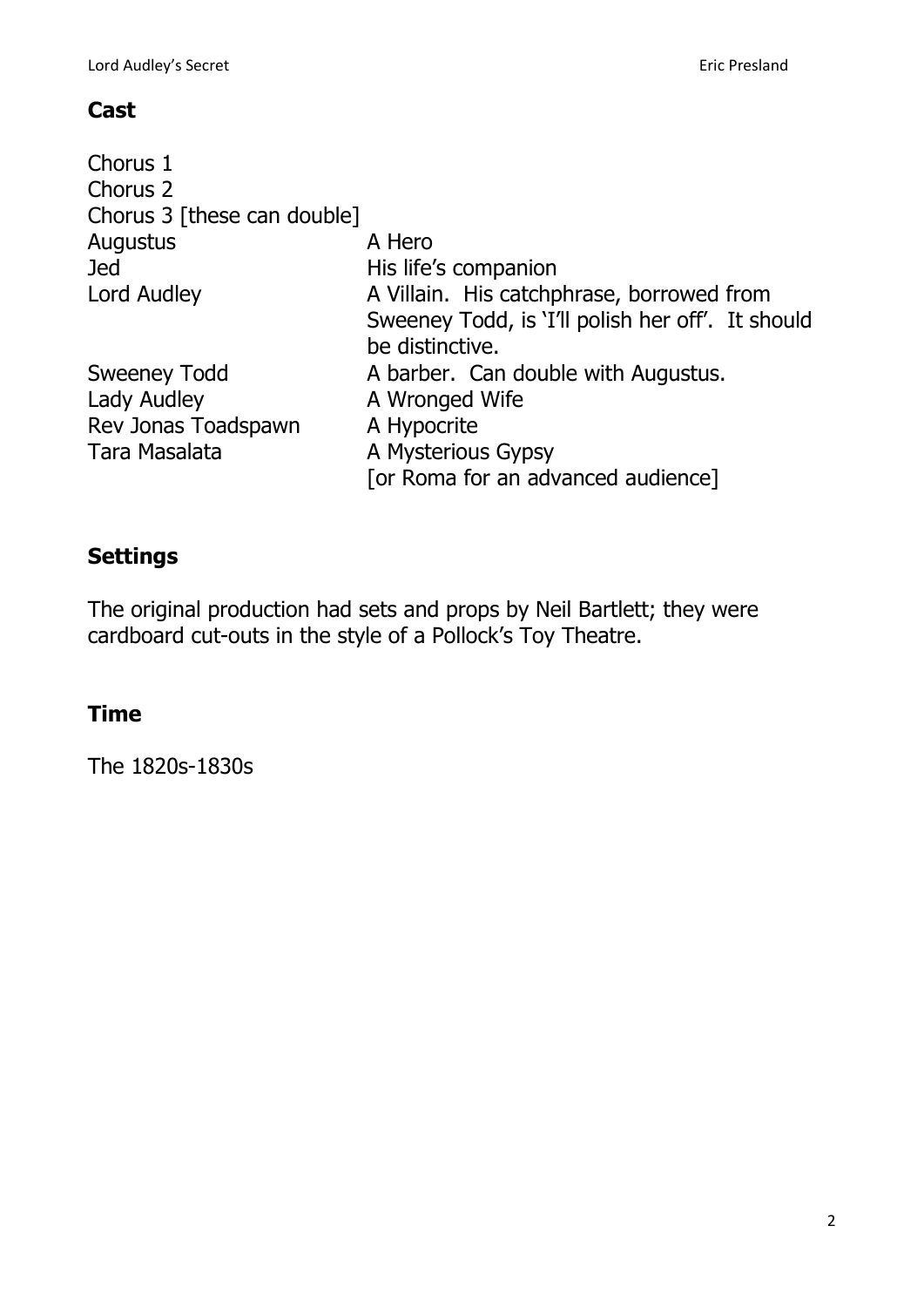#### Scene the First

[The manly companions' cottage. The furniture is manly. The crockery and cutlery is manly. Even the roses round the door are manly. Over the manly fireplace is a Sampler, 'God Bless This House', in manly needlepoint.]

| <b>CHORUS 1:</b>                    | In a picturesque yet retired county in the heart of rural<br>tranquillity $-$                                                                       |
|-------------------------------------|-----------------------------------------------------------------------------------------------------------------------------------------------------|
| <b>CHORUS 2:</b>                    | Where sturdy English Yeopersons produce sturdy<br>English cattle, and walk the unspoilt lanes on their<br>sturdy English legs $-$                   |
| <b>CHORUS 3:</b>                    | with their sturdy English thighs and their sturdy<br>English buttocks - ooh!                                                                        |
| [CHORUS 1 & CHORUS 2 slap CHORUS 3] |                                                                                                                                                     |
| <b>CHORUS 1:</b>                    | Here where our sturdy old English customs are as yet<br>uncorrupted by the airs and graces of the soiled<br>metropolis $-$                          |
| <b>CHORUS 2:</b>                    | Stands a sturdy English cottage remarkable for its air<br>of refined manly simplicity -                                                             |
| <b>CHORUS 3:</b>                    | and gay gentrification $-$                                                                                                                          |
| <b>CHORUS 1:</b>                    | Around the manly door, manly roses entwine in bright<br>order.                                                                                      |
| <b>CHORUS 2:</b>                    | Along the path neat rows of alyssum and lobelia<br>refresh the weary traveller with their manly fragrance                                           |
| <b>CHORUS 3:</b>                    | and tell of the loving care with which they are tended.                                                                                             |
| <b>CHORUS 1:</b>                    | Crossing the threshold, the bare, bright, clean rooms<br>indicate to even the casual observer the poverty in<br>which these virtuous folk do dwell. |
| <b>CHORUS 2:</b>                    | But this is a proud poverty, a virtuous poverty, a<br>manly poverty, which takes pains with the little it has.                                      |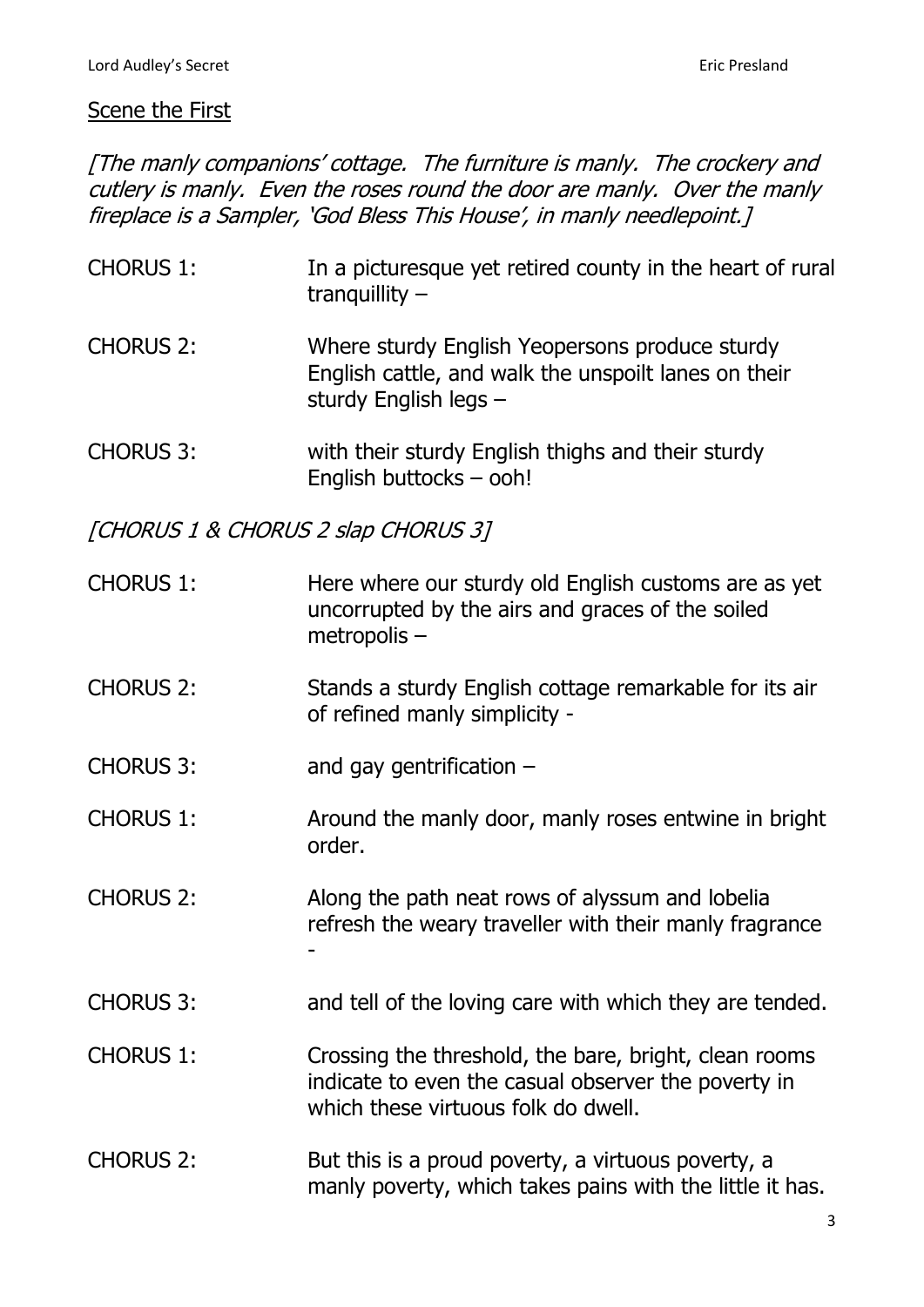| <b>CHORUS 3:</b> | The curtains are neat $-$                                                                                                                                        |
|------------------|------------------------------------------------------------------------------------------------------------------------------------------------------------------|
| <b>CHORUS 1:</b> | - and manly. Don't forget manly.                                                                                                                                 |
| <b>CHORUS 2:</b> | - and well-worn with washing, and through them the<br>Spring sunshine streams encouragingly, for fair Nature<br>doth bless impartially both rich and poor alike. |
| <b>CHORUS 3:</b> | Over the sacred manly hearth, a pious texts exhorts<br>the household to do each day its duty, and expresses<br>a heartfelt prayer $-$                            |
| <b>CHORUS 1:</b> | - and manly                                                                                                                                                      |
| <b>CHORUS 2:</b> | Oh, do shut up                                                                                                                                                   |
| <b>CHORUS 3:</b> | - to th'Omnipotent deity who watches over them:                                                                                                                  |
| <b>CHORUS 1:</b> | "God bless this manly house."                                                                                                                                    |
| <b>CHORUS 2:</b> | Though they need no promptings more than the<br>urging of their hearts $-$ manly hearts, okay? Jesus!                                                            |
| <b>CHORUS 3:</b> | On the table, a simple loaf and jug of milk: remains of<br>their frugal repast $-$                                                                               |
| <b>CHORUS 1:</b> | While at that hearth three chairs are drawn up before<br>a small fire, for the Sun is not so kind as to entirely<br>banish winter chills.                        |
| <b>CHORUS 2:</b> | One chair lies empty, the oldest and most worn of the<br>three.                                                                                                  |
| <b>CHORUS 3:</b> | Which betokens one user of long standing, now<br>absent.                                                                                                         |
| <b>CHORUS 1:</b> | Whilst in the other two sit - Augustus                                                                                                                           |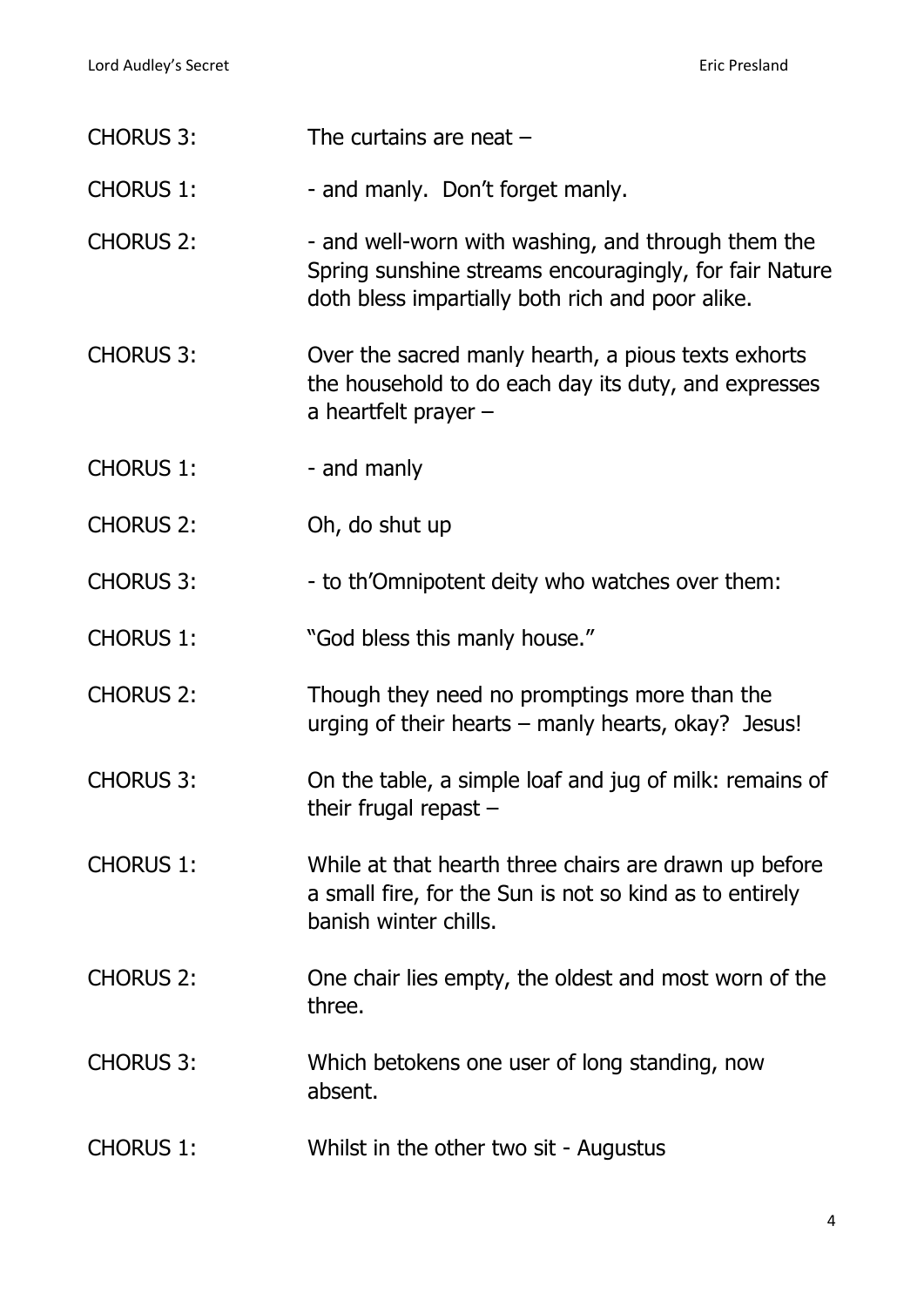| [AUGUSTUS enters and sits, very manly and upright] |  |  |
|----------------------------------------------------|--|--|
|----------------------------------------------------|--|--|

|  |  | And Jed, with furrowed brow |
|--|--|-----------------------------|
|--|--|-----------------------------|

[JED sits posed, worried, like The Thinker]

|                  | Which shows that all is not well with these two upright                                                                                                                                                                                                                        |
|------------------|--------------------------------------------------------------------------------------------------------------------------------------------------------------------------------------------------------------------------------------------------------------------------------|
| <b>CHORUS 2:</b> | - and manly $-$                                                                                                                                                                                                                                                                |
| <b>CHORUS 1:</b> | young men.                                                                                                                                                                                                                                                                     |
| JED:             | Thou knowst, fair Augustus, that it is two long years<br>since Mother died.                                                                                                                                                                                                    |
| <b>AUGUSTUS:</b> | Ay.                                                                                                                                                                                                                                                                            |
| JED:             | Oft-times do I look upon her chair, or her teeth upon<br>the mantelpiece, and mind me of the happy hours she<br>dandled me upon her knee.                                                                                                                                      |
| <b>AUGUSTUS:</b> | Ay.                                                                                                                                                                                                                                                                            |
| JED:             | I still bear the scars on my behind. Very bony knees<br>she did have. And sharp.                                                                                                                                                                                               |
| <b>AUGUSTUS:</b> | Ay.                                                                                                                                                                                                                                                                            |
| JED:             | Alas, no more. The cares and toils of poverty did send<br>her untimely to her grave.                                                                                                                                                                                           |
| <b>AUGUSTUS:</b> | Ay.                                                                                                                                                                                                                                                                            |
| JED:             | Yet died she in the bosom of her doting son, and in<br>the consolation of her Religion. Tis comfort to me.<br>Also to know that she knew that I was happy with<br>thee. I had found my helpmeet and most faithful<br>friend who would travel this, life's dirt track, with me. |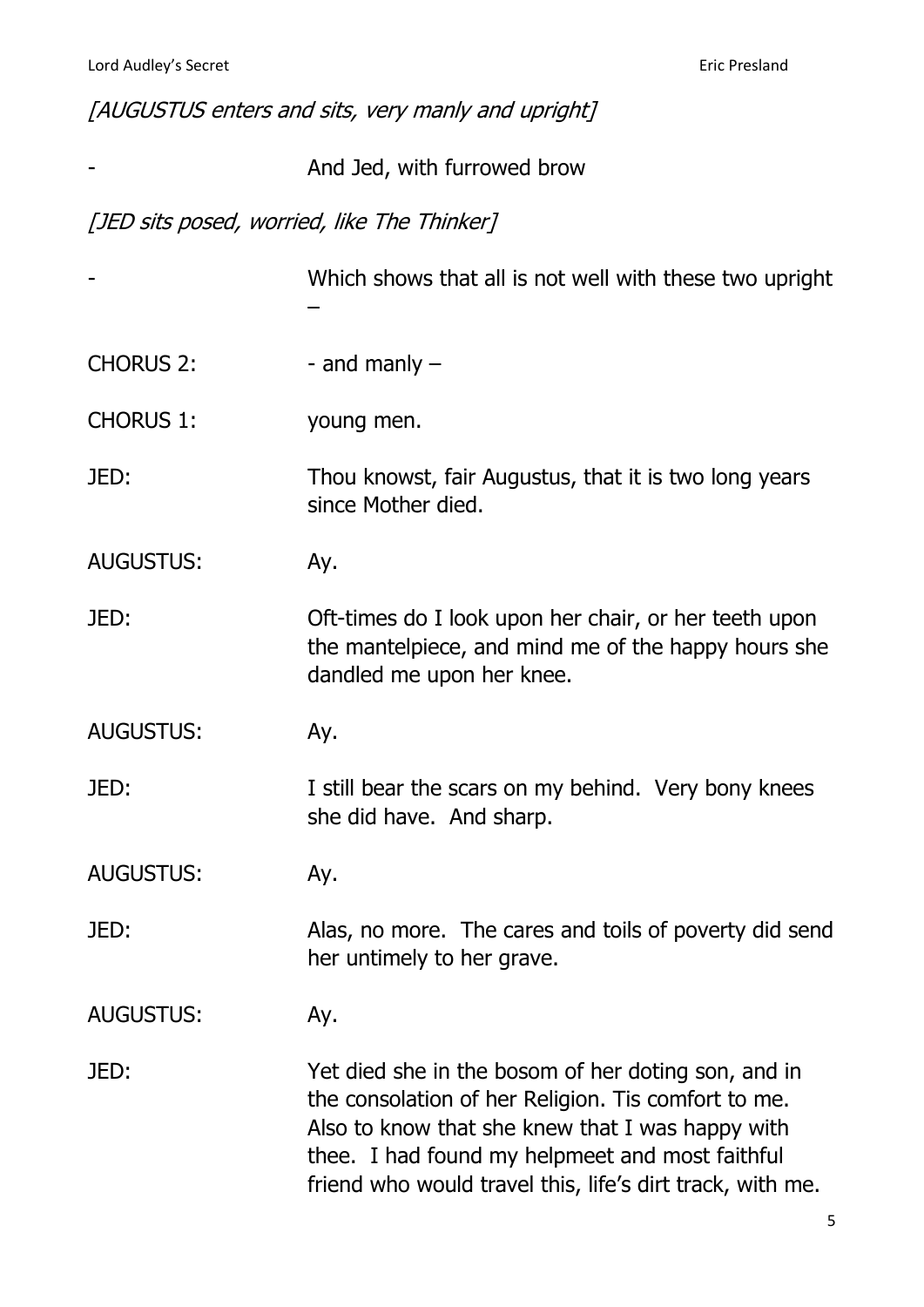Hand in hand, shoulder to shoulder, thigh to thigh, knee to knee, matching stride for stride.

## AUGUSTUS: Ay.

JED: I knew this though I had but met thee the day before she died. I knew, and she knew, and I knew that she knew, and she knew that I knew she knew. 'Twas a great comfort. [Aside] But oh, under what mystery did our meeting take place. I long to know the secrets of Augustus' shadowy past. [To AUGUSTUS] I say, it was a great comfort.

AUGUSTUS: Ay. [Pause]

JED: Thou art in a chatty mood tonight, dear Augustus.

AUGUSTUS: Ay.

JED: There is no force so powerful as a MOTHER's love – or that of a faithful friend.

AUGUSTUS: Ay. I mean – what?

JED: Thou hast not heard aught of what I said.

AUGUSTUS: Nay, dear Jed, I hang on every word that drips from thy cherry –

JED: But manly –

AUGUSTUS: - manly yes, lips. I do so doat on thee. [Aside] I dare not tell him what is truly on my mind.

JED: Fret not, dear Friend. Thou hast had a hard day of it, toiling in our simple plot, harvesting the simple weeds with which we augment our daily bread.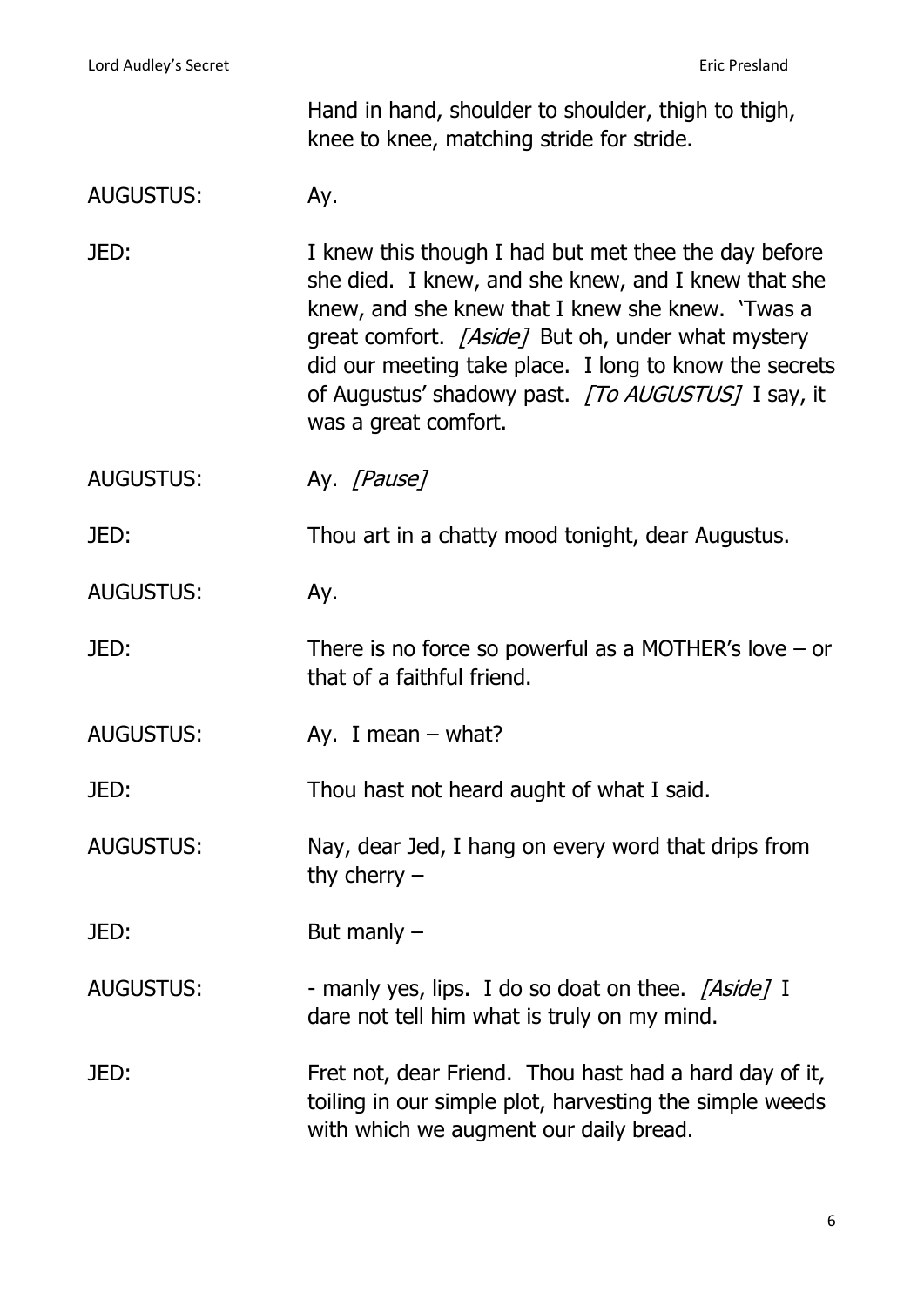| <b>AUGUSTUS:</b>                   | That's it. My massive delts, gluts and abs are but a<br>little tired from my labours. [Aside] Oh, how I hate to<br>dissemble thus to my dear one. But tis stern<br>NECESSITY that drives me.                                                                                                                                                                                                                             |  |
|------------------------------------|--------------------------------------------------------------------------------------------------------------------------------------------------------------------------------------------------------------------------------------------------------------------------------------------------------------------------------------------------------------------------------------------------------------------------|--|
| JED:                               | Sometimes I wonder whether thou dost regret the life<br>that thou has chosen here with me.                                                                                                                                                                                                                                                                                                                               |  |
| <b>AUGUSTUS:</b>                   | [Loud] Never!                                                                                                                                                                                                                                                                                                                                                                                                            |  |
| [JED winces and massages his ear.] |                                                                                                                                                                                                                                                                                                                                                                                                                          |  |
| JED:                               | But I am rough, uncouth. Thou are a gentleman.                                                                                                                                                                                                                                                                                                                                                                           |  |
| <b>AUGUSTUS:</b>                   | I know not.                                                                                                                                                                                                                                                                                                                                                                                                              |  |
| JED:                               | Thou art. Thy manner and thy speech proclaims as<br>much. Thy hands, now calloused from the space,<br>were soft and dainty when thou camest to me. The<br>l'Oreal moisturiser in thy pocket confirmed as much.<br>Thou hast had servants to tend thee ere now, I<br>warrant.                                                                                                                                             |  |
| <b>AUGUSTUS:</b>                   | [Agitated] Nay, I know not, I tell thee. Thou knowst<br>that when thou didst find me, bleeding and<br>unconscious in the wood, swooning and nigh almost to<br>death, thou did'st rescue me even from its very jaws.<br>Thy sweet face, the first that I set eyes on when I<br>awoke, did revive me more than any balm prescribed<br>by doctor could. Yet how I came thus in the woods,<br>and in that state, I know not. |  |
| JED:                               | Amnesia.                                                                                                                                                                                                                                                                                                                                                                                                                 |  |
| <b>AUGUSTUS:</b>                   | Nor do I know why I had that parrot on my shoulder.                                                                                                                                                                                                                                                                                                                                                                      |  |
| JED:                               | Polly-nesia                                                                                                                                                                                                                                                                                                                                                                                                              |  |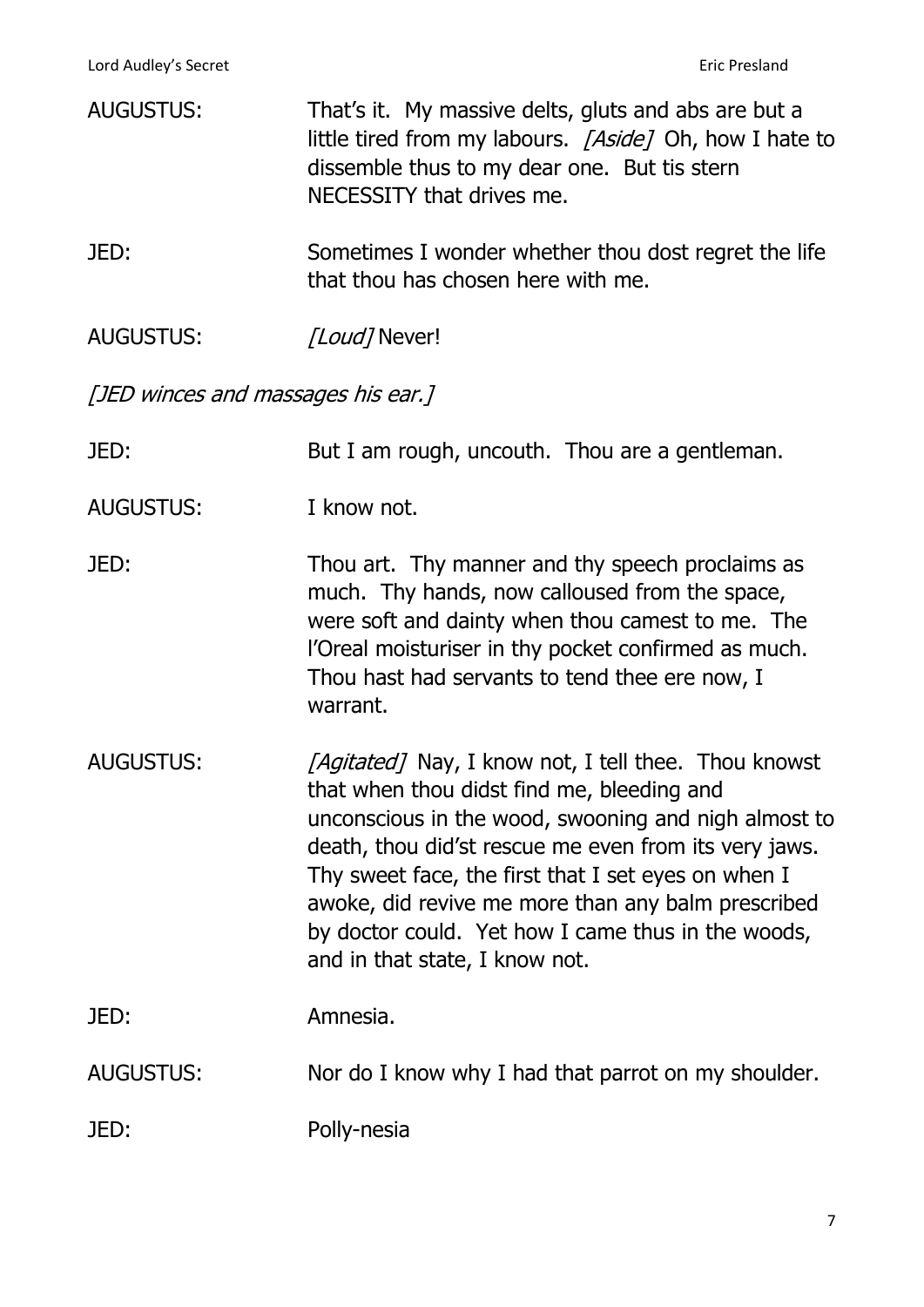| <b>AUGUSTUS:</b> | My mind is blank. Nor will any memory of life ere I<br>met thee return.                                                                                                                                                                                                                                                                                                                                                                                                                                                                                                                                                                                                                                                                                                                                                  |
|------------------|--------------------------------------------------------------------------------------------------------------------------------------------------------------------------------------------------------------------------------------------------------------------------------------------------------------------------------------------------------------------------------------------------------------------------------------------------------------------------------------------------------------------------------------------------------------------------------------------------------------------------------------------------------------------------------------------------------------------------------------------------------------------------------------------------------------------------|
| JED:             | Thou art highborn. I'll lay my life on it.                                                                                                                                                                                                                                                                                                                                                                                                                                                                                                                                                                                                                                                                                                                                                                               |
| <b>AUGUSTUS:</b> | No more of this; 'tis pointless to speculate thus.                                                                                                                                                                                                                                                                                                                                                                                                                                                                                                                                                                                                                                                                                                                                                                       |
| JED:             | [Aside] Thus is he ever when we talk of this. [To<br>AUGUSTUS] Calm thee. Read this copy of The Manly<br><i>Weekly</i> to soothe thy nerves.                                                                                                                                                                                                                                                                                                                                                                                                                                                                                                                                                                                                                                                                             |
| <b>AUGUSTUS:</b> | I have lost all taste for periodicals.                                                                                                                                                                                                                                                                                                                                                                                                                                                                                                                                                                                                                                                                                                                                                                                   |
| JED:             | Ah! Mag-nesia! Oh, Augustus. How I hate it when<br>we quarrel thus.                                                                                                                                                                                                                                                                                                                                                                                                                                                                                                                                                                                                                                                                                                                                                      |
| <b>AUGUSTUS:</b> | Fear not. Tis past. [They kiss a manly kiss.]                                                                                                                                                                                                                                                                                                                                                                                                                                                                                                                                                                                                                                                                                                                                                                            |
| JED:             | Rest thee there beside the fire. I will take care of<br>thee. I'll make a dish of tea from the roots of stinking<br>nightshade.                                                                                                                                                                                                                                                                                                                                                                                                                                                                                                                                                                                                                                                                                          |
| <b>AUGUSTUS:</b> | Mm! Lovely! [JED exits]                                                                                                                                                                                                                                                                                                                                                                                                                                                                                                                                                                                                                                                                                                                                                                                                  |
| <b>AUGUSTUS:</b> | Oh how my head doth ache. This talk of my past doth<br>ever take me so. How I wish Jed would not talk of it,<br>though he longs to plumb the depths of my mystery.<br>He likes to plumb my depths in any case. But I am<br>powerless to help him. And now this other woe doth<br>crowd upon our bliss. <i>[He produces a letter.]</i> Here do<br>I have heavy tidings indeed. A notice of EVICTION!<br>This cottage is to be sold over our very heads. Tis<br>true! And this despite the firm promise which Lord<br>Audley – are you following this? $-$ did give to Jed's<br>revered though mentally challenged mother; that this<br>cottage would always remain part of his estate whilst<br>she and Jed did live. He shook hands with Jed upon<br>the matter before this very fire. I have heard him say<br>so often. |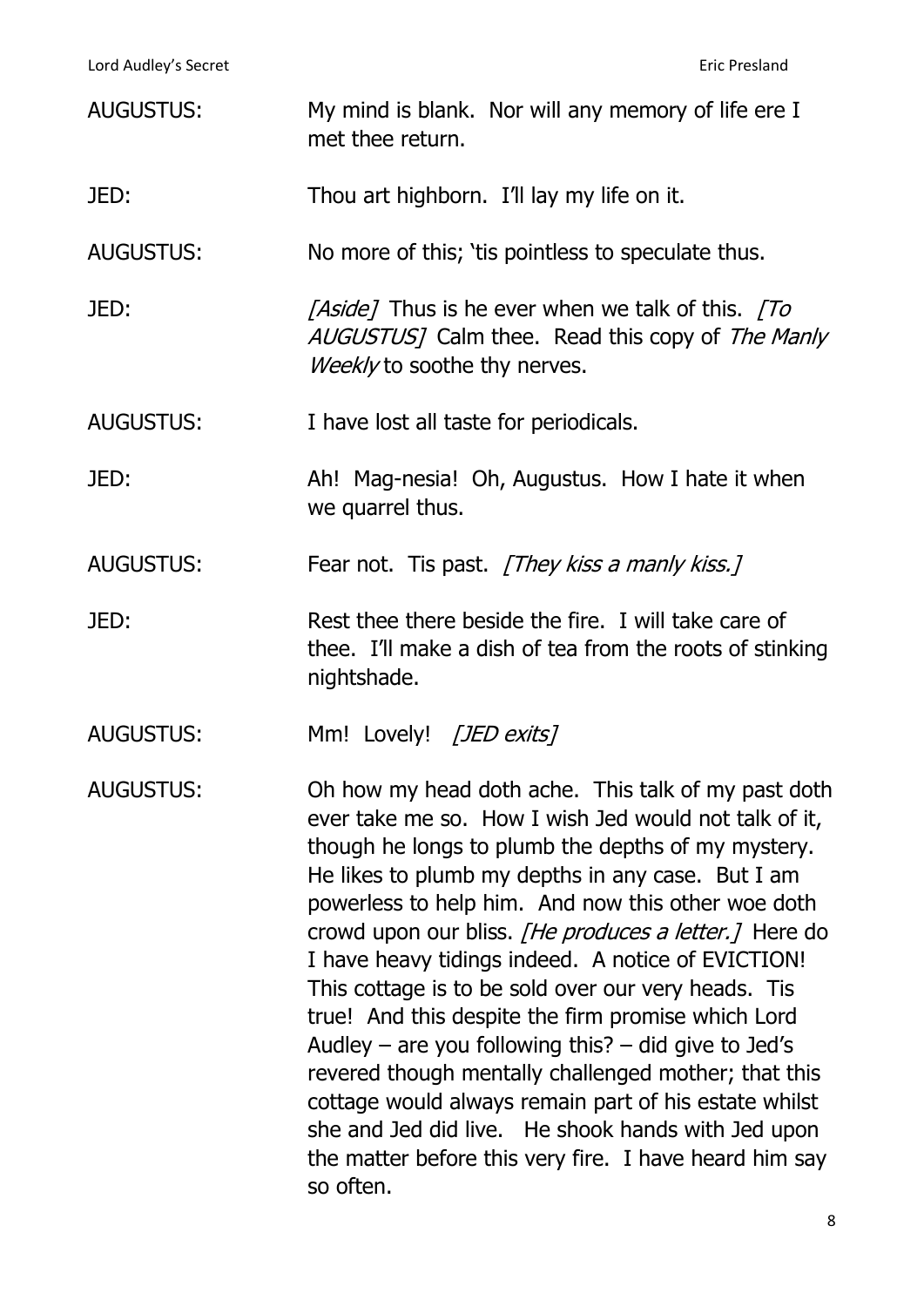Tis true, the rent is somewhat overdue. The weed harvest has been bad this year. But I have been frugal; I have saved half the sum that is owing. I will take the money to Lord Audley. Perhaps it will soften his hard heart. I have but faint hope of the enterprise, but I must take this desperate step. Meanwhile, - Shhh! Not a word of this business to Jed. It will break his fond heart to leave his childhood home, and memories of domestic bliss so dear.

| JED:             | I have made thee a fine strong psychotropic brew.                                                           |
|------------------|-------------------------------------------------------------------------------------------------------------|
| <b>AUGUSTUS:</b> | Thank you, dear Jed, but I feel much better.                                                                |
| JED:             | Rest awhile and regain thy strength.                                                                        |
| <b>AUGUSTUS:</b> | Now that I do think on't, I fancy that a walk would<br>compose my mind. The air in here is stifling.        |
| JED:             | I will chip away the mud that blocks one of the holes<br>in the wall.                                       |
| <b>AUGUSTUS:</b> | I will be glad when we can afford windows. Do not<br>exercise yourself, dear Jed. A walk will do the trick. |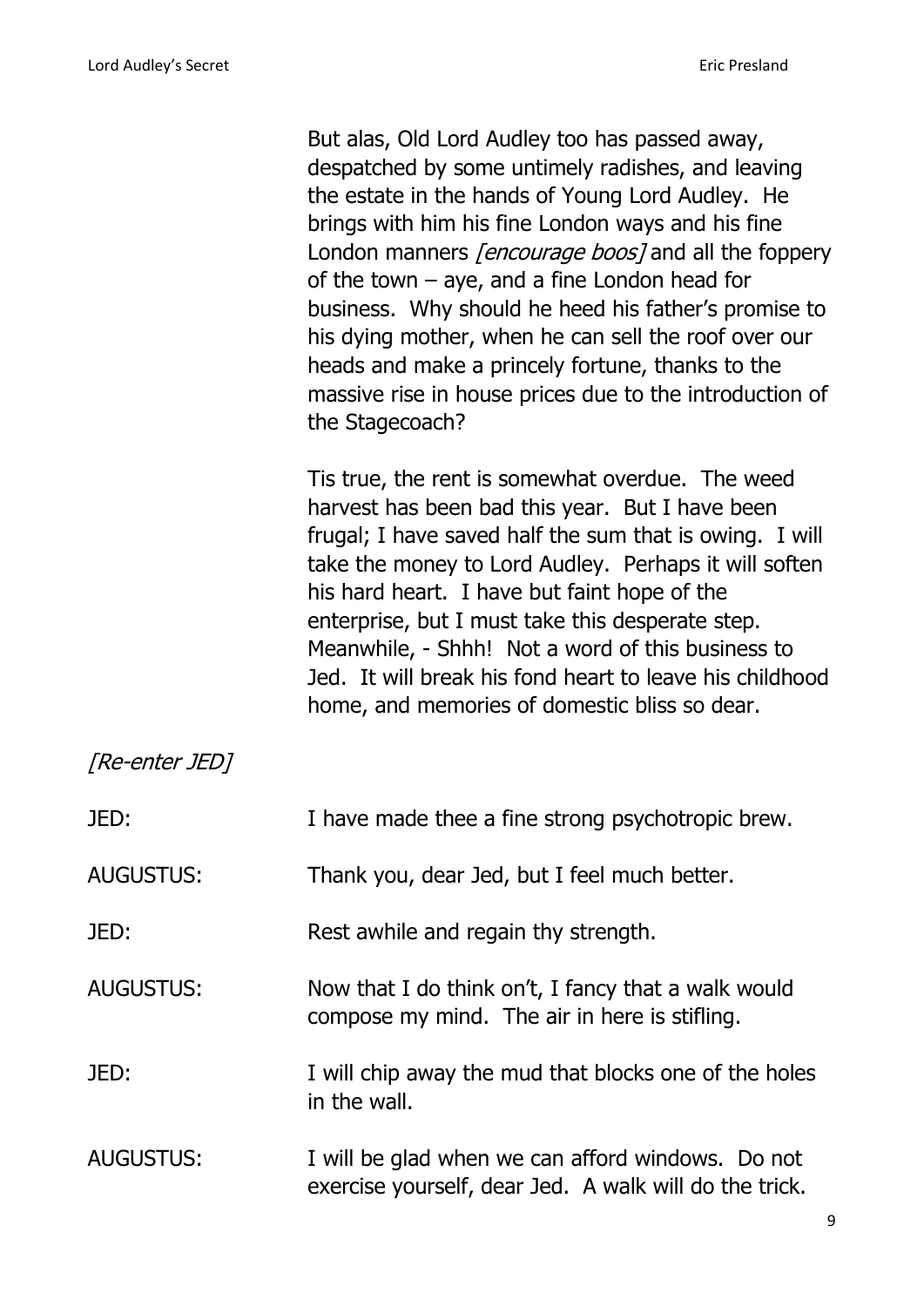|                  | Put the stinking nightshade on the hob, to warm<br>against my return. Oh Jed, thou hast been so kind to<br>me. |
|------------------|----------------------------------------------------------------------------------------------------------------|
| JED:             | I obey but the promptings of my heart. Dear<br>Augustus.                                                       |
| <b>AUGUSTUS:</b> | Dear Jed. <i>[They kiss]</i> And now to work – I mean, to<br>walk. Farewell!                                   |
| JED:             | I shall wait thy return with expectant heart and lips.                                                         |
| [AUGUSTUS exits] |                                                                                                                |
| JED:             | These strange moods come upon him sometimes, and<br>I must bear with them. This one too will be over<br>soon.  |

## **BLACKOUT**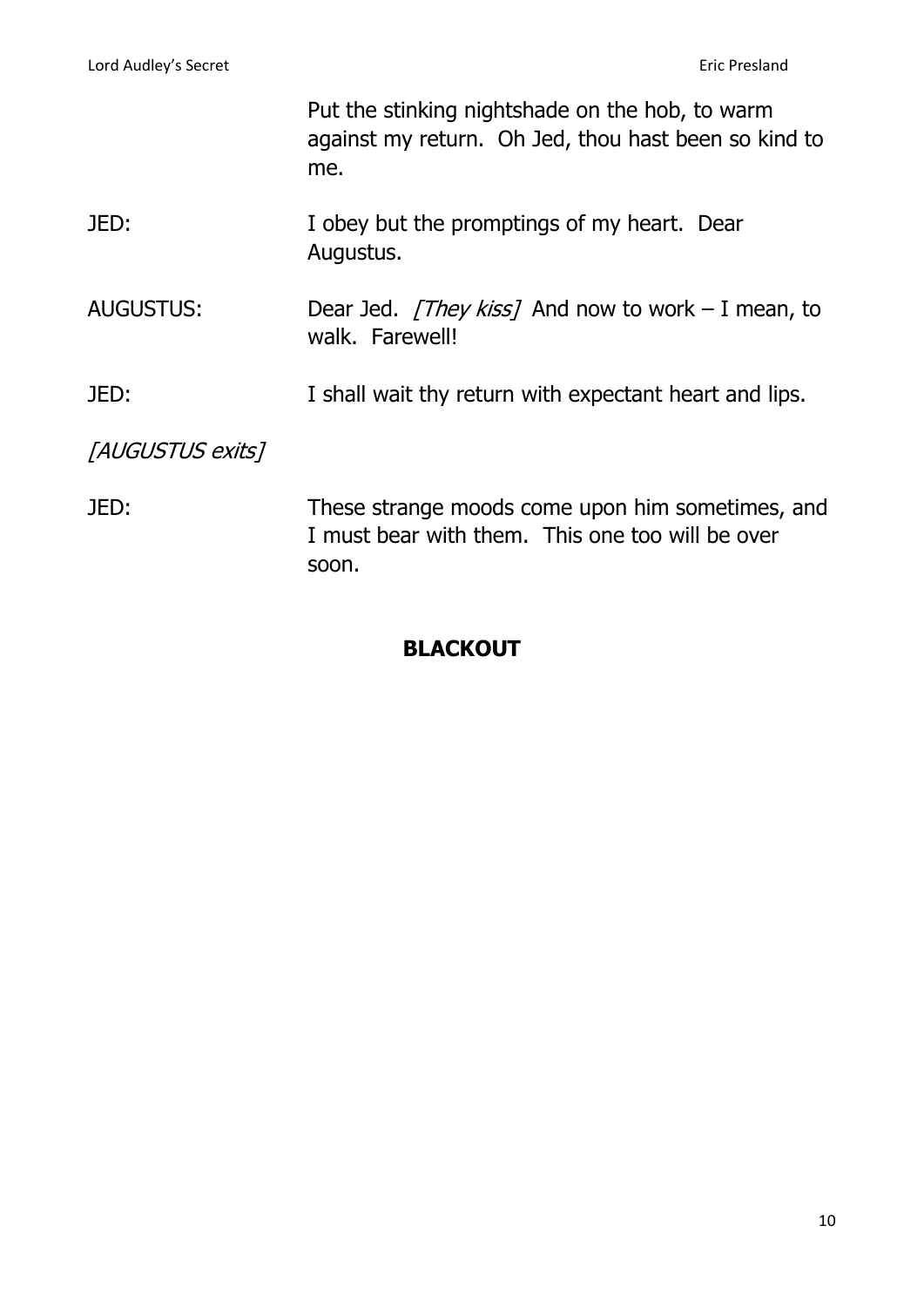#### Scene The Second

[The fine grounds of Audley Hall, Palladian villa of Lord and Lady Audley. Carefully tended and well-behaved elms line a path. Classical statuary is strategically placed.]

| <b>CHORUS 1:</b>                     | Even in our rural retreats, we have our rich and poor                                                            |  |
|--------------------------------------|------------------------------------------------------------------------------------------------------------------|--|
| <b>CHORUS 2:</b>                     | - each knowing his place                                                                                         |  |
| <b>CHORUS 3:</b>                     | And the place of Lord and Lady Audley is Audley Hall.                                                            |  |
| <b>CHORUS 1:</b>                     | A fine imposing house with East Wing and West Wing<br>of the last century                                        |  |
| <b>CHORUS 2:</b>                     | The frontage, adorned with gracious pillars, looks out<br>on an orderly park, the work of Incontinence Brown $-$ |  |
| <b>CHORUS 3:</b>                     | Nature to advantage dresses, with careful clumps of<br>trees to provide a grateful shade                         |  |
| <b>CHORUS 1:</b>                     | While artful streams murmur to beguile the ear.                                                                  |  |
| [FX: Murmur, murmur, murmur, murmur] |                                                                                                                  |  |
| <b>CHORUS 2:</b>                     | As Jed and Augustus eke out a meagre repast of<br>bread and weeds -                                              |  |
| <b>CHORUS 3:</b>                     | the board of Lord and Lady Audley groans -                                                                       |  |
| [BOARD:                              | Groan]                                                                                                           |  |
| <b>CHORUS 3:</b>                     | with sides of beef, poultry, game and exotic oriental<br>fruits $-$                                              |  |
| <b>CHORUS 1:</b>                     | while decanters stand in rows upon the side, offering<br>fermented grape in all its myriad variety.              |  |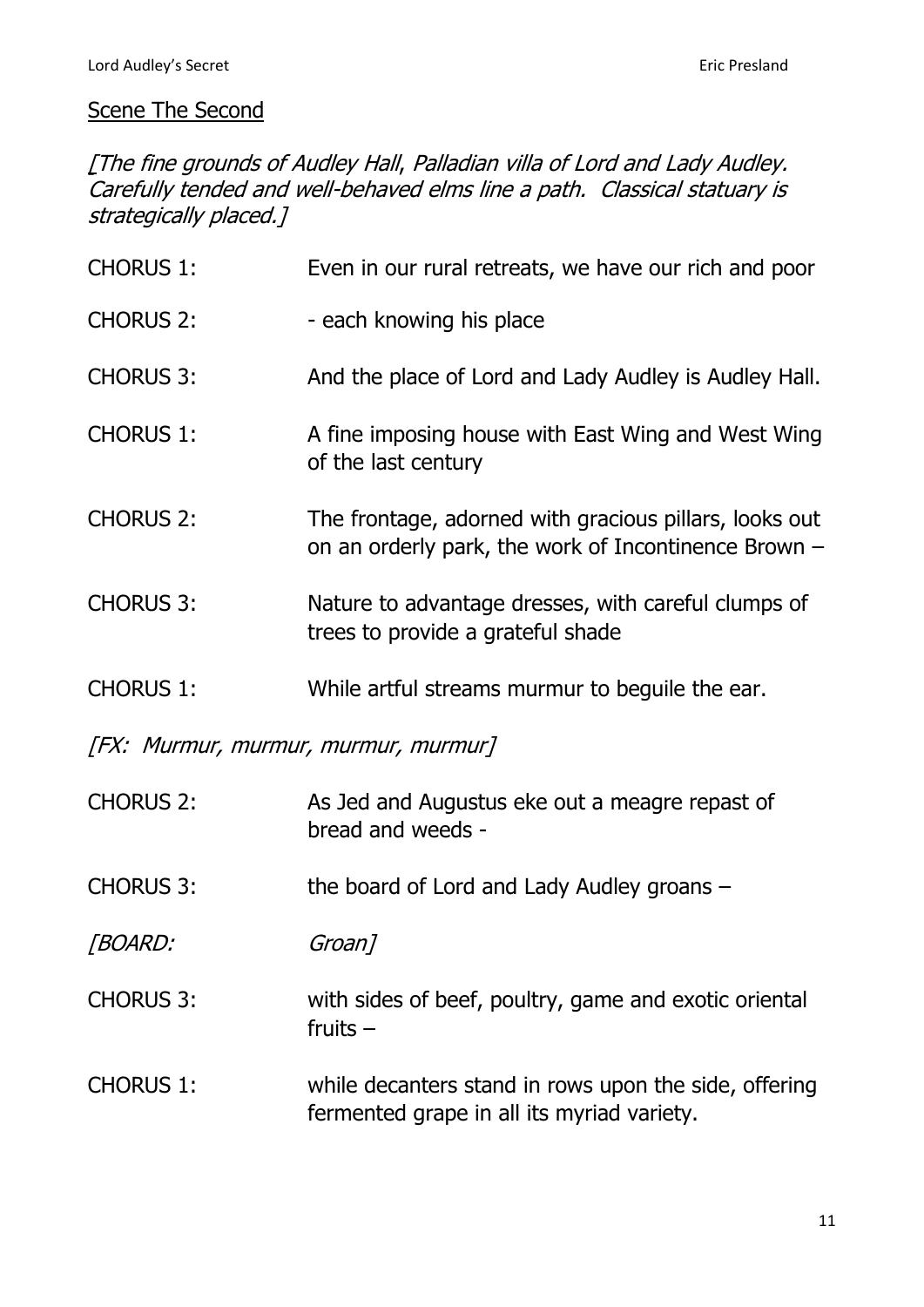| <b>CHORUS 2:</b>    | But Lord and Lady Audley are, on occasion, generous,<br>and today provide a feast for all the visitors.                                                                                                         |
|---------------------|-----------------------------------------------------------------------------------------------------------------------------------------------------------------------------------------------------------------|
|                     | [Theme tune from the Archers "Barwick Green". The Villagers perform a<br>Morris dance. The dance comes to an end.]                                                                                              |
| <b>LORD AUDLEY:</b> | A splendid dance indeed.                                                                                                                                                                                        |
| <b>VILLAGER 1:</b>  | We have been practising a month, my Lord.                                                                                                                                                                       |
| <b>LORD AUDLEY:</b> | And excellently fleet of foot it was too. Don't you<br>think so, my dear?                                                                                                                                       |
| <b>LADY AUDLEY:</b> | Indeed, dear husband. These simple country folk<br>have skills our uncouth townspeople wot not of. And<br>they are all in such rude good health!                                                                |
| [VILLAGER 1 farts]  |                                                                                                                                                                                                                 |
| <b>LADY AUDLEY:</b> | Very rude good health.                                                                                                                                                                                          |
| <b>LORD AUDLEY:</b> | They have exerted themselves to the utmost. [Aside]<br>They know that I will evict them all if they don't.                                                                                                      |
| LADY AUDLEY:        | Indeed, they have truly bust their digestive systems.<br>[Aside] I am far too ladylike to say 'guts'. [To LORD<br>AUDLEY] Look, dear husband, that one's tugging his<br>forelock so hard that it's dropped off. |
| <b>LORD AUDLEY:</b> | This dancing must have worked up all your appetites.<br>Go you now to the feasting and set to. There's roast<br>pig and a side of beef and Ostrich on a stick. Thank<br>you, Whipsnade.                         |
| <b>LADY AUDLEY:</b> | Washed down by the finest Chateau Latour '24.                                                                                                                                                                   |
| <b>VILLAGER 1:</b>  | Oh, don't hold with all that foreign muck.                                                                                                                                                                      |
| <b>VILLAGER 2:</b>  | It been trampled by filthy French feet.                                                                                                                                                                         |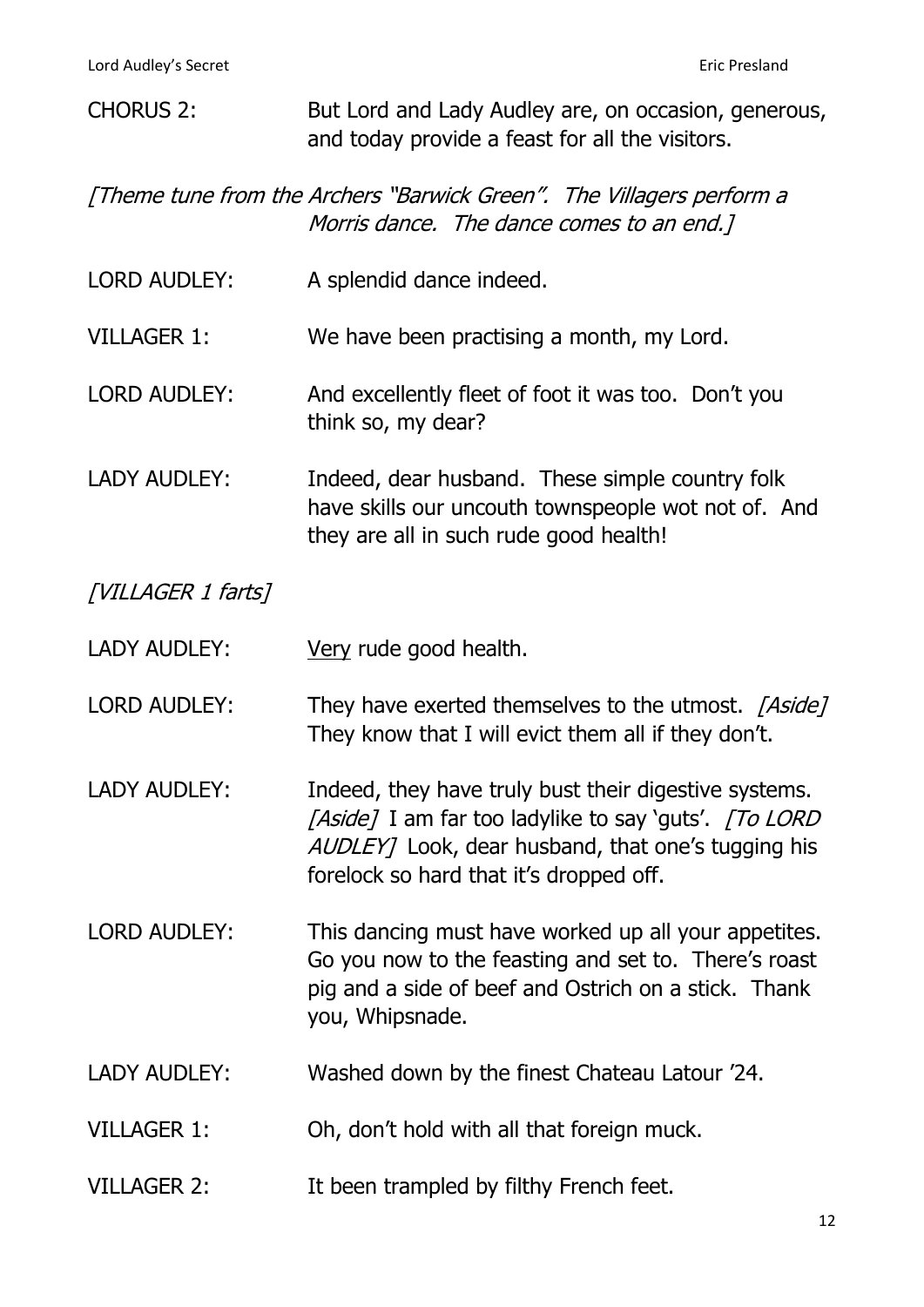| LADY AUDLEY:                                               | But it's 1824!                                                                                                                                                                                             |  |
|------------------------------------------------------------|------------------------------------------------------------------------------------------------------------------------------------------------------------------------------------------------------------|--|
| <b>VILLAGER 3:</b>                                         | Then it's way past its sell-by date.                                                                                                                                                                       |  |
| <b>VILLAGER 1:</b>                                         | Can't we have some of that lovely new-fangled brew<br>from the penal colonies? Cocoa Koala.                                                                                                                |  |
| <b>VILLAGERS:</b>                                          | Ay.                                                                                                                                                                                                        |  |
| <b>LORD AUDLEY:</b>                                        | Ungrateful whelps! In that case you shall have ditch<br>water and like it.                                                                                                                                 |  |
| <b>VILLAGER 1:</b>                                         | Oh, lovely.                                                                                                                                                                                                |  |
| <b>VILLAGER 2:</b>                                         | Ditch water $-$ a real treat that is.                                                                                                                                                                      |  |
| <b>VILLAGER 3:</b>                                         | Thank 'ee, thank 'ee my lord.                                                                                                                                                                              |  |
| [They exit, bowing and tugging their remaining forelocks.] |                                                                                                                                                                                                            |  |
| <b>LADY AUDLEY:</b>                                        | Two years we have been married. How quickly time<br>doth fleet for the enraptured.                                                                                                                         |  |
| <b>LORD AUDLEY:</b>                                        | Two years indeed. Why it seems but yesterday that I<br>was in your fine town house in Cheyne Walk, on my<br>knees before thee, requesting thy hand in marriage.<br>[Aside] And making my way to a fortune! |  |
| LADY AUDLEY:                                               | Thine eye was full of suck fine sparkle                                                                                                                                                                    |  |
| <b>LORD AUDLEY:</b>                                        | [Aside] That was the champagne.                                                                                                                                                                            |  |
| LADY AUDLEY:                                               | Thy demeanour held such manly ardour; how was I to<br>refuse?                                                                                                                                              |  |
| <b>LORD AUDLEY:</b>                                        | [Aside] My ardour was all to secure the thousands she<br>would bring in dowry and save my family fortunes. I<br>thought with marriage I would take all, for under                                          |  |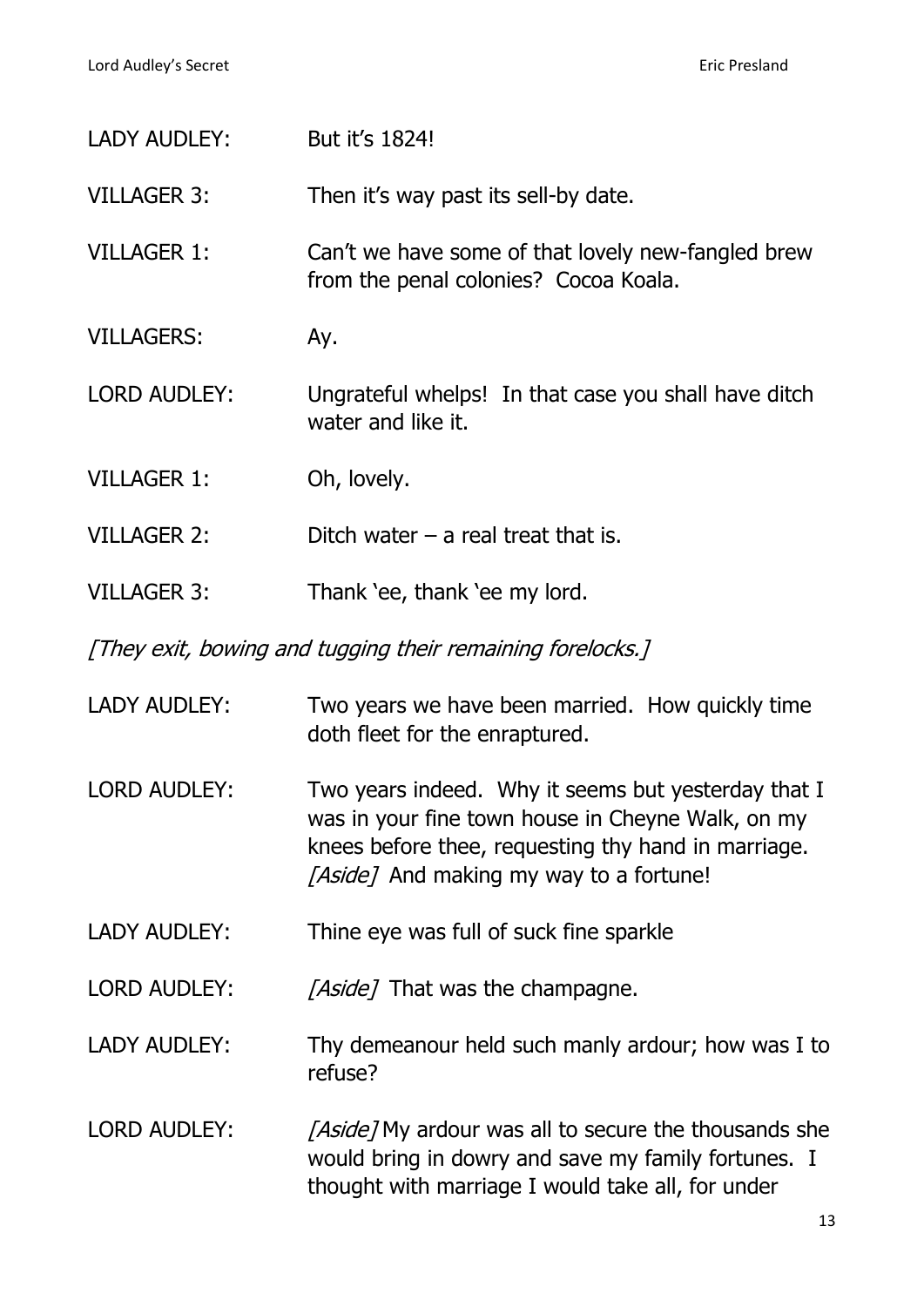|                     | English law all property of a wife reverts to the<br>husband; a woman has no rights. But after the<br>wedding, I discovered that her cunning father had tied<br>up all her land and funds in an entailment. I cannot<br>touch them. Curses! And yet, if she were to die, I as<br>husband would inherit all                                  |
|---------------------|---------------------------------------------------------------------------------------------------------------------------------------------------------------------------------------------------------------------------------------------------------------------------------------------------------------------------------------------|
| <b>LADY AUDLEY:</b> | Whom dost thou talk to, dearest?                                                                                                                                                                                                                                                                                                            |
| <b>LORD AUDLEY:</b> | Sometimes I sense we are in the presence of an<br>invisible audience.                                                                                                                                                                                                                                                                       |
| <b>LADY AUDLEY:</b> | How strange! I thought the same. But it cannot be,<br>for they are silent as the tomb.                                                                                                                                                                                                                                                      |
| <b>LORD AUDLEY:</b> | Thou wast recalling our courtship, dearest?                                                                                                                                                                                                                                                                                                 |
| <b>LADY AUDLEY:</b> | You swept aside all weak womanly scruples.                                                                                                                                                                                                                                                                                                  |
| <b>LORD AUDLEY:</b> | <i>[Aside]</i> To escape debtors' prison I would have swept<br>aside more than that.                                                                                                                                                                                                                                                        |
| <b>LADY AUDLEY:</b> | Hast though been happy, Robert? Truly, madly,<br>deeply happy?                                                                                                                                                                                                                                                                              |
| <b>LORD AUDLEY:</b> | As happy as any man can hope to be with any wife.<br>[Aside] That is to say, not at all. I shall polish her off<br>as soon as I can devise a plan. [Boos]                                                                                                                                                                                   |
| <b>LADY AUDLEY:</b> | When I came first from London, I must confess my<br>heart misgave me. I feared for my delicate maiden<br>sensibilities $-$ don't laugh $-$ exposed to rough country<br>manners. But I find that these people have such<br>natural, unaffected goodness in their hearts that they<br>need no polishing with the etiquette of polite society. |
| <b>LORD AUDLEY:</b> | They are simple people. [Aside] Very simple people.<br>Veritable simpletons, in fact. None of them suspects a<br>thing $-$ ha! Ha!                                                                                                                                                                                                          |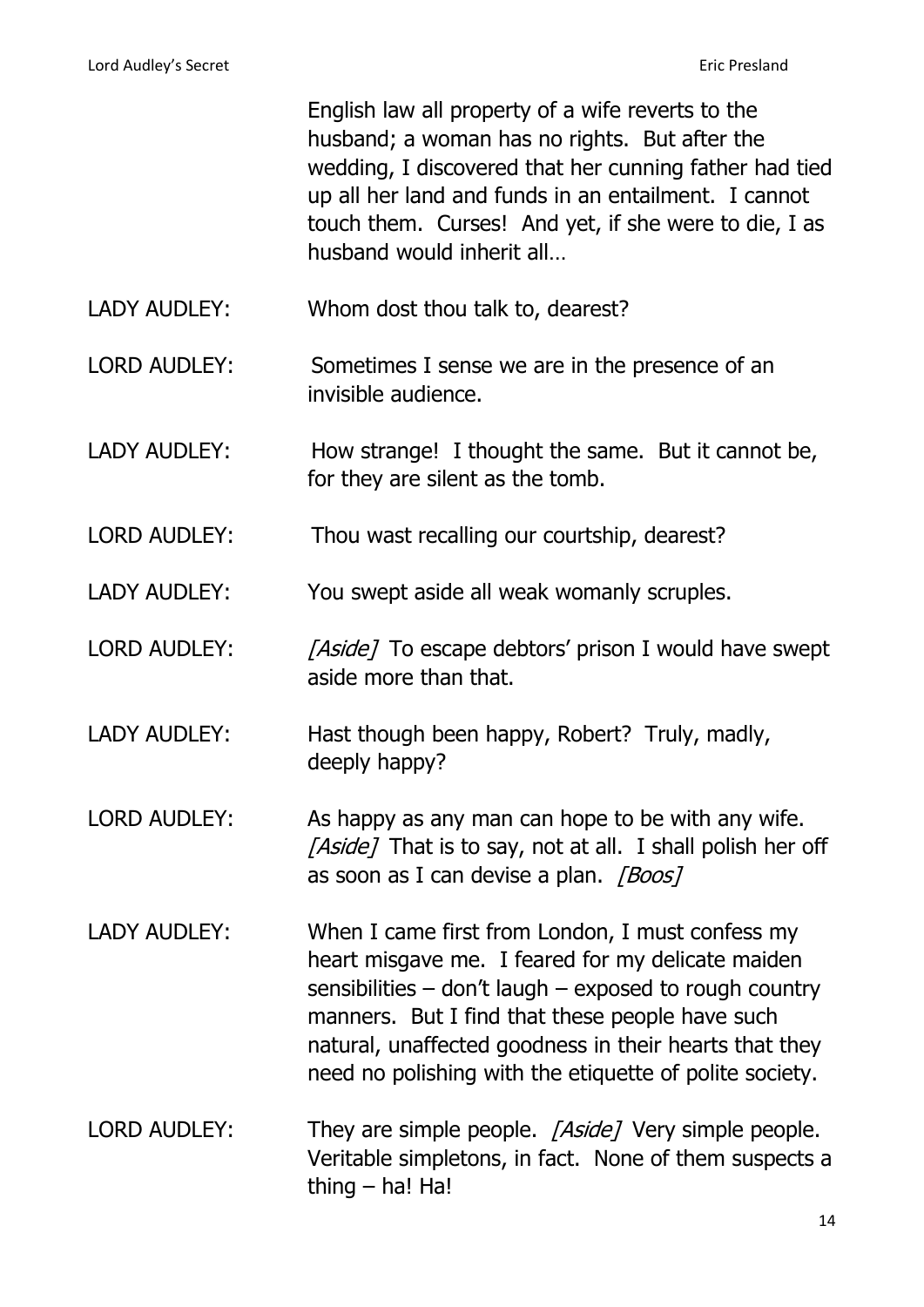| <b>LADY AUDLEY:</b> | I feel I have won myself a place in their simple<br>country affections, with my visits to them armed with<br>possets and health-giving curds.                                                                                                                                                             |
|---------------------|-----------------------------------------------------------------------------------------------------------------------------------------------------------------------------------------------------------------------------------------------------------------------------------------------------------|
| <b>LORD AUDLEY:</b> | Your possets are admired across the county, though I<br>fear they have dumped curds in most inconvenient<br>and unhygienic places.                                                                                                                                                                        |
| <b>LADY AUDLEY:</b> | And now I feel they love me.                                                                                                                                                                                                                                                                              |
| <b>LORD AUDLEY:</b> | They do indeed. [Aside] Curse the woman. The<br>place she has won will not be easy to dislodge her<br>from. [To LADY AUDLEY] You are truly the crown<br>and ornament of our little kingdom.                                                                                                               |
| <b>LADY AUDLEY:</b> | I have come to love our kingdom so. I feel as if I<br>have always known Audley Hall, and my home has<br>always been in Much Audley. [She starts] But here<br>comes that vile man, the Reverend Jonas Toadspawn.<br>I know not what it is, but there is something about<br>him which makes my flesh creep. |
| <b>LORD AUDLEY:</b> | What is this, Aurora? The Reverend Toadspawn is an<br>upright and godly man who has done great good<br>improving the morals of the village. He has persuaded<br>many a wayward young man to become upright.                                                                                               |
| LADY AUDLEY:        | I know it is foolish. But I cannot face him on this our<br>anniversary. He will cast his blighted shadow o'er our<br>sun.                                                                                                                                                                                 |
| <b>LORD AUDLEY:</b> | Enough of these foolish fancies. Today we must be<br>charitable to all. [Aside] All except you, my love.                                                                                                                                                                                                  |
| <b>LADY AUDLEY:</b> | Forgive me, but I cannot bear him. Make my excuses,<br>I pray you.                                                                                                                                                                                                                                        |

[LADY AUDLEY exits through the parterre.]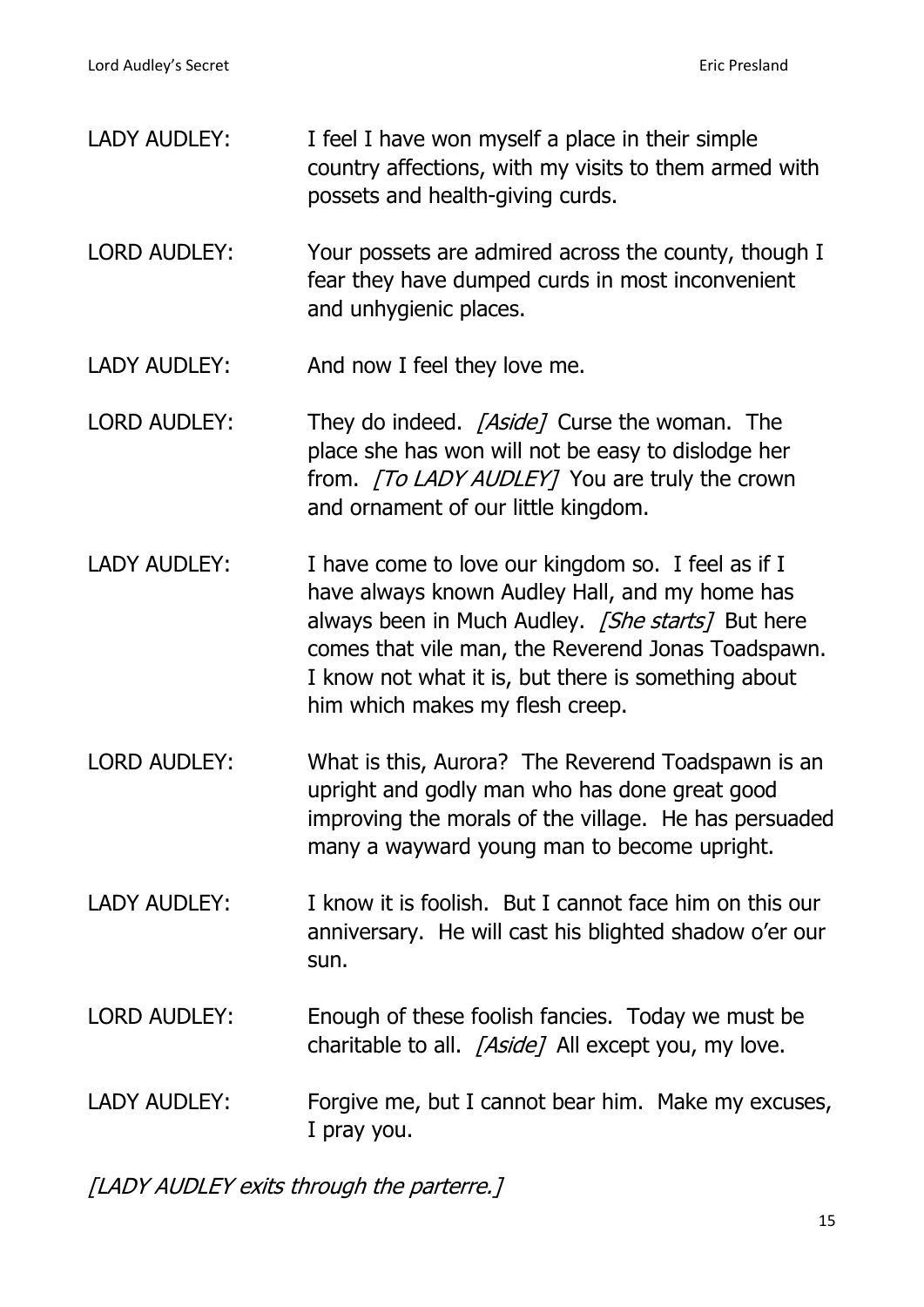LORD AUDLEY: Bah! A fig for her! The righteous humbug who is coming through my box will further my plan to polish her off. He is worldly and ambitious, for all his cant, and I can turn him to my purpose. The status of the House of Audley will be enough to advance him. My patronage, and my voice in the ear of the Bishop of Cannock will persuade him to do almost anything.

[Enter Rev JONAS TOADSPAWN. Boos.]

Rev. TOADSPAWN: A blessing on my flock. Peace be amongst thee,

[He presses his benediction on a reluctant audience. He has very bad, ginsodden breath.]

- Rev. TOADSPAWN: And on thee, my dear, dear Lord Audley. See how the lord showers benisons in the path of he who walks in the sight of the ALMIGHTY. For thee HE hath ordained thy lovely deer park. The benison of venison, you might say. Heh-heh-heh. *[He has the* most appalling laugh. 7 For thee he hath killed the fatted calf, for thee he hath turned the water into wine. He hath increased thy talents one hundredfold, showing his care with pearls beyond price, which the ungodly call twenty thousand a year plus a hundred thousand in the Funds.
- LORD AUDLEY: [Aside] All, alas, mortgaged and squandered on playing Happy Family for money amongst a gang of ruthless rakes. Mr Bun the Baker is the ruin of me.  $[TO REV T.]$ I am indeed a fortunate man.
- Rev. TOADSPAWN: And how is the delightful Lady Audley. Verily her image shines as if sprayed with Pledge, like the angel which appeared unto Samuel in a dream.
- LORD AUDLEY: She has been taken a trifle ill. The heat…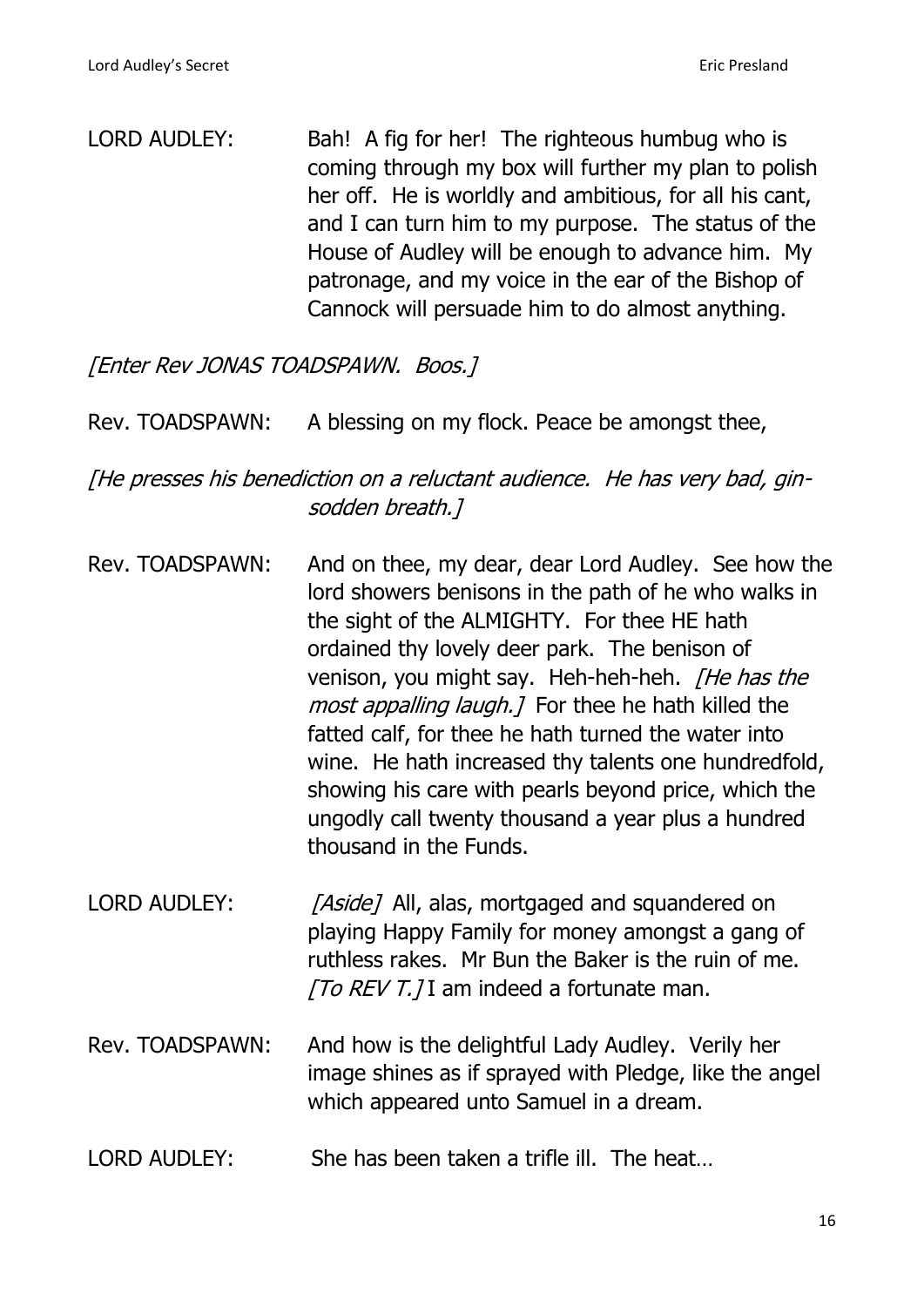Rev. TOADSPAWN: Ah, these women are but frail vessels.

- LORD AUDLEY: Enough of this. Did you deliver the message as I asked?
- Rev. TOADSPAWN: Verily, not Gabriel speeding to the Virgin Mary could have sped more swift than I. But 'tis thirsty work; my throat is parched, my brow decked with that exudation which the ungodly term 'sweat'. Excuse me while I sip some wholesome cordial which was made for me by a grateful old parishioner in her garden distillery.

[He produces a hip flask labelled 'Gin'. He swigs from it, belches loudly.]

| Rev. TOADSPAWN: | Ah, the wholesome belch is a shield against |
|-----------------|---------------------------------------------|
|                 | contagious fevers.                          |

- LORD AUDLEY: You don't have any fever.
- Rev. TOADSPAWN: That just proves how well it works.

[He takes another swig.]

- Rev. TOADSPAWN: For the chest….
- LORD AUDLEY: And how did they receive it?
- Rev. TOADSPAWN: Receive what?
- LORD AUDLEY: The notice of eviction. I must have them out by the end of the month. Lord Scratchwood has promised me £500 for immediate vacant possession. [Aside] 'Tis not much, but 'twill stem the rising tide of bankruptcy for a short while.
- Rev. TOADSPAWN: I know not. The cottage was deserted. I do not like to linger there. It is the dwelling of the unrighteous. Young men who have steeped themselves in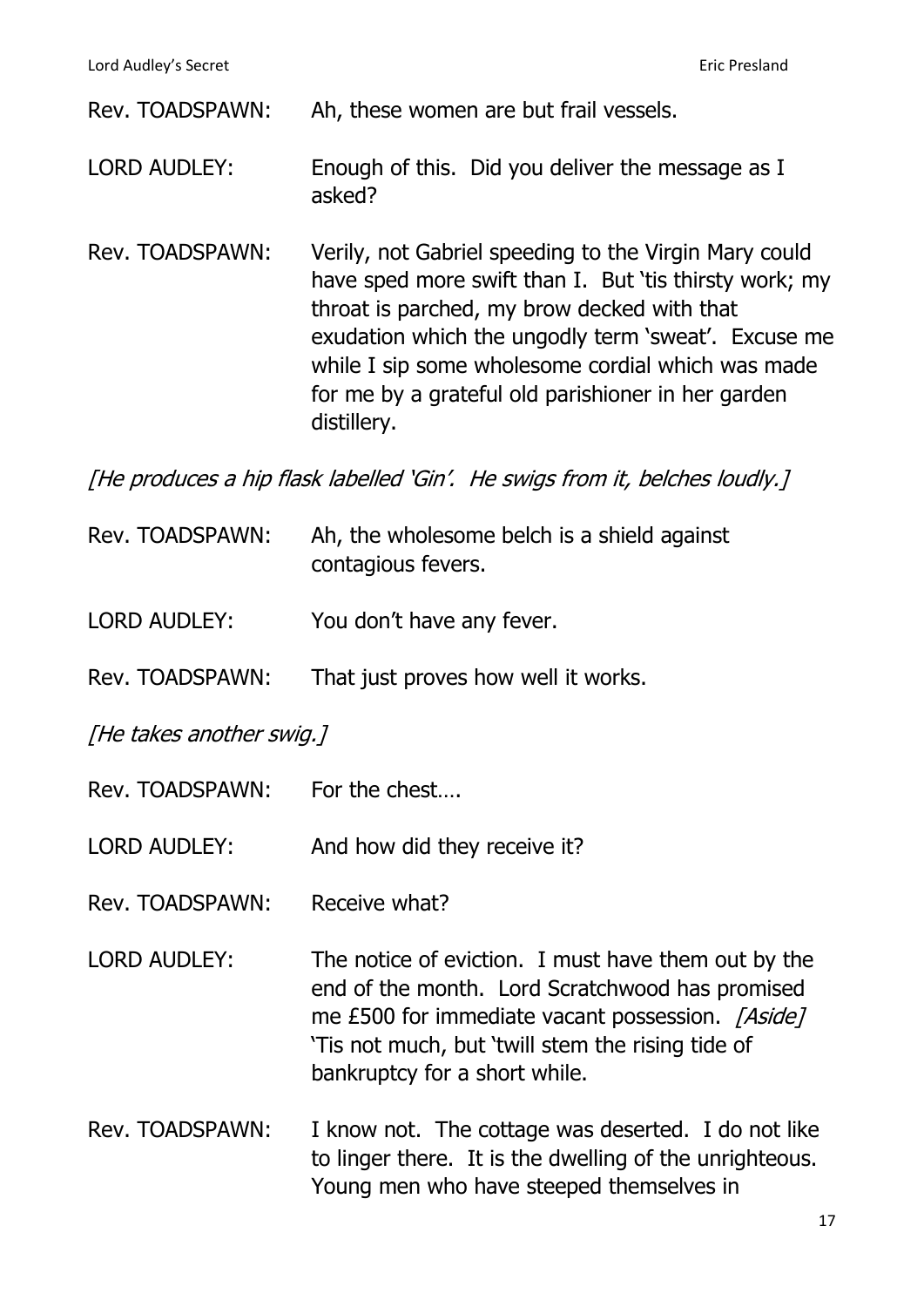unnatural vice, and will not heed the call to repentance, despite the very reasonable rates offered for exorcism. Once I did remonstrate with them, and they but laughed. They are too far steeped in sin to shake it off, and now they must receive their proper punishment. They must be boiled in oil, flayed alive, castrated, drawn and quartered and suffer endless eternal torment.

- LORD AUDLEY: So merciful? You are a man of God indeed. I shall mention your services to me when next I dine with the Bishop of Cannock.
- Rev. TOADSPAWN: Your lordship is too kind. I do but do the Lord's work. [Aside] And I shall be revenged on that upstart Augustus Manleigh, who did mock me. [To LORD AUDLEY] And if there is any other service which I can do Your Lordship, do but Ask, And It Shall Be Given. Seek, and Ye Shall Find. If but my weak body can bear the charge. But I find that I am faint with my exertions.

[He takes another pull from the flask of gin.]

| <b>LORD AUDLEY:</b> | Come, good Jonas $-$ may I call you that?                                                                                                                                                                                                                                                                                                      |
|---------------------|------------------------------------------------------------------------------------------------------------------------------------------------------------------------------------------------------------------------------------------------------------------------------------------------------------------------------------------------|
| Rev. TOADSPAWN:     | Your lordship does me too much honour.                                                                                                                                                                                                                                                                                                         |
| <b>LORD AUDLEY:</b> | Excellent – Jonas. You must share in the feast and<br>celebrations, for this is our anniversary. Go in, I<br>pray, and join the villagers. You'll find there's<br>nothing lacking.                                                                                                                                                             |
| Rev. TOADSPAWN:     | In moderation. I find nothing in the Good Book to<br>prohibit us from enjoying the fruits of GOD's good<br>earth. <i>[He finishes the flask with a huge immoderate</i><br>swig.] I shall partake of the flesh of the Gadarene<br>swine which heathens term roast pork. Just a small<br>slice or two, with a side serving from the fruit of the |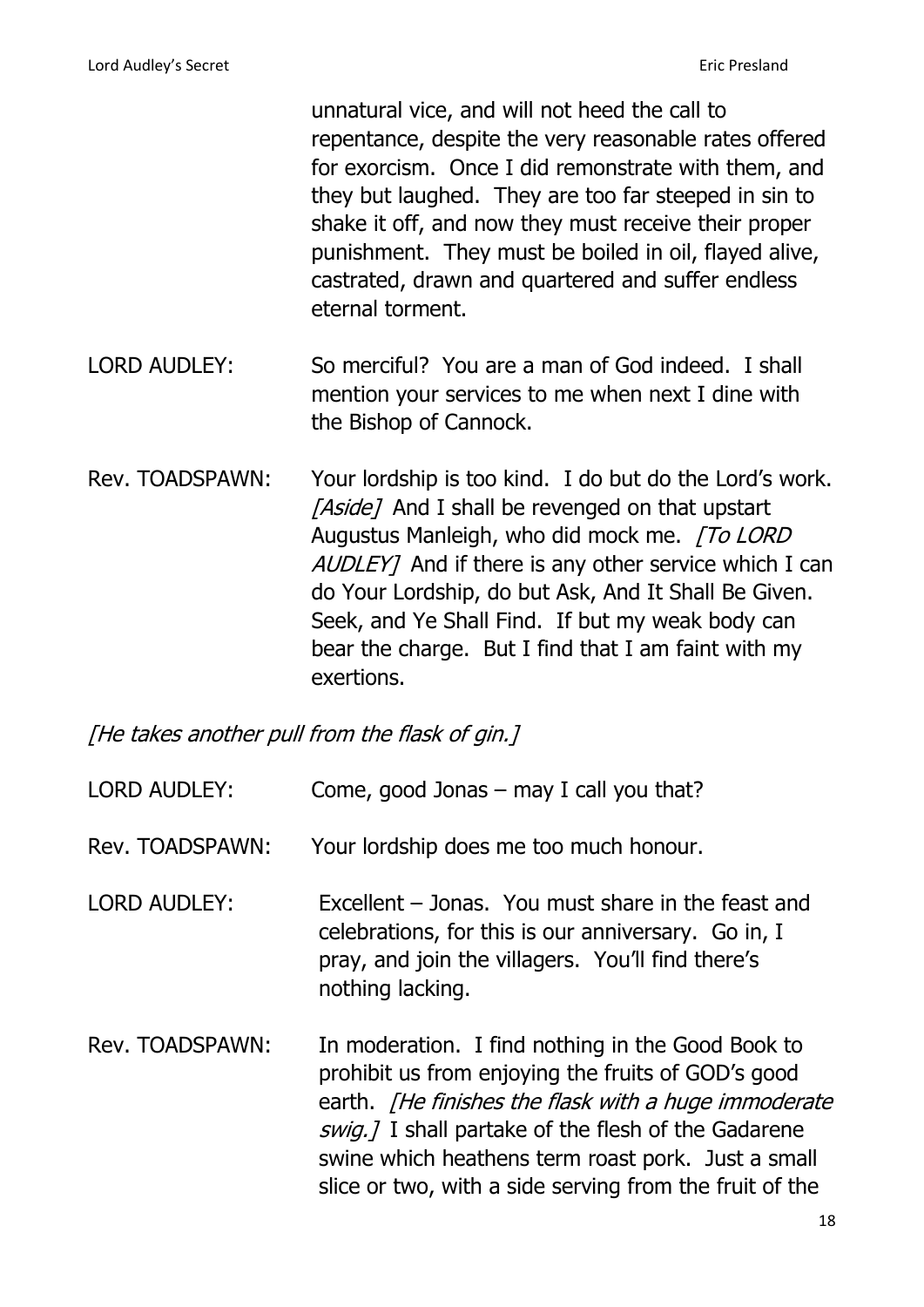tree of knowledge, vulgarly called apple. And maybe a little crackling. It will be sufficient.

LORD AUDLEY: And there is ale too, by the gallon.

Rev. TOADSPAWN: Ale, d'you say? Nay drunkenness is a beastly vice; I abhor it more than any other. Yet it is written, take a little wine for thy stomach's sake. And I do have a very bad stomach. You have convinced me.

[They exit. Enter AUGUSTUS.]

AUGUSTUS: There is something about this place which makes my heart uneasy. Yet it is strangely familiar… No matter, I must haste to find Lord Audley. I shall throw myself and Jed upon his mercy, and hope that I may soften his heart. Perhaps this silver which I have saved will do the trick. But hark! I hear the sound of revelry. Perhaps 'tis some special celebration. Mayhap Lord Audley will be in festive mood. I must haste to catch him.

#### [Enter TARA MASALATA, a Mysterious Gypsy/Roma]

- TARA MASALATA: Alms, alms. Young sir, I beg you. Throw your alms around me. I want to get lost in your alms. Take pity on a poor old gypsy – or Roma – woman who roams around the countryside making terrible jokes and bringing good fortune on all who aid her. Alms! Alms! I have a small tribe to support.
- AUGUSTUS: My dear good woman, I fear you ask the wrong person. I live in a humble cottage three miles from here. Jed – the dear friend with whom I share my days – Jed and I have but a small patch of weeds. Our landlord is about to cast us out onto the cruel world, to wander we know not where. All that I have in the world is in this purse, which I am about to offer him, in the hope that it will melt him from his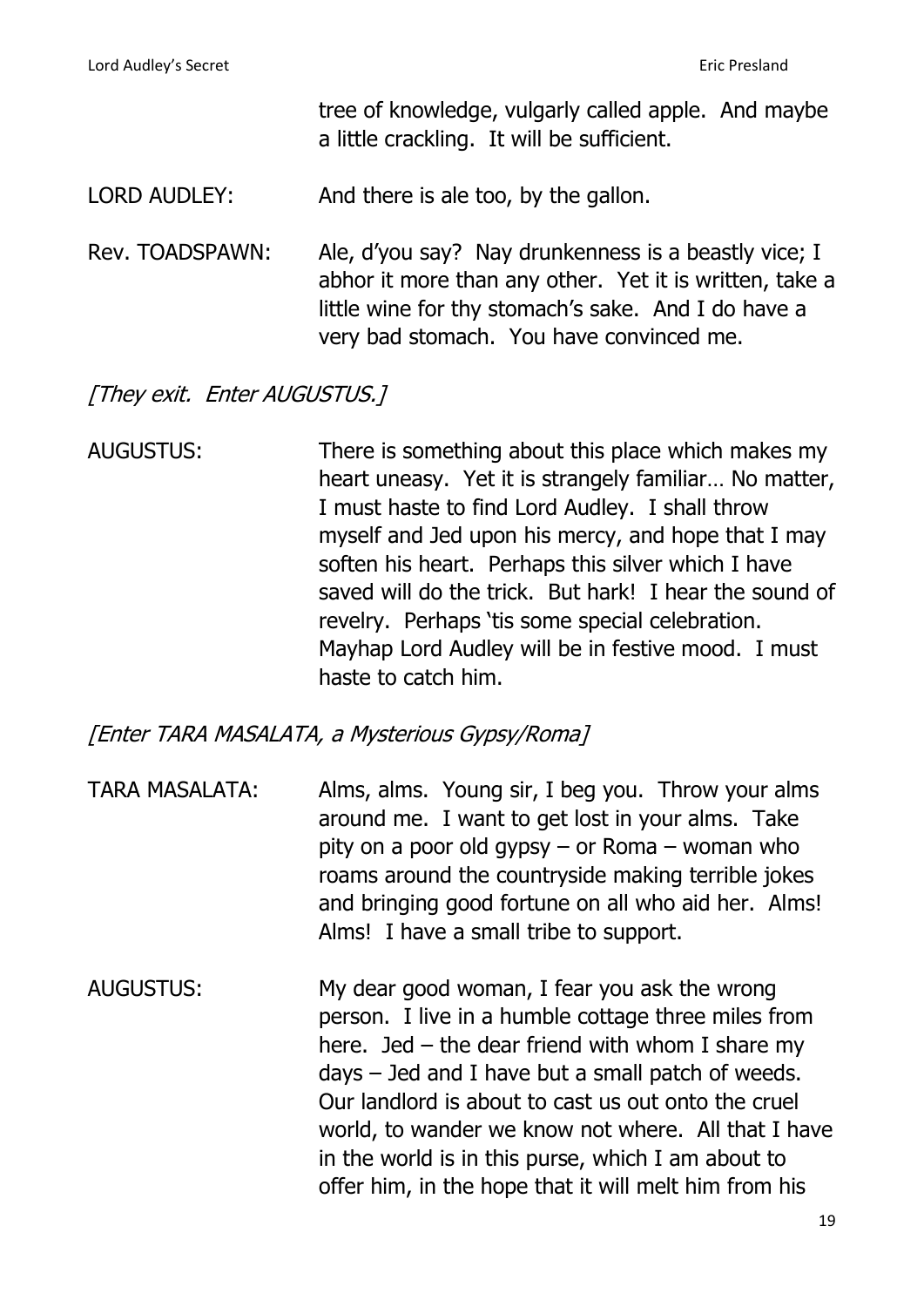|                       | purpose. [To audience] You know all that of course.<br>I ask your forbearance, cos this gypsy/Roma woman<br>don't know jackshit.                                                                        |
|-----------------------|---------------------------------------------------------------------------------------------------------------------------------------------------------------------------------------------------------|
| <b>TARA MASALATA:</b> | Nay, I can see from thy face that thou art honest. I<br>would not take from one as poor as I am. Here,<br>have a clothes peg.                                                                           |
| <b>AUGUSTUS:</b>      | A clothes peg? I have wanted a clothes peg all my<br>life! Now all I need is some clothes But I thank<br>thee.                                                                                          |
| <b>TARA MASALATA:</b> | Let me see thy hand.                                                                                                                                                                                    |
| <b>AUGUSTUS:</b>      | My hand?                                                                                                                                                                                                |
| <b>TARA MASALATA:</b> | Thy hand.                                                                                                                                                                                               |
| <b>AUGUSTUS:</b>      | I heard thee the first time.                                                                                                                                                                            |
| <b>TARA MASALATA:</b> | In thy hand is written thy past and thy future. Tara<br>Masalata sees all.                                                                                                                              |
| <b>AUGUSTUS:</b>      | Tara Masalata? What a strange name. There is<br>something fishy about it.                                                                                                                               |
| <b>TARA MASALATA:</b> | When I was taken in by gypsies/Roma, they gave me<br>that name for starters.                                                                                                                            |
| <b>AUGUSTUS:</b>      | My past is shrouded in mystery. When I arrived in<br>Much Audley all memory of my previous life was<br>taken from me. I was attacked                                                                    |
| <b>TARA MASALATA:</b> | Let me see <i>[She takes his hand]</i> Thou hast fallen<br>from a great height. He who was once proud is now<br>brought down, and he who is now high shall also fall.<br>Beware the well. Beware beware |

[She shakes her head wildly]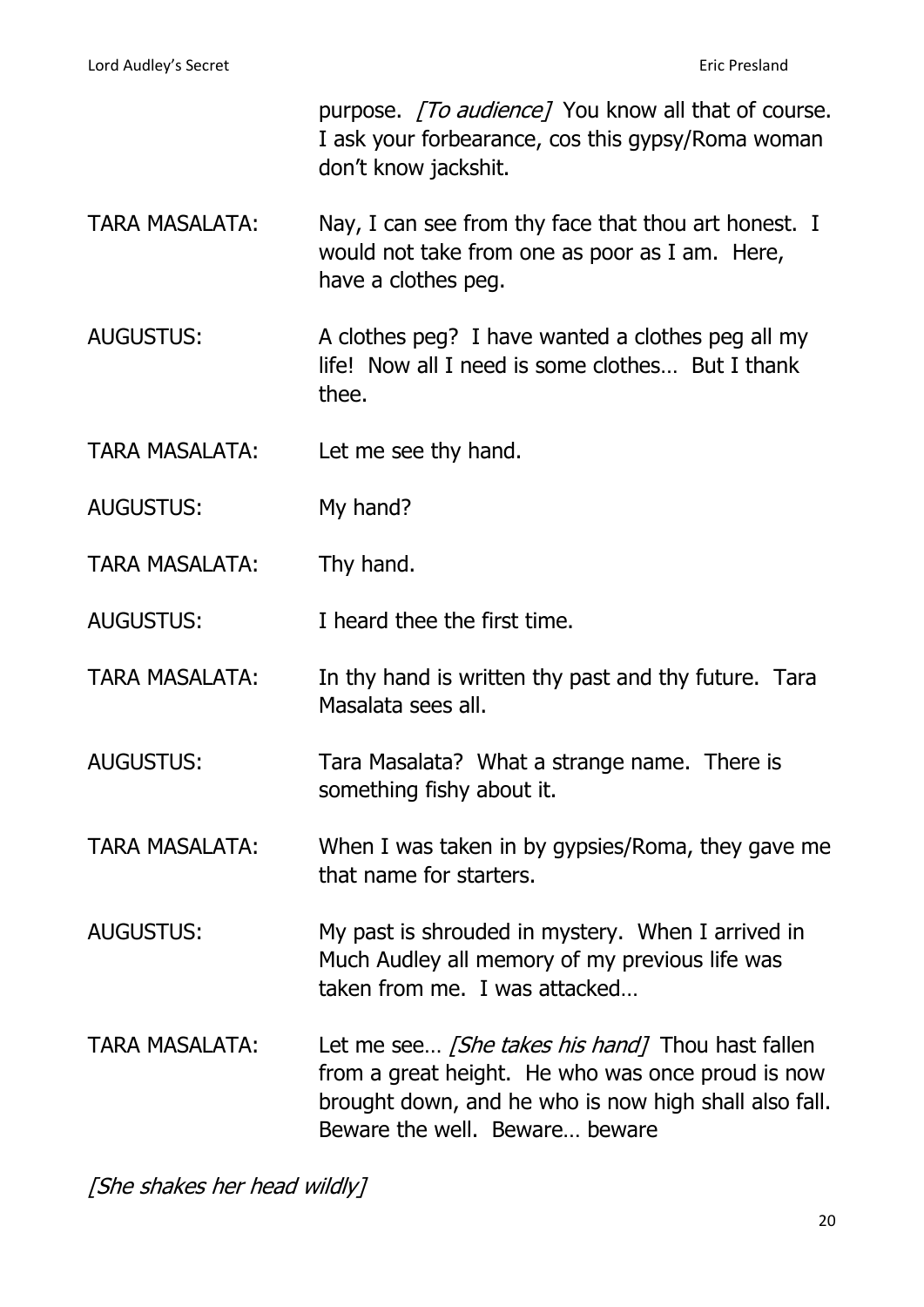The reception here is bloody awful. Ah, that's better. Beware the well, beware the cloth, beware treachery and weasel words. I see doom, disaster, ruin! But don't worry, it'll all turn out for the best.

- AUGUSTUS: Thank you.
- TARA MASALATA: Don't mention it. I have second sight, which even now tells me that I must bugger off sharpish. One comes who does not wish me well. Farewell. Farewell. Till we meet again, farewell.

# [TARA MASALATA exits.]

- AUGUSTUS: What a strange crone is this. What am I to make of what she said? "One who does not wish me well"… I wonder where he could be.
- CHORUS 2: He's behind you!
- CHORUS 3: Cheap!
- AUGUSTUS: Here comes Lord Audley! I can tell him by his likeness to the lithograph of his father which Jed's mother kept upon the mantle shelf. That is very convenient, otherwise I would not have known him from Adam and might well have accosted the wrong person. I shall be bold and approach him. Be resolute, Augustus, and strive to live up to thy Manleigh name.

**[Enter LORD AUDLEY]** 

# LORD AUDLEY: That drunken Anglican sot is safely disposed between two plump dairymaids. I can forget him awhile. I need peace to think out my plans. I must be rid of Aurora –  $\sqrt{TO}$  Audience] my wife is called Aurora, in case you'd forgotten. Do keep up. But how to polish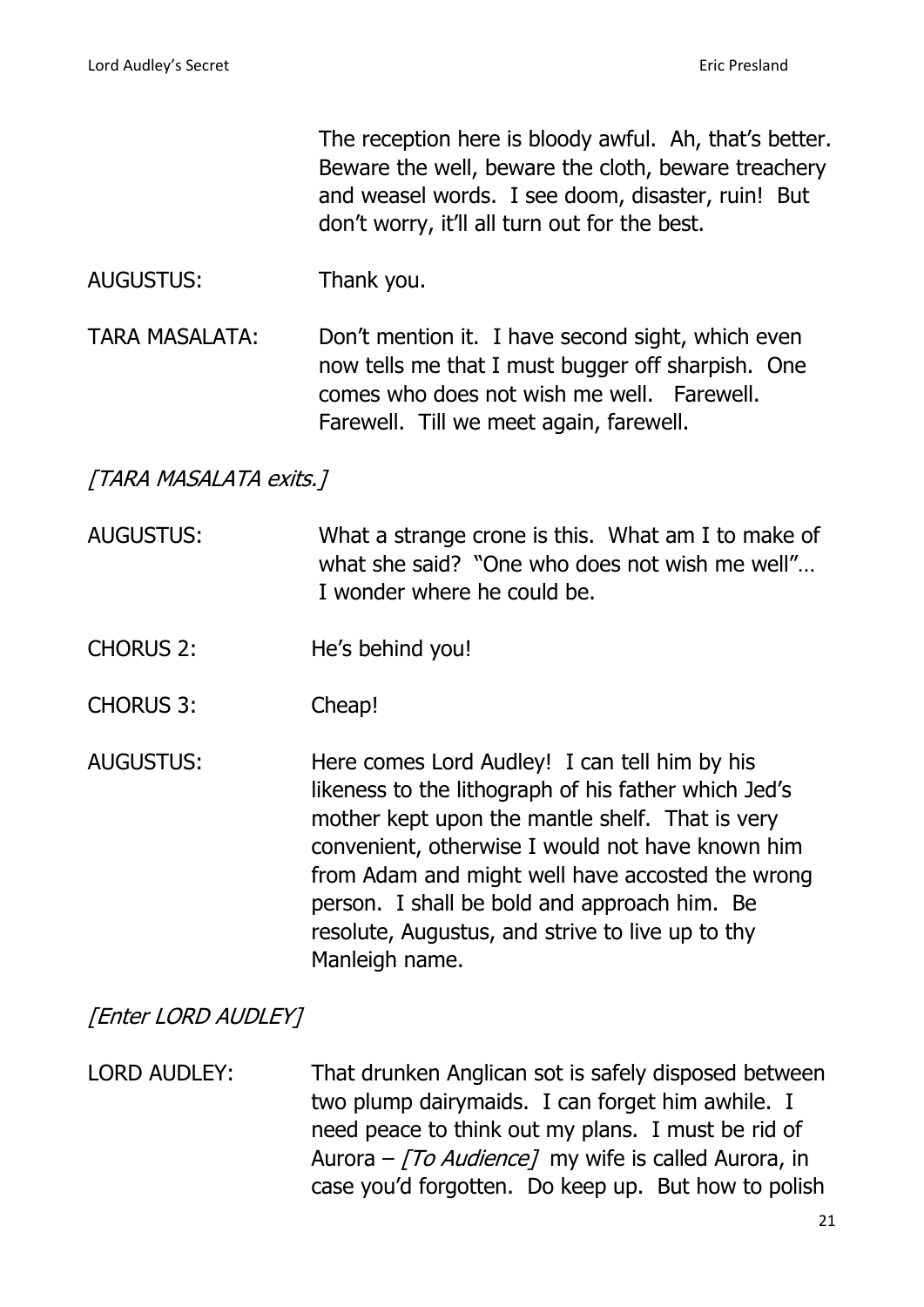her off? 'Tis a pretty problem, but one I think in which I may count on Toadspawn's help.

# [AUGUSTUS steps forward]

| <b>LORD AUDLEY:</b> | You!                                                                                                                                        |
|---------------------|---------------------------------------------------------------------------------------------------------------------------------------------|
| <b>AUGUSTUS:</b>    | Lord Audley, I presume.                                                                                                                     |
| <b>LORD AUDLEY:</b> | <i>[Aside] He</i> does not know me.                                                                                                         |
| <b>AUGUSTUS:</b>    | My name is Augustus Manleigh. I am co-tenant with<br>Jed Burke of Cosy Cottage, from which you would<br>harshly hurl us into a cruel world. |
| <b>LORD AUDLEY:</b> | Ay, that would I. It is my property, and I will do with<br>it as I think fit. Not for nothing do we have a<br>Conservative government.      |
| <b>AUGUSTUS:</b>    | You would break your father's word to a dying<br>woman? His solemn word?                                                                    |
| <b>LORD AUDLEY:</b> | He was a besotted old fool. His word does not bind<br>me.                                                                                   |
| <b>AUGUSTUS:</b>    | He cared for thee, brought thee up, sent thee to Eton                                                                                       |
| <b>LORD AUDLEY:</b> | Just one more thing to hold against him.                                                                                                    |
| <b>AUGUSTUS:</b>    | He left thee his fortune.                                                                                                                   |
| <b>LORD AUDLEY:</b> | [Aside] A fortune squandered on lovely lovely vice.                                                                                         |
| <b>AUGUSTUS:</b>    | It was his dying wish that Jed and his mother should<br>be left in peace and security.                                                      |
| <b>LORD AUDLEY:</b> | Do not remind me.                                                                                                                           |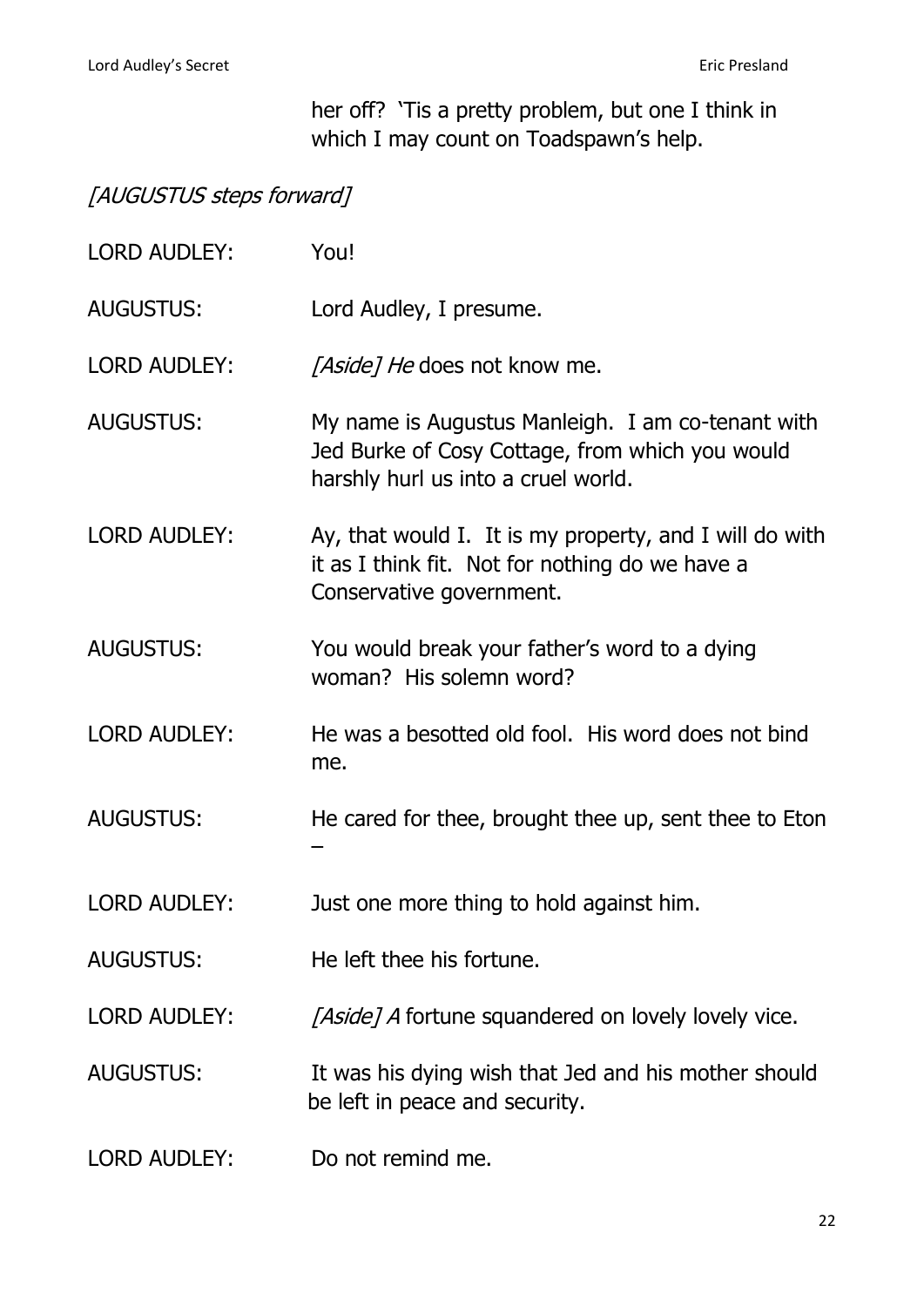| AUGUSTUS: | Just a bit of recapping. |
|-----------|--------------------------|
|-----------|--------------------------|

| LORD AUDLEY: | Ay, Jed and his mother. But not thee. He did not<br>know of thee. He did not know that thou wouldst<br>lead Jed into committing acts of sodomitic lust, for<br>which men still can hang. Jed and Augustus! Like<br>Pratt and Smith, the names have become a byword<br>across the county for unmentionable crimes.<br>Abominations! |
|--------------|------------------------------------------------------------------------------------------------------------------------------------------------------------------------------------------------------------------------------------------------------------------------------------------------------------------------------------|
|              |                                                                                                                                                                                                                                                                                                                                    |

AUGUSTUS: All the village knows us for what we are. And we are proud of it!

LORD AUDLEY: Ay, Satan was a proud angel too.

AUGUSTUS: If pleas for mercy cannot move thee, perhaps this can.

[He produces the purse]

AUGUSTUS: Thou knowst that we have six months' arrears in rent. The weed harvest has been bad. But yet we have saved this – three months' rent. Thou shalt have the rest within the month. How, I know not… but we shall find it. This is proof of our honest intent.

LORD AUDLEY: Let me see.

[He takes the money. As he counts:]

AUGUSTUS: Something tells me I have seen this man before. Where, I cannot tell… memories are crowding to my brain. Are they memories, or fancies merely? But something stirs… something from my past life… I remember a bed, a vile cot in a stinking hovel of an Inn… It was called… Travelodge.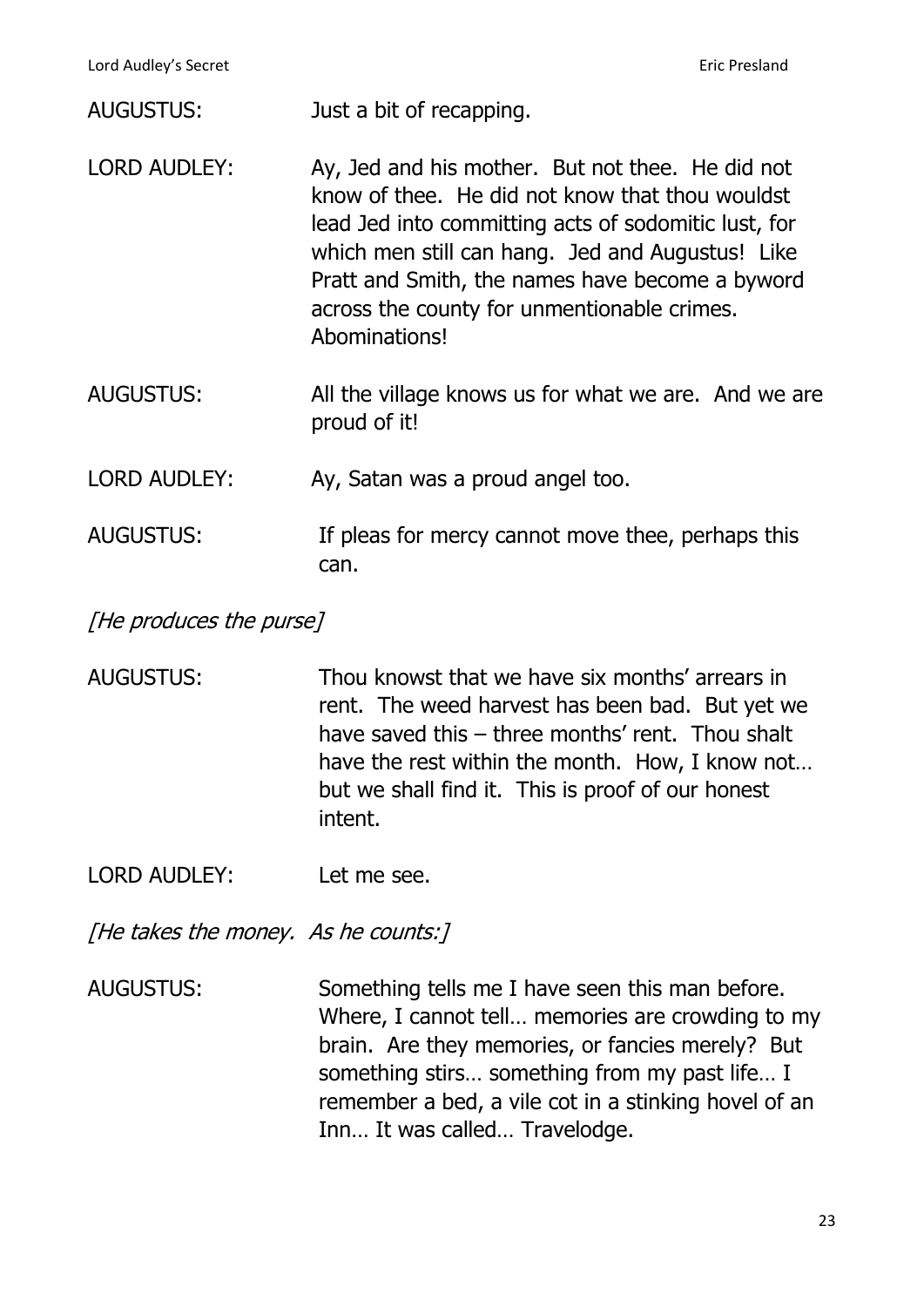| <b>LORD AUDLEY:</b> | He has forgotten. But how long will he forget? The<br>instant he recalls, he may expose me, and I shall be<br>ruined. There's nothing for it. I shall have to polish<br>him off too! And what is more, I see the means to<br>do't. <i>[To AUGUSTUS]</i> Thou art right. This is exactly<br>three months' rent. I see I was mistaken, and thou<br>hast honest intentions, despite thy $-$ eccentric $-$<br>affections. I will think on this. Meet me in ten<br>minutes by the Old Well in Lime Tree Walk; I will see<br>if I can devise some stay of execution, whereby Lord<br>Scratchwood's plans may be deferred. Meanwhile,<br>think of some means whereby you can repay the<br>rest. But now I must return a while to the revels. |
|---------------------|---------------------------------------------------------------------------------------------------------------------------------------------------------------------------------------------------------------------------------------------------------------------------------------------------------------------------------------------------------------------------------------------------------------------------------------------------------------------------------------------------------------------------------------------------------------------------------------------------------------------------------------------------------------------------------------------------------------------------------------|
| <b>AUGUSTUS:</b>    | I thank thee, Lord Audley, from the bottom of my                                                                                                                                                                                                                                                                                                                                                                                                                                                                                                                                                                                                                                                                                      |

honest Manleigh heart,

- LORD AUDLEY: You must excuse me.
- AUGUSTUS: Your servant, sir.
- [LORD AUDLEY exits]
- AUGUSTUS: I have won stay of execution. But I fear this but postpones the evil hour. Where shall I raise the money? I know I could raise it down in London on the Dilly, but I would not stoop to trade my favours thus. The only game that interests me is the manly sport of shove ha'penny. I fear I shall have to tell my Jed ere long.

[Re-enter TARA MASALATA]

| <b>TARA MASALATA:</b> | Why so downcast, young sir?                                                                                |
|-----------------------|------------------------------------------------------------------------------------------------------------|
| AUGUSTUS:             | I fear I have but stayed Lord Audley's hand. I cannot<br>think where to raise the rest of the money owing. |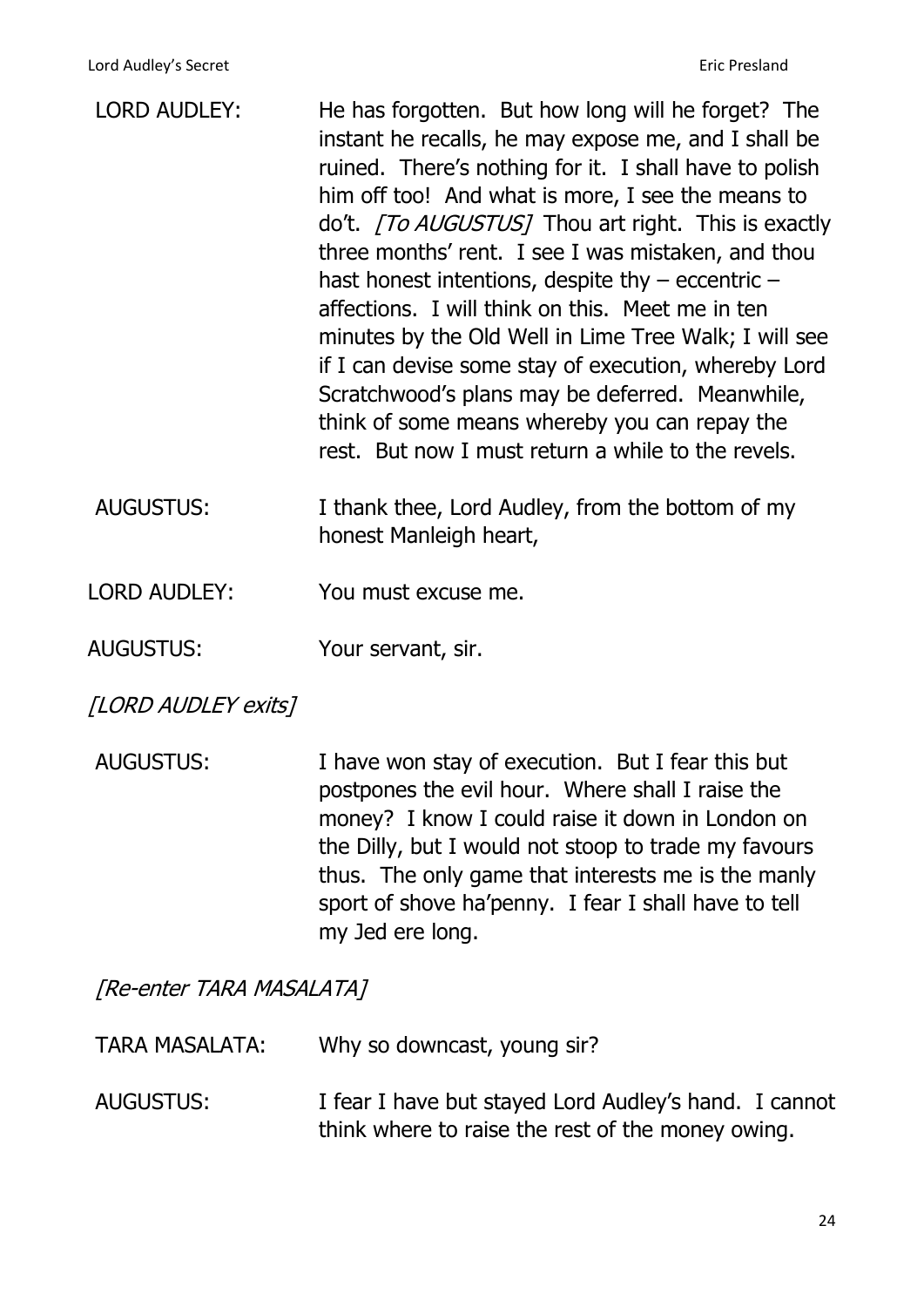Lord Audley's Secret **Eric Presland** 

- TARA MASALATA: A young man such as thou art hast always something to sell.
- AUGUSTUS: Never! I would not tarnish my love for Jed in so vile a fashion.
- TARA MASALATA: Don't be so picky, young man. We are members of two despised races, thee and me. Neither of us will ever get into the Ascot Royal Enclosure. In this wicked world we must know our friends and shift for ourselves as best we can.
- AUGUSTUS: Perhaps thou art right.

TARA MASALATA: Of course I'm right. I'm always right. It's one of my most irritating features. Tara Masalata knows all.

- AUGUSTUS: Really? Then what's the capital of the Cook Islands?
- TARA MASALATA: Avarua.
- AUGUSTUS: Thou hast convinced me. [Idea!] I know, I shall away to sea, so I will not be tempted to soil my body. There's booty to be won, and prizes and glory. In six months I shall come home laden with gold and pearls. And a good pension. But oh, to be parted from my Jed for so long…
- TARA MASALATA: Have it thine own way. I'd sell my body, given the choice. Cannons do nasty messy things, like take off legs.
- AUGUSTUS: I will think on't. Meantime I must haste to meet Lord Audley. The day is not let lost. I thank thee, dear kind gypsy/Roma. You have put new heart in me.
- TARA MASALATA: Think nothing of it. I do it all the time. It's all part of Customer Service. Where are you meeting Lord Audley?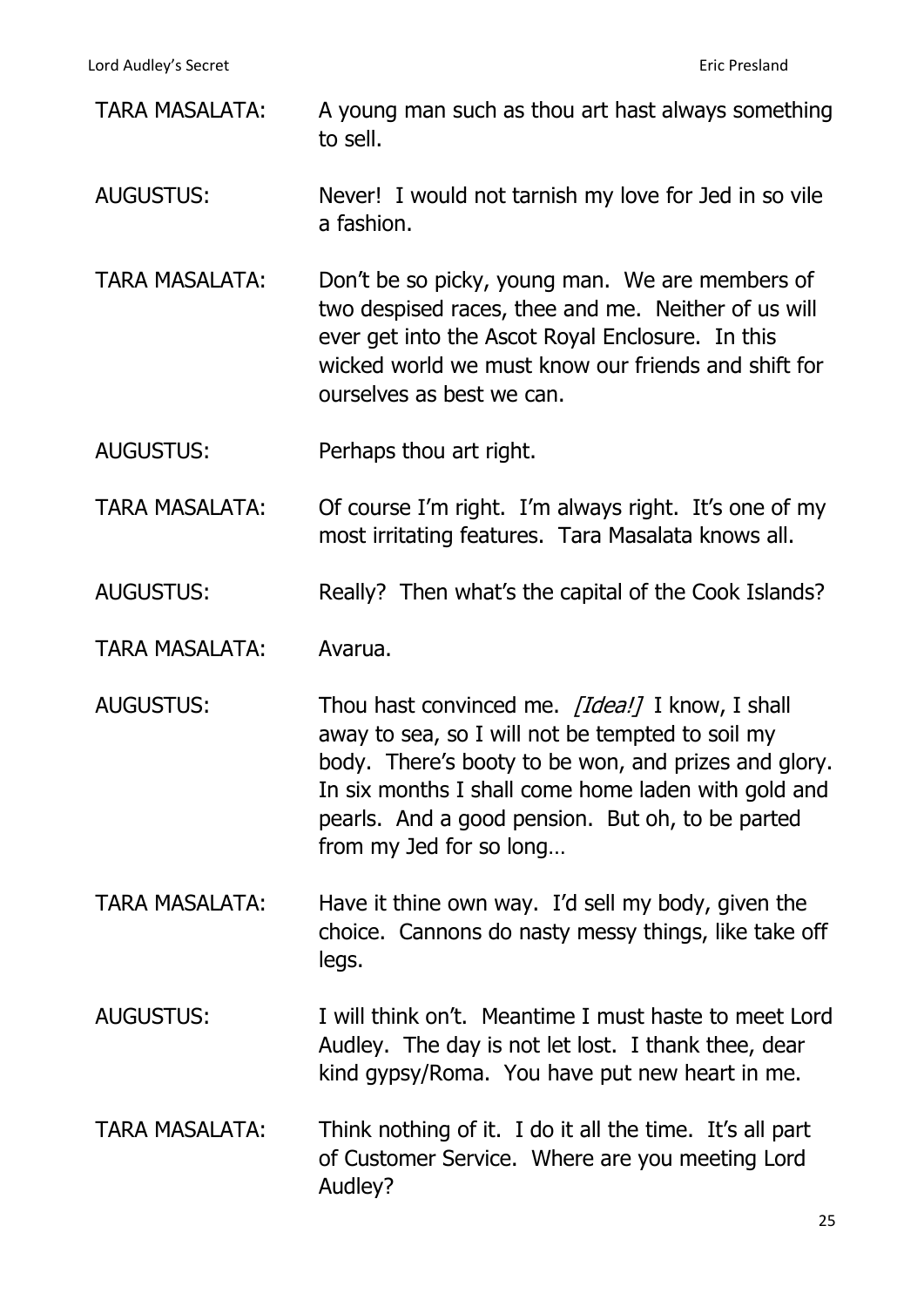| <b>AUGUSTUS:</b>      | By the Old Well.                                                                                                                                                |
|-----------------------|-----------------------------------------------------------------------------------------------------------------------------------------------------------------|
| <b>TARA MASALATA:</b> | $Not - the Old Well!$                                                                                                                                           |
| <b>AUGUSTUS:</b>      | That's what I just said.                                                                                                                                        |
| <b>TARA MASALATA:</b> | I thought that's what you said. Beware the well!<br>Beware the well!                                                                                            |
| <b>AUGUSTUS:</b>      | But the well is dry. It has been boarded up for years.                                                                                                          |
| <b>TARA MASALATA:</b> | I'm sorry, I don't know what came over me. I get<br>these turns sometimes. The well, you say?                                                                   |
| <b>AUGUSTUS:</b>      | And I must haste. I must not keep Lord Audley<br>waiting.                                                                                                       |
| [AUGUSTUS exits]      |                                                                                                                                                                 |
| <b>TARA MASALATA:</b> | Now it is time to throw off my disguise and work to<br>my revenge. Little does anyone know that<br>underneath the cloak of an old gypsy/Roma woman<br>$larks -$ |

[She throws off her cloak]

- another old gypsy/Roma woman. It is a subtle bluff, so subtle that no-one has ever seen through it. Sometimes I even fool myself. Five years ago it was, but I will always remember it as if 'twere yesterday. Our tents were pitched upon Hampstead Heath, ready for the grand Michaelmas Fair and badger races. I was practising the cards for my fortune telling, with my fair love, the beauteous Tzatziki by my side. She was drugging the goldfish for the rolla-penny; it's a kindness really, they're highly strung. Suddenly – A COMMOTION! A gang of young bloods came rushing through the tents. They thought it fun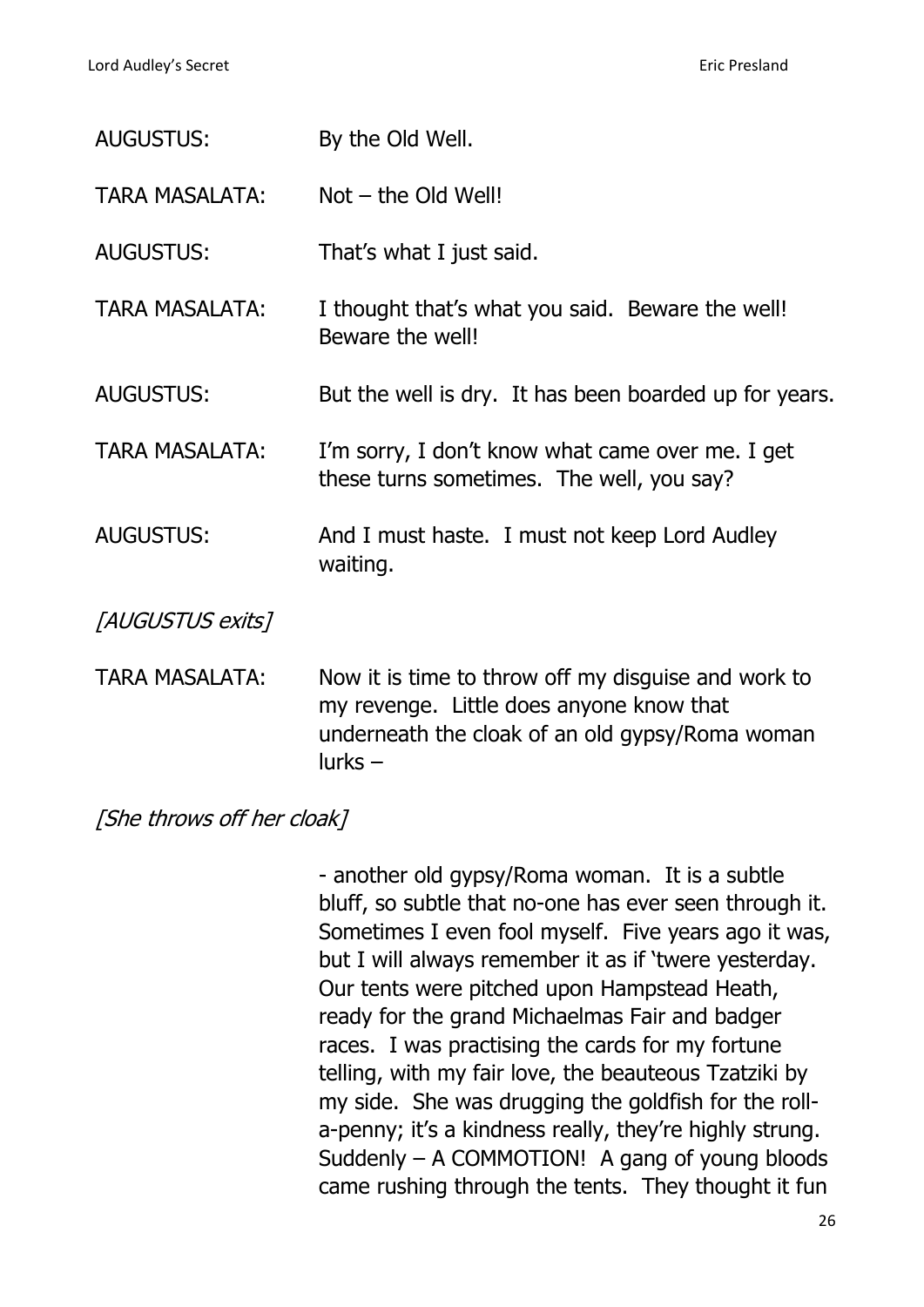to strike terror into a few helpless gypsy/Roma. One of them, drunker and more inflamed than the rest – are you following this? – drunker and more inflamed than the rest, tripped over the rope of our tent.

#### CHORUS 2: Guy?

TARA MASALATA: Unless it was a drag king. He knocked into the sailcloth. He upset our small oil lamp. It went over in a trice. In seconds the tent was a seething mass of flames. I beat at them in vain. I tried to drag Tzatziki from their path, but I was overpowered by heat and smoke. I would not have escaped myself, were it not for a passing Giantess, who carried me bodily from the furnace. I shall not easily forget the sound of Tzatziki's screams. A slow and awful death.

> The gallants, the rakehells, escaped in the confusion. The Tribe was too occupied bringing water from the Ponds to quench the fires. But I saw the face of the murderer. Only a glimpse, but it was enough. And I have tracked him down. For five long years I have searched, enquired, and eliminated. My Track and Trace has been an object lesson. And I know him for who he is. The trail has led me here, to Audley Hall and – LORD AUDLEY!

[To the Audience] You still with me? Don't worry, there's not much more. *[She produces a pistol]* I have two bullets, one for him and one for me. Once I have avenged my beloved, my life's work is done. But I will not kill him yet. That would be too quick, too easy. I shall kill him, yes. But first I shall see him humbled, ruined and disgraced. Tara Masalata's curse on Audley, and all the Tribe of Audley.

[Enter TOADSPAWN drunk.]

Rev. TOADSPAWN: [sings] Here's to the jolly rum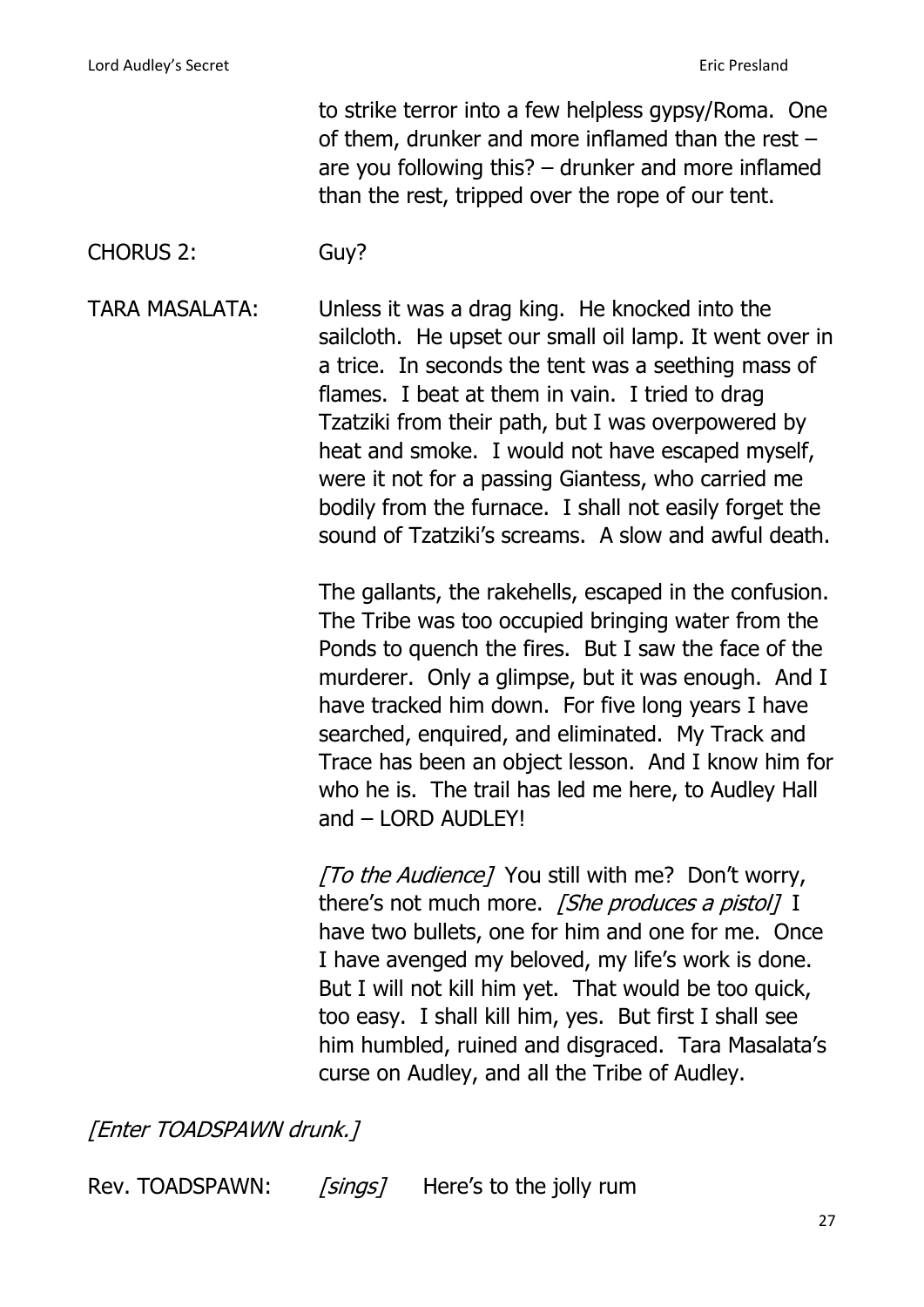I love it in my tum; They call me a 'drunken sot', Though I maintain I'm not. I only have a little drop, And then a drop, and then a drop It's hard to know just when to stop Drinking the jolly rum.

[Seeing TARA MASALATA] Ah, fair sister. I see thou art of the Lost Tribe of Israel. Verily, nor Jezebel nor Susannah was more fair. Come, thou shalt drink with me.

TARA MASALATA: That will I not. Thou art nought but an old sponge.

- Rev. TOADSPAWN: Ah, but a sponge hath its uses. *[Lecherous]* How'd you like me to give you a good rub-down?
- TARA MASALATA: Away, foul amphibian!
- Rev. TOADSPAWN: Come, come. A little drop will do no harm. For charity and company's sake. I see thou hast a kindly heart.

[He takes a swig from his flask. It is empty.]

Empty! Gone! Perfidious, ungodly flask. Treacherous as Delilah. Begone!

[He throws it away, then thinks again.]

Nay I shall not reproach thee. 'Tis not thy doing. Shall I strike thee with my rod as Moses did the rock in Canaan, and make thee flow again with nectar? Or shall I take thee back to the offie and get sixpence on the empty?

TARA MASALATA: Hast thou not had enough?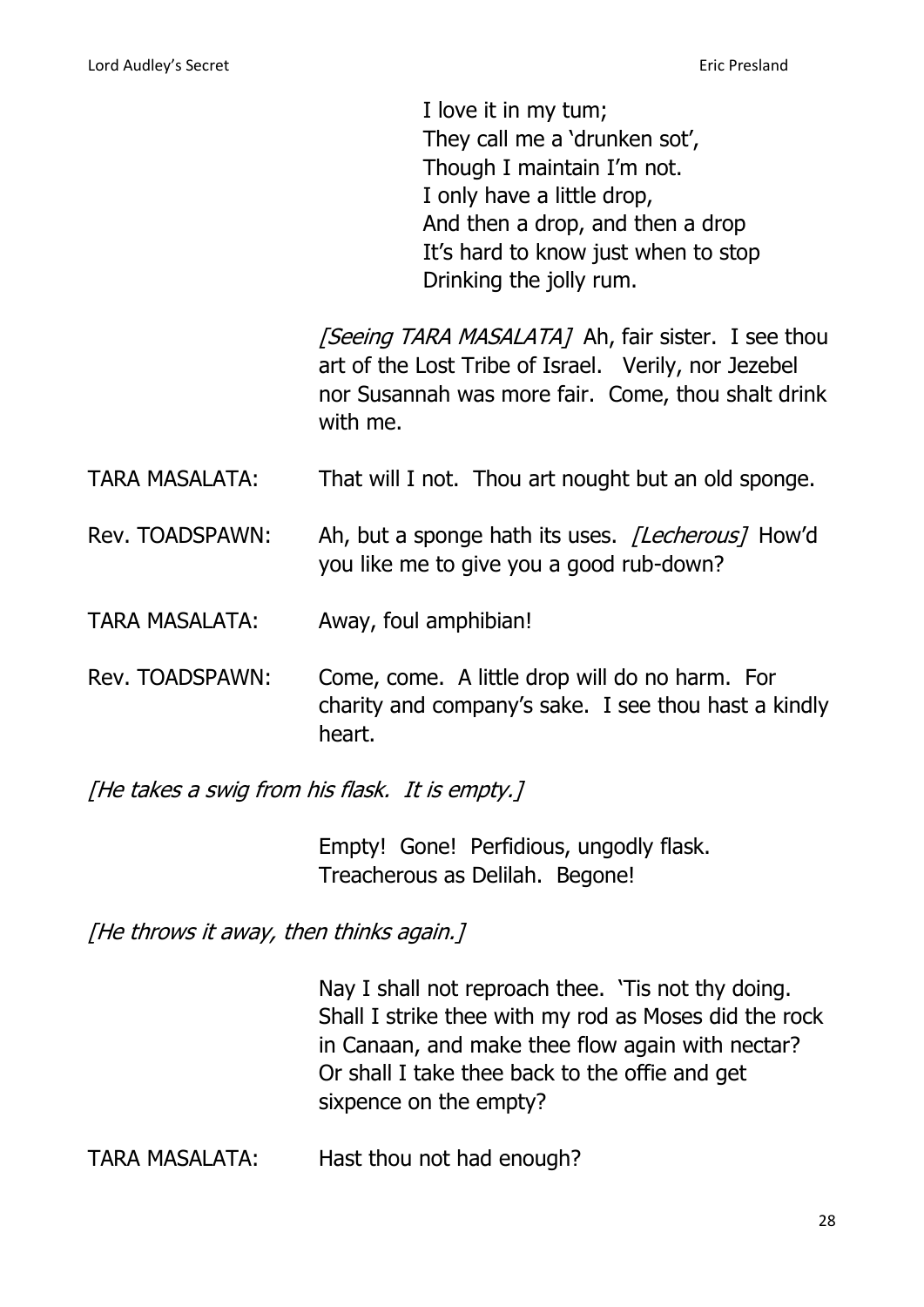| Rev. TOADSPAWN:       | Enough? Never! But there are other things which<br>can divert the mind of the philosopher. Come,<br>wench, and talk to me of the consolations preferred<br>by the fairer sex. |
|-----------------------|-------------------------------------------------------------------------------------------------------------------------------------------------------------------------------|
| <b>TARA MASALATA:</b> | [Aside] His breath stinks of the rawest spirit that<br>ever were made.                                                                                                        |
| Rev. TOADSPAWN:       | Just one kiss. Oh, but thy fair lips do drive a man<br>wild.                                                                                                                  |
| <b>TARA MASALATA:</b> | Thou art too bold, sir!                                                                                                                                                       |
| Rev. TOADSPAWN:       | Blame not me, when 'tis thy beauty which provokes<br>men so.                                                                                                                  |
| <b>TARA MASALATA:</b> | Unhand me!                                                                                                                                                                    |
| Rev. TOADSPAWN:       | Come. A gypsy $-$                                                                                                                                                             |
| <b>TARA MASALATA:</b> | Roma!                                                                                                                                                                         |
| Rev. TOADSPAWN:       | - should not be so particular.                                                                                                                                                |
| <b>TARA MASALATA:</b> | Insult not my Tribe, or it shall be the worse for thee.                                                                                                                       |
| Rev. TOADSPAWN:       | Nay, if thou wilt not consent, then I shall have to<br>force thee $-$                                                                                                         |
| <b>TARA MASALATA:</b> | Stay, wretch, or thou shalt rue it.                                                                                                                                           |
| Rev. TOADSPAWN:       | I shall teach thee to be more docile in future.                                                                                                                               |
| TARA MASALATA:        | I shall defend my honour as a tigress doth her cubs.                                                                                                                          |
|                       |                                                                                                                                                                               |

[She gets him in a judo hold and throws him spectacularly.]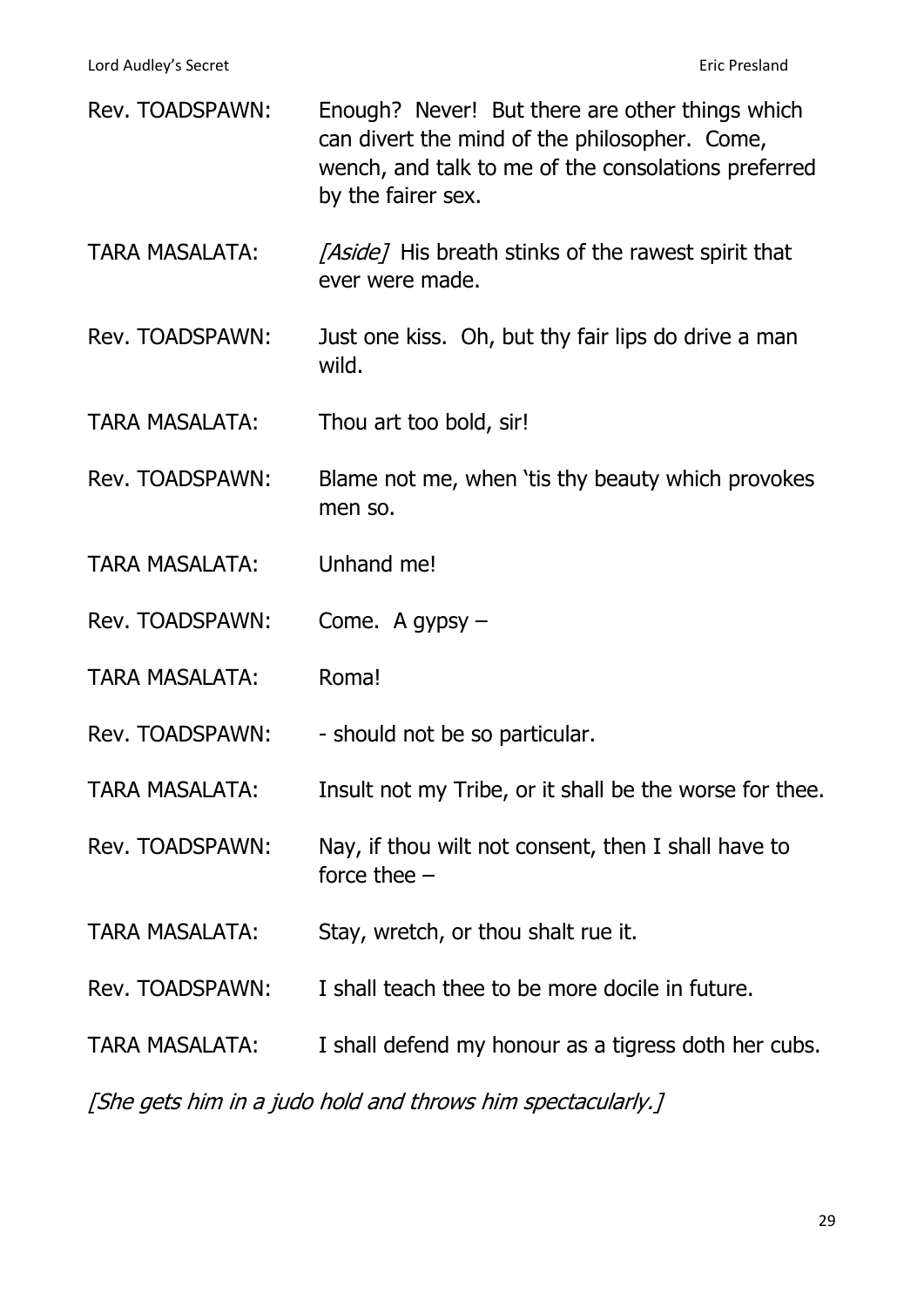| <b>TARA MASALATA:</b> | I give thanks to the merciful HEAVENS for Islington's<br>Lesbian Self-Defence Classes. 'Twas there of an<br>evening I learnt these martial arts.                                                           |
|-----------------------|------------------------------------------------------------------------------------------------------------------------------------------------------------------------------------------------------------|
| Rev. TOADSPAWN:       | Harlot! Whore of Babylon! I shall be revenged on<br>thee.                                                                                                                                                  |
| <b>TARA MASALATA:</b> | Come on, then. Try it. Make my day, punk. To<br>AUDIENCE] He roars but there's no hurt in him. And<br>I must follow the path to Lord Audley, in search of<br>my revenge. An assassin's work is never done. |

[Exit TARA MASALATA]

Rev. TOADSPAWN: The dogs shall lick my blood! Painted Jezebel! Deceitful vile vessel of sin! I'll set the Parish Watch on thee. I shall have thee yet!

#### **BLACKOUT**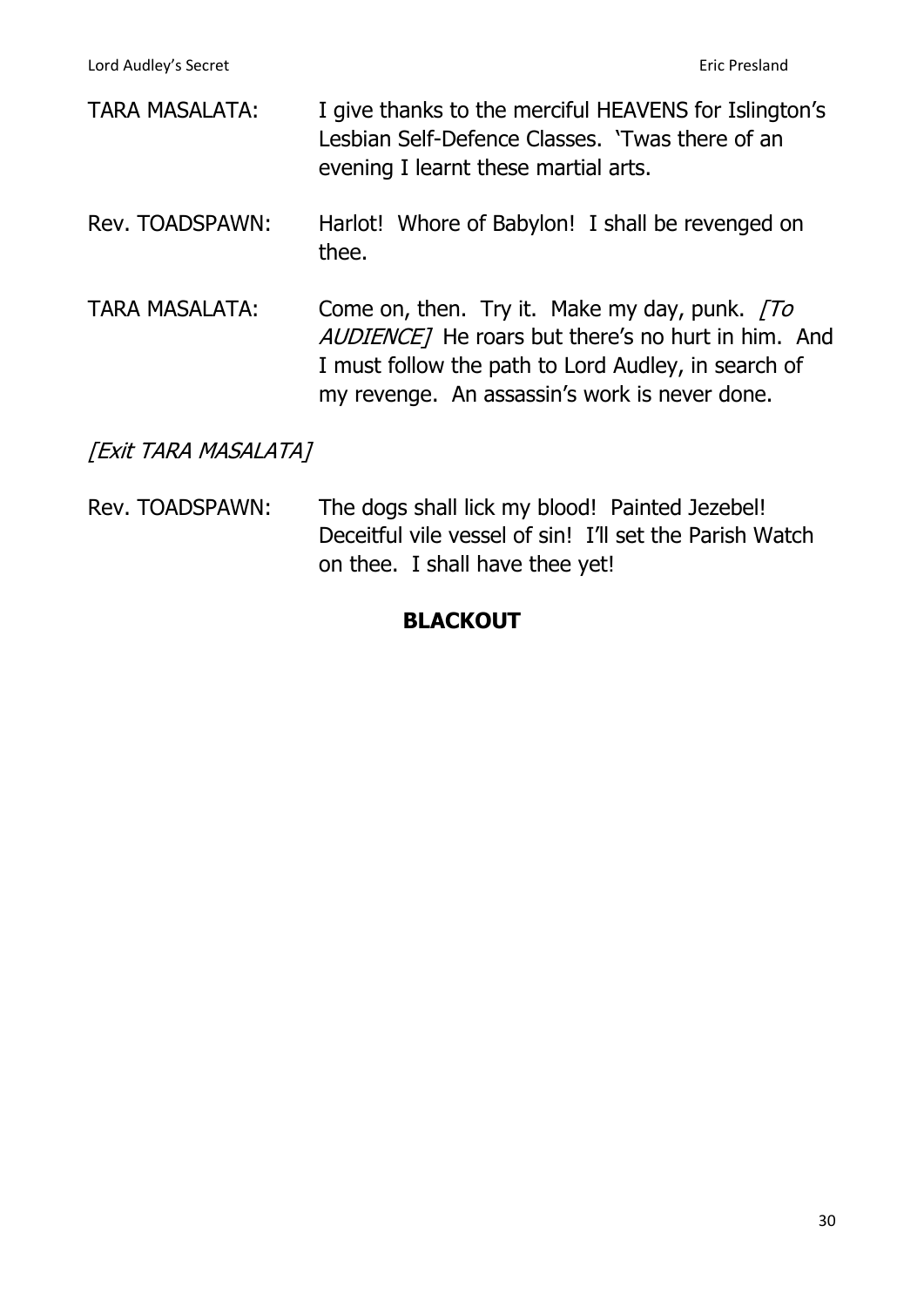# **Scene Three**

[A clearing near the Old Well, in a grove of Lime Trees.]

| <b>CHORUS 1:</b>    | The broad paths narrow to sinuous tracks                                                                                                                                                                                                                                                                                                                                                                                                                                                                                                                                                                                                                             |
|---------------------|----------------------------------------------------------------------------------------------------------------------------------------------------------------------------------------------------------------------------------------------------------------------------------------------------------------------------------------------------------------------------------------------------------------------------------------------------------------------------------------------------------------------------------------------------------------------------------------------------------------------------------------------------------------------|
| <b>CHORUS 2:</b>    | The lime trees cluster thick, the undergrowth rises $-$                                                                                                                                                                                                                                                                                                                                                                                                                                                                                                                                                                                                              |
| <b>CHORUS 3:</b>    | As Augustus, with beating heart, presses with all<br>haste towards his appointment.                                                                                                                                                                                                                                                                                                                                                                                                                                                                                                                                                                                  |
| <b>CHORUS 1:</b>    | But Lord Audley is in advance of him. Not for<br>nothing has he chosen this old neglected corner of<br>his estate.                                                                                                                                                                                                                                                                                                                                                                                                                                                                                                                                                   |
| <b>CHORUS 2:</b>    | Here he prepares the fiendish trap to spring on the<br>unsuspecting Augustus                                                                                                                                                                                                                                                                                                                                                                                                                                                                                                                                                                                         |
| <b>CHORUS 3:</b>    | With which to despatch to the OTHER WORLD.                                                                                                                                                                                                                                                                                                                                                                                                                                                                                                                                                                                                                           |
| <b>LORD AUDLEY:</b> | 'Tis done! The hatch is off the well. The handle is<br>concealed. That young fool will suspect nothing, so<br>eager is he to save the paltry roof over his wretched<br>head and that of his catamite. Thus shall my<br>haunted years be brought to an end, and my past life<br>buried – FOR EVER! In this secluded glade, no-one<br>can overlook us. Here no-one will think to search.<br>No accusing spectre can rise up to point the finger. I<br>shall be secure in my marriage to Aurora; or, should I<br>say, to Aurora's fortune! Ha! Ha! Ha! For once I am<br>free, I shall polish her off! Untrammelled by any<br>show of duty or love to the besotted girl. |
| <b>CHORUS 2:</b>    | [Sarcastic] Girl!                                                                                                                                                                                                                                                                                                                                                                                                                                                                                                                                                                                                                                                    |
| LORD AUDLEY:        | He comes.                                                                                                                                                                                                                                                                                                                                                                                                                                                                                                                                                                                                                                                            |

[Enter AUGUSTUS]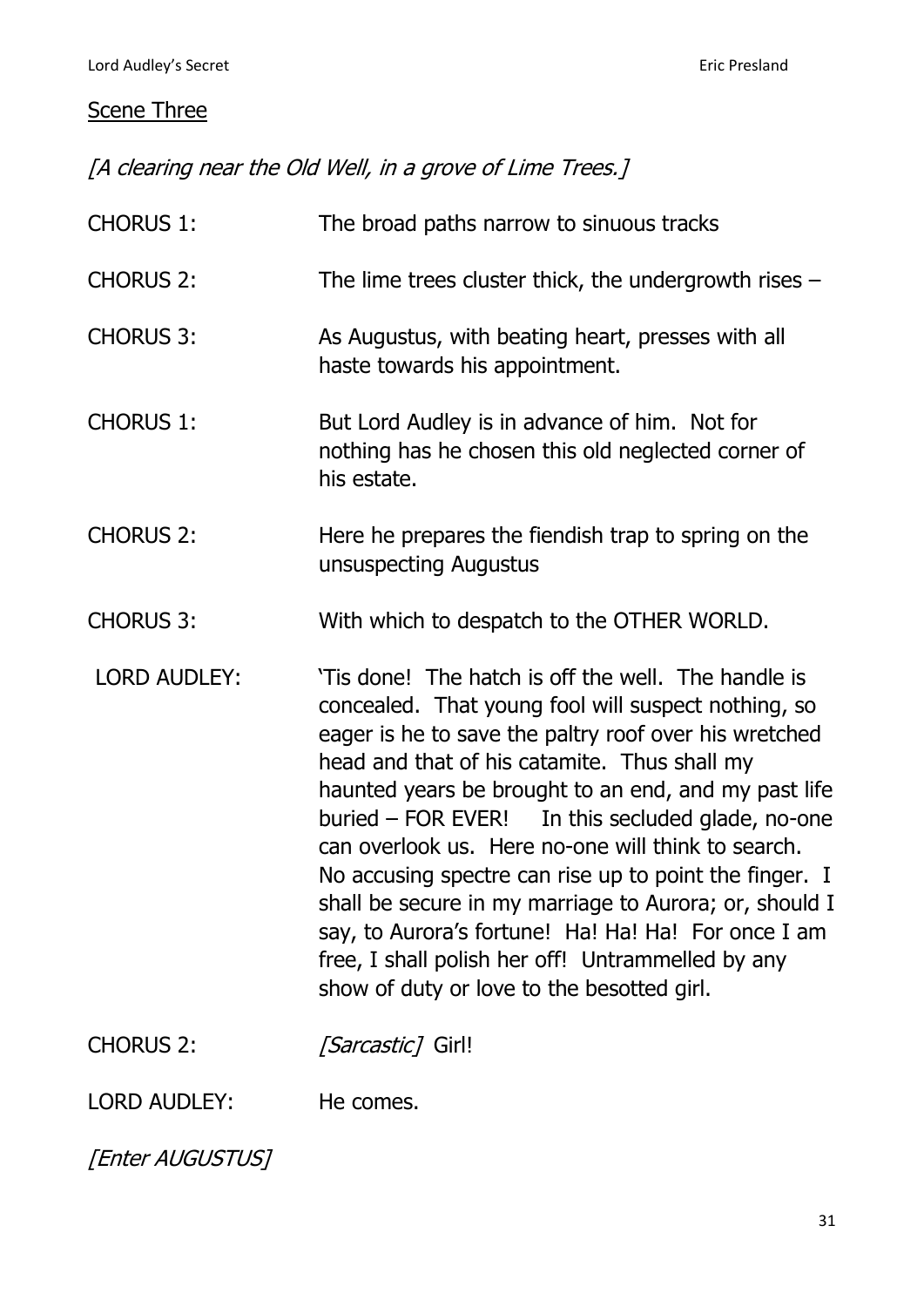Lord Audley's Secret **Example 2018** 2019 12:30 November 2019 12:30 November 2019 12:30 November 2019 12:30 November 2019 12:30 November 2019 12:30 November 2019 12:30 November 2019 12:30 November 2019 12:30 November 2019 1

| <b>AUGUSTUS:</b>    | These woods get thicker and thicker. Truly this is a<br>desolate place in which to make an assignation.<br>Even the birds are silent. But I suspect nothing, so<br>eager am I to save my paltry roof. |
|---------------------|-------------------------------------------------------------------------------------------------------------------------------------------------------------------------------------------------------|
| <b>LORD AUDLEY:</b> | [To Audience] What did I tell you?                                                                                                                                                                    |
| <b>AUGUSTUS:</b>    | <i>[Seeing LORD AUDLEY]</i> Sir, am I behind time?                                                                                                                                                    |
| <b>LORD AUDLEY:</b> | Nay, sir, I am ahead.                                                                                                                                                                                 |
| <b>AUGUSTUS:</b>    | [Aside] Why is that voice so familiar?                                                                                                                                                                |
| <b>LORD AUDLEY:</b> | Well, to business. I have considered the matter<br>carefully                                                                                                                                          |
| <b>AUGUSTUS:</b>    | Yes?                                                                                                                                                                                                  |
| <b>LORD AUDLEY:</b> | Looked at it from all sides $-$                                                                                                                                                                       |
| <b>AUGUSTUS:</b>    | Yes?                                                                                                                                                                                                  |
| <b>LORD AUDLEY:</b> | To try and cast it in the most sympathetic light                                                                                                                                                      |
| <b>AUGUSTUS:</b>    | Yes?                                                                                                                                                                                                  |
| <b>LORD AUDLEY:</b> | And $-$                                                                                                                                                                                               |
| <b>AUGUSTUS:</b>    | Yes?                                                                                                                                                                                                  |
| <b>LORD AUDLEY:</b> | I cannot grant what thou askest, thou sad but<br>undeniably attractive loser. 'Tis too risky. There is<br>no way thou canst guarantee to repay the money<br>owing.                                    |
| <b>AUGUSTUS:</b>    | The heavens forfend! Good sir, I am on bended<br>knees.                                                                                                                                               |
| <b>LORD AUDLEY:</b> | A common enough position for thy kind.                                                                                                                                                                |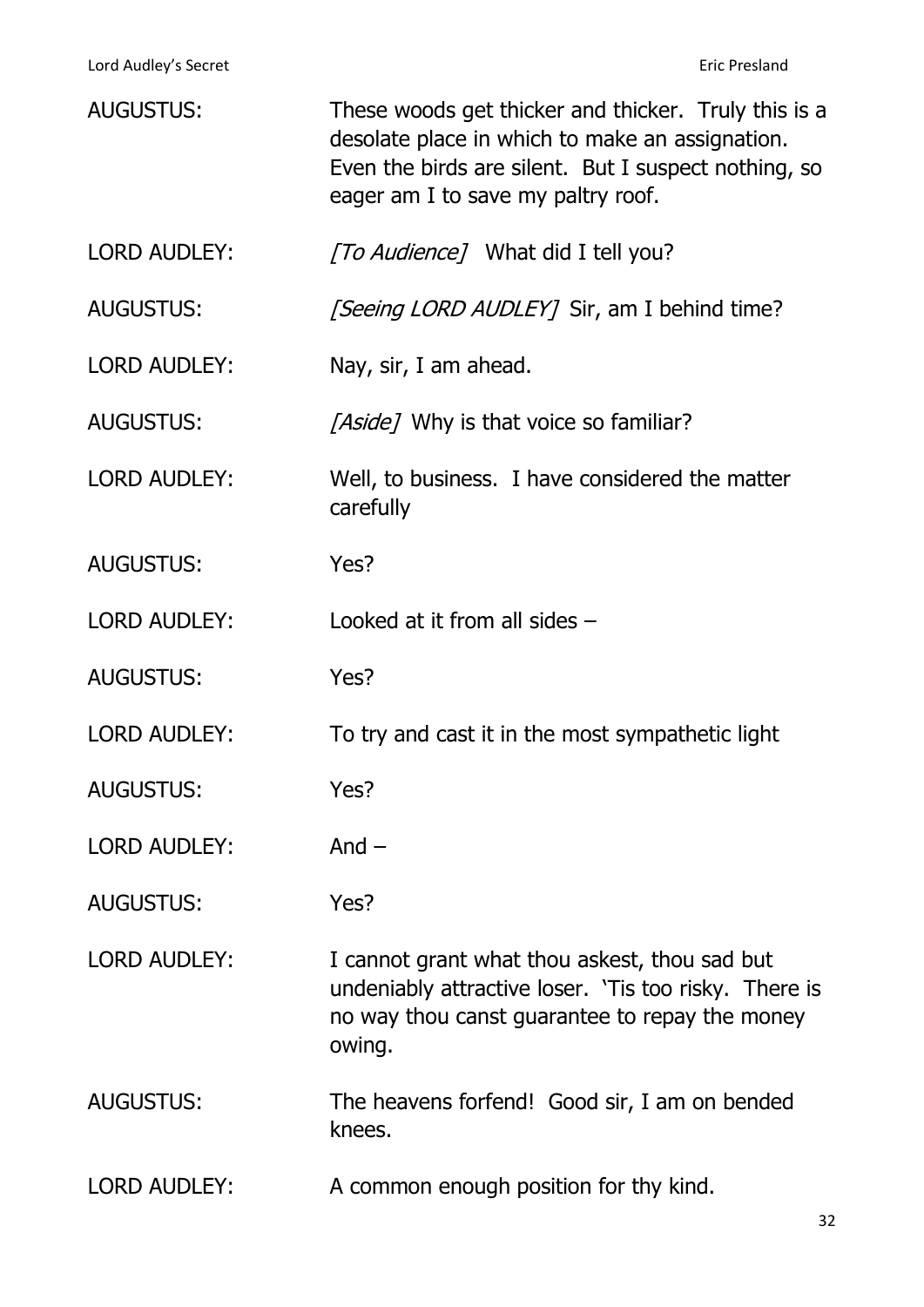| If it be that money is the obstacle, I have devised a<br>plan. I shall go to be a sailor, and all such booty as<br>I shall win, I undertake to send thee, in payment of<br>my debt.                                                                                                             |
|-------------------------------------------------------------------------------------------------------------------------------------------------------------------------------------------------------------------------------------------------------------------------------------------------|
| It is not enough; no more.                                                                                                                                                                                                                                                                      |
| If money may not move thee, let me talk to thee of<br>love. Yes, LOVE! My love for Jed, and his for me.<br>These tender devotions, grown from his care of<br>me care of me [Aside] It returns. I have<br>knelt like this before $-$ do not titter $-$ and begged<br>mercy from this strange man |
| He knows!                                                                                                                                                                                                                                                                                       |
| And 'twas on this very spot the well                                                                                                                                                                                                                                                            |
| I am unmasked! Well then, his doom is sealed.                                                                                                                                                                                                                                                   |
| Thou art not Lord Audley! Thou $art - Sir Wafford$<br>Gap! That is the name I knew thee by. I thought<br>though wast in service!                                                                                                                                                                |
| Thou liest!                                                                                                                                                                                                                                                                                     |
| Nay, I should never forget thee again! That blow<br>you gave me $-$ [to the AUDIENCE] To-The-Head $-$<br>took away my powers of recollection. But they<br>return.                                                                                                                               |
| Thou ravest!                                                                                                                                                                                                                                                                                    |
| Young rakehell, when I first met thee five long years<br>ago, thou wast fair and young, before thy<br>debauchery and lack of moisturising had aged thee<br>thus. I believed in thee, loved thee, followed thee<br>in thy drunkenness into every gambling den in                                 |
|                                                                                                                                                                                                                                                                                                 |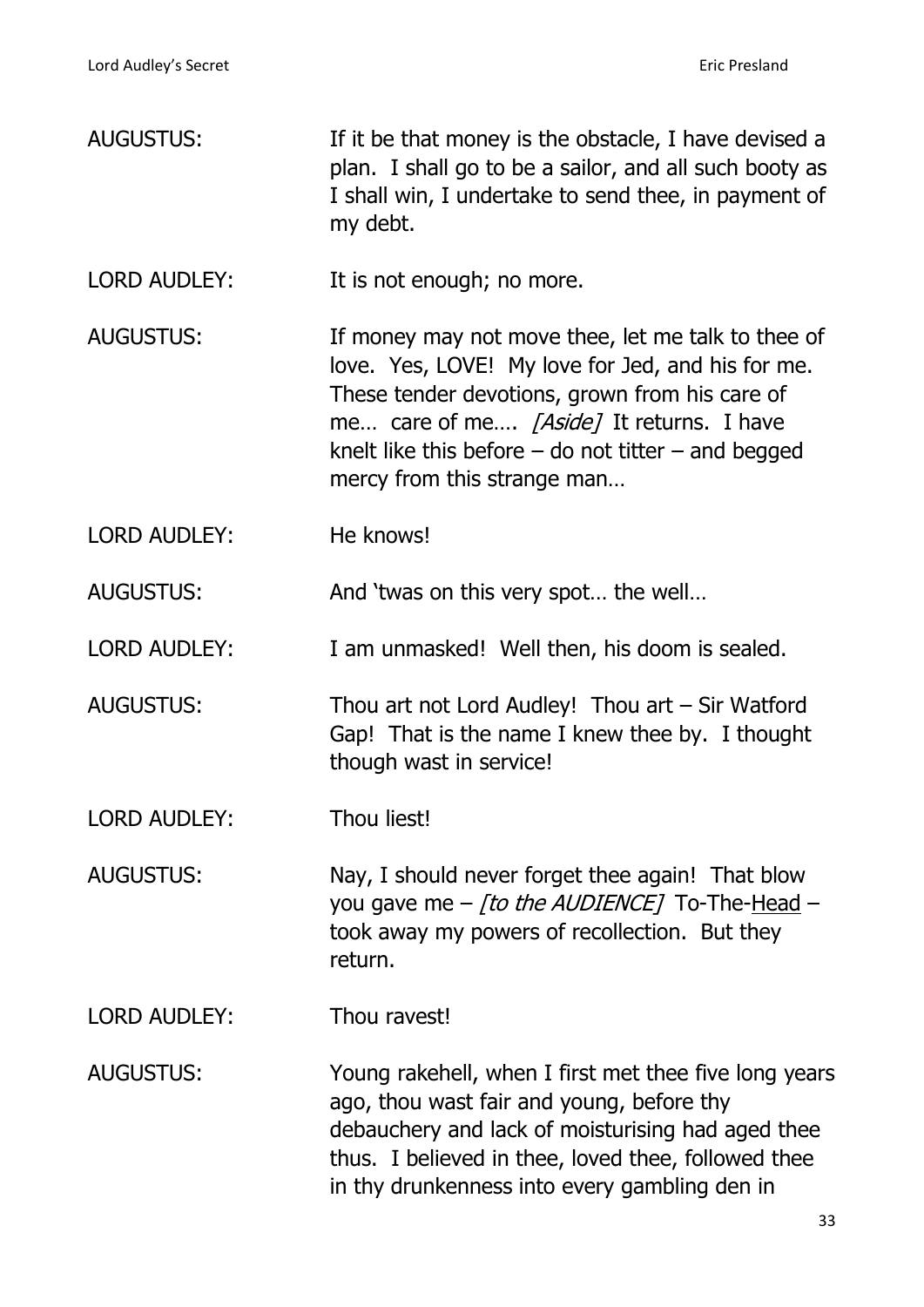|                     | London. There were no arts of villainy I did not<br>learn from thee. But still I loved thee. Until one<br>day thou didst vanish. Howling with loss, I flung<br>myself still more into the life that thou did show me.<br>My money all was spent. I found more. I owed it<br>to my friends Mr Barclay and Mr Lloyd. Still it did<br>not suffice. $I$ – cheated at cards. I was found out,<br>and fled to the mean, anonymous streets of<br>Wapping and Whitechapel. I eked out a miserable<br>existence, picking pockets, turning trickster,<br>cudgelling and cozening. A half-man living a half-<br>existence. I was known as the Artful Dodger, but I<br>was lucky, so I became the Artful Jammy Dodger. |
|---------------------|------------------------------------------------------------------------------------------------------------------------------------------------------------------------------------------------------------------------------------------------------------------------------------------------------------------------------------------------------------------------------------------------------------------------------------------------------------------------------------------------------------------------------------------------------------------------------------------------------------------------------------------------------------------------------------------------------------|
| <b>LORD AUDLEY:</b> | [Softly] Until the day I wrote thee from Audley Hall.                                                                                                                                                                                                                                                                                                                                                                                                                                                                                                                                                                                                                                                      |
| <b>AUGUSTUS:</b>    | Thou didst say that urgent reasons of state had<br>forced thee to disappear, but fortune had smiled on<br>thee, and now we could be reunited. Only I should<br>come to Audley Hall, and all would be made plain.                                                                                                                                                                                                                                                                                                                                                                                                                                                                                           |
| <b>LORD AUDLEY:</b> | My life was desperate. My father, driven to despair<br>by my ways, threatened to disinherit me. My debts<br>too were mounting. I would shortly be arraigned<br>before the courts. Prison doors gaped before me.<br>The only way out $-$ a rich wife. I wooed and won<br>Aurora $-$ oh how NECESSITY lent me dissembling<br>arts! We were to be married. My father was<br>overjoyed and we were reconciled. Only after his<br>death did I learn that my inheritance was hollow.<br>Unwise investments in a South Sea Bubble Bath had<br>robbed me of all. All I had was a title, a semi-<br>derelict hall, a bankrupt estate and no means to<br>maintain my position in society.                            |
| AUGUSTUS:           | Overjoyed I read thy letter. I flew to be reunited<br>with thee. When I arrived at this village, I received<br>word to meet thee by the Old Well in Lime Tree<br>Walk $-$ this very spot!                                                                                                                                                                                                                                                                                                                                                                                                                                                                                                                  |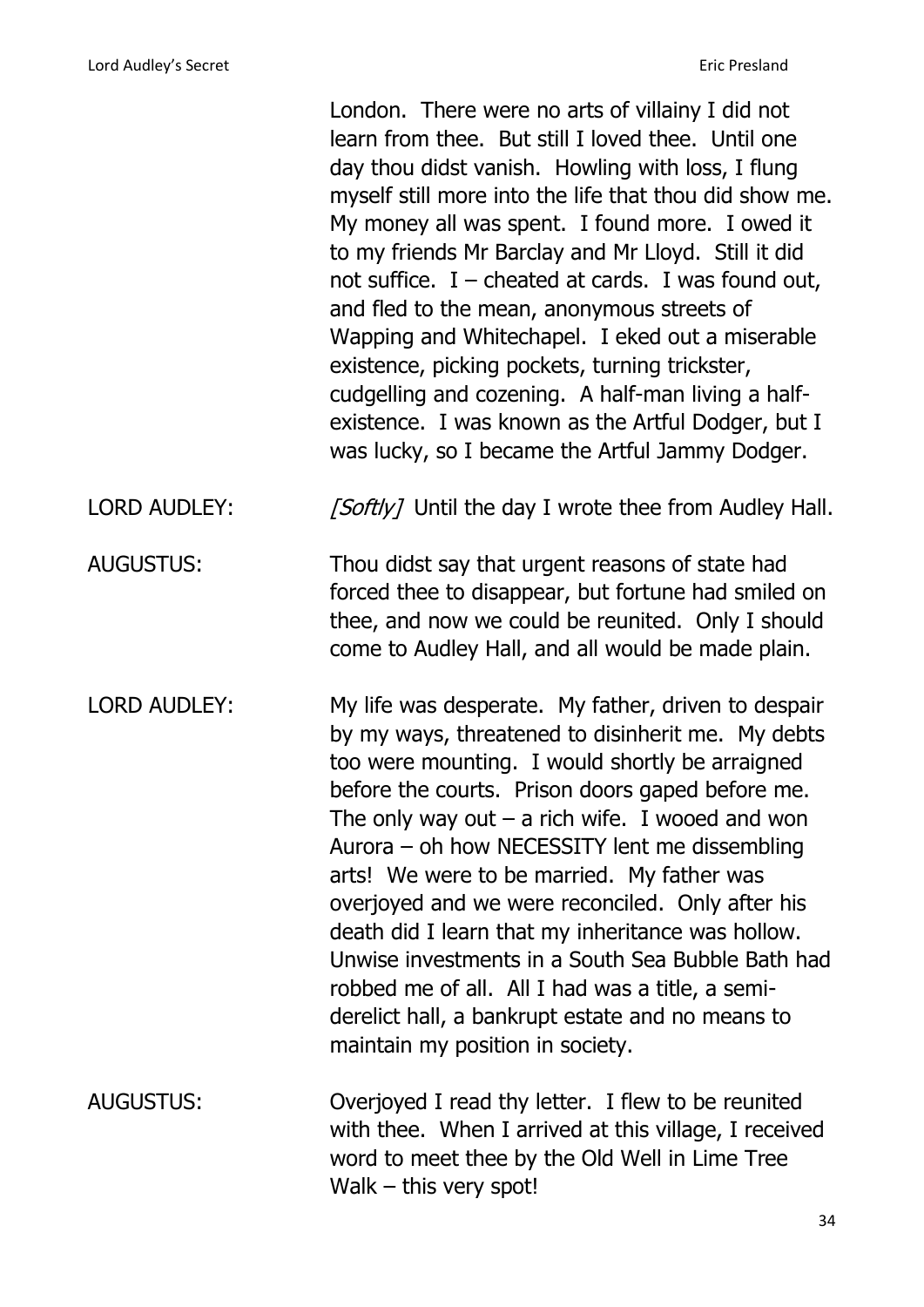| <b>LORD AUDLEY:</b> | Thou wert all that stood between me and the<br>resolution of all my woes. My infamous past, should<br>it come out, would yet be my undoing. I had to<br>silence thee. But I was surprised $-$                                                                                                                           |
|---------------------|-------------------------------------------------------------------------------------------------------------------------------------------------------------------------------------------------------------------------------------------------------------------------------------------------------------------------|
| <b>AUGUSTUS:</b>    | Not half so surprised as I was! You didst leave me<br>bleeding fatally, and bleeding angry to boot. Thou<br>didst leave me in the woods here, where Jed did<br>find me.                                                                                                                                                 |
| <b>LORD AUDLEY:</b> | [Aside] How my past doth catch up on me. I must<br>dissemble.                                                                                                                                                                                                                                                           |
| <b>AUGUSTUS:</b>    | Fear not. I have no claim on thee, for through thee<br>I did find my soul mate and my life's companion.<br>Only let us live in peace, in the home that we have<br>made.                                                                                                                                                 |
| <b>LORD AUDLEY:</b> | And if I will not?                                                                                                                                                                                                                                                                                                      |
| <b>AUGUSTUS:</b>    | Then all the world will know the treachery thou hast<br>practised, the hypocrisy thou hast shown, and the<br>criminality thou hast indulged.                                                                                                                                                                            |
| <b>LORD AUDLEY:</b> | Blackmail?                                                                                                                                                                                                                                                                                                              |
| <b>AUGUSTUS:</b>    | What an excellent word! I wish I had thought of it.<br>Thou has reviled Jed and me for what thyself hath<br>practised. We two are proud, thou a miserable<br>chameleon, changing thy colours to thy prevailing<br>fortune.                                                                                              |
| <b>LORD AUDLEY:</b> | [Falsely friendly] I have re-thought. Listen. I have<br>fought too hard for my position to yield it up tamely.<br>I cannot have thee in the village, knowing what<br>thou knowest. I will give thee gold $-$ more than<br>thou ever dreamt on before. Take it, go away, you<br>and Jed, and start a new life elsewhere. |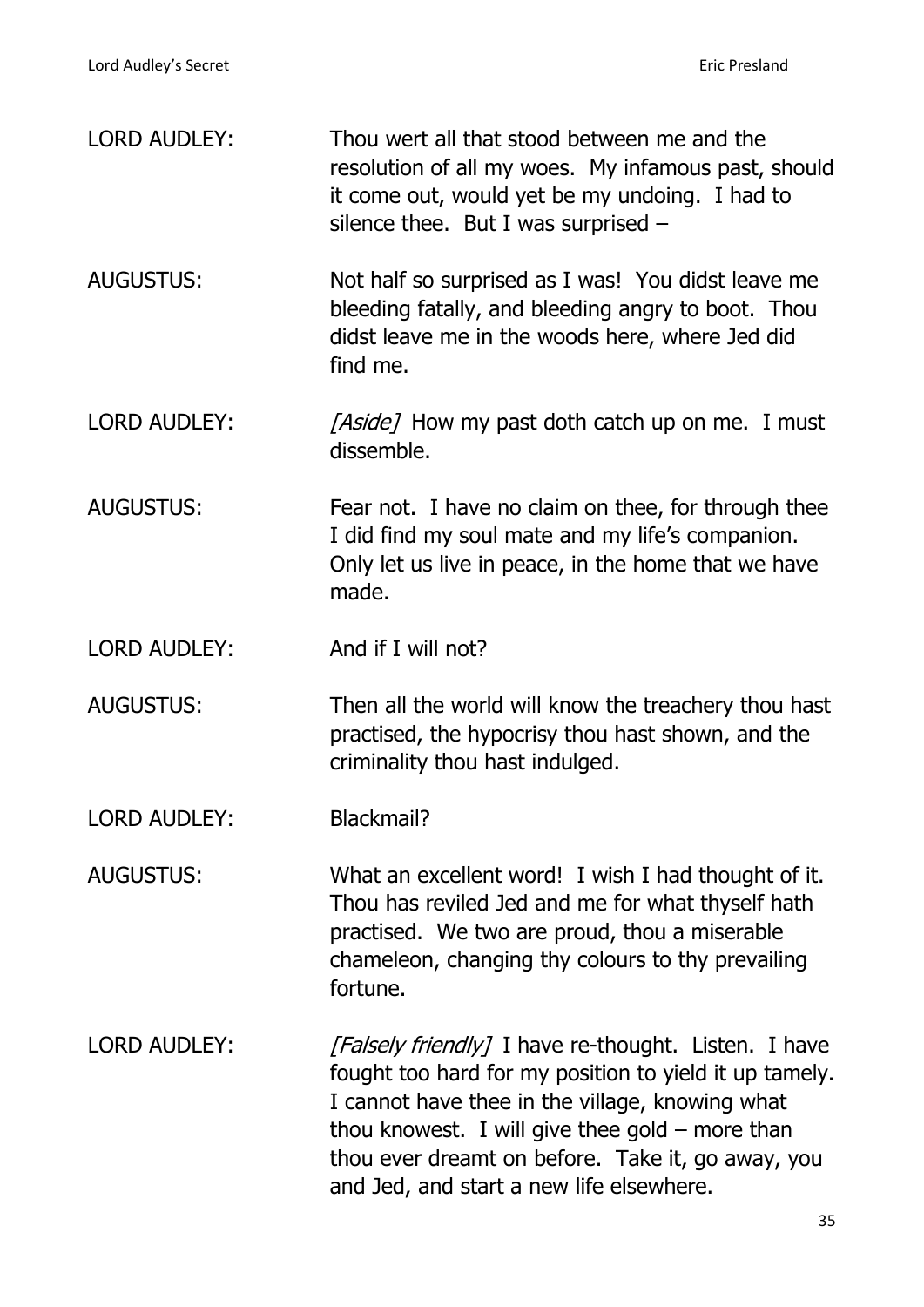| <b>AUGUSTUS:</b>    | Jed will never leave willingly. Much Audley is his<br>life, his world. I could never tell him, we must<br>leave.                                                                                                                                                                                                                    |
|---------------------|-------------------------------------------------------------------------------------------------------------------------------------------------------------------------------------------------------------------------------------------------------------------------------------------------------------------------------------|
| <b>LORD AUDLEY:</b> | Invent some excuse                                                                                                                                                                                                                                                                                                                  |
| <b>AUGUSTUS:</b>    | Traitor! Wouldst thou have me practice the vile arts<br>of deception on those I love? Never!                                                                                                                                                                                                                                        |
| <b>LORD AUDLEY:</b> | Beware! Where I cannot remove an obstacle, I will<br>crush it.                                                                                                                                                                                                                                                                      |
| <b>AUGUSTUS:</b>    | Or be crushed!                                                                                                                                                                                                                                                                                                                      |
| <b>LORD AUDLEY:</b> | Thou wilt turn informer then?                                                                                                                                                                                                                                                                                                       |
| <b>AUGUSTUS:</b>    | No, avenger of my wrongs! And those of that<br>hapless wife that thou hast so abused.                                                                                                                                                                                                                                               |
| <b>LORD AUDLEY:</b> | Then thou wilt war with me?                                                                                                                                                                                                                                                                                                         |
| <b>AUGUSTUS:</b>    | If necessary $-$ unto the death!                                                                                                                                                                                                                                                                                                    |
| <b>LORD AUDLEY:</b> | [Aside] To the death – that is the word! – the only<br>escape. [To AUGUSTUS] Then, since thou art<br>$merciless$ –                                                                                                                                                                                                                  |
| <b>AUGUSTUS:</b>    | As thou art cunning. Last night the luxurious gilded<br>roof of Audley Hall sheltered thee. Tonight a prison<br>roof will cover thy head.                                                                                                                                                                                           |
| <b>LORD AUDLEY:</b> | I defy thee! Scorn thee! I spurn thee for a<br>vindictive fool. Go to the Justice. I am the Justice.<br>Go to Lady Audley, if thou wilt $-$ denounce me, do $-$<br>and I will swear to her thou art a liar $-$ a madman.<br>She will believe me before thee. I have gained her<br>heart, her soul, her unbounded confidence. Before |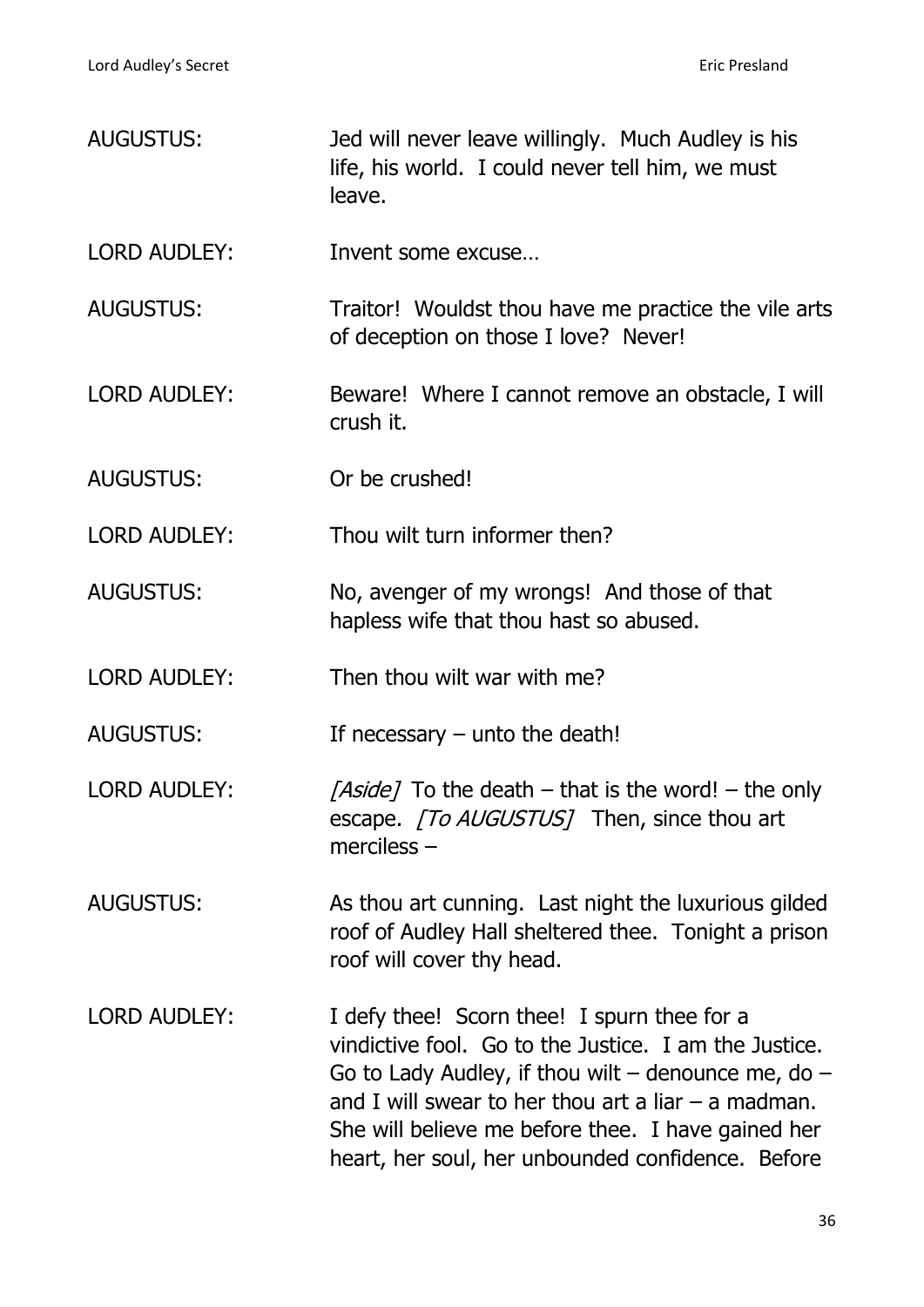there is a felon's dock for me, there is a maniac's cell for thee. Ha! Ha! Ha!

- AUGUSTUS: Thou art a fool. Thou hast forgot, my lord, that I have a friend, a faithful friend. Jed Burke. He doth worship my very stools. That we sit on. I am not helpless, and should any harm befall me, woe, woe indeed unto the guilty one! I am not so easily got rid of.
- LORD AUDLEY:  $[Aside]$  We shall see I have offered him a bribe, I have used threats. I shall now employ cunning.
- AUGUSTUS: Come, sir. Wilt thou give thyself up, or must I force thee?

### [AUGUSTUS seizes LORD AUDLEY]

- LORD AUDLEY: Thou art right. I see that my position is hopeless, and it is the more honourable course to admit all. Thy words have pierced me. Thou needst not constrain me.
- AUGUSTUS: I will believe thee.

[LORD AUDLEY sways]

- LORD AUDLEY: But I am o'ercome with dizziness. My head whirls. These sudden events have put me in a quinsy; if I were a lady I would have the vapours. Water, I pray thee. My temples throb so.
- AUGUSTUS: One moment.

LORD AUDLEY: My head burns like fire.

AUGUSTUS: I will moisten my kerchief in the well. But this is the last service I e'er will perform for thee.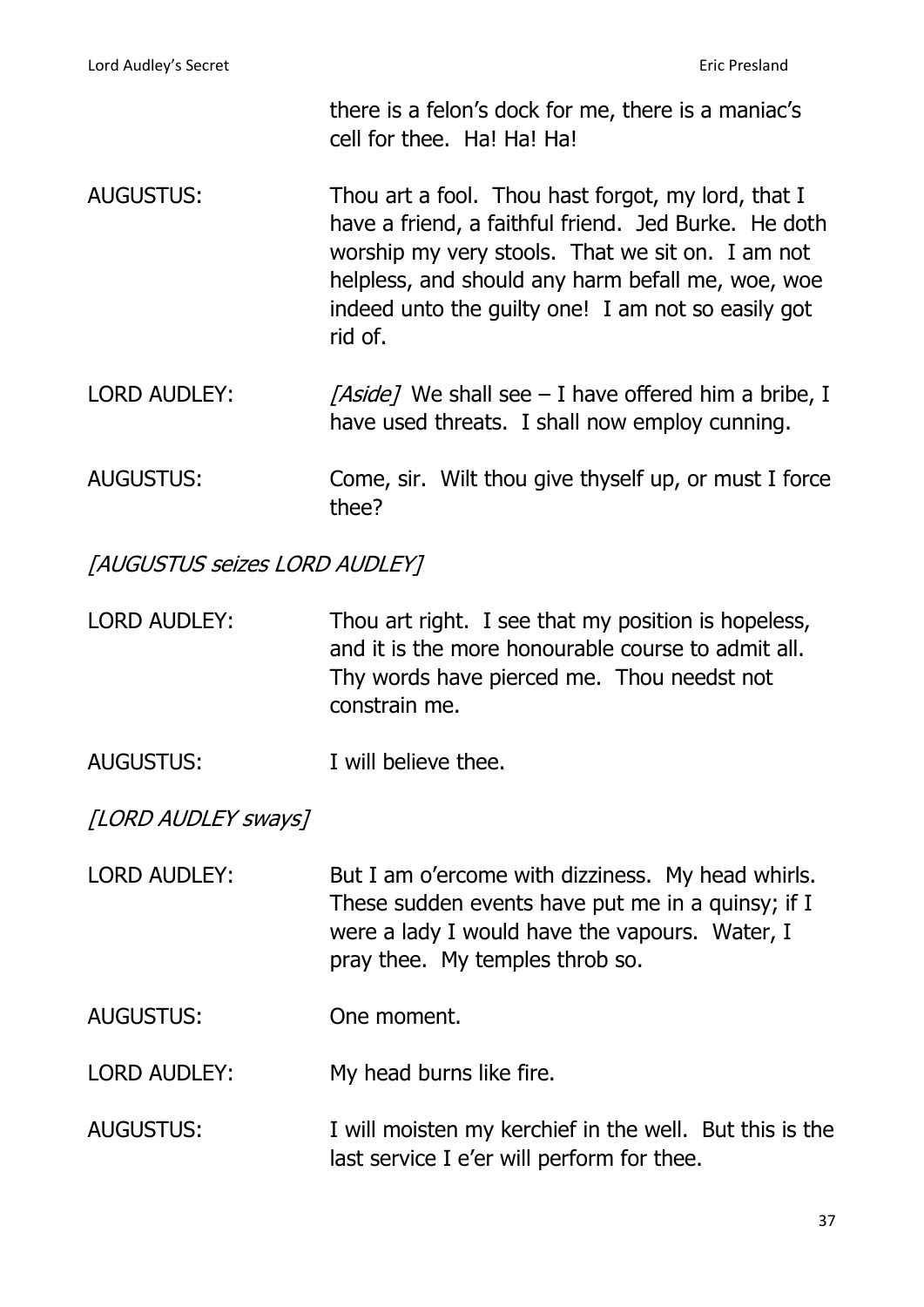[He goes to the well and leans over it. LORD AUDLEY creeps up behind him. He takes out the iron well-handle which he concealed at the start of the scene.]

| <b>LORD AUDLEY:</b>                     | It is indeed thy last. Die $-$ die $-$ die.                                     |
|-----------------------------------------|---------------------------------------------------------------------------------|
| [He pushes AUGUSTUS down the well.]     |                                                                                 |
| <b>LORD AUDLEY:</b>                     | He is gone $-$ gone. And no-one to witness the<br>deed.                         |
| lime trees, unbeknownst to each other.] | [REV. TOADSPAWN and TARA MASALATA peek out from behind separate                 |
| Rev. TOADSPAWN:                         | Excepting I!                                                                    |
| <b>TARA MASALATA:</b>                   | Excepting I!                                                                    |
| LORD AUDLEY:                            | Dead men tell no tales. I am free! I am free! I am<br>free! Ha, ha, ha, ha, ha! |

[REV. TOADSPAWN and TARA MASALATA look on; he raises his arms in triumph, laughing in exaltation as:-]

## **THE CURTAIN FALLS**

# **END OF ACT ONE**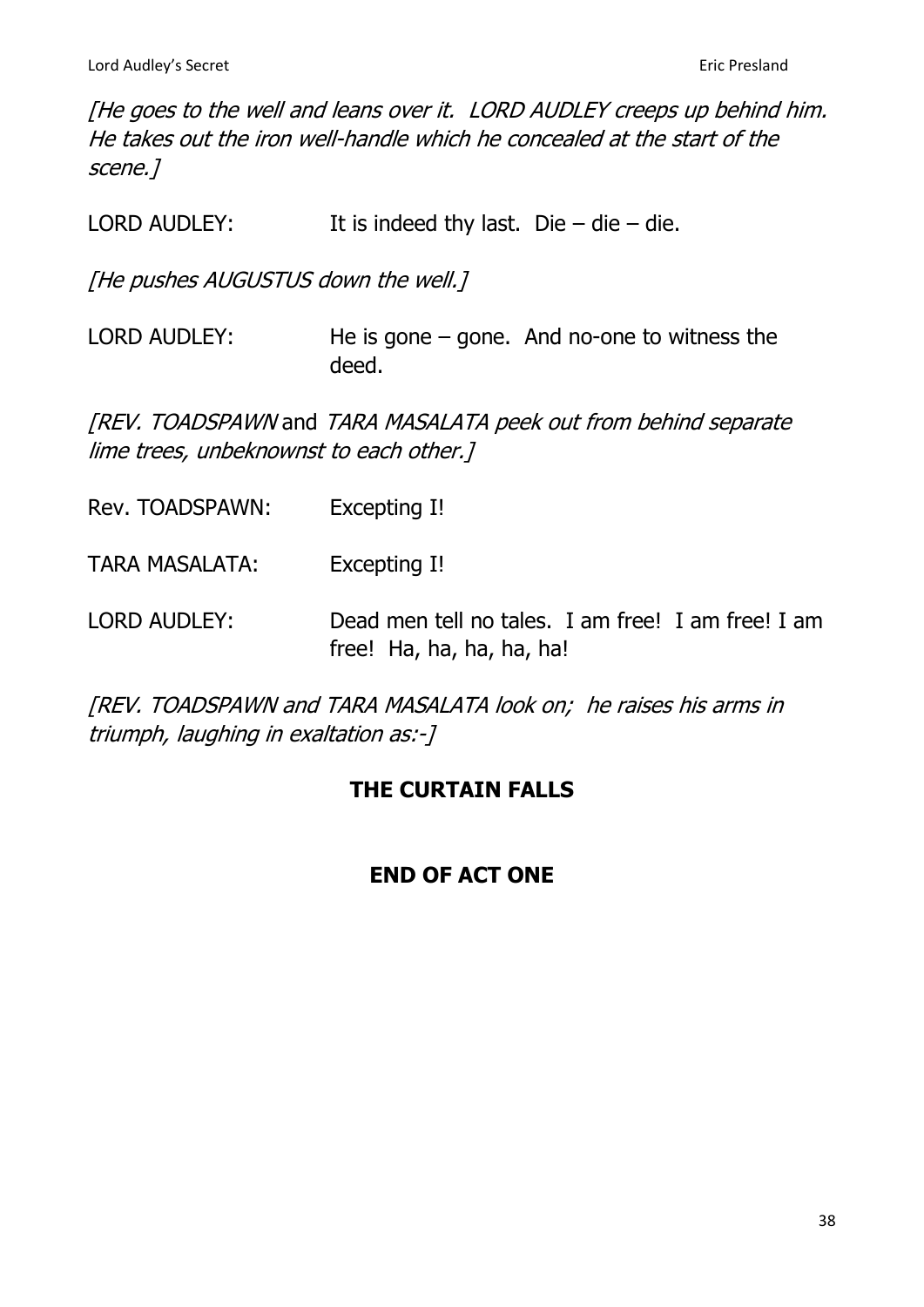## Act Two

[A street in Old London Town full of gaming dens, gin shops, brothels etc. The lower parts of Earls Court.]

| <b>CHORUS 1:</b>    | Three long months have passed, and no avenging<br>hand has brought down justice on the head of the<br>murderer of Augustus.                                                                                                                                                                                    |
|---------------------|----------------------------------------------------------------------------------------------------------------------------------------------------------------------------------------------------------------------------------------------------------------------------------------------------------------|
| <b>CHORUS 2:</b>    | On the contrary, he prospers. August despatched,<br>Cosy Cottage is rudely sold -                                                                                                                                                                                                                              |
| <b>LORD AUDLEY:</b> | Do you want it or not? Then give me the bloody<br>money.                                                                                                                                                                                                                                                       |
| <b>CHORUS 2:</b>    | That's very rudely sold. Over the head of the<br>grieving Jed.                                                                                                                                                                                                                                                 |
| <b>CHORUS 3:</b>    | The hand that trained the climbing rose to wander<br>o'er the trellis shall pluck these fragile blooms no<br>more.                                                                                                                                                                                             |
| <b>CHORUS 1:</b>    | Lord Audley tells Jed that Augustus, overcome with<br>shame at his debt, has indeed gone to sea for a<br>pirate, where he was overpowered by seamen, and<br>drowned                                                                                                                                            |
| <b>CHORUS 2:</b>    | which simple Jed believes, as it is also sworn to by<br>now Canon Jonas Toadspawn; who sees well the<br>advantage to be gained in maintaining and increasing<br>the estates of his Lordship. For it is well to fatten the<br>goose that lays the golden eggs.                                                  |
| <b>CHORUS 3:</b>    | Is Jed suspicious? Does he vow to fathom the<br>mystery? Does he never consider that Augustus told<br>him he was going to see Lord Audley and never<br>returned from seeing Lord Audley? Does he never<br>think that Lord Audley might have had a role in<br>Augustus disappearance? Does he not swear, as all |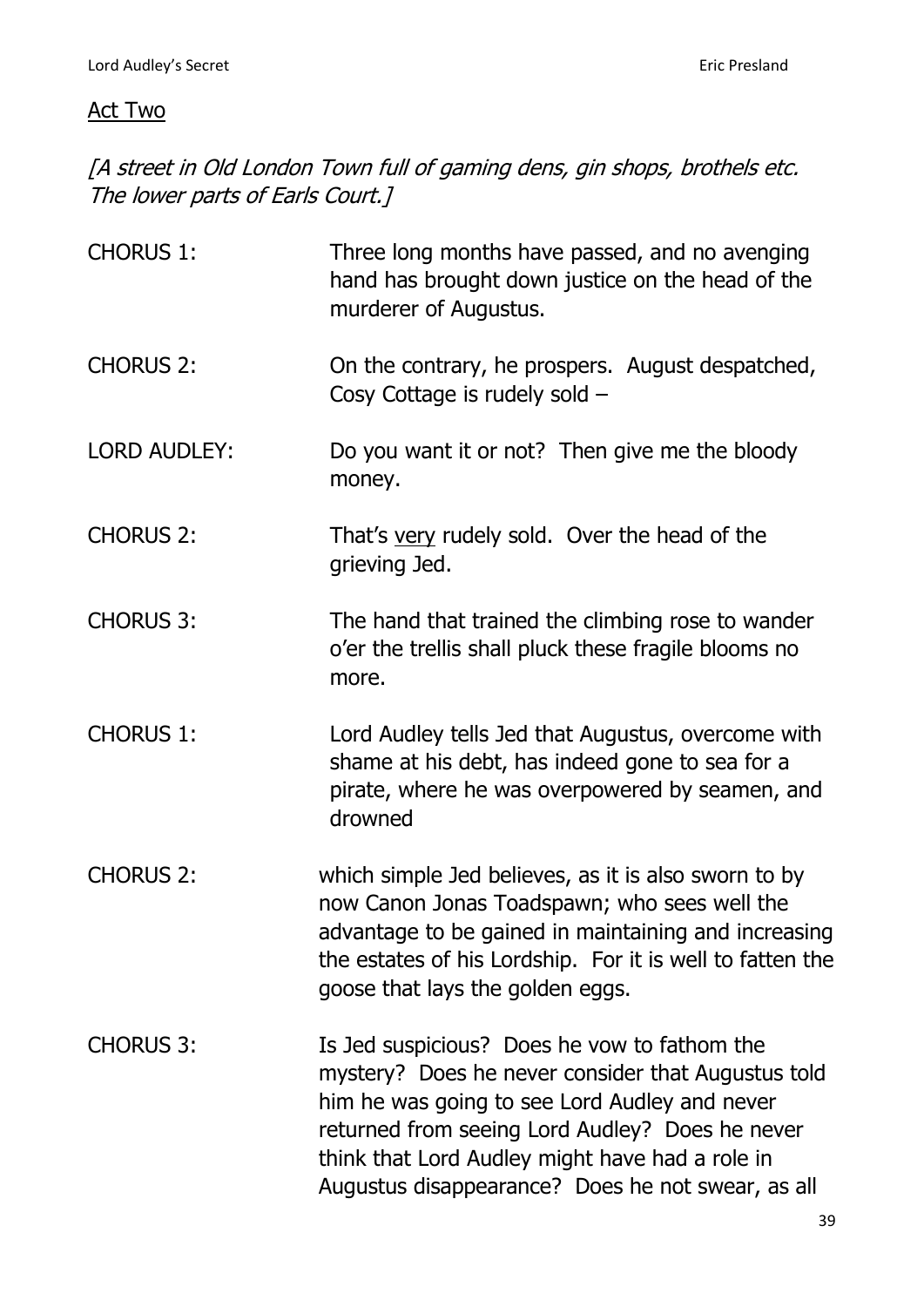|                  | true lovers should, that he will never rest till the truth<br>lies revealed? No he does not, for not only is he<br>remarkably naïve, he is also thick as pigshit. In his<br>grief. Caring naught for his life or the opinion of the<br>world, he desperately roams the high road. |
|------------------|-----------------------------------------------------------------------------------------------------------------------------------------------------------------------------------------------------------------------------------------------------------------------------------|
| <b>CHORUS 2:</b> | - Till he is arrived at that great centre of vice and<br>villainy, to which all roads lead for the poor, the<br>outcast and the desperate $-$ Earl's Court.                                                                                                                       |
| <b>CHORUS 3:</b> | There in mean taverns he throws himself into<br>debauchery with men encased in leather, to lose<br>himself and hide the heavy load which weighs upon<br>his heart.                                                                                                                |

## [Enter JED, despairing]

JED: Has't come to this? Outcast from friends and home; regarded with pity at best; at worst, with fear. Why did he desert me thus? Together we might have faced the worst the world might offer, but no  $-$  he had too low opinion of my constancy. He thought me light and faithless. Oh woe! What is to become of me? I am starving, deserted, miserable. Though I am penniless, still must I have liquor. Ha! My kerchief! 'Twill buy me tuppence-worth of gin at all events.

# [JED rushes off. Enter REV. TOADSPAWN]

Rev. TOADSPAWN: Verily this London Town is Babylon itself. I shall be gladder than the Israelites that were led from Egypt to the Promised Land by the prophet, when I can return to rural domesticity. Save that I have to pay my respects to My Lord Kendall and His Grace, the Bishop of Toddington, I would have left ere now. There are those who would allow clerical elevation to ascend to that seat of reason which the simple term, The Head. Pah! I despise such vulgar show. I will comport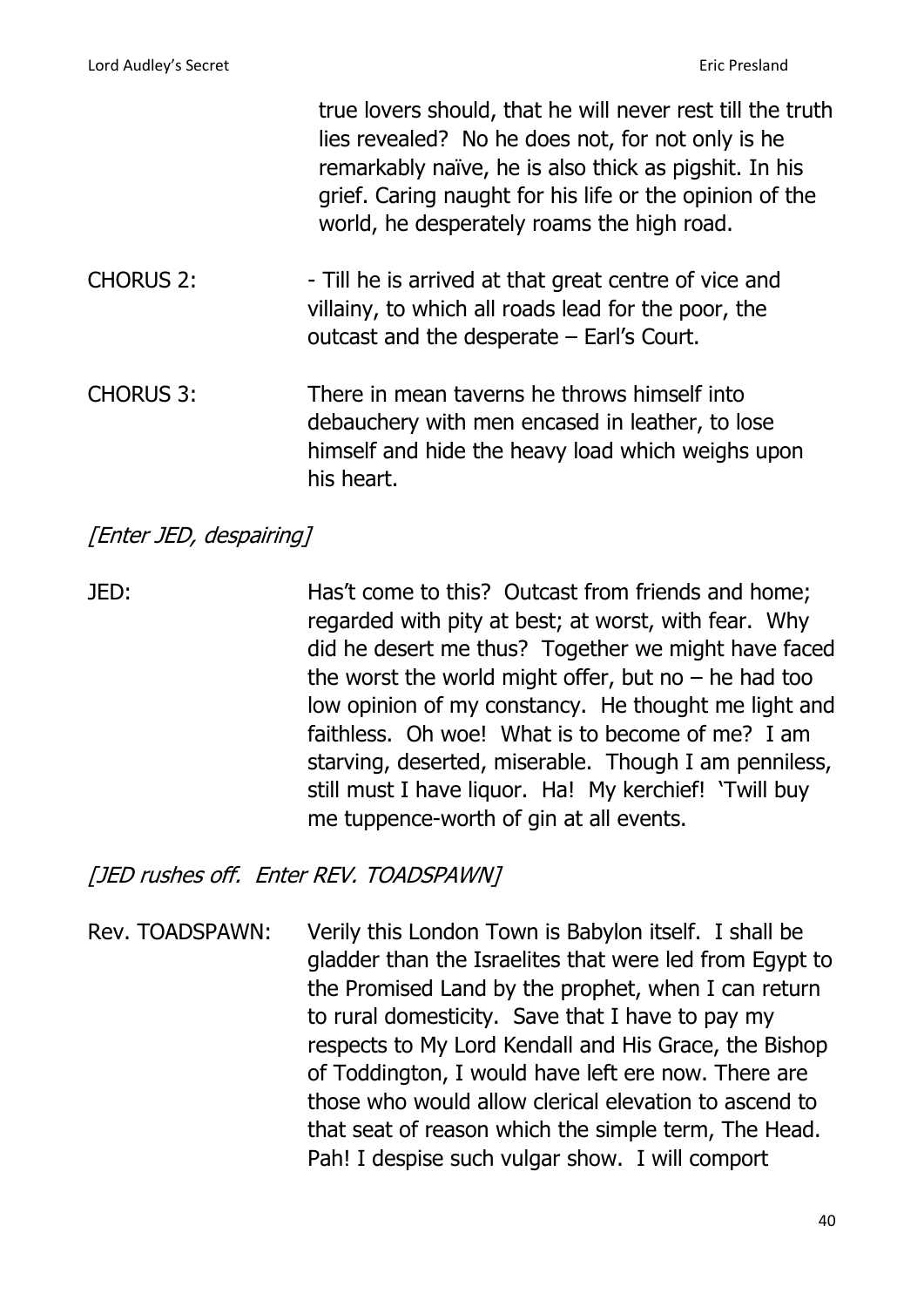myself in the manner to which advancement points the way.

## [Re-enter JED]

JED: Damnation! The pawn would not give me three farthings for my kerchief. My mouth is dry, my head, fuzzy, and buzzing with innumerable bees. Nor can I keep the sight of dear Augustus long from my fancy.

- Rev. TOADSPAWN: [Seeing JED] The wretched catamite! And out at elbows, as is the common speech, or else I lose my clarity of vision. I will ply him with spirit, and hasten him on the path to his perdition. A miserable gutterdeath shall be his lot. I, of course, am above such things, which but point the way to the primrose path. I, praise the Lord, have always held spirituous liquor as my servant, not my master.  $\sqrt{TOJED}$  Well, Jed, such a surprise to see thee in the great metropolis. But mayhap thou hast right to come here. A likely lad can make his fame and fortune.
- JED: Reverend Toadspawn! [Aside] They used to say he was good for a drink or two.
- Rev. TOADSPAWN: Ahem Canon Toadspawn.
- JED: Lord, what a great gentleman thou hast become!
- Rev. TOADSPAWN: I am here in the City of the Plains, which some name London, for some business with His Grace, the Bishop.

JED: Heavens!

Rev. TOADSPAWN: Take not the name of the LORD in vain.

JED: Folks from Much Audley should stick together. How about a drink to celebrate?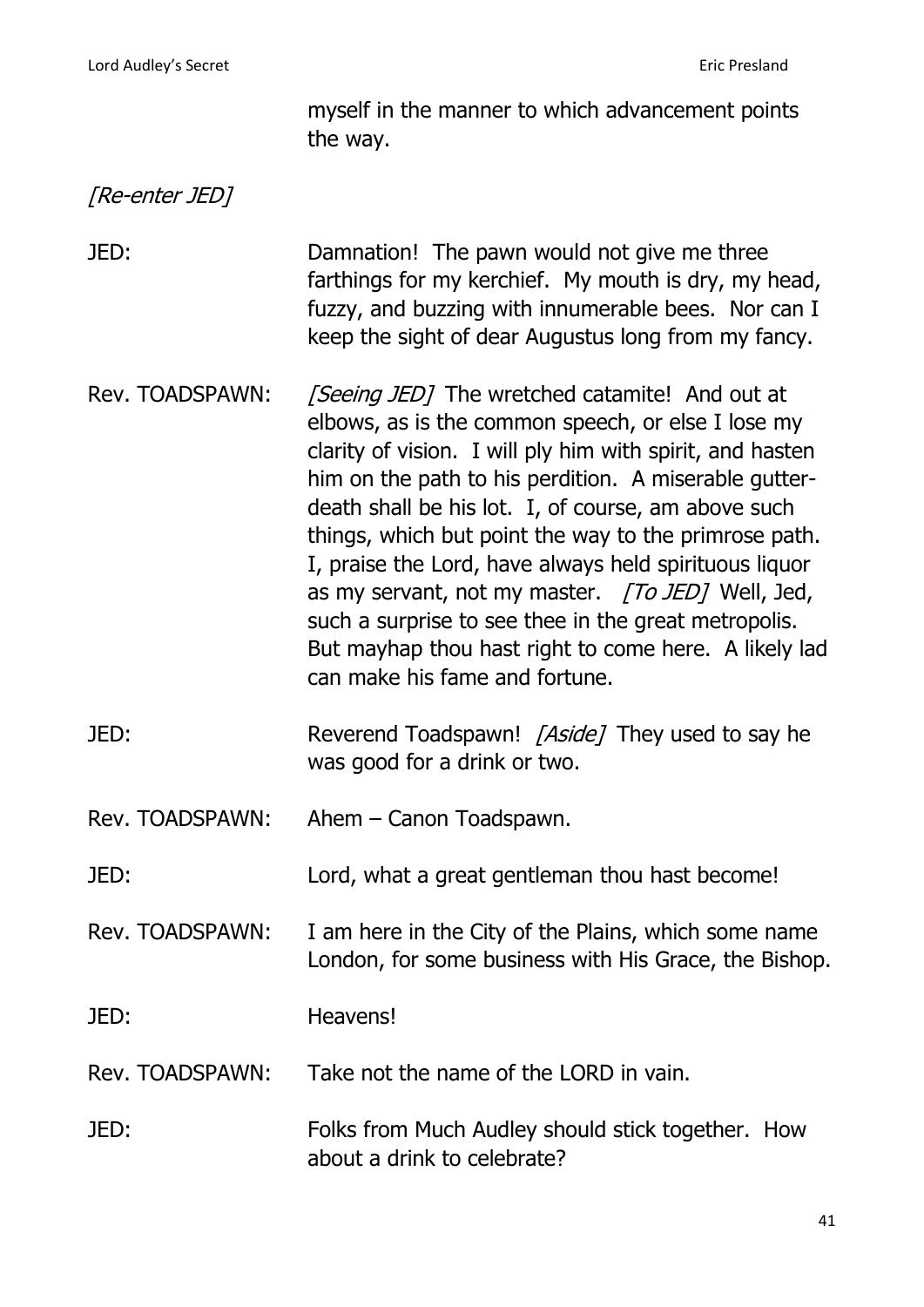| Rev. TOADSPAWN: | <i>[Aside]</i> How pat he falls in with my plan! <i>[To JED]</i><br>My dear young man, how couldst thou tempt me thus?<br>It ill behoves a man of my calling. And yet, for old<br>times' sake, and the memory of thy dear mother |
|-----------------|----------------------------------------------------------------------------------------------------------------------------------------------------------------------------------------------------------------------------------|
| JED:            | [Aside] Mother! How that word lashes my heart!                                                                                                                                                                                   |
| Rev. TOADSPAWN: | I will cast aside my scruples. I shall render unto<br>Caesar the things that are Caesar's $-$ and unto Captain<br>Morgan the things which are Captain Morgan's. Lead<br>on.                                                      |
| JED:            | <i>[Aside]</i> How pat he falls in with my plan! I am saved.<br><i>[To TOADSPAWN]</i> This way, good sir.                                                                                                                        |

[They exit]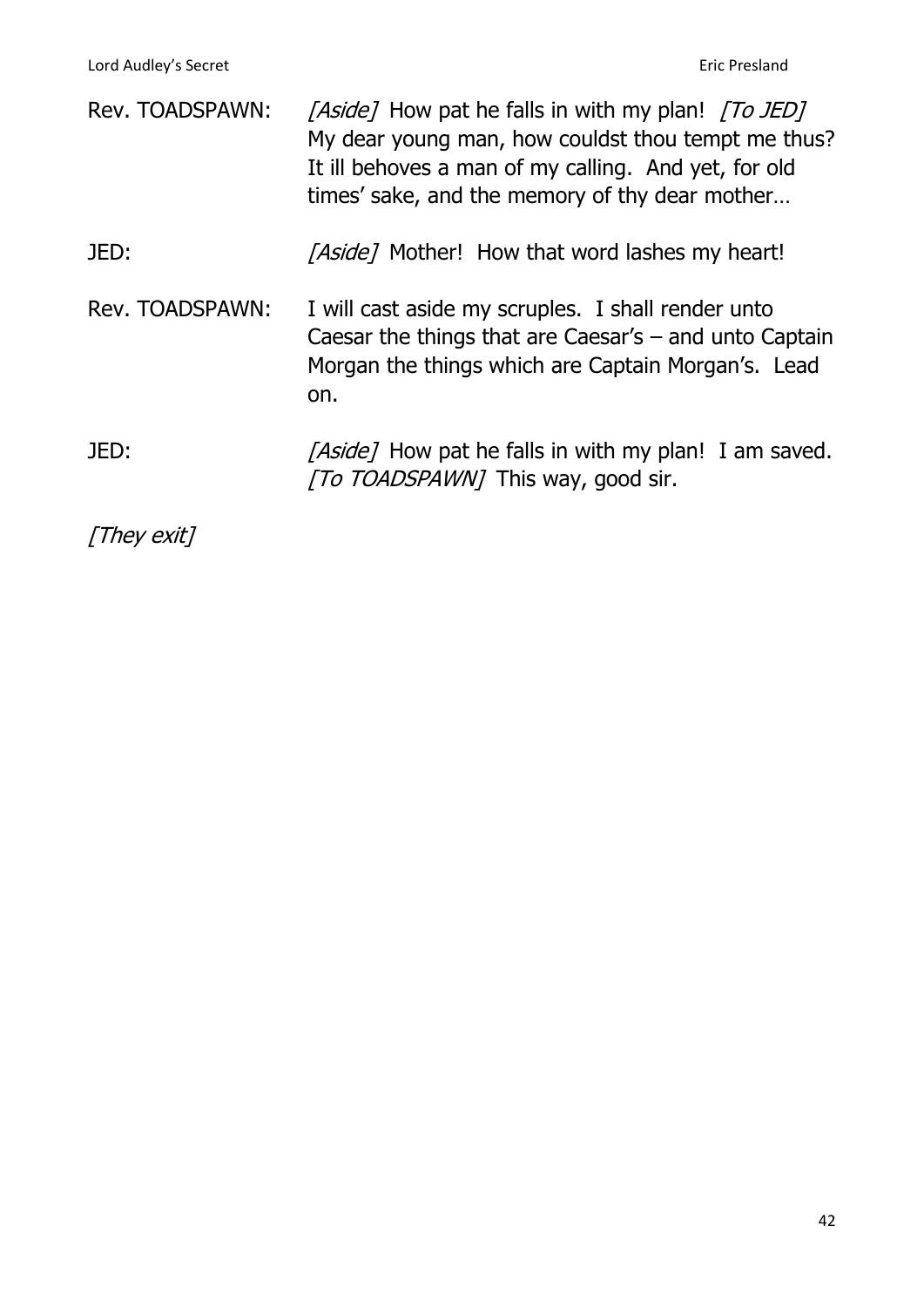### Scene Two

[Another part of London – Fleet Street]

| <b>CHORUS 1:</b> | But Jed and the thirsty Canon are not the only two to<br>feel the lure of London                                                               |
|------------------|------------------------------------------------------------------------------------------------------------------------------------------------|
| <b>CHORUS 2:</b> | For as they search the meaner streets in quest of<br>some low alehouse, another searches too,                                                  |
| <b>CHORUS 3:</b> | Lord Audley, though he rides high upon the wheel of<br>fortune, cannot but think of the chasm below, should<br>Jed rouse himself to suspicion. |
| <b>CHORUS 1:</b> | Thus are the guilty punished by the workings of their<br>own CONSCIENCE. [Aside] Author's message.                                             |
| <b>CHORUS 2:</b> | The voice of GOD in the Temple of our hearts, that<br>will not cease to speak, even when we cease to listen.                                   |

**[Enter LORD AUDLEY]** 

LORD AUDLEY: Curse the infernal man! Must he rise everywhere to haunt each waking hour? I see Augustus at every street corner. I cannot sleep at night without his apparition in my dreams. Of ghastly aspect, he shakes his gory locks at me. He points accusing fingers, crying 'Jed, Jed, avenge me!' What if he appears thus to his former friend? Will that not turn him from the path of damnation on which he has been set? No, I cannot rest until the hand which might rise in retribution hath been felled – finally and for ever! But where is he? How shall I find him in a city of a million lost souls? Fleet Street is the most clamorous and frequented part of the town, though swarming with the lowest, basest, vilest of men - journalists. I shall start my enquiries here.

[He pauses outside a shop, reads the letters over the top:]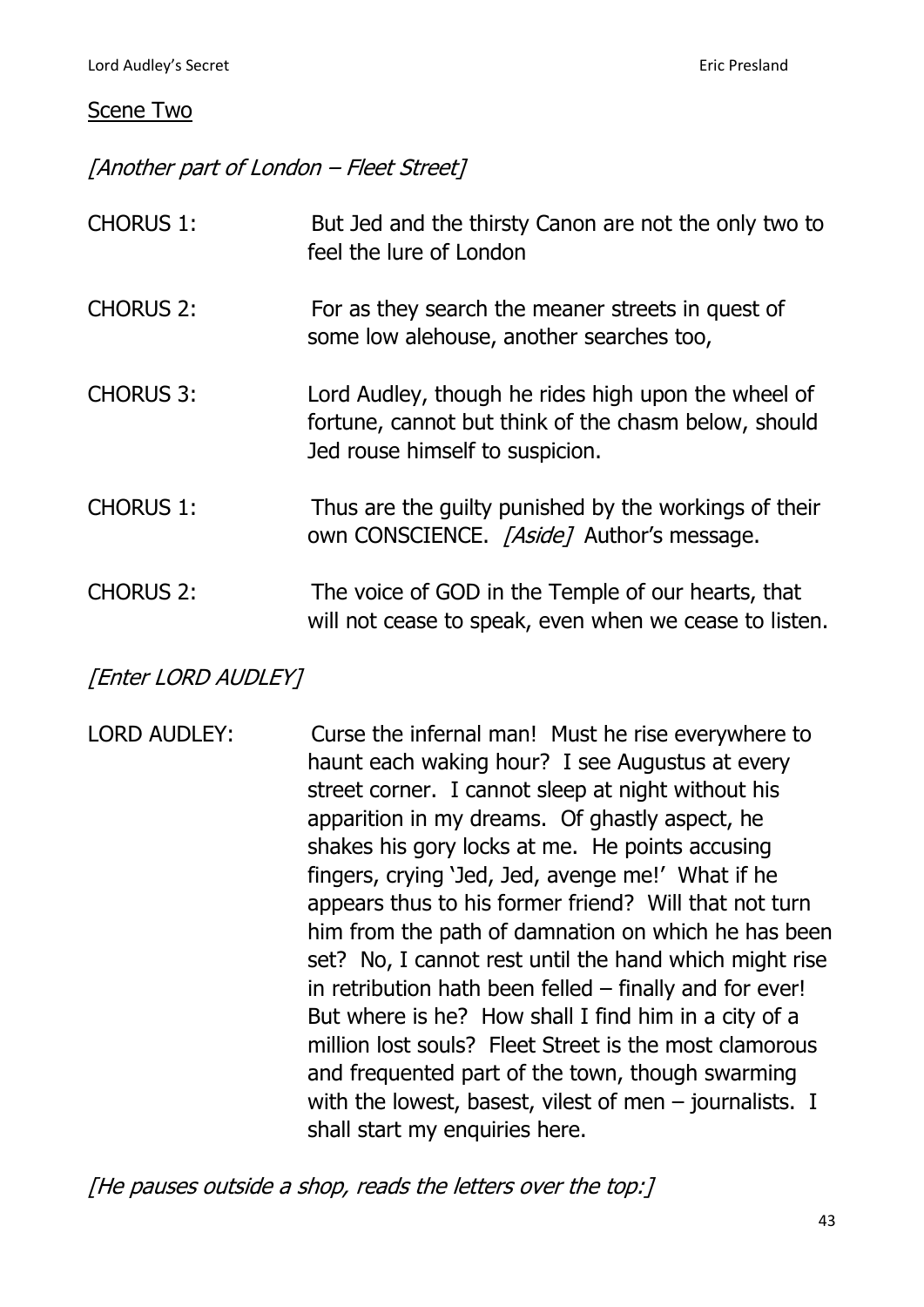| LORD AUDLEY: | "Sweeney Todd - Barber. Teeth pulled by                |
|--------------|--------------------------------------------------------|
|              | appointment."                                          |
|              | Why, a barber is a busy fellow! He has the ear of all  |
|              | his neighbours, and that's a lot of ears. He is well   |
|              | acquainted with the gossip of the town. I shall have a |
|              | shave, which, due to the hardness of my journey, I     |
|              | stand much in need of. Inside, I shall engage the      |
|              | fellow subtly in conversation.                         |

[He enters. TODD comes evilly towards him, breathing heavily and sharpening his razor.]

| TODD:                                | A customer! And so early in the day. This comes<br>most conveniently. I have shrunk almost to<br>nothingness. [To LORD AUDLEY] Good morning, sir.<br>And how may I have the pleasure of serving thee? A<br>shave? A trim? <i>[In a fit]</i> Slit thy throat from ear to<br>ear? <i>[Normal]</i> I'm sorry, sir, I don't know what came<br>over me. |
|--------------------------------------|----------------------------------------------------------------------------------------------------------------------------------------------------------------------------------------------------------------------------------------------------------------------------------------------------------------------------------------------------|
| <b>LORD AUDLEY:</b>                  | Think nothing of it. A shave, I fancy. I have $-$ a<br>young lady I wish to $-$ entertain.                                                                                                                                                                                                                                                         |
| TODD:                                | A shave? Nothing simpler. In fact, I think I can<br>promise thee that after a shave from me, thou'lt never<br>want another! [Fit again] Ha-ha-ha-ha-ha!                                                                                                                                                                                            |
| [His evil laugh turns into a cough.] |                                                                                                                                                                                                                                                                                                                                                    |
| <b>LORD AUDLEY:</b>                  | That's the devil of a cough, thou hast there, barber.                                                                                                                                                                                                                                                                                              |

TODD: The merest touch of swine flu. Wilt thou sit here, sir? No – this chair, sir. It is most comfortable. Once thou hast sat in it, thou'lt find it hard to get up again.

[Same business of a laugh and a cough. LORD AUDLEY sits. TODD strops his razor furiously, waves it under AUDLEY's nose.]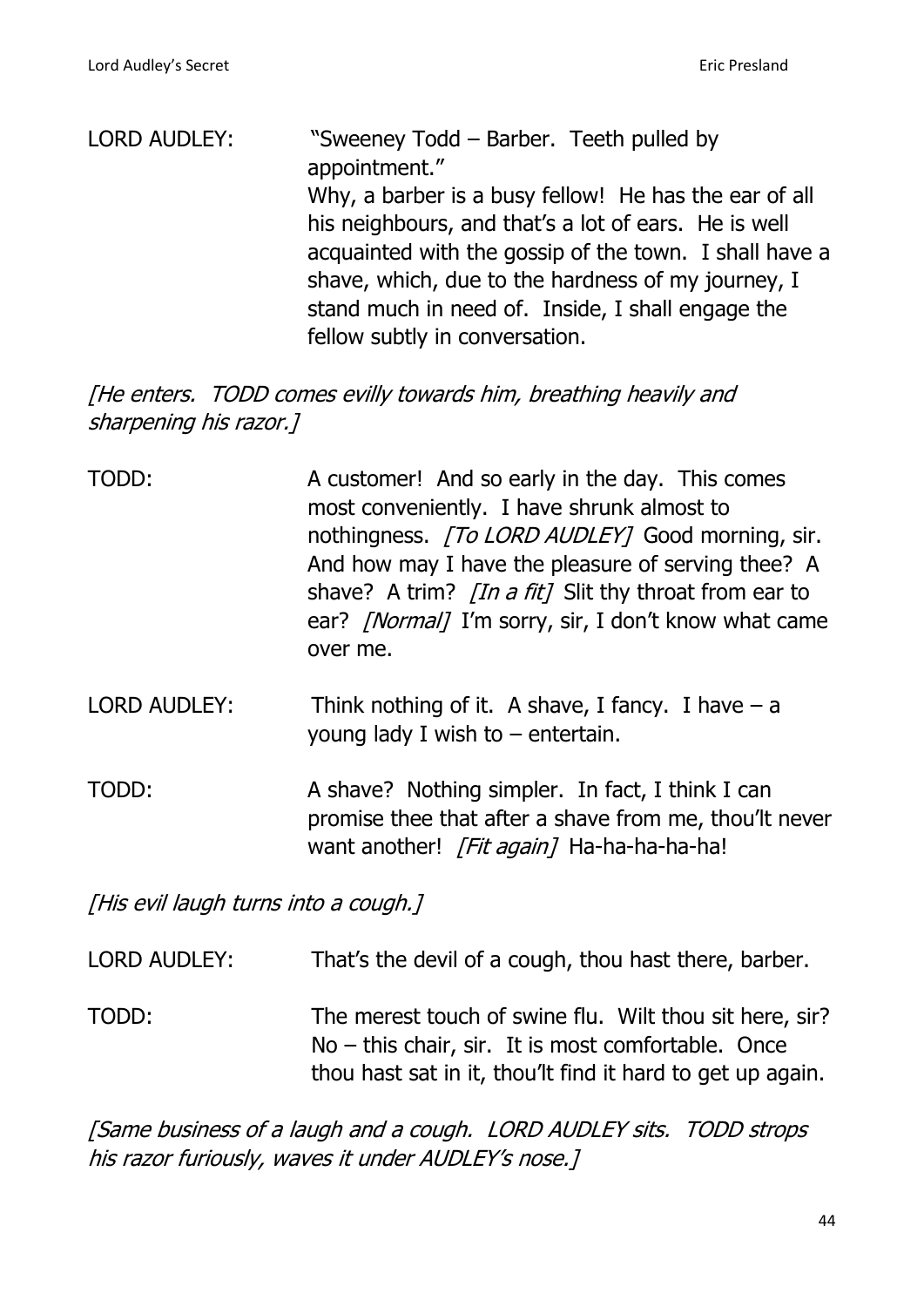Lord Audley's Secret **Example 2018** Eric Presland

| TODD:                    | Wouldst thou be from out of town, sir? If thou wilt<br>pardon my presumption, thou hast the air of a country<br>gentleman.               |
|--------------------------|------------------------------------------------------------------------------------------------------------------------------------------|
| <b>LORD AUDLEY:</b>      | Thou hast sharp eyes, barber.                                                                                                            |
| TODD:                    | And an even sharper razor. Ha-ha-ha-ha-ha! Then<br>thou hast no relatives, sir. I mean, no relatives close<br>at hand to make enquiries? |
| <b>LORD AUDLEY:</b>      | What kind of enquiries?                                                                                                                  |
| TODD:                    | Should something – befall thee. Though Heaven<br>forbid!                                                                                 |
| <b>LORD AUDLEY:</b>      | My mother died at my birth. I was her first and only<br>child. And so was my twin, who died at birth too.                                |
| TODD:                    | How very convenient! I mean, to be the sole heir.                                                                                        |
| <b>LORD AUDLEY:</b>      | True. But wealth can never repair the desolation of<br>the orphan.                                                                       |
| TODD:                    | Noble sentiments indeed, sir.                                                                                                            |
| [He lathers LORD AUDLEY] |                                                                                                                                          |

| <b>LORD AUDLEY:</b> | Tell me, barber, thou must have many people coming<br>through your shop.                                |
|---------------------|---------------------------------------------------------------------------------------------------------|
| TODD:               | Not exactly through, sir. Many are in and out in a<br>trice. Many are seen once, then never seen again. |
| <b>LORD AUDLEY:</b> | Has there by any chance passed this way a gentleman<br>from Much Audley in Somerset?                    |
| TODD:               | We have so many Let me think                                                                            |
| <b>LORD AUDLEY:</b> | Of some twenty years, with dark curly hair.                                                             |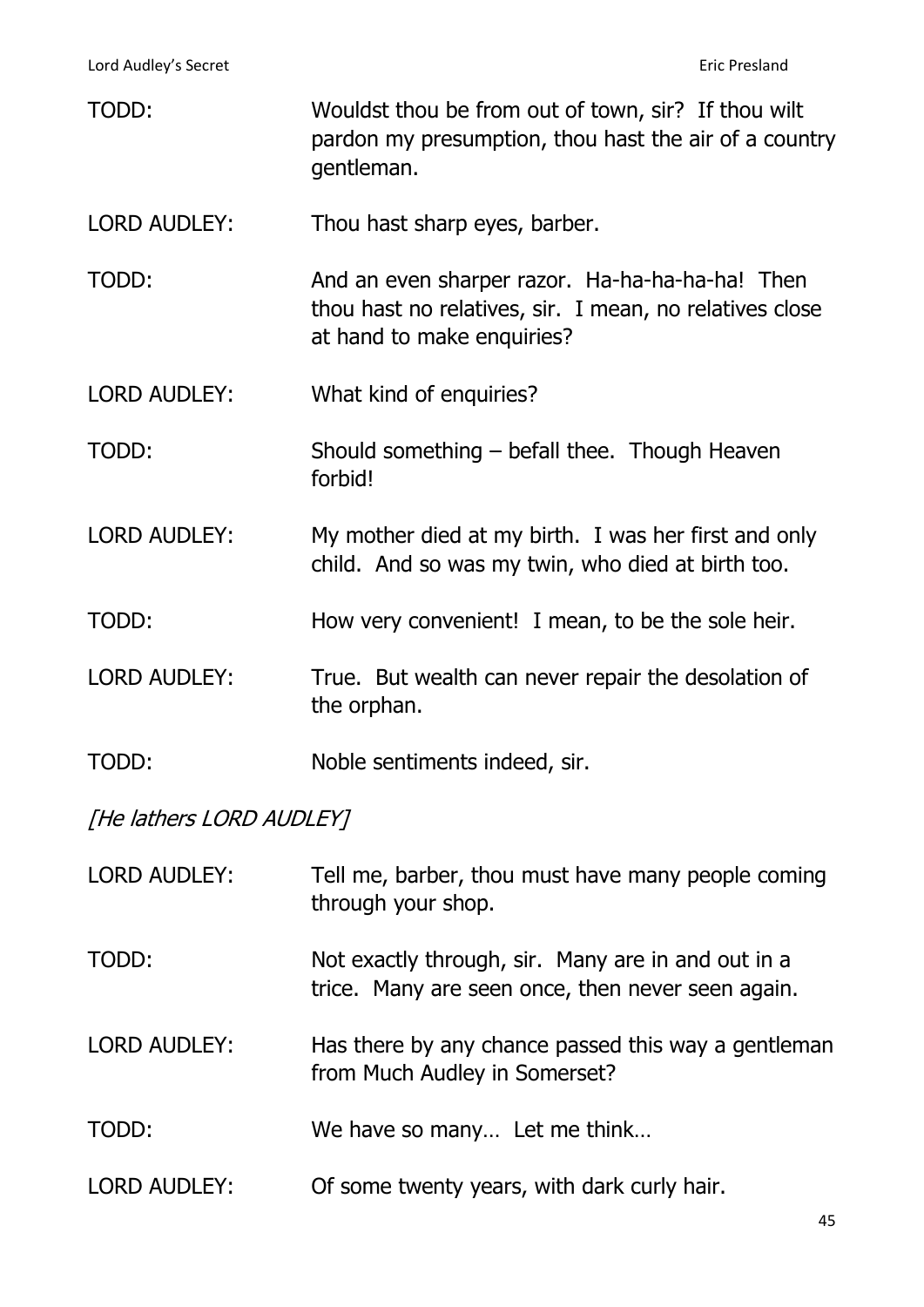| TODD:               | Short, broad-shouldered, and of a manly disposition?                  |
|---------------------|-----------------------------------------------------------------------|
| <b>LORD AUDLEY:</b> | The same                                                              |
| TODD:               | His manner somewhat rough, but with a sweet nature<br>withal?         |
| <b>LORD AUDLEY:</b> | That's it!                                                            |
| TODD:               | A dimple in his chin, and a birthmark under his right<br>ear?         |
| <b>LORD AUDLEY:</b> | Wasn't it left ear?                                                   |
| TODD:               | No, it was left there, under his right ear.                           |
| <b>LORD AUDLEY:</b> | Have you seen him?                                                    |
| TODD:               | No, never seen him.                                                   |
| <b>LORD AUDLEY:</b> | Well look out for him. A rough diamond, as they say.                  |
| TODD:               | Diamonds? Didst thou say diamonds?                                    |
| again.]             | [A mad look of greed comes into his eyes, and he brandishes the razor |

| <b>LORD AUDLEY:</b> | Nay, a rough diamond, as the saying has it.               |
|---------------------|-----------------------------------------------------------|
| TODD:               | I catch thy drift. <i>[He starts shaving]</i>             |
| <b>LORD AUDLEY:</b> | There's gold for the man who brings me tidings of<br>him. |
| TODD:               | Gold? Didst thou say gold?                                |

[He prepares to slit LORD AUDLEY's throat.]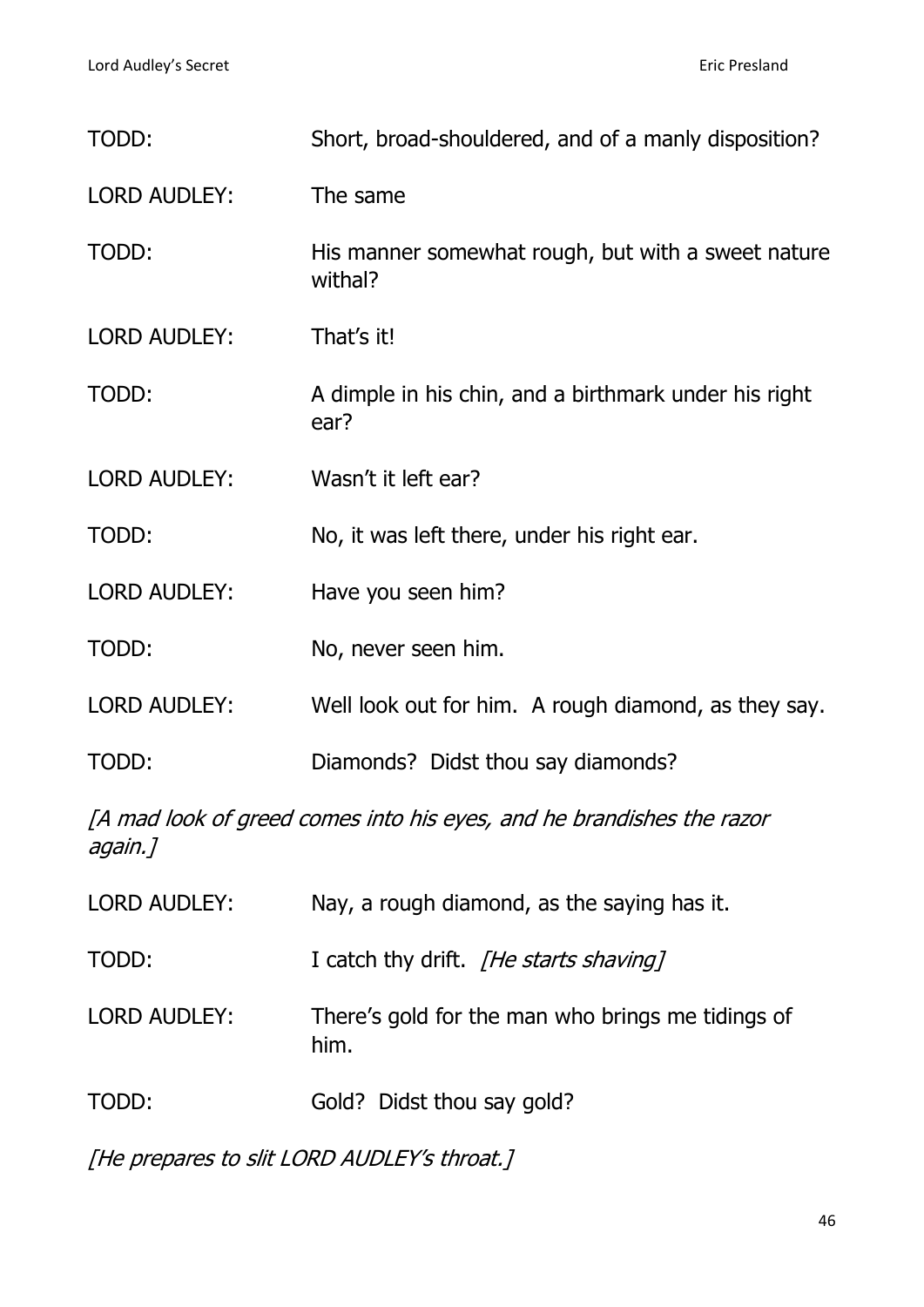| <b>LORD AUDLEY:</b>                         | Of which I have plenty. <i>The razor is raised.</i> Though<br>not about me at this moment.                                                                                                                          |  |
|---------------------------------------------|---------------------------------------------------------------------------------------------------------------------------------------------------------------------------------------------------------------------|--|
| TODD:                                       | Oh. <i>[He changes his mind.]</i>                                                                                                                                                                                   |  |
| <b>LORD AUDLEY:</b>                         | But the man who comes forward with reliable<br>information will not find me ungenerous.                                                                                                                             |  |
| TODD:                                       | I will make enquiries in the street, and post a notice in<br>the tavern, The Jolly Cholera.                                                                                                                         |  |
| <b>LORD AUDLEY:</b>                         | Barber, thou art an honest man. And honesty is a<br>pearl beyond price.                                                                                                                                             |  |
| TODD:                                       | Pearls? Didst thou say pearls?                                                                                                                                                                                      |  |
| [Mad greed and flourishing of razor again.] |                                                                                                                                                                                                                     |  |
| <b>LORD AUDLEY:</b>                         | Say that any man with knowledge of the whereabouts<br>of Jed Burke should present himself at the Cock,<br>Cheapside. Yes, tell him to stop a policeman and ask<br>for 'Cock'. There he should make himself known to |  |

TODD: Barker? [Changes his mind again about slitting throat. 7 Did anyone in your family make mention of one, Benjamin Barker, who was sent by the evil Judge Turpin to the Colonies as a criminal, so that the said Judge could have his wicked way with Barker's beautiful young wife, Lucy.

Mr Barker.

LORD AUDLEY: No. Why?

TODD: No reason. I merely wondered. That will be four pence, good sir.

LORD AUDLEY: Here's a shilling for thy pains. Rub it on them nightly. There shall be more if thou dost perform other services so excellent.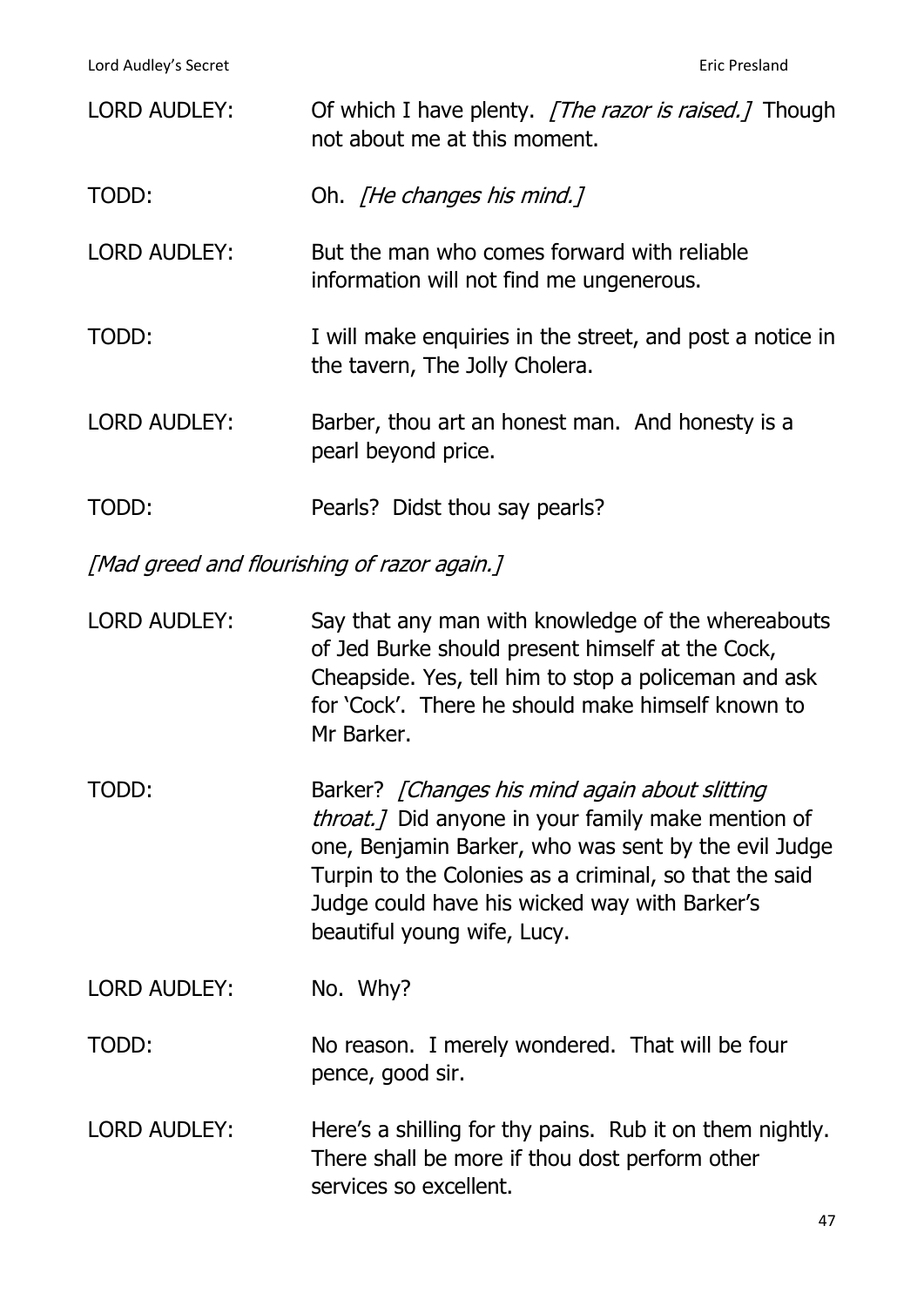| TODD:        | I shall be energetic in thy enterprise, rest assured.                            |
|--------------|----------------------------------------------------------------------------------|
| LORD AUDLEY: | Barker's the name, remember. [Aside] I would not<br>alert Jed as to my interest. |
| TODD:        | Yes, Mr Barker. Good day, sir.                                                   |

[They shake hands. LORD AUDLEY exits, TODD follows him brandishing his razor, but forces himself back to normality.]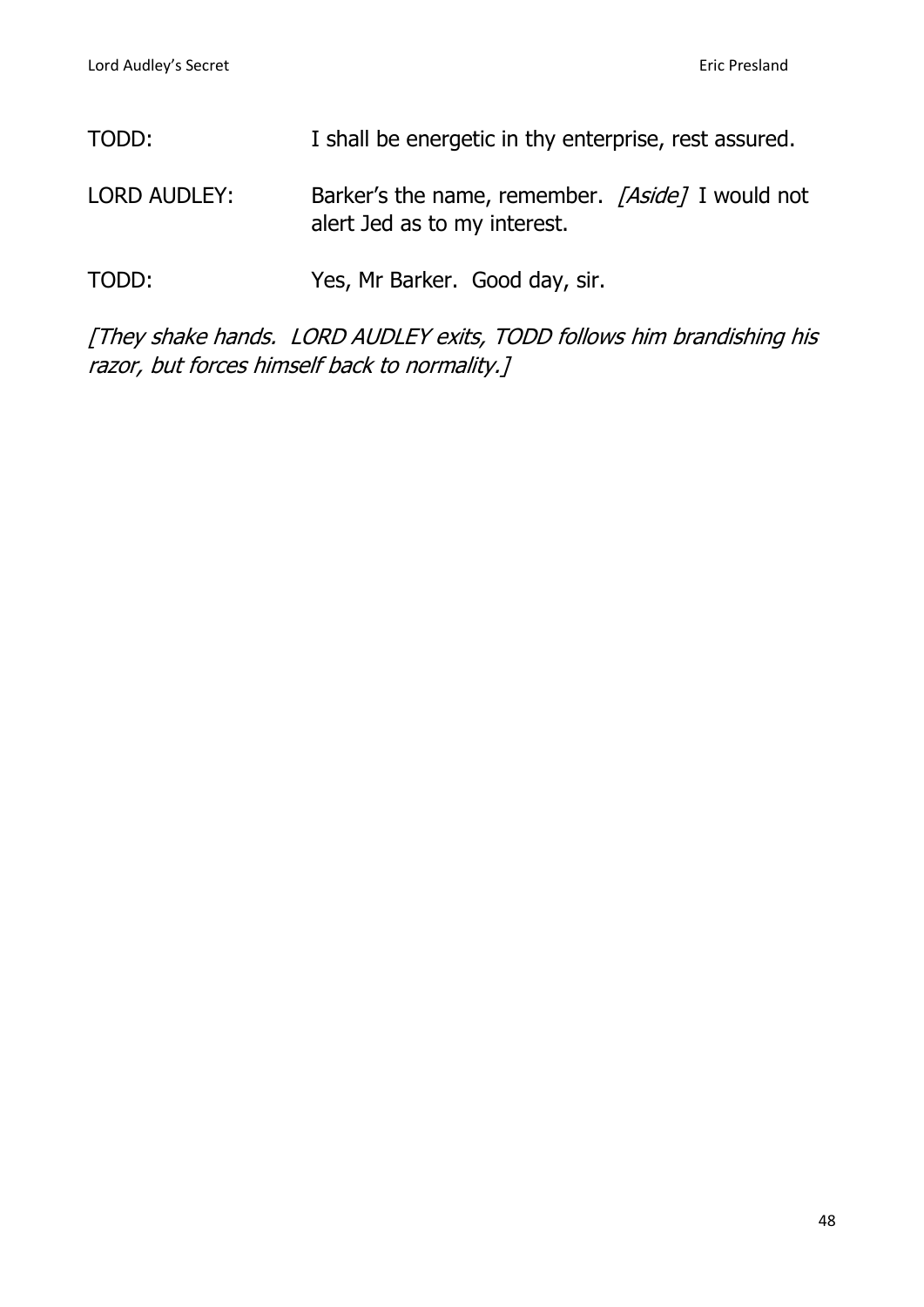### **Scene Three**

[A street in Earl's Court, outside the Bona Arms]

| <b>CHORUS 1:</b> | Jed meanwhile is ignorant of all Lord Audley's designs.                                                                                         |
|------------------|-------------------------------------------------------------------------------------------------------------------------------------------------|
| <b>CHORUS 2:</b> | - and indeed to all the world $-$                                                                                                               |
| <b>CHORUS 3:</b> | and recks not of past, present or future.                                                                                                       |
| <b>CHORUS 1:</b> | For in the hands of the Reverend, now Canon,<br>Toadspawn, the weak-willed Jed is putty.                                                        |
| <b>CHORUS 2:</b> | The Canon plies him first with brandy, then with<br>whisky, finally with pina colada $-$                                                        |
| <b>CHORUS 3:</b> | All the while resisting with heroic self-control the<br>desire to match measure for measure with th'inebriate<br>Jed.                           |
| <b>CHORUS 1:</b> | He pours his own measures away, while a small tear<br>rolls down his cheek [TOADSPAWN sniffs dramatically]<br>at the waste of God's own bounty. |
| <b>CHORUS 2:</b> | So the Canon has not gone off when Jed is carried<br>insensate to the street.                                                                   |

[JED is dumped in the street. He wakes with a muzzy head.]

JED: Where am I? Do people dream after they are dead? Hideous, hideous. I should like to be dead if I could not dream. 'Tis morning. Or is it night? Which is it? I wanted daylight, but now 'tis come, what shall I do with it? Parched! Parched! Brandy! Rum! I am not so stricken with despair when I am drunk and descended to oblivion. What horrid place is this? Pain! Dreadful pain! Heavens! How I tremble! Brandy! Brandy!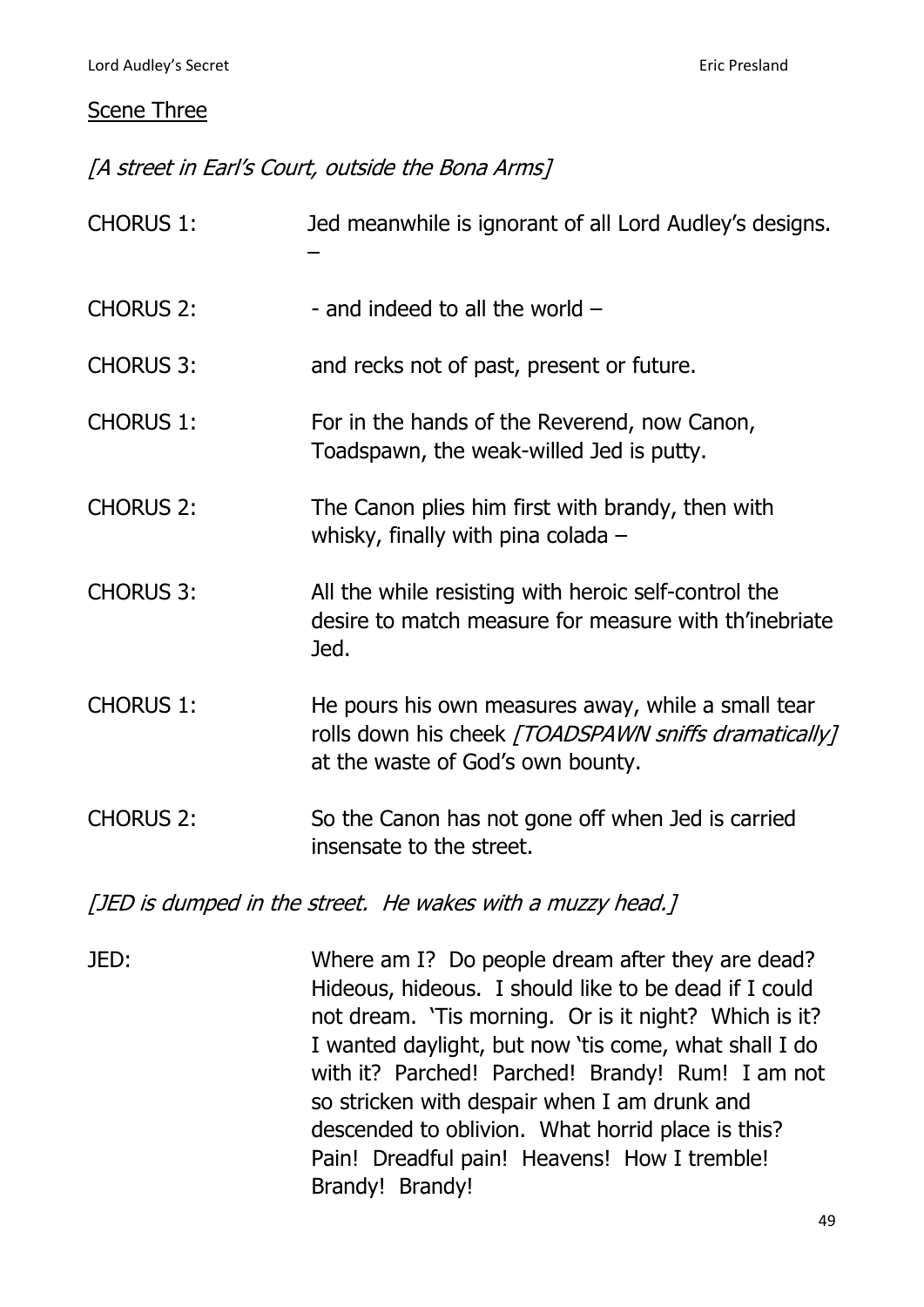## [He writhes on the ground, in delirium.]

Here, here, friend! Take these off from me, will you? These snakes which coil around me! Oh how strong they are! They stifle me and choke me! – No, don't kill them, give them brandy, poison them with rum, that would be justice! Ha! Ha! The spiders come, the spiders big as plates. See, they crawl all over me! Why don't the snakes eat the spiders? Away! Away!

### [He pants for breath, exhausted. A new train of thought,]

Hush, gently! Gently, while he sleeps, I'll kiss him. Hush, hush, no sound. He would reject me, light and faithless, if he knew it. Hush. Heaven bless my Augustus. Hush. If the globe slides round once more, we shall all slip from its surface into ETERNITY! A boiling sea of wine, fired by the torch of fiends. Ha ha ha!

[Enter TARA MASALATA]

| <b>TARA MASALATA:</b> | What's this? Why mercy, 'tis that young friend of |
|-----------------------|---------------------------------------------------|
|                       | Augustus! And helpless, quite helpless.           |
|                       |                                                   |

JED: All's quiet now. The snakes sleep too. They think I cannot escape.

[He fishes in his pockets, and produces a string of pearls.]

JED: What's this? How came this here? I did not steal this – or did I? I have no memory. My mind's an alcoholical blank. Or did it come here by some malevolent design? Such pearls are worth a fortune – or death if I am discovered. If men hang for stealing of a loaf, how much worse will I fare?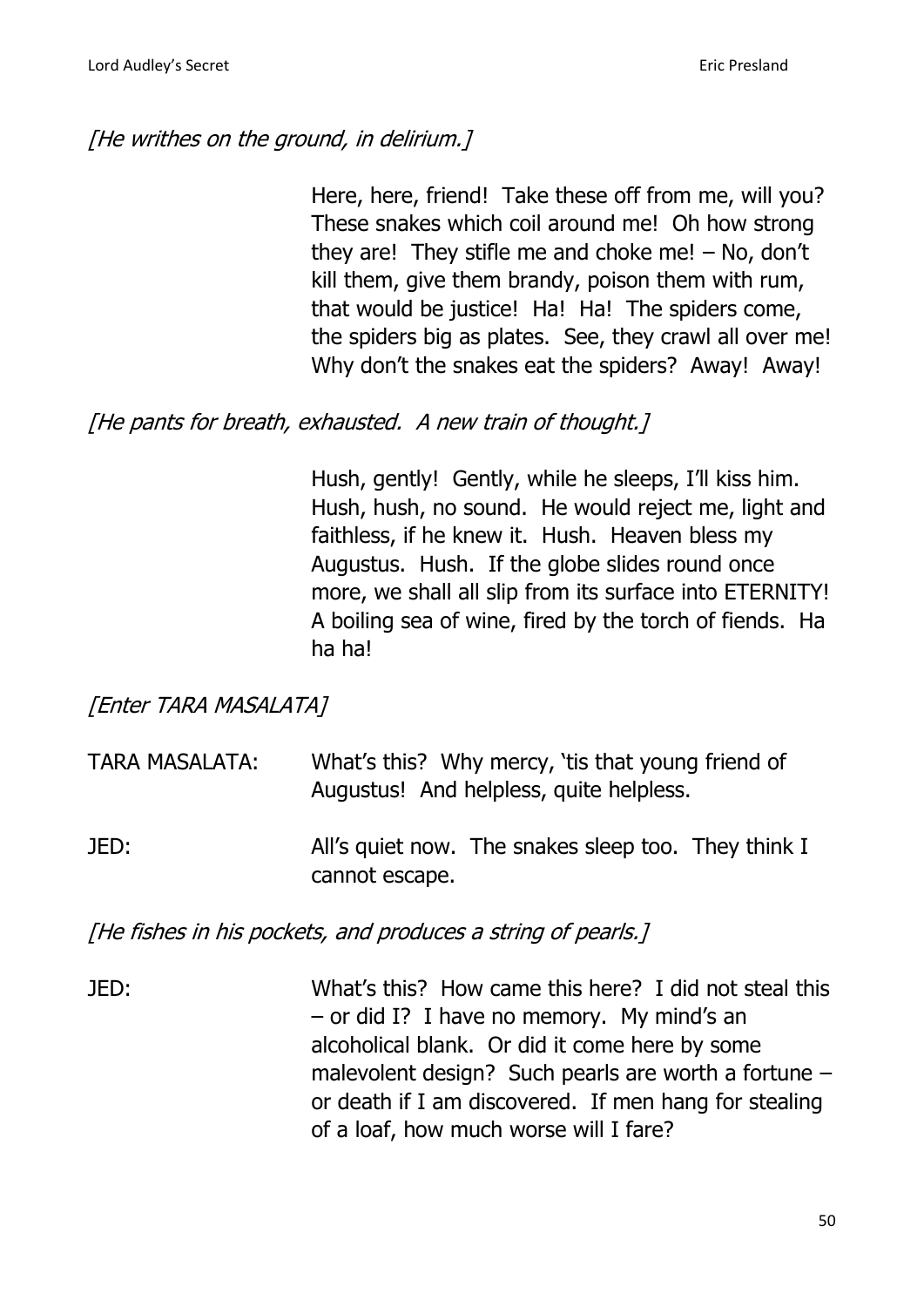Well, I am tired of this crime. But stay! It is no crime to purloin sleep at an apothecary's store – none – none! Now for the universal antidote – the allpowerful conqueror of every worldly care – DEATH!

[He produces a phial, and is about to drink, when TARA MASALATA seizes it from him and casts it away.]

| JED:                  | Ha! Who art thou? What art thou?                                                                                                                       |
|-----------------------|--------------------------------------------------------------------------------------------------------------------------------------------------------|
| <b>TARA MASALATA:</b> | Nay, friend, throw not thy life away, but mend thy<br>ways.                                                                                            |
| JED:                  | Friend? I know thee not. I am a fiend, weak-willed,<br>who disgraces the memory of him who loved me.                                                   |
| <b>TARA MASALATA:</b> | I come not to upbraid thee. I come to save thee.<br>Thou hast been drinking.                                                                           |
| JED:                  | <i>[Ironic]</i> Worked that out, hast thee? Well done! I<br>am dying now for liquor. Wilt thou give me brandy?                                         |
| <b>TARA MASALATA:</b> | Never!                                                                                                                                                 |
| JED:                  | Not even a liqueur chocolate?                                                                                                                          |
| <b>TARA MASALATA:</b> | They're fattening!                                                                                                                                     |
| JED:                  | Who art thou that takes an interest in an unhappy<br>sinner?                                                                                           |
|                       |                                                                                                                                                        |
| <b>TARA MASALATA:</b> | I am friend to all outcasts. Thou art a catamite, and,<br>if a catamite, a brother to the gypsy tribe. $[To]$<br><i>audience</i> ] Or Roma. All right? |
| JED:                  | But I am lost. What use can I be to thee?                                                                                                              |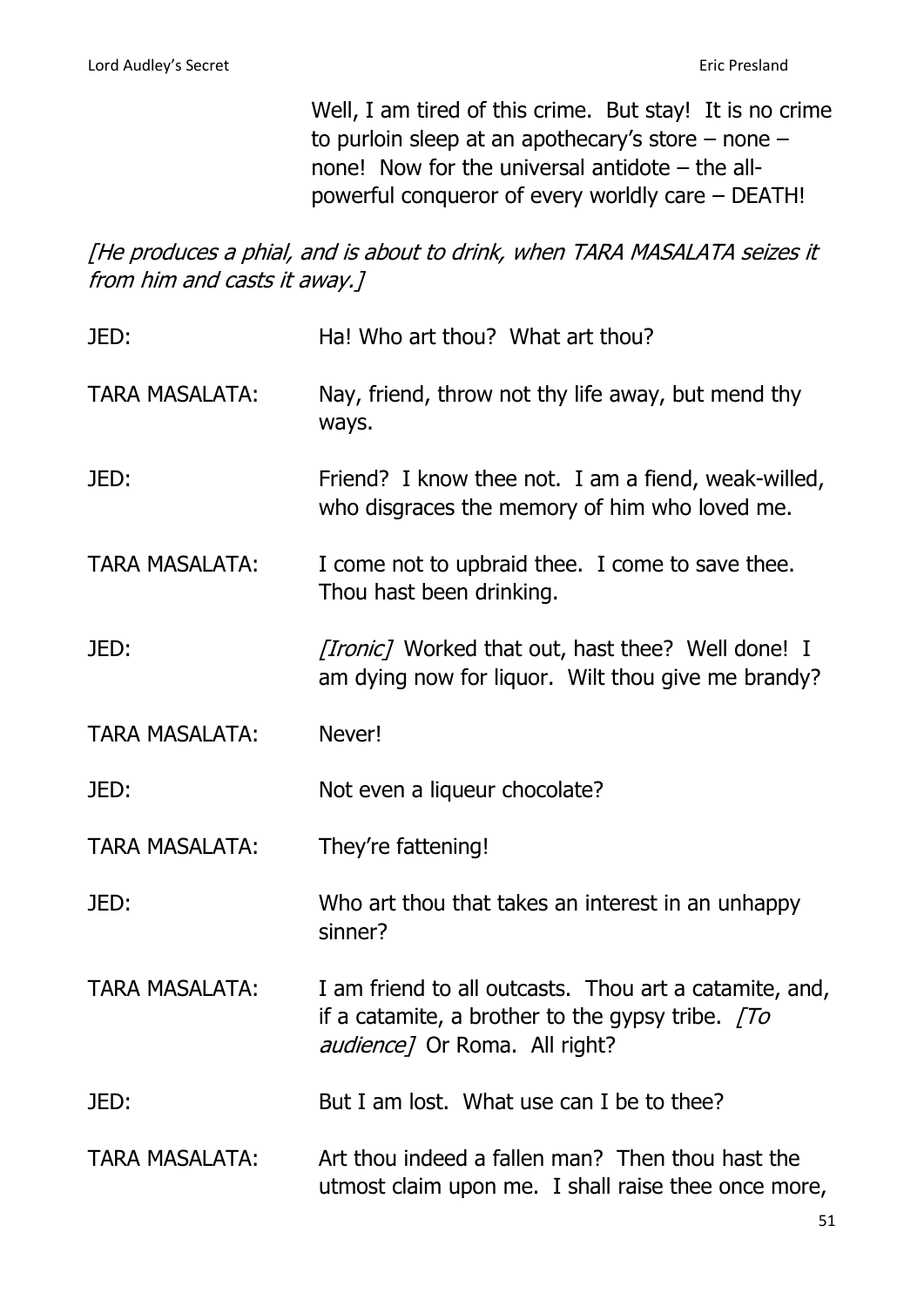|                                                              | for she who lifts a fallen fellow creature from the<br>dust is greater than the heroine who conquers a<br>world.                                                                                                                            |  |
|--------------------------------------------------------------|---------------------------------------------------------------------------------------------------------------------------------------------------------------------------------------------------------------------------------------------|--|
| JED:                                                         | My mother's dying words! Who and what art thou?<br>Art thou a bird? Art thou a plane?                                                                                                                                                       |  |
| <b>TARA MASALATA:</b>                                        | I am one whose life and labours rescue their fellow<br>persons from the abyss into which they have fallen.<br>I administer the pledge of sobriety to those who<br>would once more become a blessing to themselves<br>and those around them. |  |
| JED:                                                         | That picture is too bright. It cannot be.                                                                                                                                                                                                   |  |
| <b>TARA MASALATA:</b>                                        | You see before you one who for twenty years was<br>prey to this dreadful folly. Twelve bottles of Special<br>Brew and hair restorer for chasers.                                                                                            |  |
| JED:                                                         | No, it is too late for me.                                                                                                                                                                                                                  |  |
| <b>TARA MASALATA:</b>                                        | 'Tis never too late. Come with me. Strength will be<br>given thee. The Parent of Purity smiles upon honest<br>endeavours. Come, enrol thy name among the Free,<br>the disenthralled, and be thyself again.                                  |  |
|                                                              | [She produces THE PLEDGE, which JED signs with a quill pen.]                                                                                                                                                                                |  |
| <b>TARA MASALATA:</b>                                        | A hearty welcome. In token of our pact, have a blast<br>on this instead.                                                                                                                                                                    |  |
| [She gives him an enormous joint, which he drags deeply on.] |                                                                                                                                                                                                                                             |  |
| <b>TARA MASALATA:</b>                                        | I am Tara Masalata. I am friend to thee $-$ and to thy<br>lover, Augustus.                                                                                                                                                                  |  |
| JED:                                                         | His name again! Didst thou know him?                                                                                                                                                                                                        |  |

52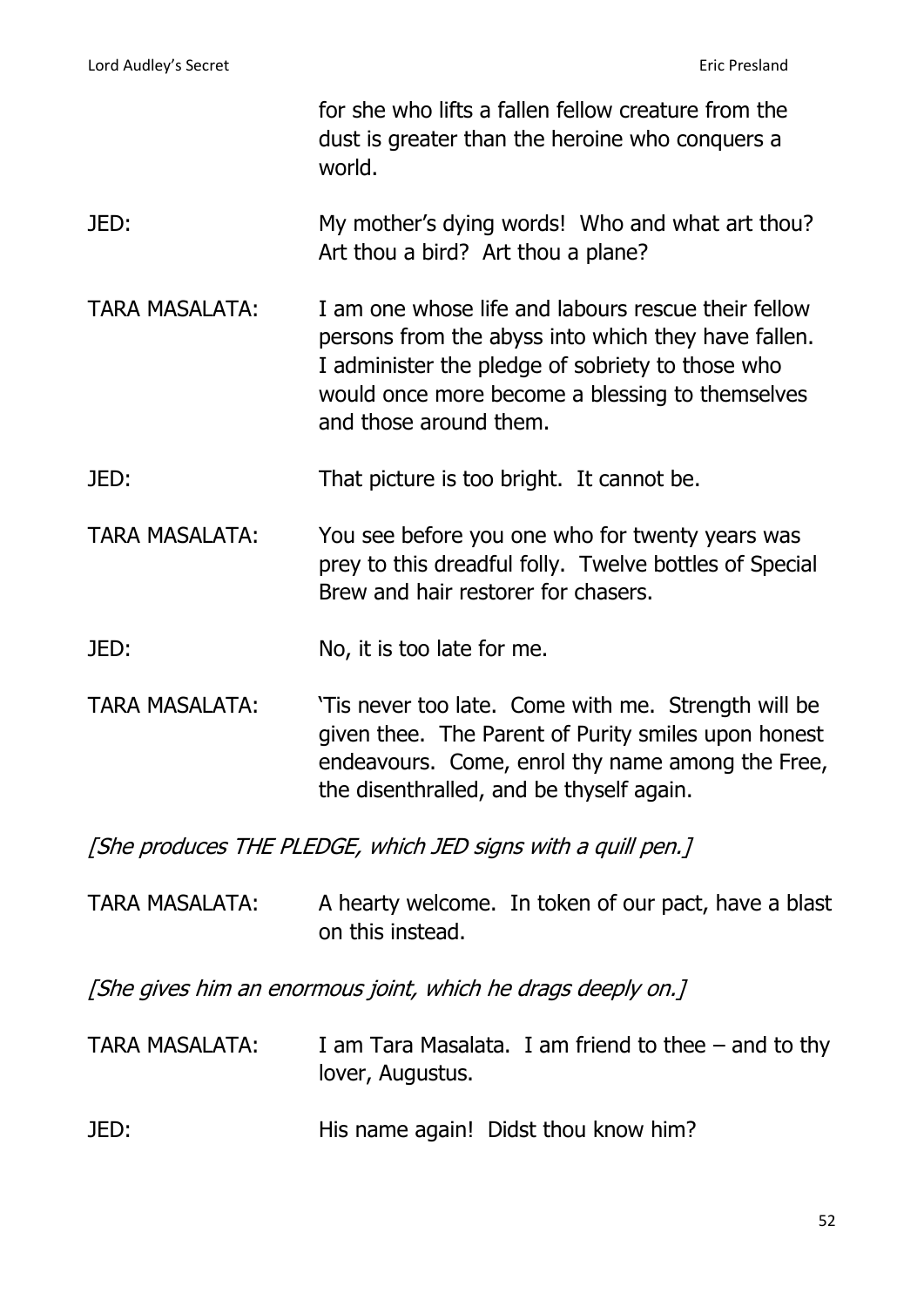Lord Audley's Secret **Example 2018** Eric Presland

| <b>TARA MASALATA:</b> | Ay, till $-$ the very end. I could tell thee such things<br>as would make thy toes curl.                                                                                                                                                                                                                                             |
|-----------------------|--------------------------------------------------------------------------------------------------------------------------------------------------------------------------------------------------------------------------------------------------------------------------------------------------------------------------------------|
| JED:                  | Tell me, for heaven's sake.                                                                                                                                                                                                                                                                                                          |
| <b>TARA MASALATA:</b> | Why? Nobody wants curly toes. Besides, the time is<br>not yet ripe. This alone will I tell thee now. Lord<br>Audley hath done thee great wrong.                                                                                                                                                                                      |
| JED:                  | He did defile the domestic cot, 'tis true.                                                                                                                                                                                                                                                                                           |
| <b>TARA MASALATA:</b> | Greater even than crapping in bed.                                                                                                                                                                                                                                                                                                   |
| JED:                  | I meant he was unfaithful. Though at least he got a<br>decent price for his infidelities.                                                                                                                                                                                                                                            |
| <b>TARA MASALATA:</b> | Even greater than that. And this too I shall tell thee.<br>The Audley man has done me much woe as well.<br>Woe, woe, woe beyond measure. And I too shall<br>have revenge. And thou wilt help me. Thus we too<br>shall bring him to his doom. Doom, doom! He be<br>doomed, I tell thee. Ha! Ha! Ha!                                   |
| JED:                  | Doom? You mean - kill him?!                                                                                                                                                                                                                                                                                                          |
| <b>TARA MASALATA:</b> | And have his testicles as an ornament for my bosom.                                                                                                                                                                                                                                                                                  |
| JED:                  | I like it not. I have never feared any man, but $-$<br>DEATH?!                                                                                                                                                                                                                                                                       |
| TARA MASALATA:        | It is too good for the likes of him. If thou requirest<br>further proof, meet me on Hampstead Heath at<br>midnight. The gypsy/Romany band is gathering for<br>the fair, and having a bit of a jam session. The<br>morrow is Mouldimass. Lord Audley too is in London,<br>and thither will I lure him to his downfall. Ha! Ha!<br>Ha! |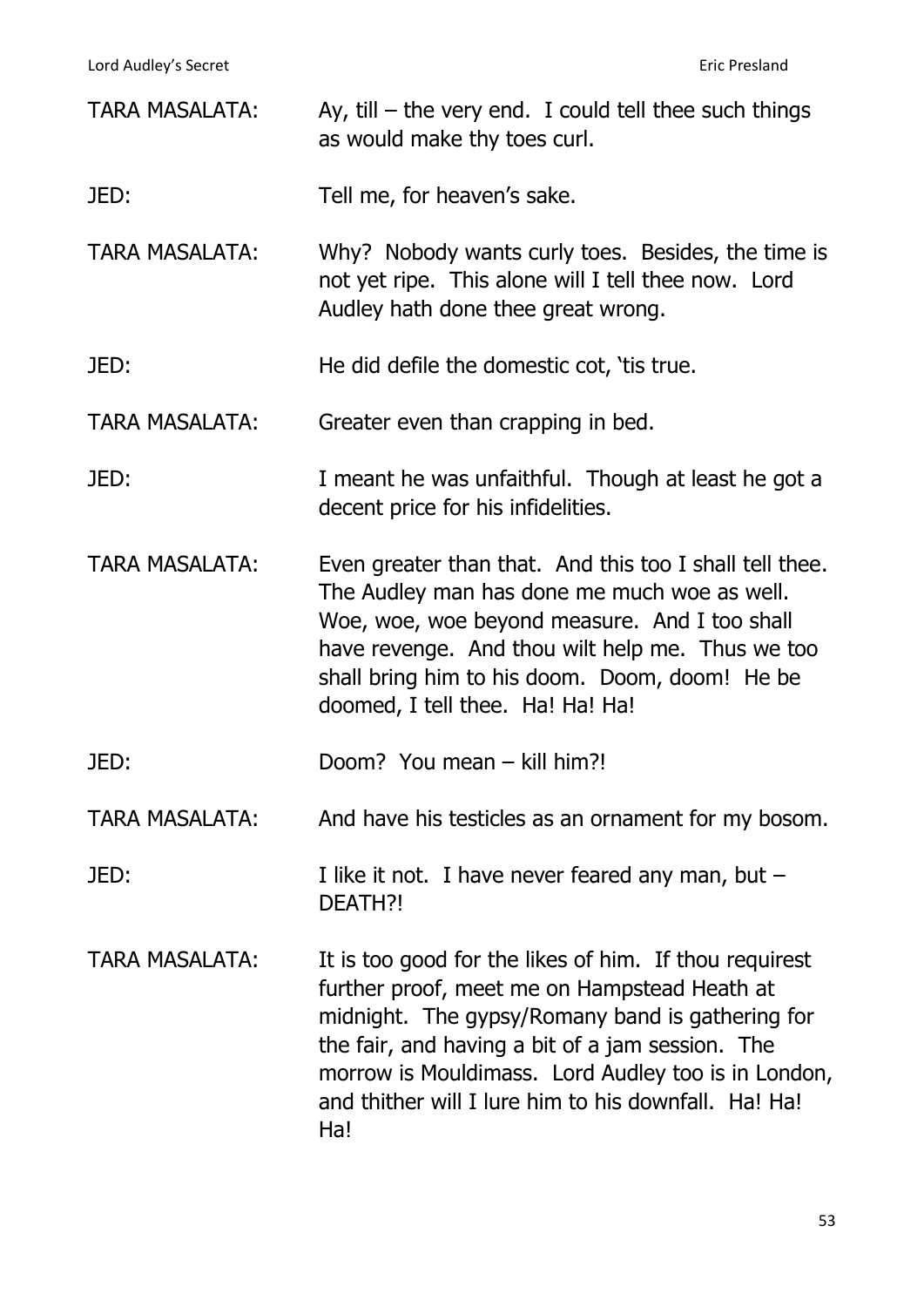| JED:                  | Cut the cackling please. It's making my ear drums<br>bleed. |
|-----------------------|-------------------------------------------------------------|
| <b>TARA MASALATA:</b> | Sorry. Till we meet again on Hampstead Heath,<br>farewell.  |
| JED:                  | Farewell                                                    |
| [They exit]           |                                                             |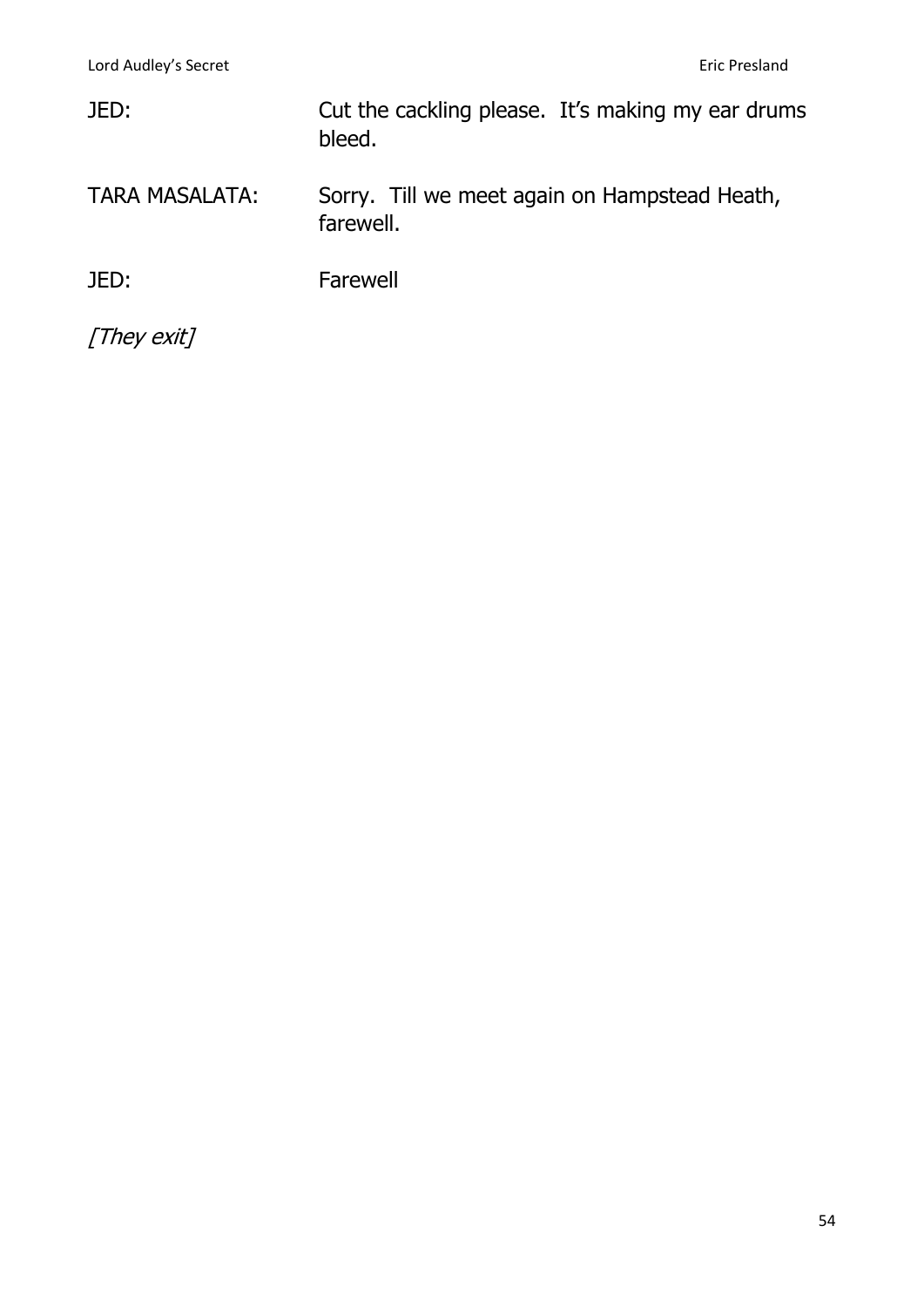### Scene Four

[The Heath at midnight. Enter the CHORUS.]

CHORUS 1: And so, at midnight, upon the Heath –

- CHORUS 2: Which the raunchiest denizens of London do frequent –
- CHORUS 3: Our actors haste to play out the strange drama of the heart, the eternal battle 'twixt good and evil, the Manichean conflict which has raged in man since man crawled from the slime, the existential angst –
- CHORUS 1: Get on with it! Stop padding it out!
- CHORUS 2: Jed flies to meet Tara
- CHORUS 3: Tara flies to meet her tribe.
- CHORUS 1: Audley's flies are undone. Nevertheless he flies to obey a mysterious summons, conveyed by Mr. Todd, to meet one who will inform on Jed Burke with full particulars.
- CHORUS 2: The result of a notice posted by Tara on the fine oak panelling of The Jolly Cholera.
- CHORUS 3: And, unlikely though it may seem, yet strain thy credence, gentle viewer, Canon Jonas Toadspawn also flies to this ungodly spot. Not since the Grenadier Guards Bring and Buy Sale has the Heath been so busy. The Canon seeks urgent conference with Lord Audley.

[Enter Rev. TOADSPAWN and LORD AUDLEY]

Rev. TOADSPAWN: I tell thee, this is not enough.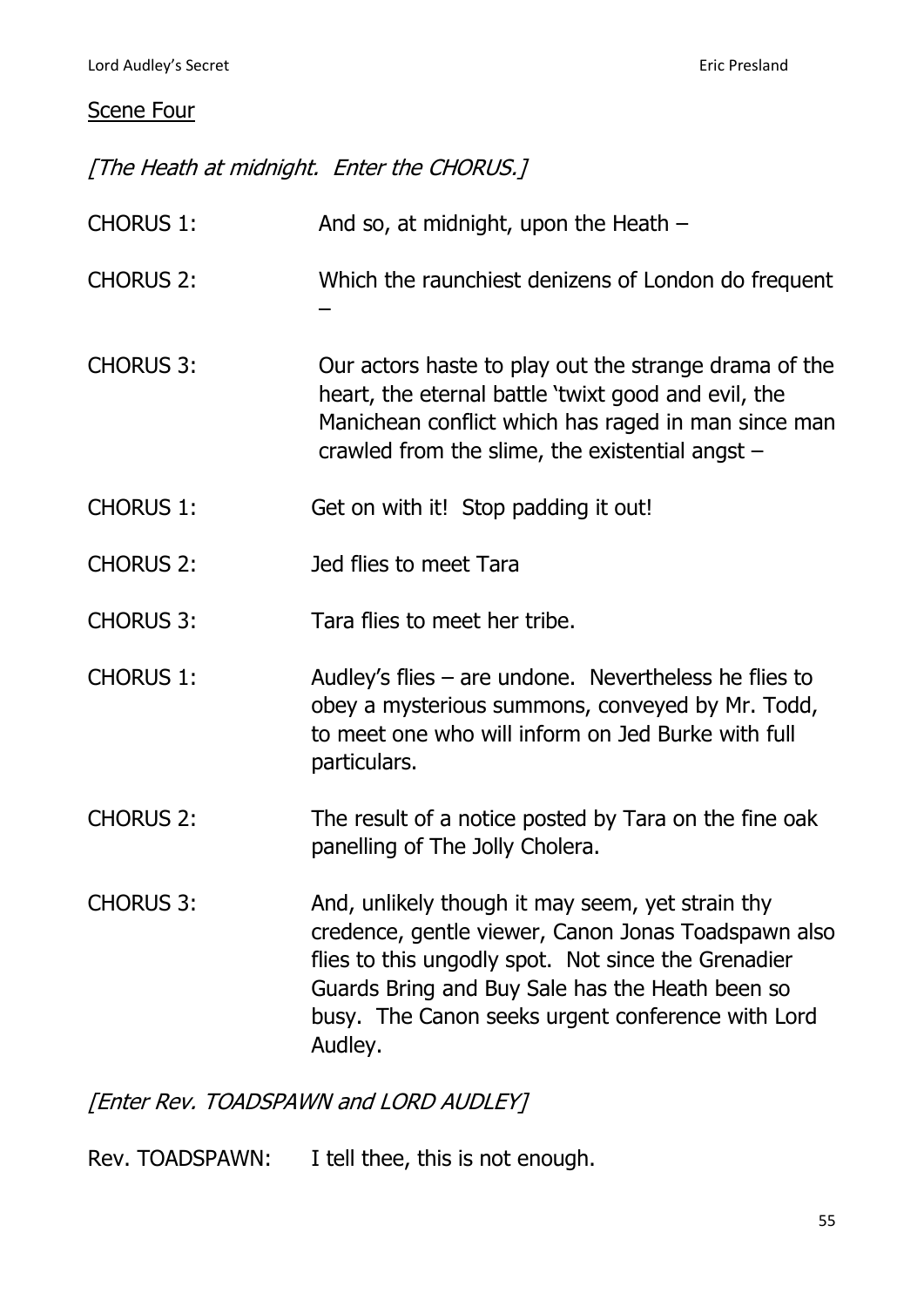Lord Audley's Secret **Example 2018** 2019 12:30 November 2019 12:30 November 2019 12:30 November 2019 12:30 November 2019

| <b>LORD AUDLEY:</b> | What more can I offer? Thou hast had thy regular<br>payments, all that my estate can afford. I have<br>preferred thee, honouring my pledge. I have<br>whispered in the ear of the Bishop, and lo! Thou art<br>advanced.                                        |
|---------------------|----------------------------------------------------------------------------------------------------------------------------------------------------------------------------------------------------------------------------------------------------------------|
| Rev. TOADSPAWN:     | I crave yet more. Thy back is broad enough that I<br>may climb yet further on it. I need money.                                                                                                                                                                |
| <b>LORD AUDLEY:</b> | There is no more.                                                                                                                                                                                                                                              |
| Rev. TOADSPAWN:     | A large down-payment, which may equip me for polite<br>society. An introduction to an Archbishop does not<br>come cheap. 'Tis more than to the most exclusive<br>whore.                                                                                        |
| <b>LORD AUDLEY:</b> | 'Tis impossible. [Aside] Now I see my past actions<br>repaid in full. I did deal with Augustus even so. $[To]$<br>TOADSPAWN] I beg thee -                                                                                                                      |
| Rev. TOADSPAWN:     | My needs are too pressing $-$                                                                                                                                                                                                                                  |
| <b>LORD AUDLEY:</b> | My own words coming back thrown in my face!                                                                                                                                                                                                                    |
| Rev. TOADSPAWN:     | May I remind thee, my Lord, I have the means to<br>bring thee to thy ruin. How would Polite Society<br>reward thee, if it were known thou hast been a<br>sodomite? Flight would be thy only escape, with loss<br>of Audley Hall. It would fall to Lady Audley. |
| <b>LORD AUDLEY:</b> | [Aside] He has grown too bold. I shall have to polish<br>him off too.                                                                                                                                                                                          |
| Rev. TOADSPAWN:     | Bring thee to thy ruin! Let thy heart turn to ice to<br>think on't.                                                                                                                                                                                            |
| <b>LORD AUDLEY:</b> | But think thee too. Thou needest me. Thou wilt not<br>kill the golden goose?                                                                                                                                                                                   |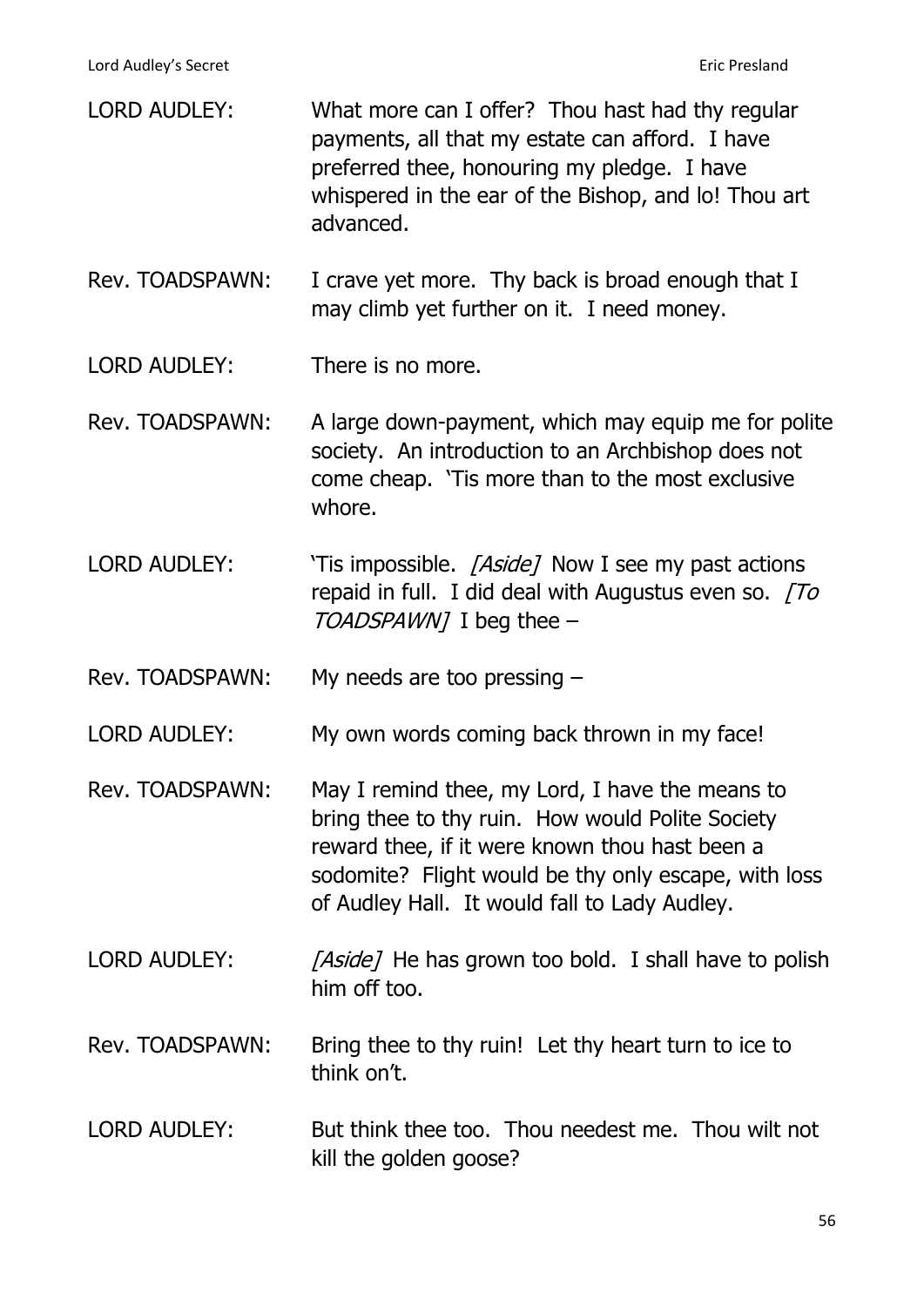| Rev. TOADSPAWN:     | Never $-$ as long as it continues to lay the golden eggs.                                                                                                                                                                                                                                           |
|---------------------|-----------------------------------------------------------------------------------------------------------------------------------------------------------------------------------------------------------------------------------------------------------------------------------------------------|
| <b>LORD AUDLEY:</b> | I must have time to devise means to meet thy<br>growing demands.                                                                                                                                                                                                                                    |
| Rev. TOADSPAWN:     | That's better $-$ thou art growing pliable. I will forgive<br>thee, as our saviour enjoined, and rejoice more over<br>one lost sheep returned to the fold than the ninety<br>and nine who ne'er did stray.                                                                                          |
| <b>LORD AUDLEY:</b> | <i>[Aside]</i> Oh, hypocrite! <i>[To TOADSPAWN]</i> I will meet<br>thee again. I return to Much Audley at noon<br>tomorrow by the non-stop Express Stage. I will see<br>thee there, when I have had more opportunity to<br>realise my assets. [Aside] And form a plan to Polish<br>him Off. Ha! Ha! |
| Rev. TOADSPAWN:     | I am content. But be warned $-$ thou shalt not escape<br>the wrath of the righteous man.                                                                                                                                                                                                            |

**[Exit TOADSPAWN]** 

LORD AUDLEY: Jed... Toadspawn... How all my troubles do crowd upon me! Will I never see my way to cut through this entangled web? And now, where is my mysterious informant? This is the place, this is the hour. I will retire behind a tree, and while I am waiting, devise a means to rid me of this turbulent priest.

[Exit LORD AUDLEY]

[Enter TARA MASALATA and her gipsies/Roma; this is the CHORUS in earrings and gaily patterned headscarves.]

TARA MASALATA: Yes, friends I have news. You remember all too well, as I know but the audience doesn't, the night of horror when our tents were all fired, our dear sister killed, and several others hideously scarred.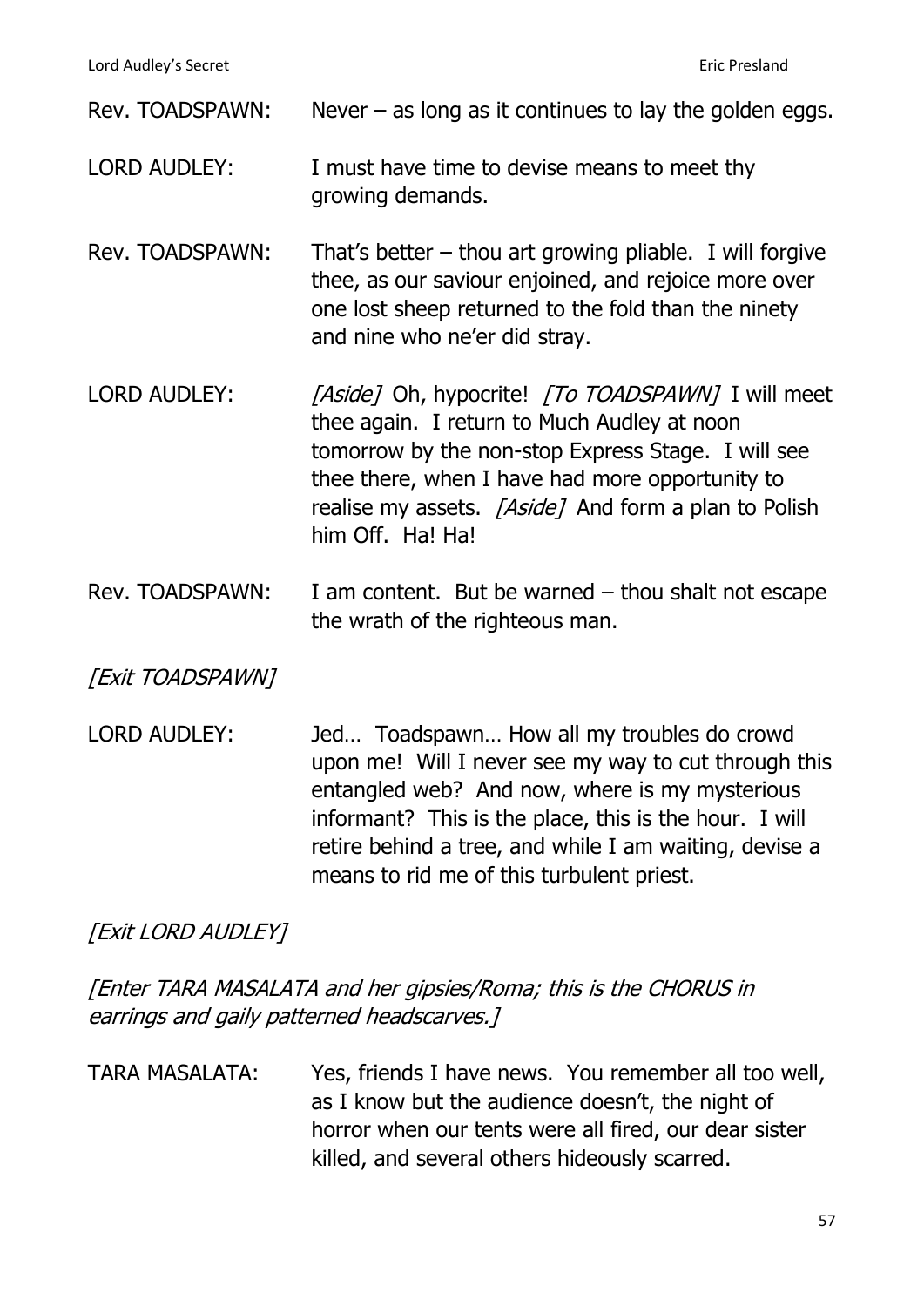Lord Audley's Secret **Eric Presland** 

- CHORUS 1: I remember all too well. I bear the marks to this day.
- CHORUS 2: I too bear the marks.
- CHORUS 3: But thou wert so hideous anyway, nobody noticed the difference.
- CHORUS 2: Bitch.
- CHORUS 3: [To AUDIENCE] Face like a slapped arse.

TARA MASALATA: Stop this squabbling or I shall lose my thread. Pay attention. Now this self-same perpetrator of that outrage, the proud young Lord Audley, has designs to drive us from the Common where we have pitched our tents since the time of our great-great-greatgreat-great *[She counts up]* great-grandparents.

- CHORUS 2: But ere we leave, we will have vengeance full and deep.
- ALL: Ay, vengeance, vengeance.
- TARA MASALATA: Fear not, that we shall have. This Audley has used us for his sport. Hunted us like wild beasts. And for our resistance, many of our tribe now lie in gaol. But the vengeance on Audley belongs to me.
- LORD AUDLEY: [Off] My name? Ah, those rascally gypsies, blackamoors all. I'll listen…
- TARA MASALATA: The wrongs that he hath done to our tribe are as nothing to the great wrong that he has done to me. He robbed me of my own fair love, Tzatziki. He made her boil to pitch before my very eyes, and listen to her screams, powerless to come to her aid. For these deeds I'll make him outcast in his turn, strip him of his fortune. Let him suffer the pangs of despised beggary that we suffer. Let them drag him to the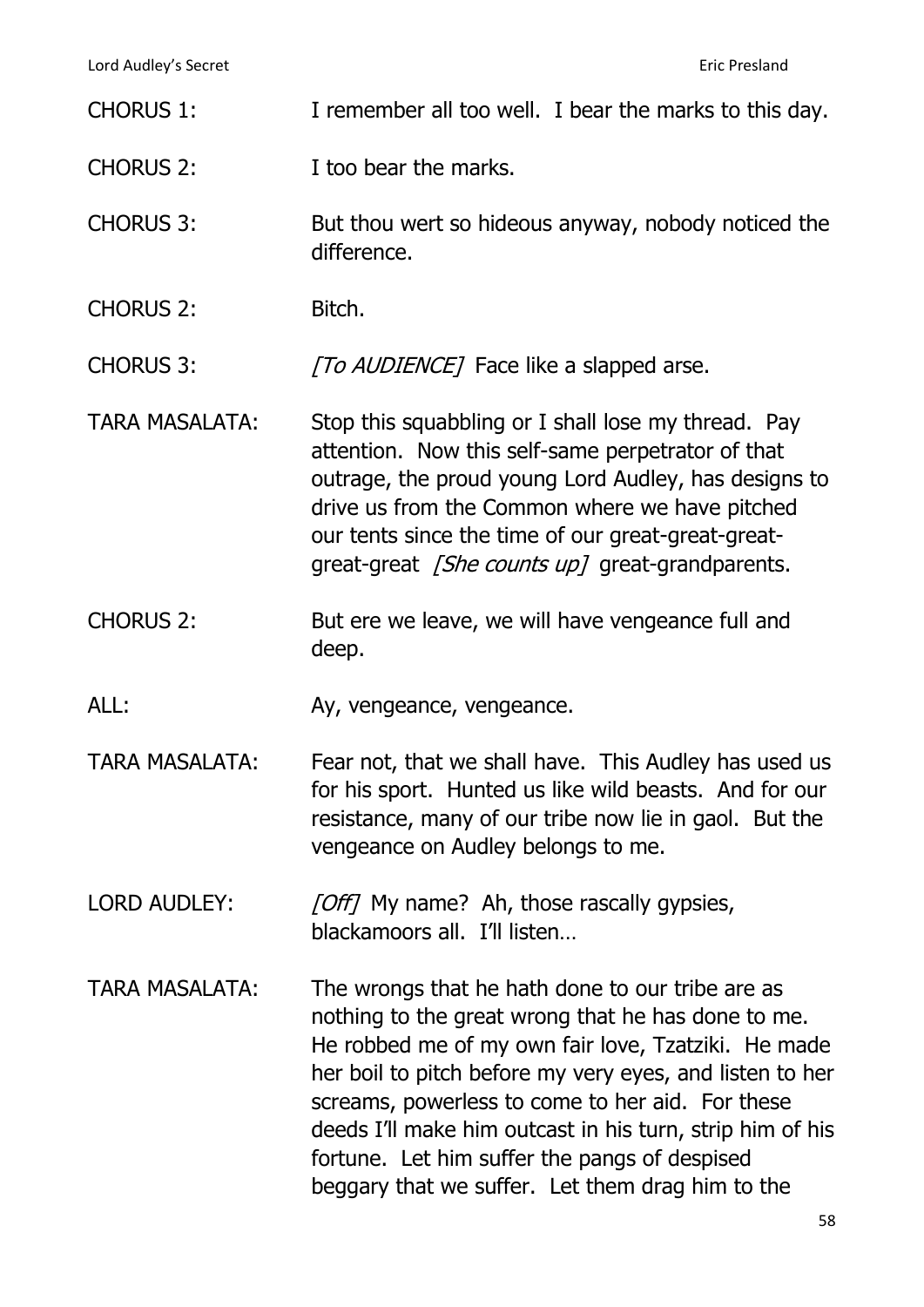gallows' foot, then, with my vengeful eye glaring in his, and with my cry of bitter mockery ringing in his ear, I'll force him to mount step by step, till I place the rope around his neck. This will be my long and painful vengeance.

CHORUS 1: Sisterhood is powerful.

CHORUS 2: Our brothers cry for vengeance from their prison cells. Shall they cry in vain?

- TARA MASALATA: No! He has a fine town house. Jewels, furs. In the country at Much Audley, wheat and hay. Take them. Put them to the flame. Make him a beggar, and once that is complete, I will reveal the secret that will put the rope around his neck. Nay, I'll not reveal my secret yet, until your work of destruction is complete. But then I shall give proof will drag that fine young Lord to a murderer's DOOM!
- CHORUS 1: <sup>'Tis a glorious plan.</sup>
- CHORUS 2: The light to guide us home shall be the flaming ruins of Audley's fine town house.

[The TRIBE exits]

TARA MASALATA: Ha Ha! Vengeance! After years of watching and waiting. Mark down my game, ye trusty dogs.

LORD AUDLEY: [Off] 'Tis lucky I overheard them. This hideous crone knows something. Can it be that she too saw me strike down Augustus? If so, another witness rises to torment me. But I will find the means to Polish Her Off as well! And gain the plaudits of society for ridding it of gypsy vermin.

[Re-enter the TRIBE carrying flaming torches.]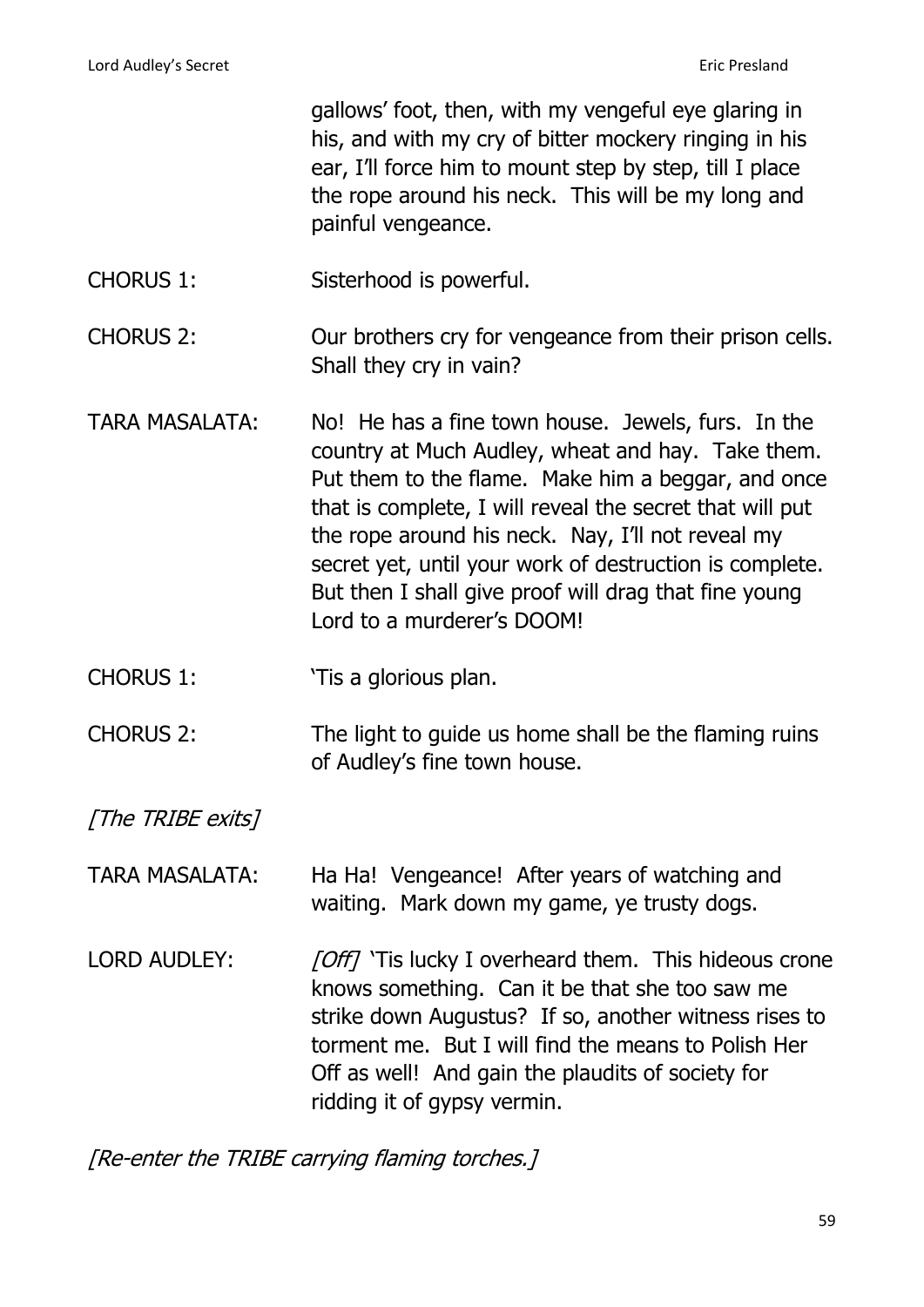| <b>CHORUS 1:</b>      | Now is our time. I heard from servants down in<br>Camden Town, Audley is away from home. But if he<br>is at home, we will hurl him into the blazing fires. |
|-----------------------|------------------------------------------------------------------------------------------------------------------------------------------------------------|
| <b>TARA MASALATA:</b> | Brave boys! There is your work among the lights<br>below. Soon all will be a heap of ruin, ha ha! Go to't.                                                 |
| <b>CHORUS 2:</b>      | Remember. Dead men tell no tales. This way! This<br>way!                                                                                                   |
| [They Exit]           |                                                                                                                                                            |
| <b>TARA MASALATA:</b> | Would that Jed were here to see this glorious night! I<br>المعط T المعصد على القام الربعة من الله على المطالحان بمرزر                                      |

would tell him all. But, stay! I had forgot. I had lured Audley away tonight for this express purpose. Where can he be?

[Re-enter LORD AUDLEY, armed]

| <b>LORD AUDLEY:</b>   | Here, old traitress! Wouldst thou betray me, pitiful<br>ancient hag?                                                                                                                                                                                                            |
|-----------------------|---------------------------------------------------------------------------------------------------------------------------------------------------------------------------------------------------------------------------------------------------------------------------------|
| <b>TARA MASALATA:</b> | That's no way to talk to an old age pensioner.                                                                                                                                                                                                                                  |
| <b>LORD AUDLEY:</b>   | Foul crone, wasted witch, bonkers beldam, gaga<br>gammer $-$ I hurl my thesaurus at thee!                                                                                                                                                                                       |
| <b>TARA MASALATA:</b> | I care not. I will drive thee a beggar from thy home.                                                                                                                                                                                                                           |
| <b>LORD AUDLEY:</b>   | Ha! Ha! I can spit in thy face thanks to Sun Alliance.<br>The house is insured to its full value, and more. It<br>can go to the devil for all I care, I would rather have<br>the money.                                                                                         |
| <b>TARA MASALATA:</b> | But thy life is in my power. I am the lover of the<br>dear, defunct Tzatziki, whom thou didst so carelessly<br>confine to flames. I swore revenge, and now it is at<br>hand. I dogged thee, step by step. Years of my life<br>were spent dogging. And I did see how thou basely |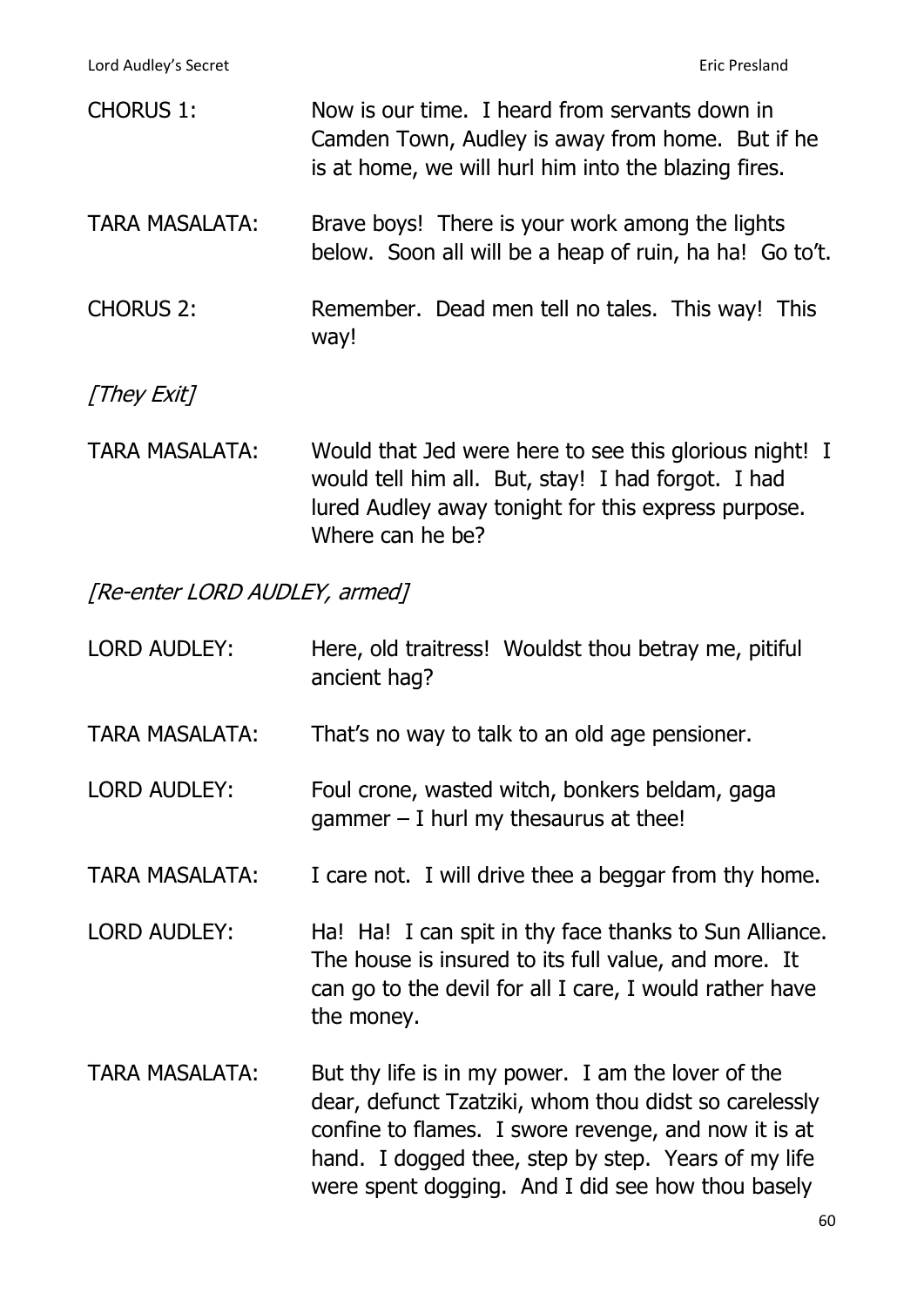|                            | silenced the voice that would rise up to accuse thee of<br>that which thou reviled in others. Yes, I saw the<br>strike down the helpless Augustus Manleigh. And I<br>shall bear witness. Thy life is forfeit.                                 |
|----------------------------|-----------------------------------------------------------------------------------------------------------------------------------------------------------------------------------------------------------------------------------------------|
| <b>LORD AUDLEY:</b>        | And so is thine, aged crone.                                                                                                                                                                                                                  |
| [He shoots her. She falls] |                                                                                                                                                                                                                                               |
|                            | Thus perishes the other witness to my crime.                                                                                                                                                                                                  |
| [He exits. Enter JED.]     |                                                                                                                                                                                                                                               |
| JED:                       | A shot! See, see, how my poor rescuer bleeds. [He<br>takes TARA in his arms. 7 Who has done this to thee?<br>Speak, aged crone.                                                                                                               |
| <b>TARA MASALATA:</b>      | Sodding Nora, not you too.                                                                                                                                                                                                                    |
| JED:                       | Gorgeous, pouting aged crone, [to TARA] is that<br>better? [TARA nods] Speak to me.                                                                                                                                                           |
| <b>TARA MASALATA:</b>      | I have done with this world. I am dying. Swear to<br>seek the scattered remnants of my tribe. Swear them<br>upon the ancient Roma relics to pursue the path of<br>vengeance, until our deaths be avenged, mine and<br>dear Augustus Manleigh. |
| JED:                       | Yes, yes! I swear. But who has done this?                                                                                                                                                                                                     |
| <b>TARA MASALATA:</b>      | 'Tis well. My eyes grow chill. My blood grows dim.<br>My sentences are scrambled. And see, the spirit of<br>my Tzatziki calls me to my Roma home among the<br>stars.                                                                          |
| <b>TSATSIKI:</b>           | [offstage] Come and get it!                                                                                                                                                                                                                   |
| JED:                       | I must insist. Who hath done this?                                                                                                                                                                                                            |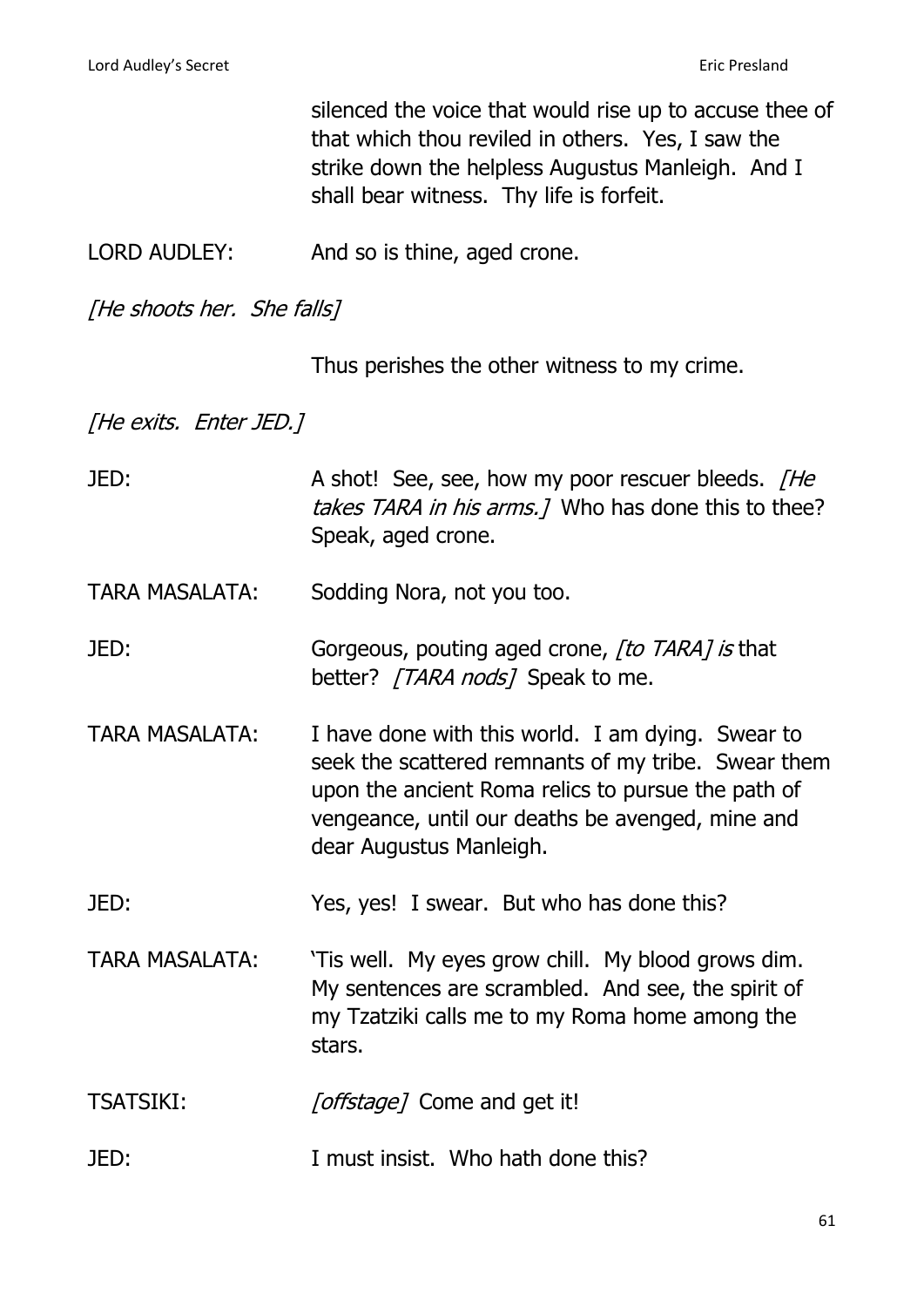| <b>TARA MASALATA:</b> | [With much dying] The vile Lord Audley!                                                                                                                |
|-----------------------|--------------------------------------------------------------------------------------------------------------------------------------------------------|
| JED:                  | He shall answer for this. But what of that secret?<br>Thou hast promised to reveal all that concerns the<br>fate of dear Augustus. Speak, I pray thee! |
| <b>TARA MASALATA:</b> | Audley He Augustus At the well they                                                                                                                    |
| [She dies]            |                                                                                                                                                        |
| JED:                  | Gone, gone. And never called me brother.                                                                                                               |

# [**A HEART-BREAKING TABLEAU]**

# **THE CURTAIN FALLS**

# **END OF ACT TWO**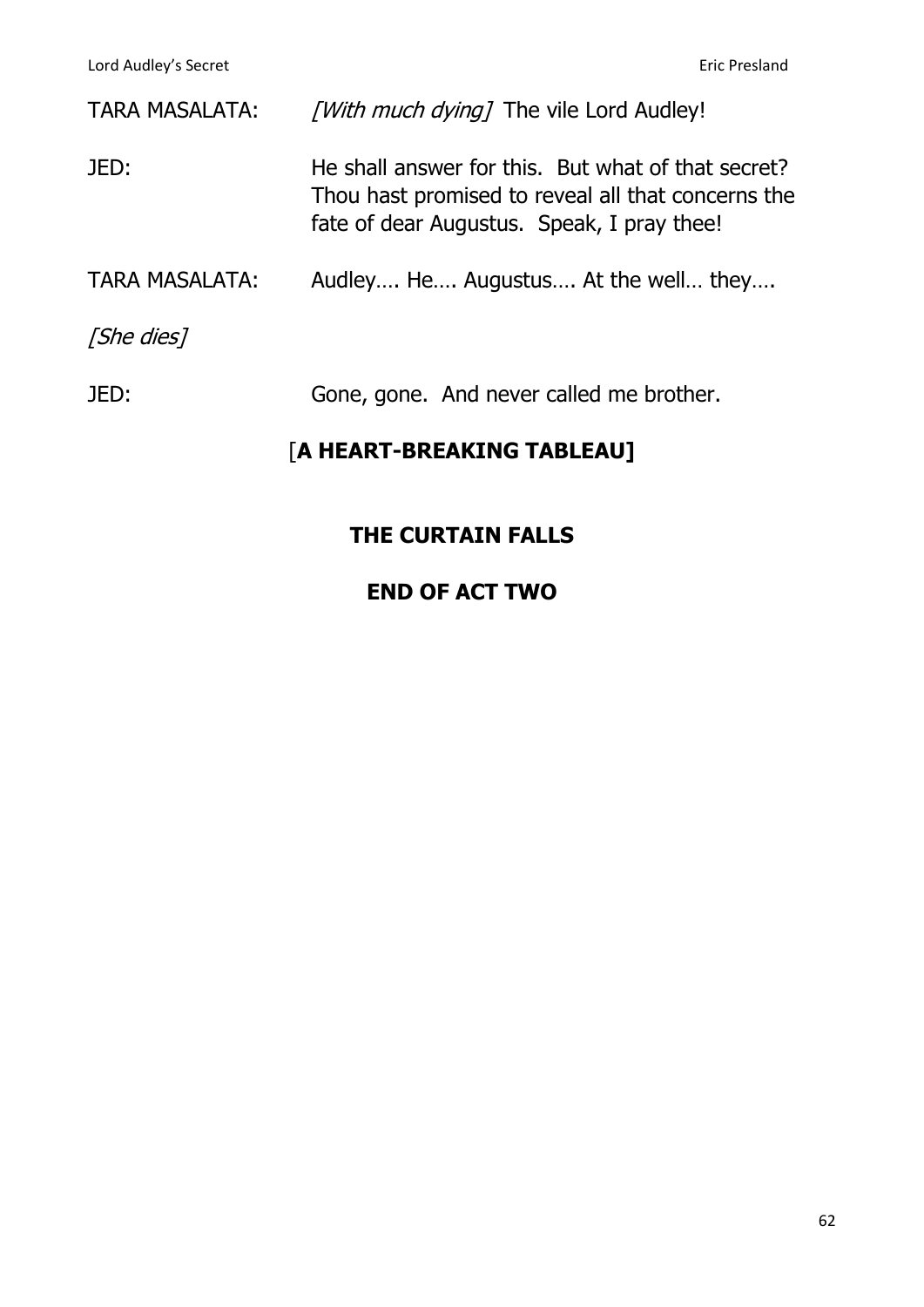### ACT THREE

### Scene One

[Lime Tree Walk at Audley End.]

| <b>CHORUS 1:</b>                  | Tara is gone, and Jed is left friendless in the world.                                                                                                     |
|-----------------------------------|------------------------------------------------------------------------------------------------------------------------------------------------------------|
| <b>CHORUS 2:</b>                  | And, oh, dear viewer, you may well imagine what a<br>mighty turmoil rages within his breast.                                                               |
| <b>CHORUS 3:</b>                  | Yet one thing seems clear. The name of Lord Audley<br>remains inseparably linked both with Tara's death<br>and his dear friend's disappearance.            |
| <b>CHORUS 1:</b>                  | He therefore forms a firm resolve, to return to Much<br>Audley, and at Audley End confront the villain with<br>his complicity in these deeds.              |
| <b>CHORUS 2:</b>                  | The pious Canon Toadspawn too has reason to<br>return to his parish, where his flock $-$ or one black<br>sheep at least $-$ has need of his pastoral care. |
| <b>CHORUS 3:</b>                  | Therefore our scene returns from the bustle and<br>baseness of the teeming streets, to the secluded<br>peace of Much Audley -                              |
| <b>CHORUS 1:</b>                  | - where Lady Audley these several days has<br>languished 'gainst her husband's looked-for return.                                                          |
| [Enter LADY AUDLEY, languishing.] |                                                                                                                                                            |
|                                   |                                                                                                                                                            |

- LADY AUDLEY: Oh, miserable me! Where is my fond husband, who should ere now have returned to my doting side? But two days, he promised. But now his absence has extended to a week. My mind misgives me. Do my charms fail?
- CHORUS 1: [Off] Charms? Ha!
- LADY AUDLEY: [To off] Piss off! Know your place, peasant. Where was I? That oik has ruptured me train.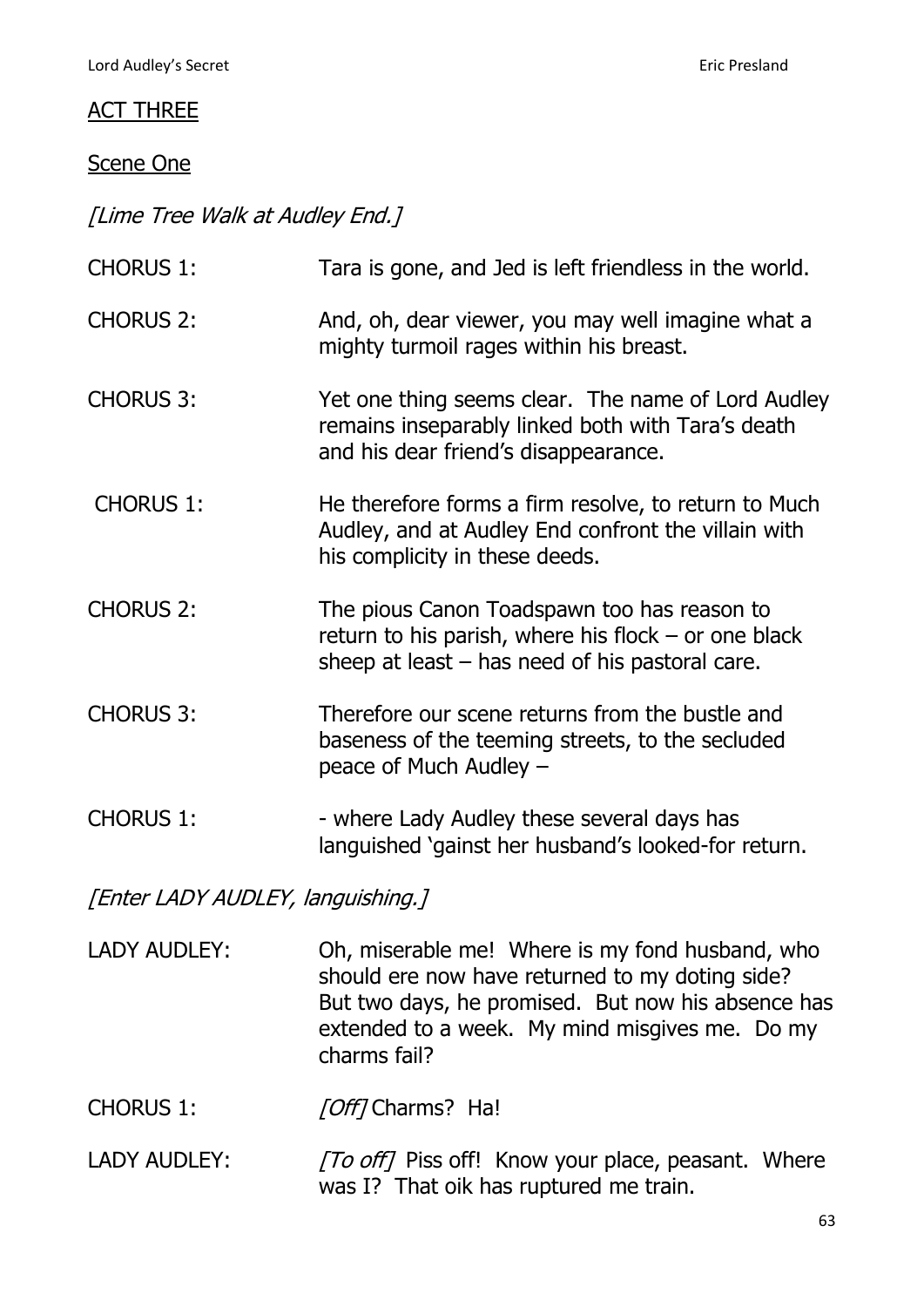What has happened? Has he found himself – my tongue can scarce frame the words – the consolations of some softer breast? For months now I have thought I did detect some coolness of his former manner. But I dismissed those thoughts as womanly weakness. Aye me! [Sighs] I fear that I must bear this burden with as much stoicism as weak, fond foolish female heart can muster.  $\sqrt{T}$ AUDIENCE] Who writes this rubbish? But 'tis cruel. 'Tis ever the fate of our weaker sex to suffer thus. Men must do, and we must wait. It is our lot. [Aside] Lot of tosh! It is also our duty, and for the purpose of the plot I will gladly embrace it.

[Enter Rev. TOADSPAWN]

LADY AUDLEY: [Aside] That man again. I cannot bear him in my sight.

[She makes to leave.]

- REV. TOADSPAWN: Speed not so away, fair matron. [To the Audience:] I am somewhat short-sighted. [To her:] I bring thee news of great import. Thy husband returns.
- LADY AUDLEY: My husband? Such tidings make me almost faint with ecstasy. [Aside] There's not a lot of excitement in Much Audley.
- REV. TOADSPAWN: He catches the noon stage, and will be here ere night.
- LADY AUDLEY: This news doth make the messenger almost fair in my sight. But stay! Why comes he on the stage? He rode away upon the finest hunter in our stables.
- REV. TOADSPAWN: What became of it, I know not. Some lameness perchance? A cast off shoe? [Aside] I know he sold it to meet my just demands.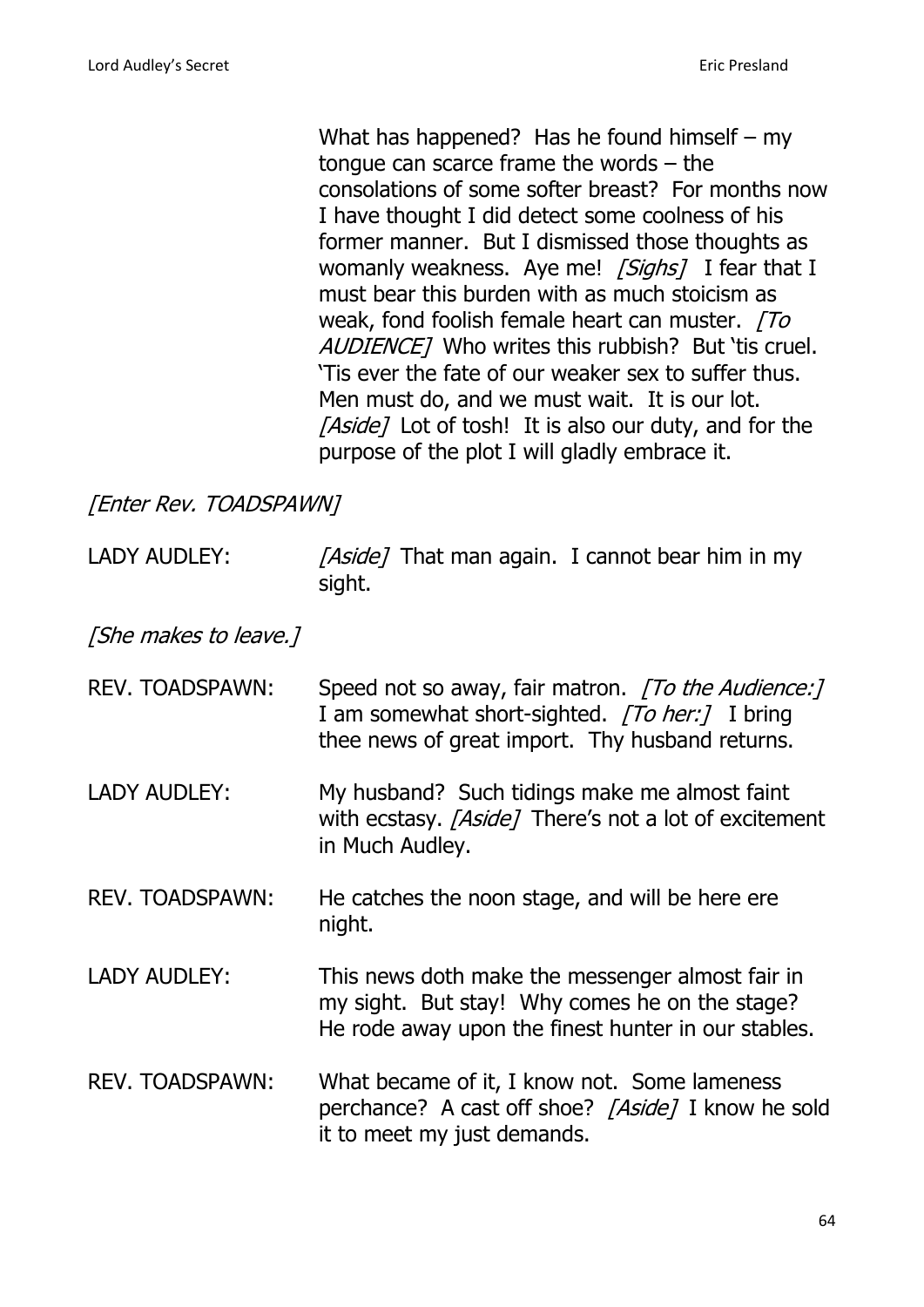Lord Audley's Secret **Example 2018** Eric Presland

| <b>LADY AUDLEY:</b>                                       | No matter. He returns. And for this news I thank<br>thee. Oh how my heart leaps at the prospect.                                                                                          |
|-----------------------------------------------------------|-------------------------------------------------------------------------------------------------------------------------------------------------------------------------------------------|
| REV. TOADSPAWN:                                           | Lady Audley, it is the duty of a Christian minister to<br>warn thee This is a delicate matter I hesitate to<br>say                                                                        |
| <b>LADY AUDLEY:</b>                                       | Canon Toadspawn, if thou knowest aught which<br>concerns me, then speak, I pray thee.                                                                                                     |
| <b>REV. TOADSPAWN:</b>                                    | Well then, I fear that when thy husband returns,<br>thou wilt see his manner somewhat changed.                                                                                            |
| <b>LADY AUDLEY:</b>                                       | Changed? What meanest thou?                                                                                                                                                               |
| <b>REV. TOADSPAWN:</b>                                    | Thou mayest find him somewhat distant, prone to fall<br>into a reverie, as Jacob did when he beheld the<br>ladder until Heaven. Though I fear the object of his<br>dream is not so pious. |
| <b>LADY AUDLEY:</b>                                       | [Aside] This is as I feared. [To TOADSPAWN:] Be<br>not so mealy-mouthed. Tell me, I beseech thee. In<br>plain words. I have the strength to bear the truth.                               |
| <b>REV. TOADSPAWN:</b>                                    | Well then I fear that his affection may be turning<br>elsewhere.                                                                                                                          |
| <b>LADY AUDLEY:</b>                                       | Oh cruelty beyond compare!                                                                                                                                                                |
| <b>REV. TOADSPAWN:</b>                                    | And in such manner as the world does not think fit to<br>speak of. A young man, high born and fair                                                                                        |
| <b>LADY AUDLEY:</b>                                       | What are you saying?                                                                                                                                                                      |
| REV. TOADSPAWN: is now the object of his base passion $-$ |                                                                                                                                                                                           |
| <b>LADY AUDLEY:</b>                                       | Never!                                                                                                                                                                                    |
| <b>REV. TOADSPAWN:</b>                                    | Nor is this the first time. Ere he met thee, he dwelt<br>ever, since childhood, in the tents of Sodom.                                                                                    |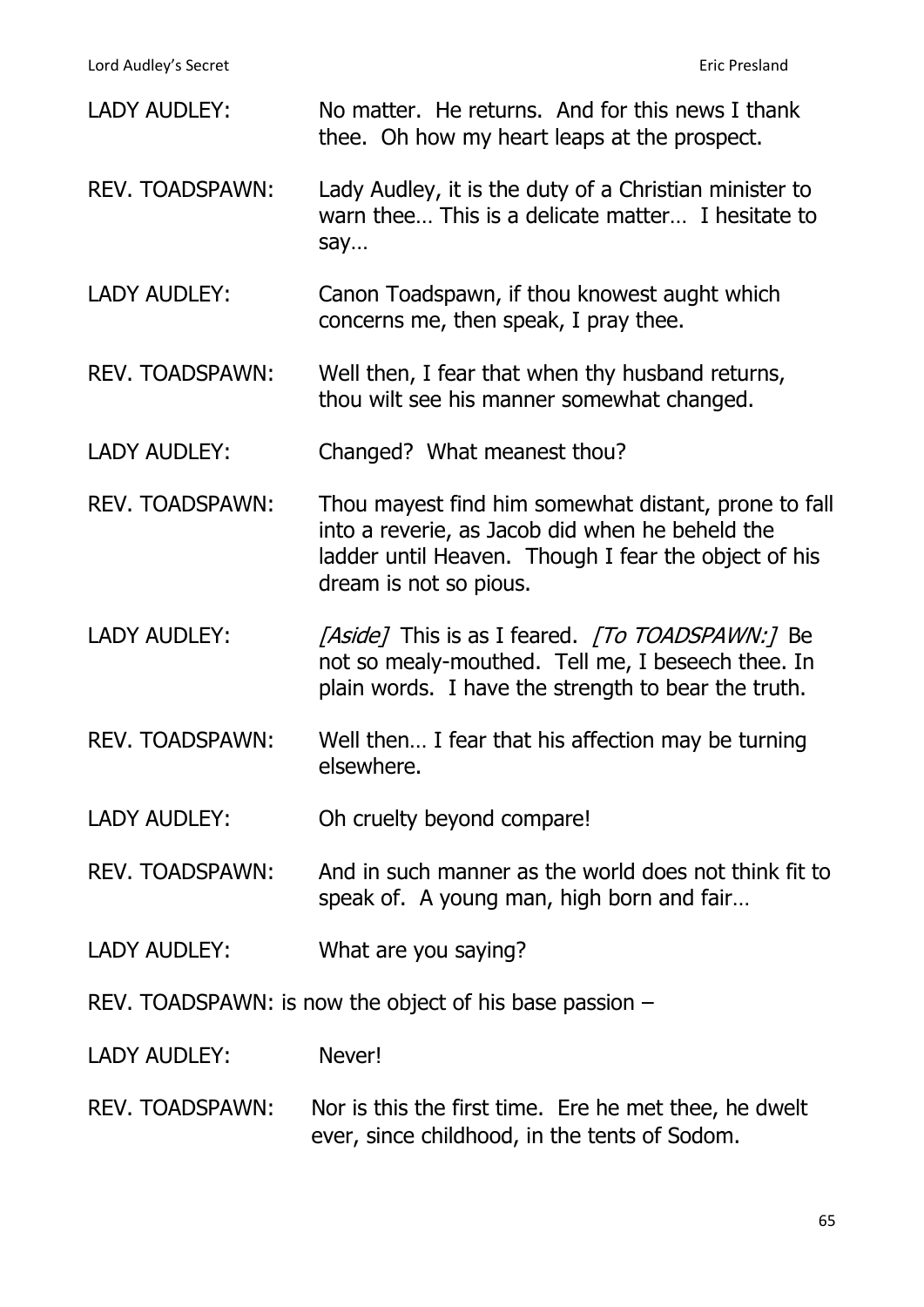Lord Audley's Secret **Eric Presland** 

CHORUS 1: [From off] Tents of Sodom are available from all good camping shops. LADY AUDLEY: Out! Out of my sight, base cleric! I will not listen to this outrage. Rev. TOADSPAWN: [Oily] Thou are upset. 'Tis natural. Thou dost grieve, thou dost mourn. As Ruth did in the alien corn. But remember this, dear Lady Audley. There are others also who hold thee in high regard. If ever thou hast need, there is one at least on whose services thou might call. LADY AUDLEY: I do not understand thee, sir. Rev. TOADSPAWN: I mean – myself, dear Lady Audley. LADY AUDLEY: But you – are a man of GOD! Rev. TOADSPAWN: Even beneath the woollen cassock there lurks a frail man. Do I not have a beating heart? Do I not wear underpants? LADY AUDLEY: Canon – Rev. TOADSPAWN: If ever two human beings were meant to love each other, those two were thou and I. LADY AUDLEY: Canon Toadspawn, I forbid thee to speak such words to me. Rev. TOADSPAWN: I must speak, Lady Audley. A few words, then I am silent for ever. I would have declared my love for thee, but my lowly status, my lack of prospects, prevented me from asking thee to be mine ere now. So I crushed my hopes inside me. But now, I am advanced, your husband in decline. The LORD in his beneficence has smiled on me. Now, a canon; how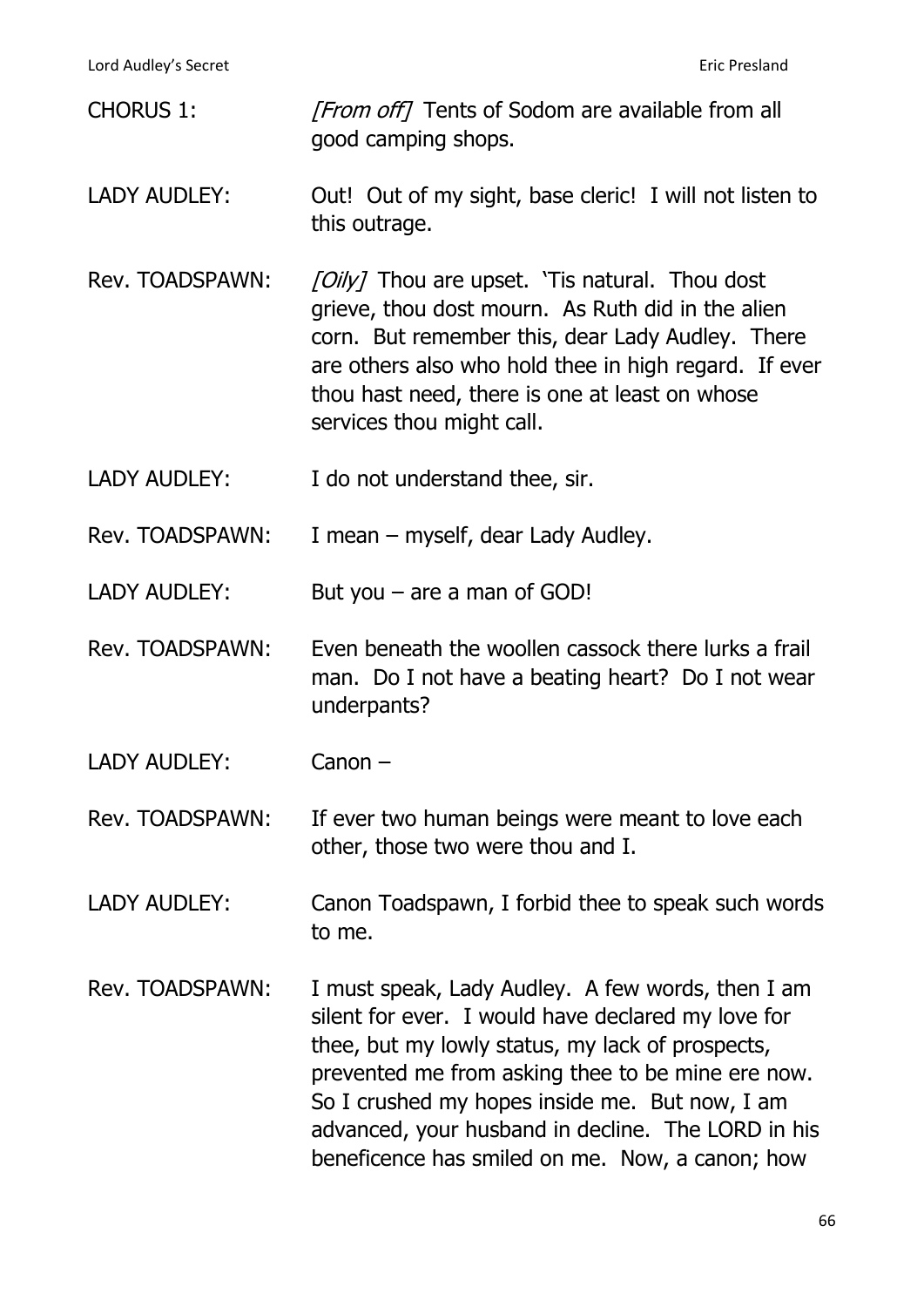|                     | long before $a - B$ ishopric beckons. Oh what an<br>ornament thou wilt be to any episcopal palace.                                                                           |
|---------------------|------------------------------------------------------------------------------------------------------------------------------------------------------------------------------|
| <b>LADY AUDLEY:</b> | I will not hear this. Canon, thou art fired!                                                                                                                                 |
| Rev. TOADSPAWN:     | Thou meanst more to me than anything in the world.                                                                                                                           |
| <b>LADY AUDLEY:</b> | How darest thou to address me so! Out of the<br>kindness of his heart my husband hast preferred thee,<br>advanced thee. Thou owest everything to him.                        |
| Rev. TOADSPAWN:     | [Aside] 'Tis true more than thou knowest, dear child.                                                                                                                        |
| <b>LADY AUDLEY:</b> | Thou forget'st thyself utterly, Canon!                                                                                                                                       |
| Rev. TOADSPAWN:     | If I forget myself, it is because I am lost in thee!<br>Forget thy spouse. Thou know'st he has turned away<br>from thee.                                                     |
| <b>LADY AUDLEY:</b> | I will not believe it.                                                                                                                                                       |
| Rev. TOADSPAWN:     | [Aside] Now for the start of the dirty work.                                                                                                                                 |
| <b>LADY AUDLEY:</b> | I see thy plan now. Out, vile seducer, who masks his<br>guile beneath his priestly garb.                                                                                     |
| Rev. TOADSPAWN:     | What if I bring thee proof positive Lord Audley has<br>indulged in bestial passion? And with a labouring<br>tenant on his own estate. Augustus Manleigh!                     |
| LADY AUDLEY:        | Never!                                                                                                                                                                       |
| Rev. TOADSPAWN:     | I have here a naughty lithograph depicting the<br>seduction, taken from the life and showing the two in<br>the very act! [Aside] I commissioned the artist<br>myself, ha ha! |
| <b>LADY AUDLEY:</b> | [Aside] Yet this Augustus Manleigh disappeared, 'tis<br>true. Something is amiss for sure.                                                                                   |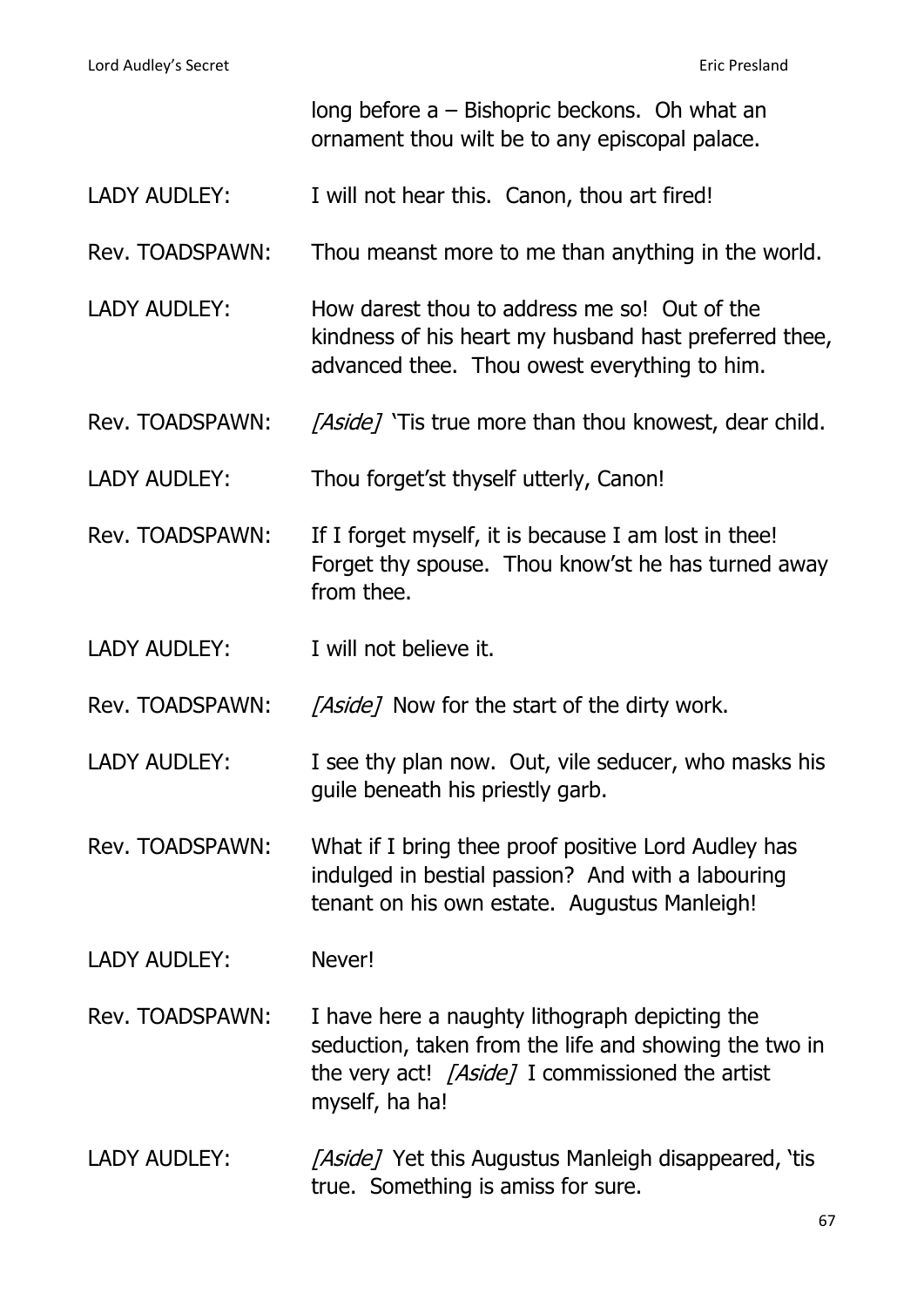| Rev. TOADSPAWN:     | Stop acting like a stupid child, Aurora.                                                                                                                                                                                                                                                                                                         |
|---------------------|--------------------------------------------------------------------------------------------------------------------------------------------------------------------------------------------------------------------------------------------------------------------------------------------------------------------------------------------------|
| LADY AUDLEY:        | Cease this familiarity on th'instant.                                                                                                                                                                                                                                                                                                            |
| Rev. TOADSPAWN:     | [Aside] She is weakening; I must work swiftly. [To<br>LADY AUDLEY] My poor young lady. I have only thy<br>best interests at heart. Let me be your faithful<br>friend, the one person in whom thou canst confide.<br>Confess it, thou hast long feared that something of<br>this sort might happen. There have been tell-tale<br>signs            |
| <b>LADY AUDLEY:</b> | That time I caught him wearing my sheepskin liberty<br>bodice! He said it was against the cold, but that<br>could not explain his use of lipstick, the resort of<br>prostitutes and actors. Time and again I have cried<br>myself to sleep because of this.                                                                                      |
| Rev. TOADSPAWN:     | I knew it! My dear Aurora, I ask not that thou<br>shouldst take my word alone $-$ 'tis too true I have a<br>vested interest. But if thou wilt meet me at the Old<br>Well in Lime Tree Walk at eight of the clock tonight, I<br>undertake that I shall bring thee proof positive                                                                  |
| LADY AUDLEY:        | What proof is this?                                                                                                                                                                                                                                                                                                                              |
| Rev. TOADSPAWN:     | A have a letter, writ in Audley's own hand, which is<br>more proof than the strongest rum, and beyond a<br>doubt.                                                                                                                                                                                                                                |
| <b>LADY AUDLEY:</b> | [Aside, to AUDIENCE. Encourage response:] Should<br>I go or shouldn't I? Should I? Shouldn't I? I can't<br>make up my mind. What to do? What to do? I<br>dislike stooping to such base suspicions, but my heart<br>is in such turmoil. I must have certainty. The doubts<br>now multiply and thicken; there is no other way to<br>weed them out. |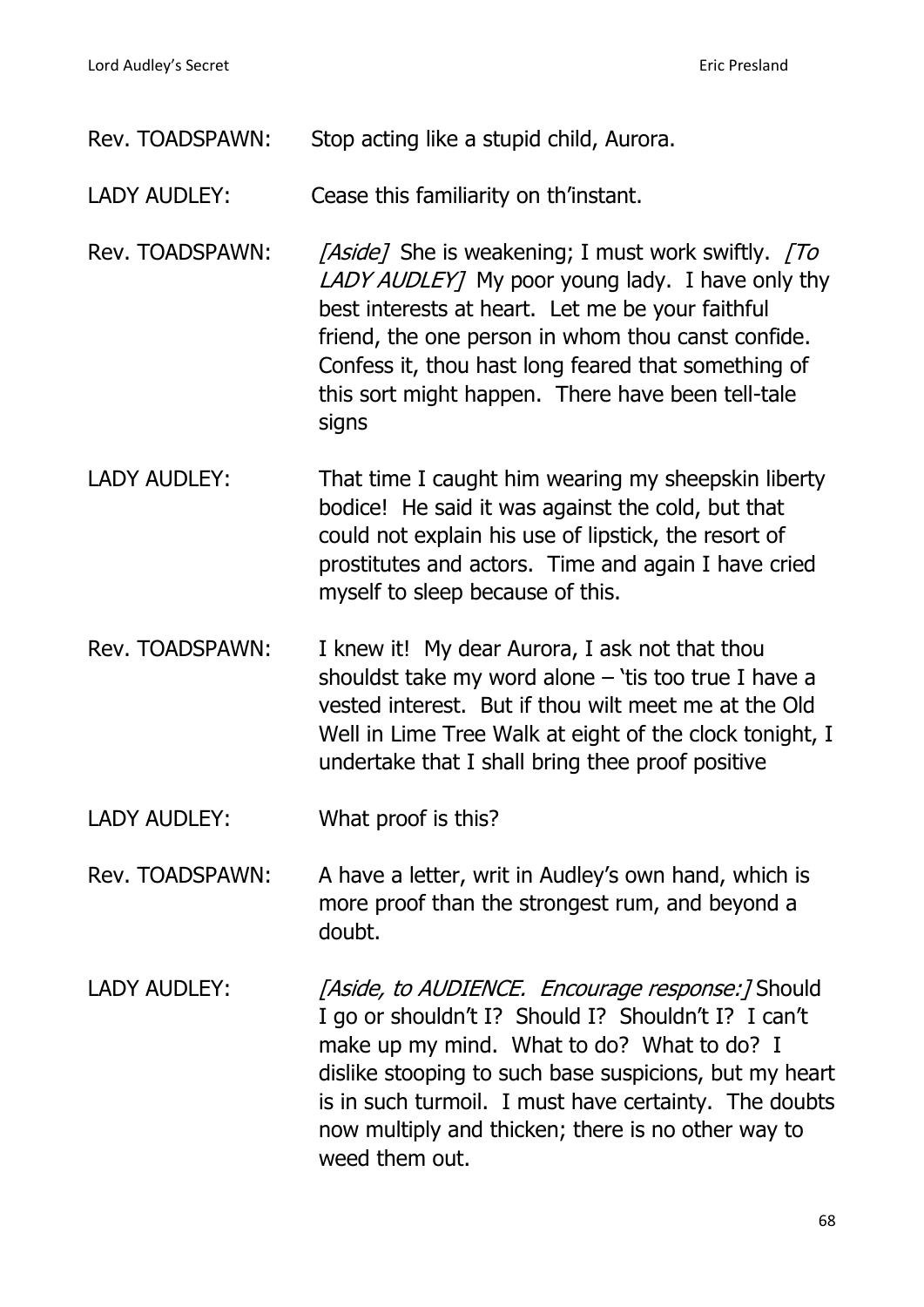| Rev. TOADSPAWN:     | Hast thou considered? Wilt though do as I ask?                                                                                                                   |
|---------------------|------------------------------------------------------------------------------------------------------------------------------------------------------------------|
| <b>LADY AUDLEY:</b> | I will. But I must warn thee: this so-called proof of<br>thine must be final, or I shall tell all to my husband,<br>and retribution fall on thy calumnious head. |
| Rev. TOADSPAWN:     | Not Solomon could be wiser in this than thou, dear<br>Lady Audley.                                                                                               |
| <b>LADY AUDLEY:</b> | What strain these tidings put upon my heart. My<br>head is filled with wild surmise. I faint. I will retire<br>to the Hall and rest awhile.                      |
| Rev. TOADSPAWN:     | At the Old Well, then!?                                                                                                                                          |
| <b>LADY AUDLEY:</b> | At the Old Well let it be. Till then, farewell!                                                                                                                  |

[LADY AUDLEY exits to the hall.]

Rev. TOADSPAWN: My greatest triumph is at hand! Soon the fly will be enmeshed within the spider's web! And now to complete my plans. When this weak and foolish Audley returns, I shall confront him. He grows rebellious, I fear. And when the goose ceases to lay the golden eggs, there is but one thing to  $do - Wring$ – Its – Neck! I shall force him to write the letter, on pain of public scandal and incarceration. In my clemency I shall offer him the alternative of flight to France, unknown and penniless, there to make his fortune and his way as best he can. He is yet young. His life doth lie before him. I have heard the catamites of France do not lack charms, and offer very fine baguettes. He will succumb. He is no match for me. He will take my offer. And once he is out of the way I shall be free to enjoy Aurora and her fortune. The Right Reverend Toadspawn… The Most Reverend Toadspawn… Toadspawn Cantuar –

[Enter LORD AUDLEY]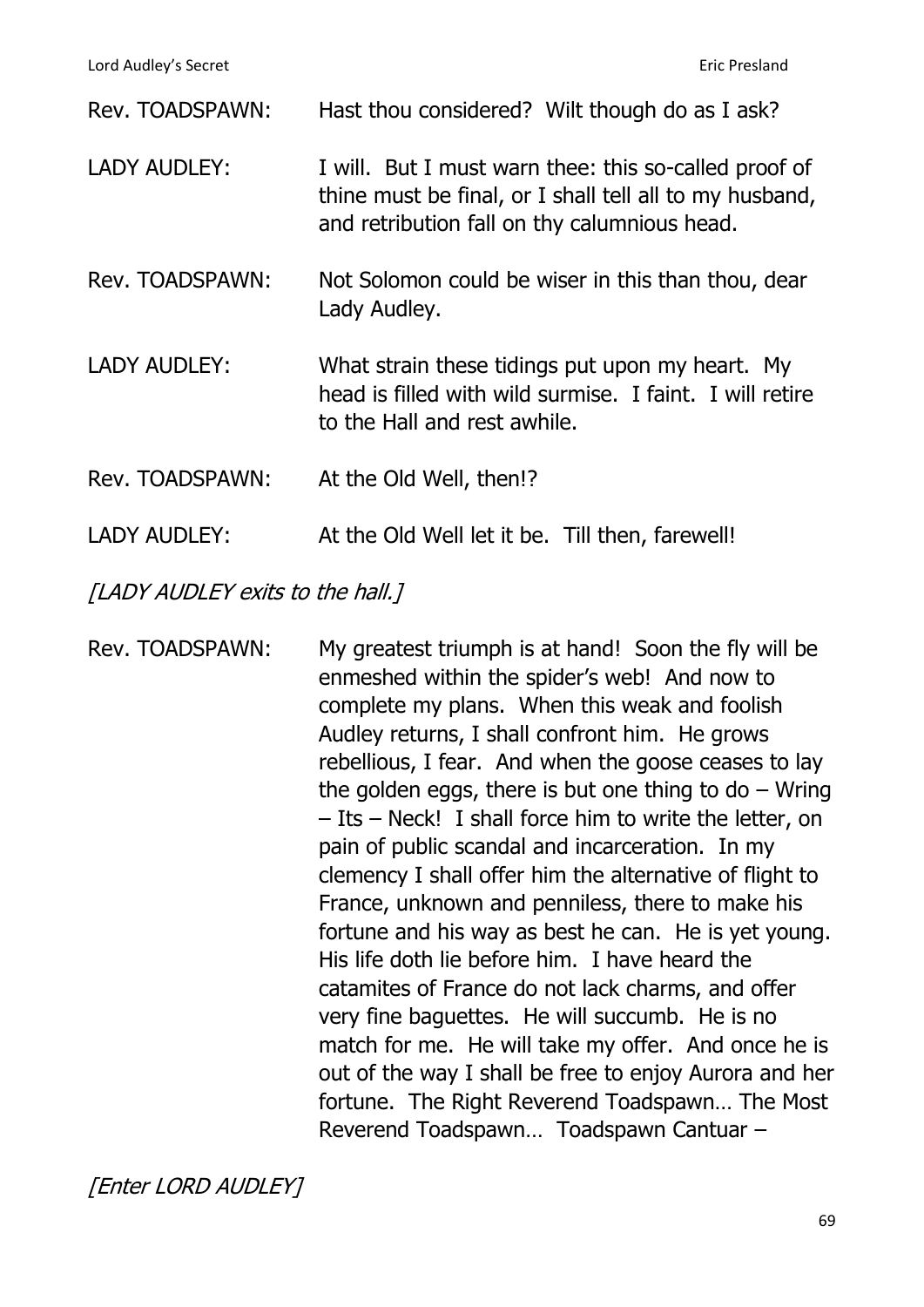| Rev. TOADSPAWN:     | I wonder how one addresses an archbishop                                                                                                                                                            |
|---------------------|-----------------------------------------------------------------------------------------------------------------------------------------------------------------------------------------------------|
| <b>LORD AUDLEY:</b> | Are you sending him first or second class?                                                                                                                                                          |
| Rev. TOADSPAWN:     | [Aside] Audley! I had not looked for his return so<br>quickly!                                                                                                                                      |
| <b>LORD AUDLEY:</b> | Toadspawn! [Aside] I had not looked for his return<br>so quickly. [To TOADSPAWN:] Canon, thou art<br>ahead of me it seems.                                                                          |
| Rev. TOADSPAWN:     | I always endeavour to stay one step ahead of your<br>Lordship.                                                                                                                                      |
| <b>LORD AUDLEY:</b> | I'm sure it is most kindly meant.                                                                                                                                                                   |
| Rev. TOADSPAWN:     | I also hoped to engage with your Lordship over that<br>little matter of business we touched upon on the<br>barren plain that is Hampstead.                                                          |
| <b>LORD AUDLEY:</b> | This one will suck me dry! I MUST Polish Him Off!<br>And soon [To TOADSPAWN] Dear Canon, the dust<br>of the journey is still upon my garments, and I am<br>tired.                                   |
| Rev. TOADSPAWN:     | The stage must have travelled like the very devil.                                                                                                                                                  |
| <b>LORD AUDLEY:</b> | I travelled by the new steam railway as far as<br>Chippenham. How the soot doth blow in one's eyes!<br>I fear it will take a week to remove it from my hair.                                        |
| Rev. TOADSPAWN:     | [Aside] Fear not, thou shalt undertake thy travels<br>again sooner than thou thinkest. [To AUDLEY] My<br>lord, I cannot brook too much delay. The matter of<br>which I speak requires some urgency. |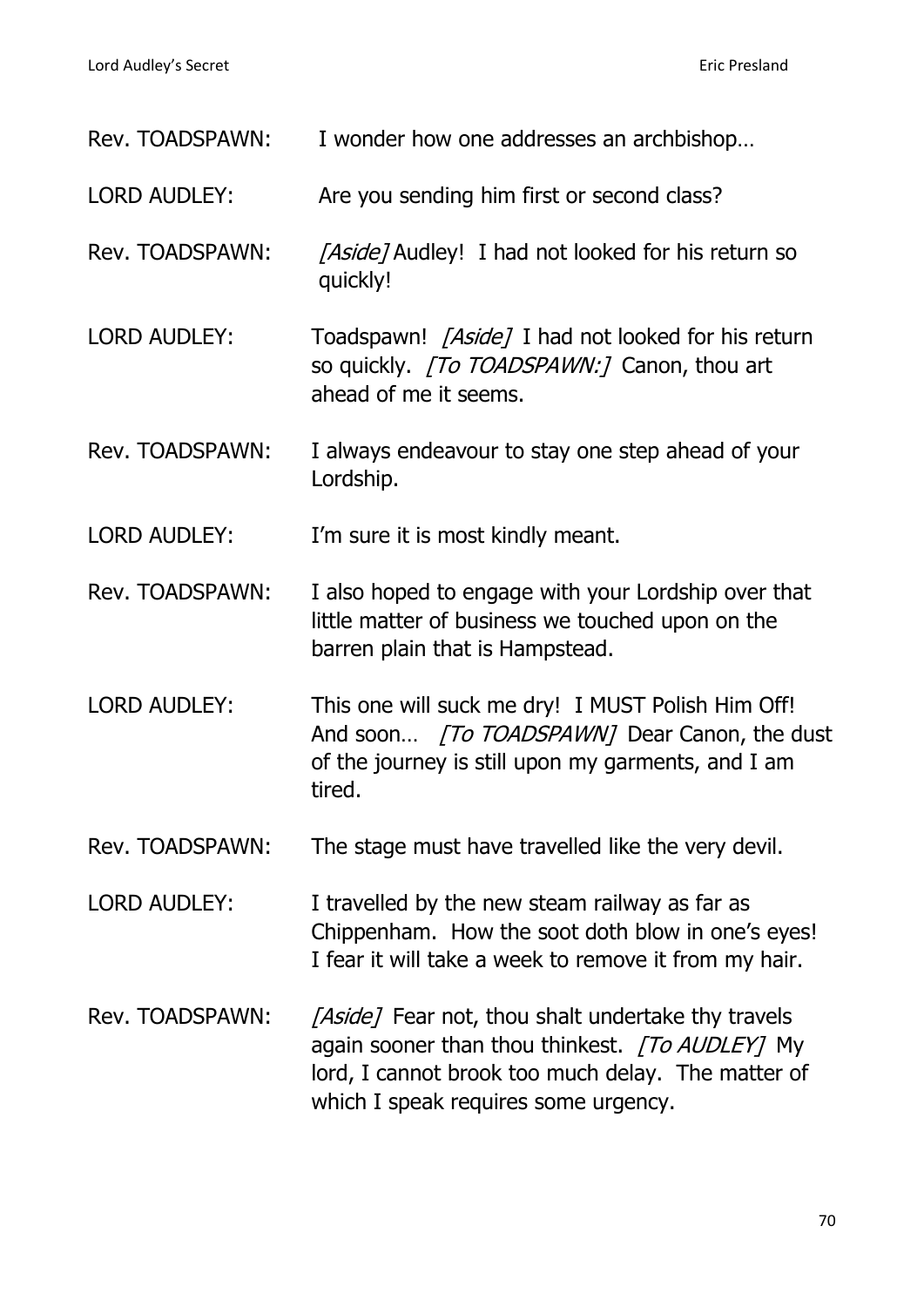| <b>LORD AUDLEY:</b> | [Aside] Thy greed will not wait. But I am helpless.<br><i>[To TOADSPAWN]</i> Very well. I will meet thee at the<br>Red Barn on Marten's Farm at eight of the clock.                                                                                                                               |
|---------------------|---------------------------------------------------------------------------------------------------------------------------------------------------------------------------------------------------------------------------------------------------------------------------------------------------|
| Rev. TOADSPAWN:     | The Red Barn? Tis a secluded spot, and desolate.<br><i>[Aside]</i> I fear he means some mischief. I will take a<br>cudgel at the least.                                                                                                                                                           |
| <b>LORD AUDLEY:</b> | Secluded, yes. And chosen for that very purpose.<br>There is great danger of being overheard on my<br>estate. The servants wander everywhere. And the<br>peasants increase mightily outside the shooting<br>season. <i>[Aside]</i> I shall not make the same mistake<br>that I did with Augustus. |
| Rev. TOADSPAWN:     | I shall meet thee there then.                                                                                                                                                                                                                                                                     |
| <b>LORD AUDLEY:</b> | Excellent. And I undertake to have such<br>accommodating news as will transport thee out of this<br>word $-$ for joy.                                                                                                                                                                             |

Rev. TOADSPAWN: Till nightfall, then! Farewell.

[Rev. TOADSPAWN exits]

LORD AUDLEY: One tormentor I am rid of, another is hurrying along the path to ruin; the third I shall Polish Off tonight. And then to reckon with Aurora, so I can at last enjoy wealth and status in untrammelled freedom. This foolish Toadspawn knows not that the trap is spring will take him to his doom. Ha! Ha! Ha!

[He exits, shaking his fist at the audience.]

## **CURTAIN**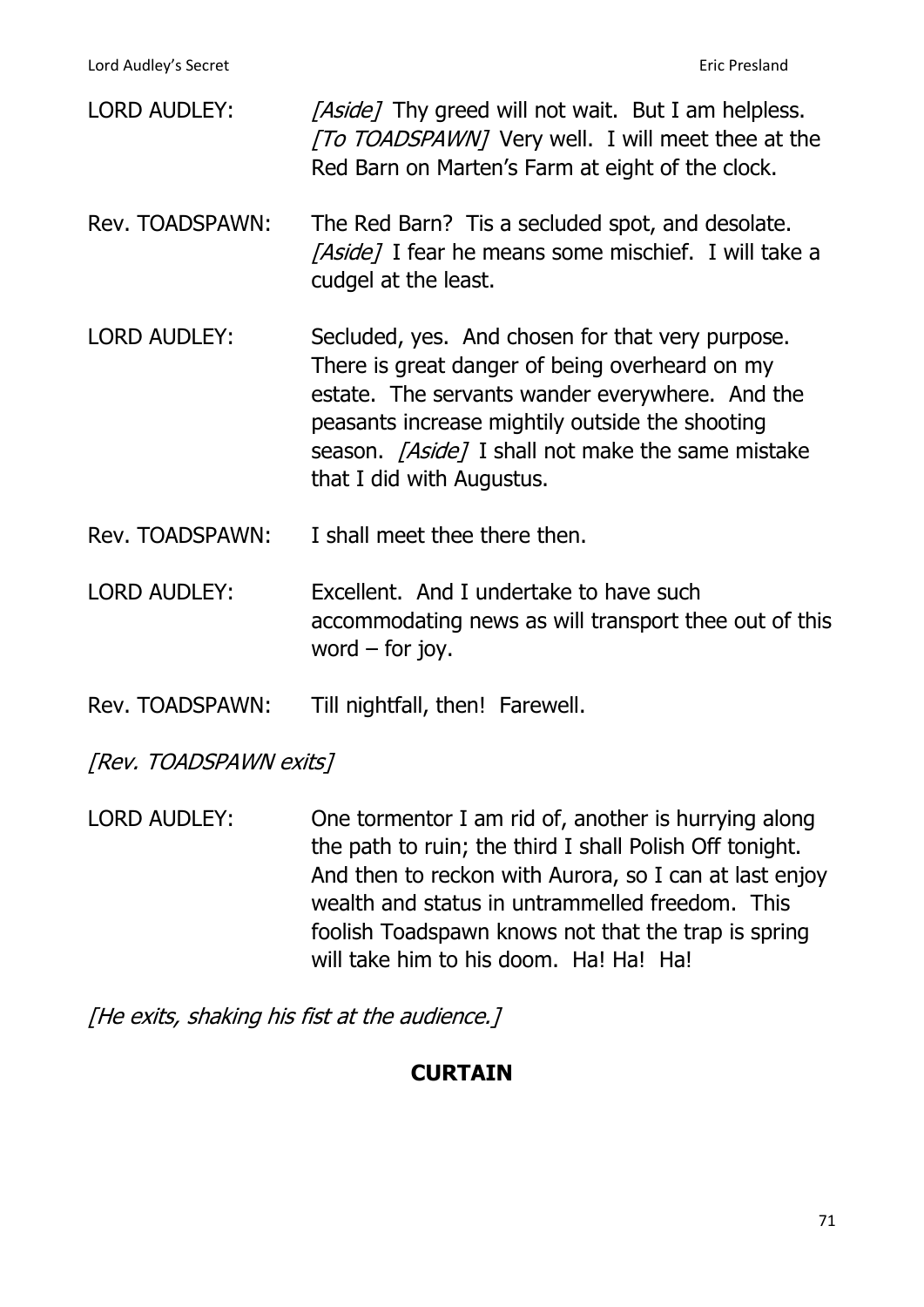#### Scene Two

[By The Red Barn.]

CHORUS 1: Night falls. The birds have gone to sleep -

[CHORUS 2 snores]

Save for the piping of the watchful nightjar

[CHORUS 3 pipes]

- and the solitary murmur of the owl

## [CHORUS 2 murmurs]

- That's an owl?
- CHORUS 2: You said murmur.
- CHORUS 1: I was being poetic. Please yourselves. The solitary hoot of an owl.
- CHORUS 2: Woooo! Woooo!
- CHORUS 3: The dew falls, while the sky is yet pearled with the last faint traces of the sun.
- CHORUS 1: While Toadspawn, shivering in the evening chill, makes his wary way across the fields -
- CHORUS 2:  $\qquad \qquad$  to his appointment with Lord Audley and his DOOM!
- CHORUS 3: A second shadowy figure can be discerned in outline, toiling in the gloom –
- CHORUS 2: For Jed has such reason to return to Much Audley, as spurs him on the wings of angels; nor does fear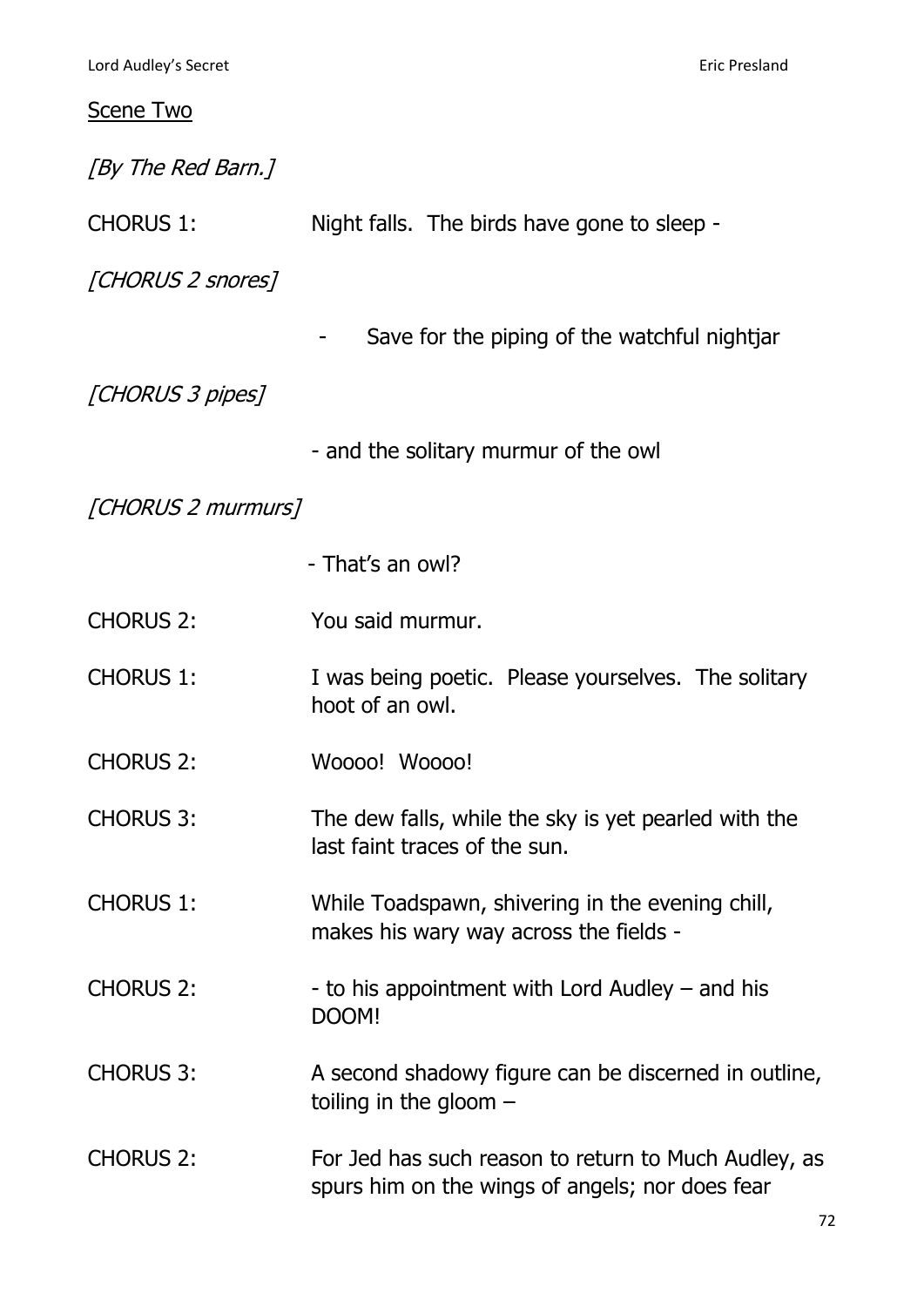shadow his manly heart, when he knows he is in pursuit of JUSTICE!

[Enter Rev TOADSPAWN, furtively]

Rev. TOADSPAWN: Hello! Hello! Audley is not here yet. Where can he be? A weight presses on my heart, foreshadowing some ungodly import. The Red Barn – how like a vault it seems. Fear steals on me. I tremble in every limb. *[He trembles]* I will return unto the clergy house at once.

[JED is heard coming]

Nay, he is at hand. It is too late for flight. I shall await Lord Audley in the hayloft, where I may have the advantage, should he try any trick. Come, trusty cudgel, be my aid. I shall need the strength of Samson, the cunning of Joshua against the Canaanites, if I shall see this night through.

[He exits into the barn. Enter JED.]

JED: 'Tis he! The vile dissembling priest who plied me with liquor, and contrived to drive me to penury and shame! He too 'twas, who insisted so that Augustus had gone to be a sailor. What does he here? The Old Red Barn has not been used these many years. It is a gloomy and a fearful place. There's many say that it is haunted. This conniving Toadspawn is up to no good, I warrant. I shall stay and watch a while.

[LORD AUDLEY enters silent and furtive.]

And here comes the object of my search. This villain shall not live long, or I shall perish in the attempt to bring him on his knees before the law.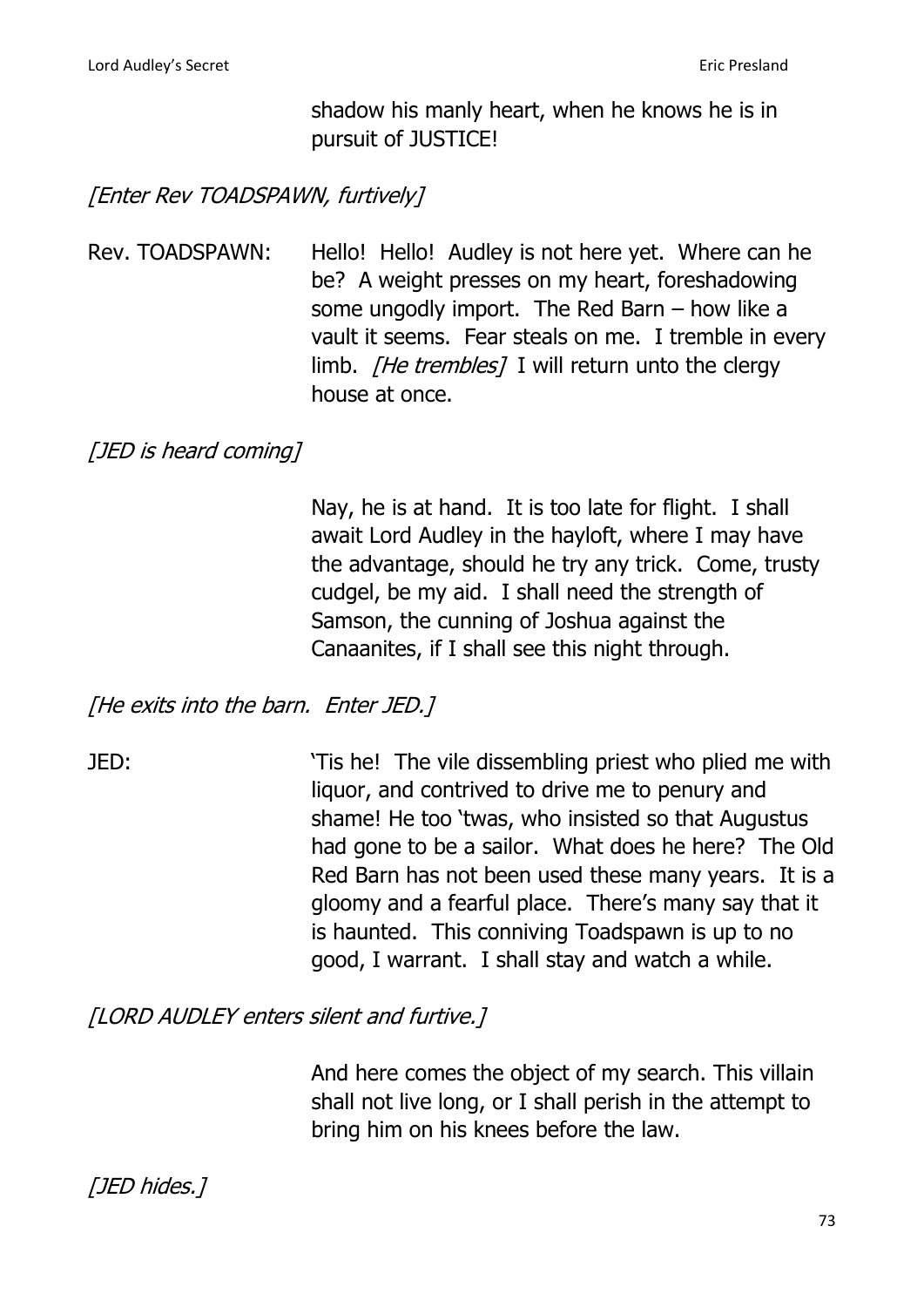| <b>LORD AUDLEY:</b> | Now by all the powers, holy and unholy, I shall do't.<br>Come, ye Gods, and give me strength. 'Tis turned<br>eight. I heard the stroke upon the bells of St.<br>Woodall's as I came across the field. Where is the<br>oily canon? Is he arrived before me? I see him not.<br>[Calls] Toadspawn! Toadspawn! Art thou here? |
|---------------------|---------------------------------------------------------------------------------------------------------------------------------------------------------------------------------------------------------------------------------------------------------------------------------------------------------------------------|
| Rev. TOADSPAWN:     | Ay, I am here to quit thee in thy perfidy!                                                                                                                                                                                                                                                                                |
| <b>LORD AUDLEY:</b> | Friend Toadspawn, I am ready to quit thee! I have<br>but one terrible agent to aid me, and that is fire. The<br>Red Barn timbers are dry as sand, and rotten<br>therewithal. Come, Robert, screw thy courage to the<br>sticking place. One last, most terrible deed, and it is<br>over.                                   |

[He takes a rush, lights it and goes into the barn. The reflection of fire is seen within. He comes out again. The fire takes hold, the flames grow stronger. TOADSPAWN appears at an upstairs window, as the flames lick round him]

| Rev. TOADSPAWN: | Fire! I am betrayed! I am lost. It rises fast. Fire!<br>Fire! The flames do lick about my feet! Curses!<br>Curses on the head of Robert Audley! Audley has<br>locked the door to the loft. I am trapped! Oh,<br>mercy! Mercy! Help! Help! The fire grows stronger<br>and stronger! Great Heaven, I know I have been a<br>bad and wicked man, but I will repent now, if only<br>thou wilt save me. |
|-----------------|---------------------------------------------------------------------------------------------------------------------------------------------------------------------------------------------------------------------------------------------------------------------------------------------------------------------------------------------------------------------------------------------------|
|                 |                                                                                                                                                                                                                                                                                                                                                                                                   |

- LORD AUDLEY: Make bargains with thy God? It is too late. There's no repentance that can save thee now.
- Rev. TOADSPAWN: Save me! Oh, save me! Help, someone! I choke! [He coughs] I choke [He coughs again] The air is stifling, I cannot breathe. [He gurgles] I die.

[Rev TOADSPAWN dies.]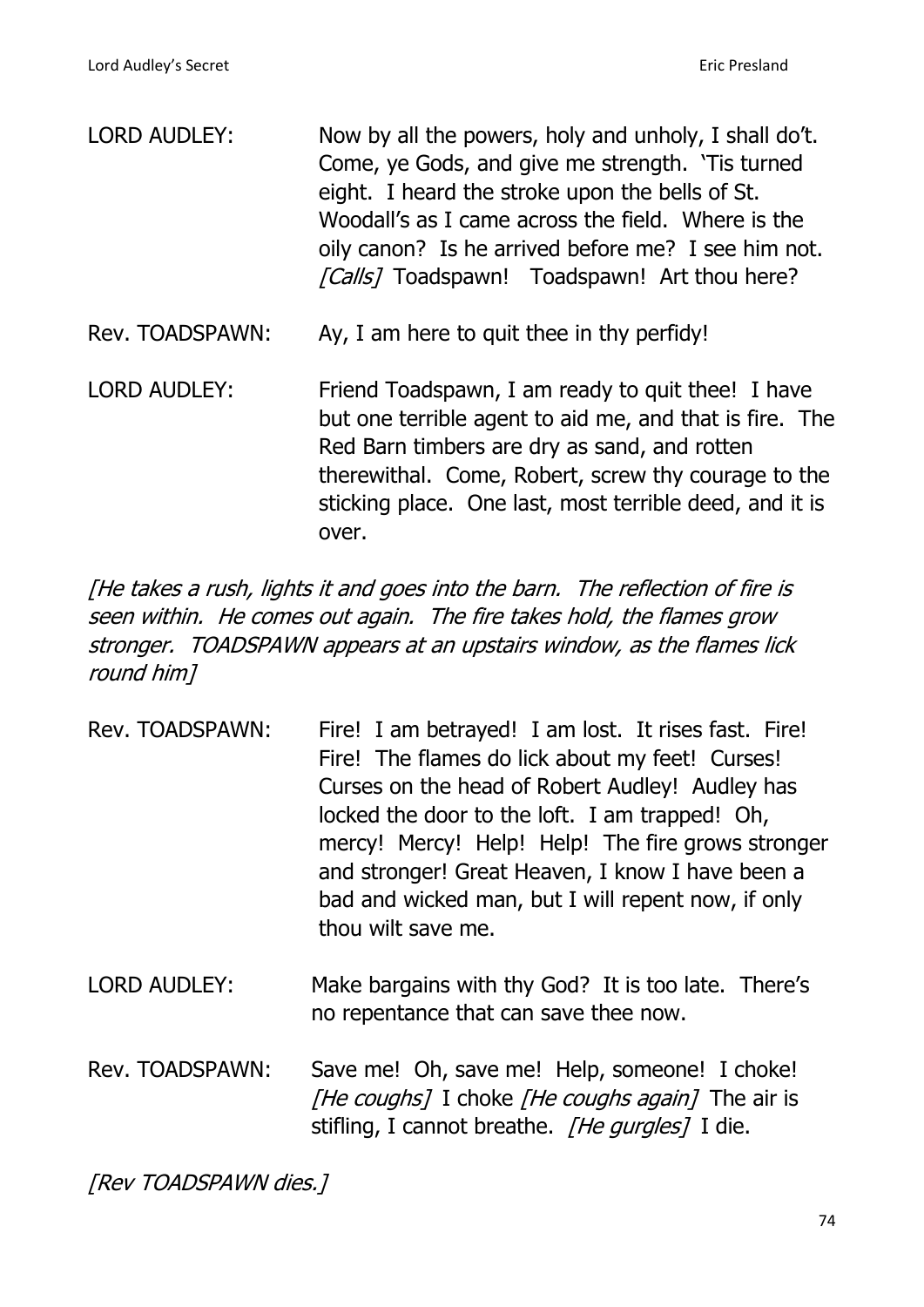# LORD AUDLEY: Dead! Dead! My other witness gone. I am safe!

[He runs off.]

JED: No! Lost eternally in the sight of HEAVEN!

### **CURTAIN**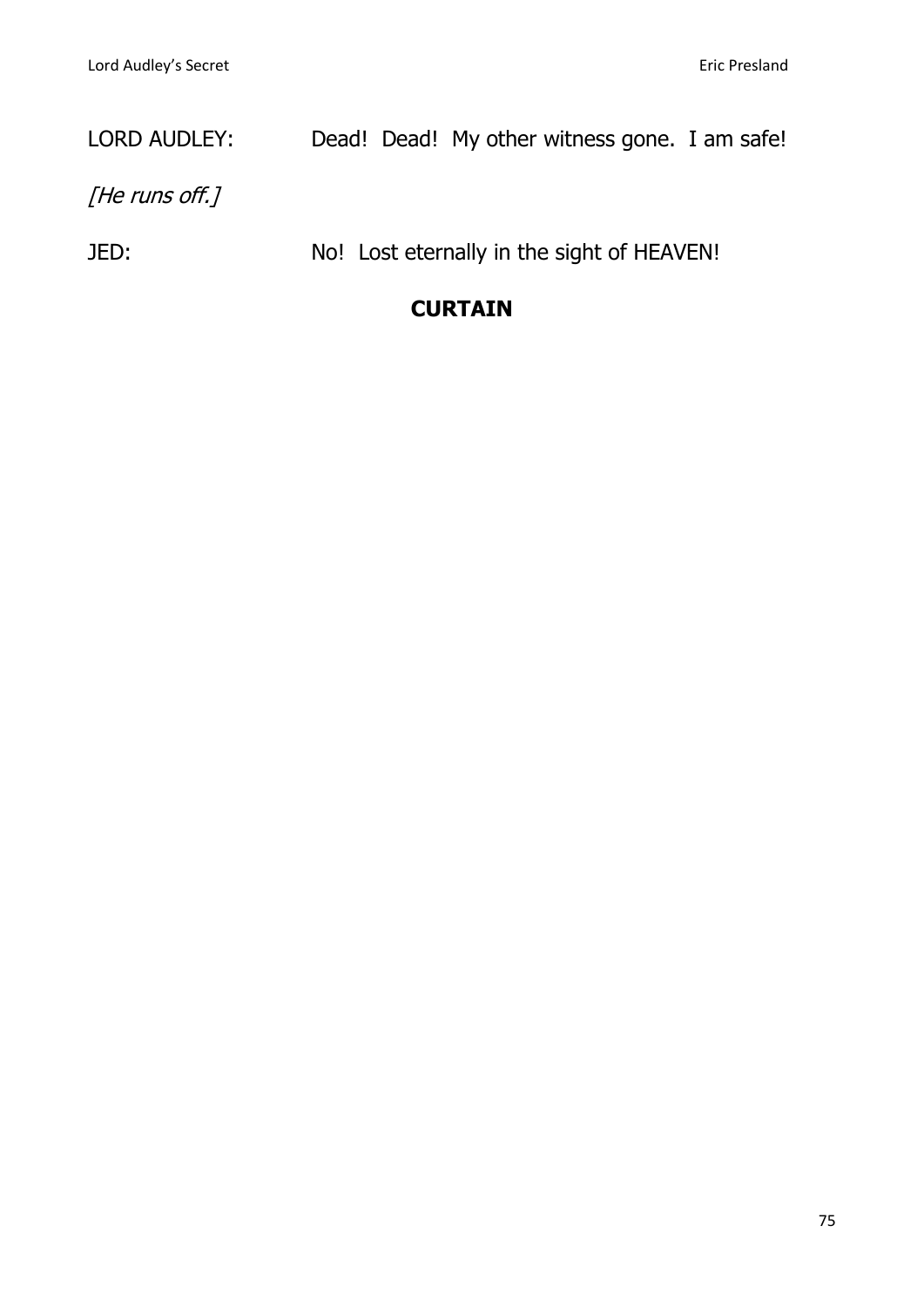#### Scene Three

[Lime Tree Walk again]

| <b>CHORUS 1:</b> | While Toadspawn perishes in the fiery heat of the<br>blazing barn -                                   |
|------------------|-------------------------------------------------------------------------------------------------------|
| <b>CHORUS 2:</b> | A death which surely prepares him for the torments<br>of the infernal regions in the life to come $-$ |
| <b>CHORUS 3:</b> | Lady Audley, with trembling heart, prepares to keep<br>her assignation with the devious canon.        |
| <b>CHORUS 1:</b> | Oh, how her mind now twists and turns, what<br>conflicts rage within her breast!                      |
| <b>CHORUS 2:</b> | As she hesitantly walks in the dark along the gravel<br>of Lime Tree Walk                             |
| <b>CHORUS 3:</b> | To learn at last the truth about her husband                                                          |

[Enter LADY AUDLEY]

LADY AUDLEY: Oh how my mind misgives me. Can this be true, what Toadspawn has confided? I cannot believe it. And yet he says he has proof positive. If this be so, oh miserable me! What a wretched prospect lies before me! The husband whom I loved and trusted, to whom I gave my very soul, will stand revealed as a sodomite, and, far worse than that, a deceiver and a hypocrite. 'Tis too hard to bear. [Pause] No, one must be brave. Thou must have certainty, whate'er befall. Ay me! These wretched doubts will kill me.

[Enter LORD AUDLEY. LADY AUDLEY cannot see him in the gloom.]

LADY AUDLEY: Canon Toadspawn?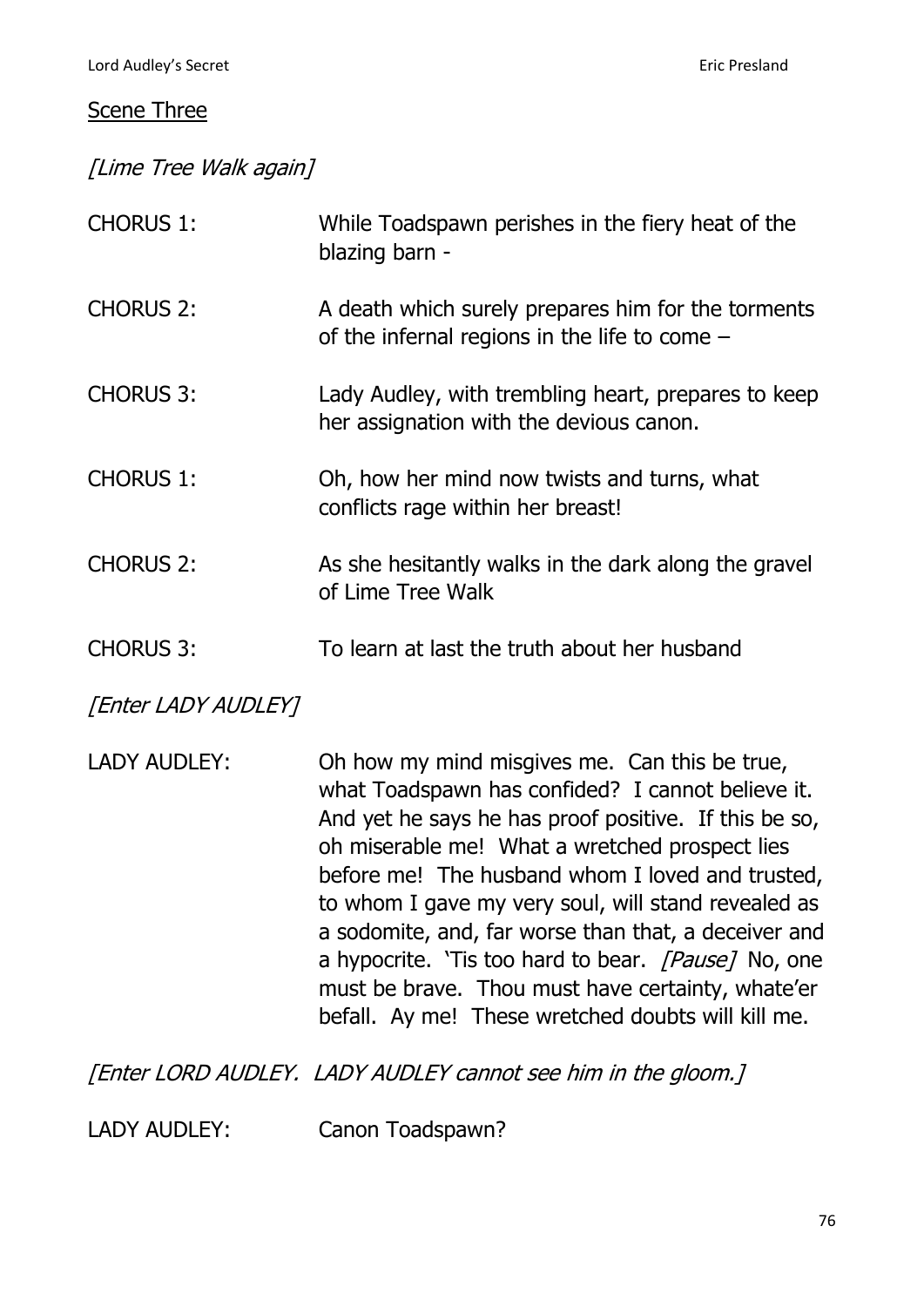| <b>LORD AUDLEY:</b> | [Aside] Ha! Surprised! I must compose myself. [To<br>LADY AUDLEY: ] Nay, my love, tis I. What brings<br>thee out a-walking so late of an evening, and to so<br>secluded a spot as the Old Well?                                                |
|---------------------|------------------------------------------------------------------------------------------------------------------------------------------------------------------------------------------------------------------------------------------------|
| <b>LADY AUDLEY:</b> | Husband! [Aside] How shall I confront him? I<br>cannot. I shall dissemble for the nonce. [To LORD]<br><i>AUDLEY:</i> I found the house hot. It was making my<br>bosom glow. I was restless for thy return. I thought<br>to take the night air. |
| <b>LORD AUDLEY:</b> | I fear that thou wilt catch thy death of cold. [Aside]<br>Ay, catch thy death indeed!                                                                                                                                                          |
| <b>LADY AUDLEY:</b> | Look! Look! There is a fire in the direction of the<br>Old Red Barn.                                                                                                                                                                           |
| <b>LORD AUDLEY:</b> | No, it is in quite a contrary direction. It is in the<br>direction of Newport Pagnell, I would say.                                                                                                                                            |
| <b>LADY AUDLEY:</b> | No, I am satisfied it is in the direction of the Red<br>Barn. Should we not go and satisfy ourselves? An<br>old barn like that will catch like tinder. It could be<br>dangerous.                                                               |
| <b>LORD AUDLEY:</b> | No! We shall not go!                                                                                                                                                                                                                           |
| <b>LADY AUDLEY:</b> | Why not? Is there danger? I insist I go.                                                                                                                                                                                                       |
| <b>LORD AUDLEY:</b> | And I insist that thou shalt not. Come back with me<br>to the Hall. I order thee as thy husband.                                                                                                                                               |
| <b>LADY AUDLEY:</b> | My mind misgives. I fear some harm has come to<br>Canon Toadspawn.                                                                                                                                                                             |
| <b>LORD AUDLEY:</b> | Harm? To Toadspawn? Thou sayest harm? What<br>harm? There can be no harm. The Barn is quite<br>Harm-less. Harm, indeed! What dost thou know of<br>harm? [Aside] Does she know?                                                                 |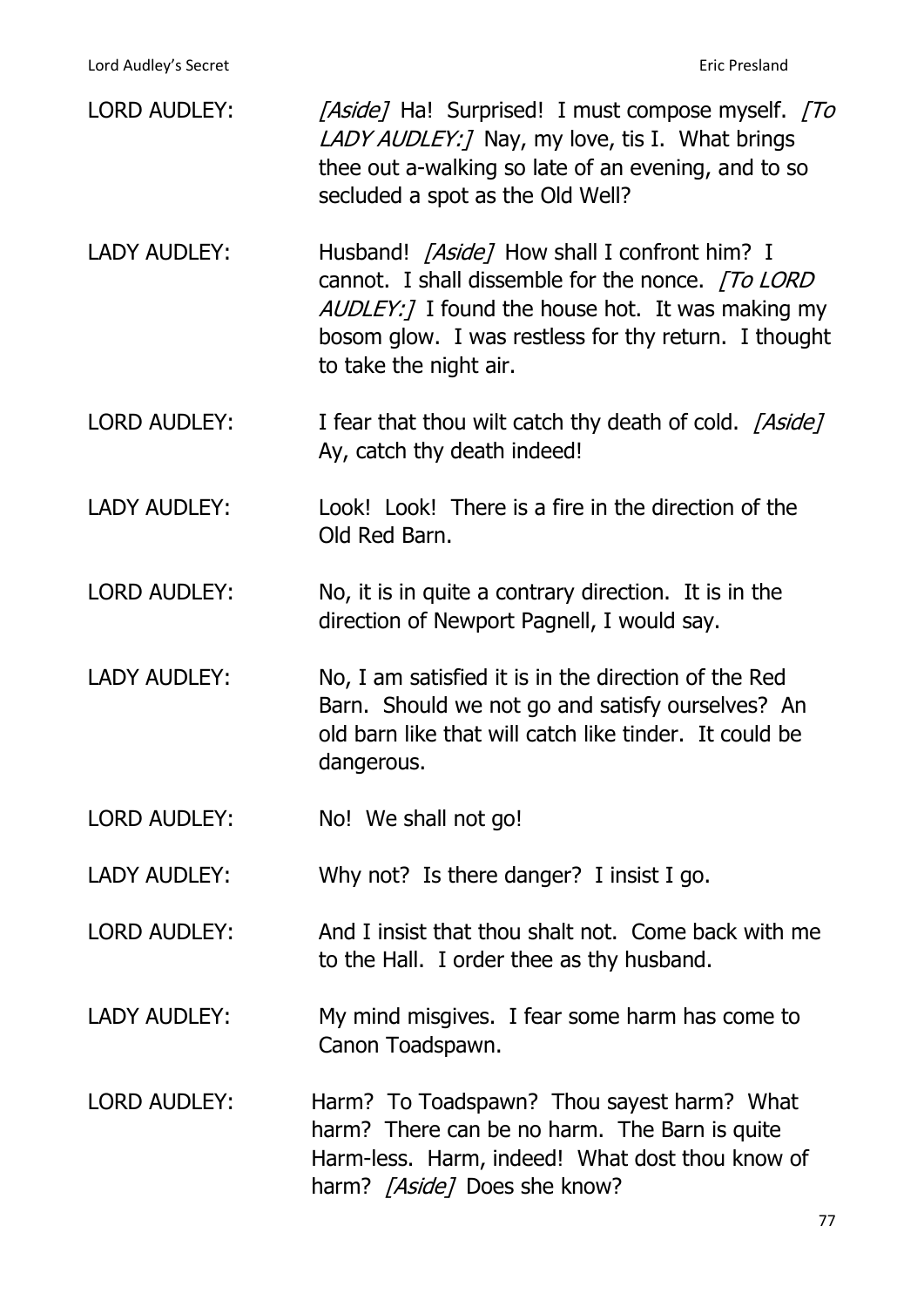Lord Audley's Secret **Eric Presland** 

- LADY AUDLEY: Some womanly intuition prompted me. I shall go and see.
- LORD AUDLEY: If Toadspawn perishes, then good riddance. He was not fit to live.
- LADY AUDLEY: How canst thou say that? He was a man, for all his faults. And a man of the cloth. *[Suspicious]* Why dost thou seek to prevent me? Thou hast some wicked motive, I see it in thine eye.
- LORD AUDLEY: Thou art mistaken, woman.
- LADY AUDLEY: No I am not. I see it all now. The canon was in possession of some dreadful secret. Thou wanted him out of the way. Oh cruel, wicked man! What did he know of thee, that thou shouldst wish him dead.
- LORD AUDLEY: He knew too much. And now he is silenced.
- LADY AUDLEY: But I am not! I will denounce thee to the Law. I will proclaim thee as a murderer. Help! Help!
- LORD AUDLEY: If thou wilt not be silent, then I will have to stop thy mouth for ever!

[He makes to kill her. They struggle. The ghost of AUGUSTUS rises out of the well.]

- LORD AUDLEY:  $[Falling back]$  But thou art dead! Dost thou come back still to haunt me? Let me have peace at last.
- AUGUSTUS: Audley, look on the murdered form of the man who loved thee. The toils of JUSTICE are winding close about thee. Do not think that thou shalt escape! The all-seeing eye is on thy every action. Farewell! I shall be beside thee on the scaffold.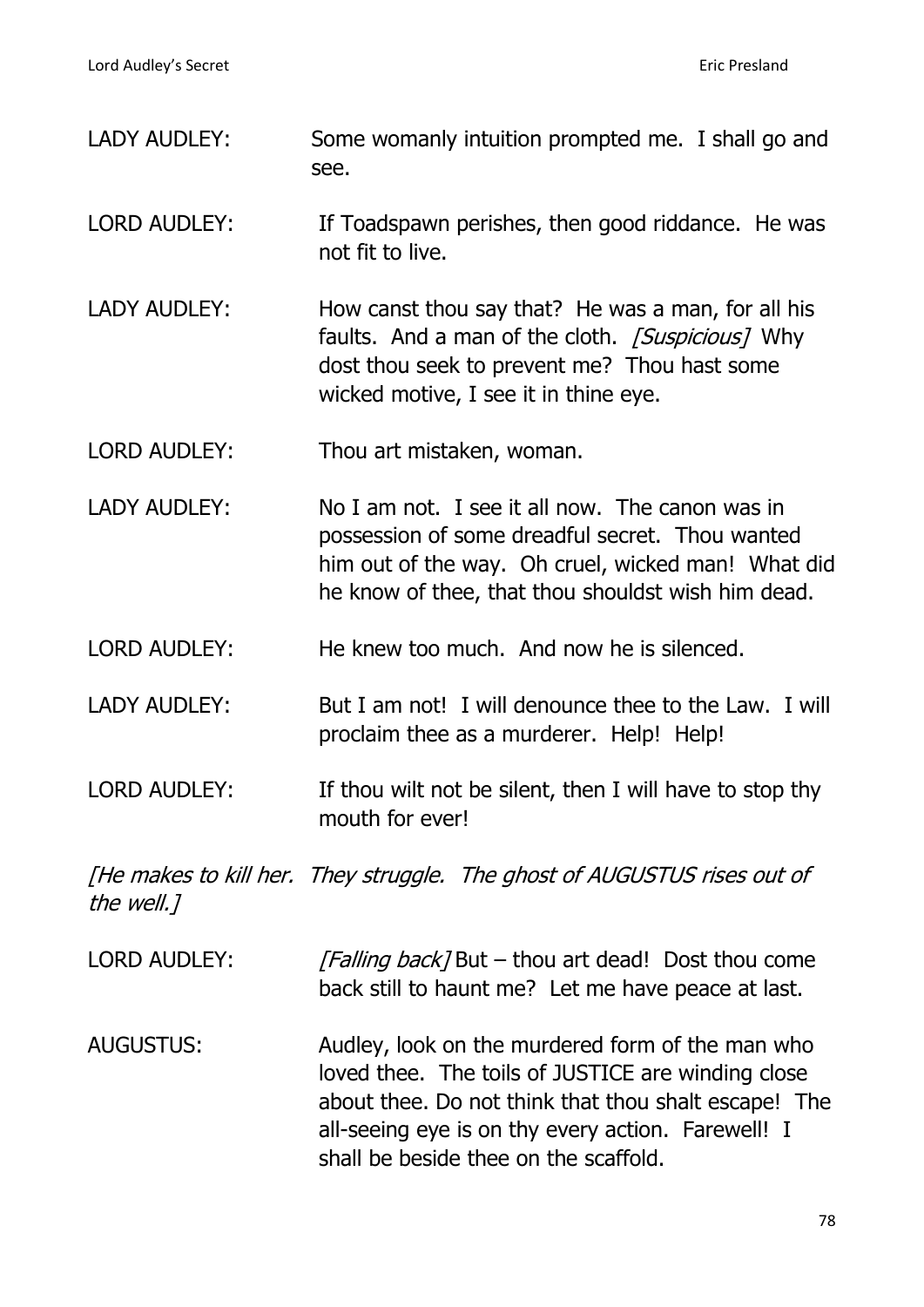[LORD AUDLEY goes mad.]

LORD AUDLEY: Away! Away! Look not on me! I dare not gaze upon that ghastly form. Is it a dream? My brain reels. My flesh quivers. My eyeballs roll about their sockets, my heart throbs nigh unto bursting. His eyes are shot with ghastly fire, his hands are eagles' claws that will tear my throat.

[Enter JED, carrying Rev TOADSPAWN in his manly arms. He lays TOADSPAWN down.]

| JED:                | [To AUDIENCE] After Audley fled, I leapt into the<br>burning barn and just managed to drag the<br>unconscious Toadspawn out before the blazing<br>rafters came crashing down on our heads. Just<br>thought you should know. |
|---------------------|-----------------------------------------------------------------------------------------------------------------------------------------------------------------------------------------------------------------------------|
| Rev. TOADSPAWN:     | [Reviving] I thank HEAVEN I have been spared to do<br>one act of justice ere I end my guilty life. I accuse<br>this man of $-$                                                                                              |
| JED:                | Say nothing, I beg. Conserve thy strength.                                                                                                                                                                                  |
| Rev. TOADSPAWN:     | I must speak. I accuse this man of $-$                                                                                                                                                                                      |
| <b>LADY AUDLEY:</b> | - there will be time once thou hast had some rest and<br>some nourishing gruel $-$                                                                                                                                          |
| Rev. TOADSPAWN:     | I accuse this man of $-$                                                                                                                                                                                                    |
| JED:                | Nay, there is a doctor on the way. He will cure thee<br>with some lovely leeches.                                                                                                                                           |
| Rev. TOADSPAWN:     | I accuse this man of $-$ <i>[He has a vision of HEAVEN]</i><br>Look, I see the heavens open, and the angels<br>opening their arms. A choir sings, there is beautiful<br>light. Everyone is smiling. [Aghast] As they point  |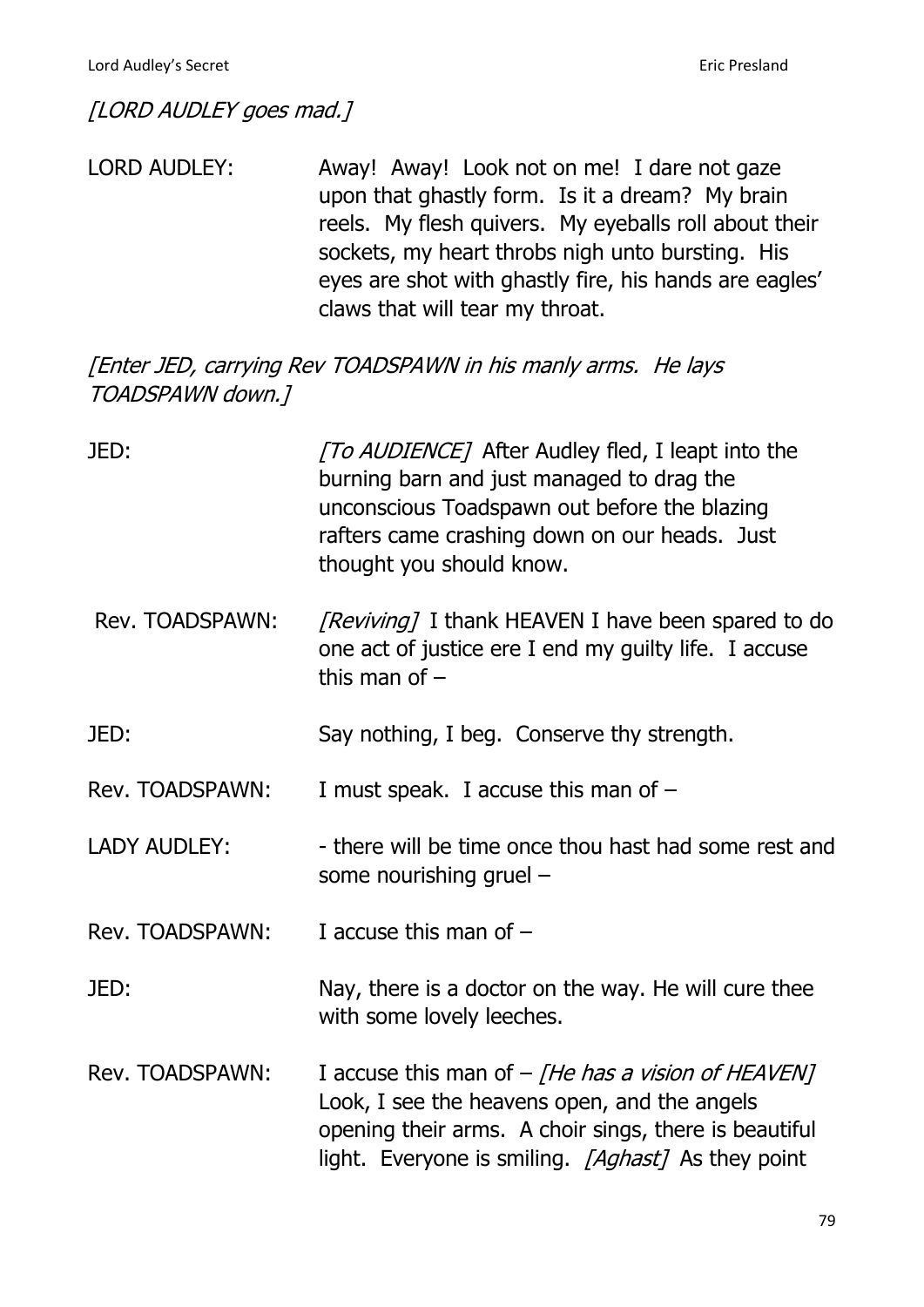me unto HELL! Too late! I am silent. Silent for ever – ever – ever!

[Rev TOADSPAWN dies.]

- LADY AUDLEY: There is no need for silence. I can piece it all together. Canon Toadspawn was to bring me proof of Robert's treachery, but Robert's hand struck him down ere the hour of revelation. Fear not for my feelings, good Jed. I can bear the truth.
- JED: In that case, I will tell the truth. Friend, hear me! I accuse that monster of the murder of Augustus Manleigh!
- LORD AUDLEY: How and where? Prove it!
- Rev. TOADSPAWN: [Reviving] I can tell thee that. He pushed him down that! Very well! *[Pause]* I'm sorry, I'll gasp that again. He pushed him down that very well! With my dying breath I testify this is the truth. Curses on the head of this vile monster! The grave doth gape for thee, Robert Audley, as well as me!

[He dies again. Enter TARA MASALATA]

| <b>TARA MASALATA:</b> | I too accuse Audley of this crime and others also! |  |
|-----------------------|----------------------------------------------------|--|
|                       |                                                    |  |

- LORD AUDLEY: You? Alive too? Is there no end to these resurrections? They become positively fashionable.
- TARA MASALATA: Ay, I am alive. Thou hast thought to silence me, but thou didst not think of the silver beaver which I wear over my heart as a good luck charm. Once again I thank the Lord for my beaver. It has saved me yet again.
- LORD AUDLEY: Give it here!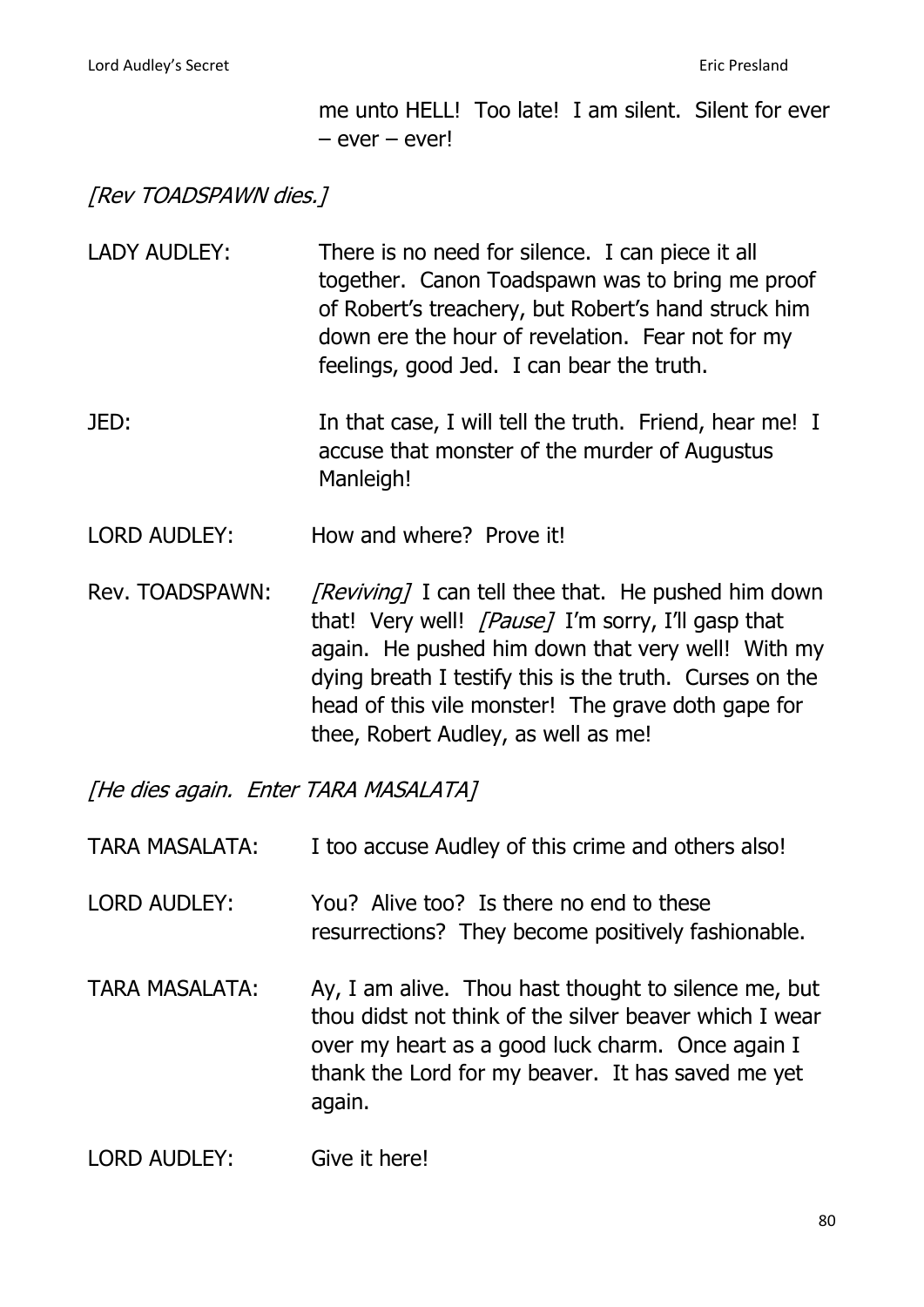TARA MASALATA: No hand of man shall ever touch my beaver! Stand back while I lay the charge that thou hast pushed Augustus Manleigh down this well. But there is no need to search for him, for Augustus Manleigh is –

[AUGUSTUS leaps forth, very much alive]

- AUGUSTUS: Here!
- LORD AUDLEY: Alive? Thou art alive?

JED: Alive!

AUGUSTUS: Back, monster! Thank that woman and her tribe, who fished me out of the well, that thou dost not have my death on thy conscience. The blow that thou hast struck rendered me an invalid for many months. I durst not give away my whereabouts for fear that thou wouldst strike me down again. And so I waited, until the time was ripe. And now the time has come.

[LORD AUDLEY goes mad. He thinks he is married to AUGUSTUS.]

LORD AUDLEY: I give this no heed, I have no need to care. I am rich, I am powerful. I have a strong Manleigh husband who will protect me from the slings and arrows of the world. They told me he was dead, but they lied to me. Come, my Lord Augustus, thy arm, thy arm. We will leave this place. Our carriage awaits. Let us travel to exotic climes. Never heed what the world says  $-$  I have no husband but thee, only thee. Take my arm, my lord, my love –

[AUGUSTUS recoils in horror at the proffered arm.]

- LORD AUDLEY: Do not shrink, dear husband, from thy little Roberta. It is time to board the coach. Come, my lord, come.
- JED: What does this mean?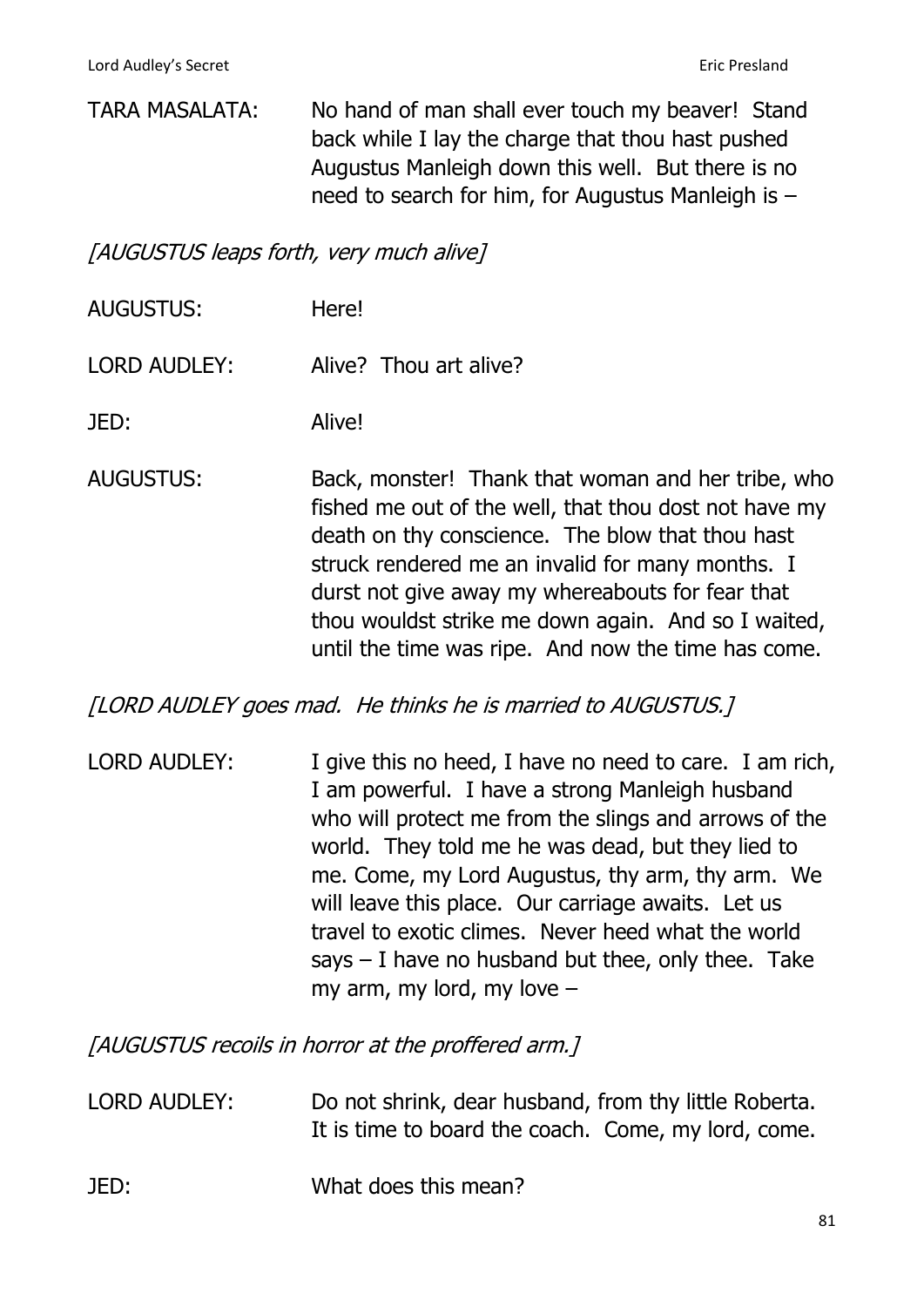| <b>TARA MASALATA:</b>                 | Dost thou not see that he is mad?                                                                                                                                                                                                               |  |
|---------------------------------------|-------------------------------------------------------------------------------------------------------------------------------------------------------------------------------------------------------------------------------------------------|--|
| ALL:                                  | <i>[Stepping back]</i> Mad?                                                                                                                                                                                                                     |  |
| <b>LORD AUDLEY:</b>                   | Aye, aye, that is the word. I feel it in here, here.                                                                                                                                                                                            |  |
| [He presses his hands to his temples] |                                                                                                                                                                                                                                                 |  |
|                                       | No, do not touch me, do not come near me. I feel<br>the darkness clouding my mind.                                                                                                                                                              |  |
| <b>TARA MASALATA:</b>                 | A hundred years from now it will be gender fluidity.<br>But now $-$                                                                                                                                                                             |  |
| <b>LORD AUDLEY:</b>                   | Mad! Mad! Mad! Mad!<br>I will gather posies<br>I will gather flowers<br>I will trip the light fantastic<br>In and out of bowers<br>See the wanton roses<br>Drooping in the showers<br>I will bite their heads off<br>And chew on them for hours |  |

[He does a mad dance.]

The time is come when I must flit away. Flit, flit flit, to fairy dells afar. Do not follow me, do not try to save me. Only the grave can save me, so let the grave, the cold grave close over Lord Audley and his Secret for ever.

[He froths at the mouth, collapses and dies.]

| JED: |  | And now, dear Augustus, we are reunited. |
|------|--|------------------------------------------|
|      |  |                                          |

AUGUSTUS: Dear Jed. Come hold me in a manly embrace.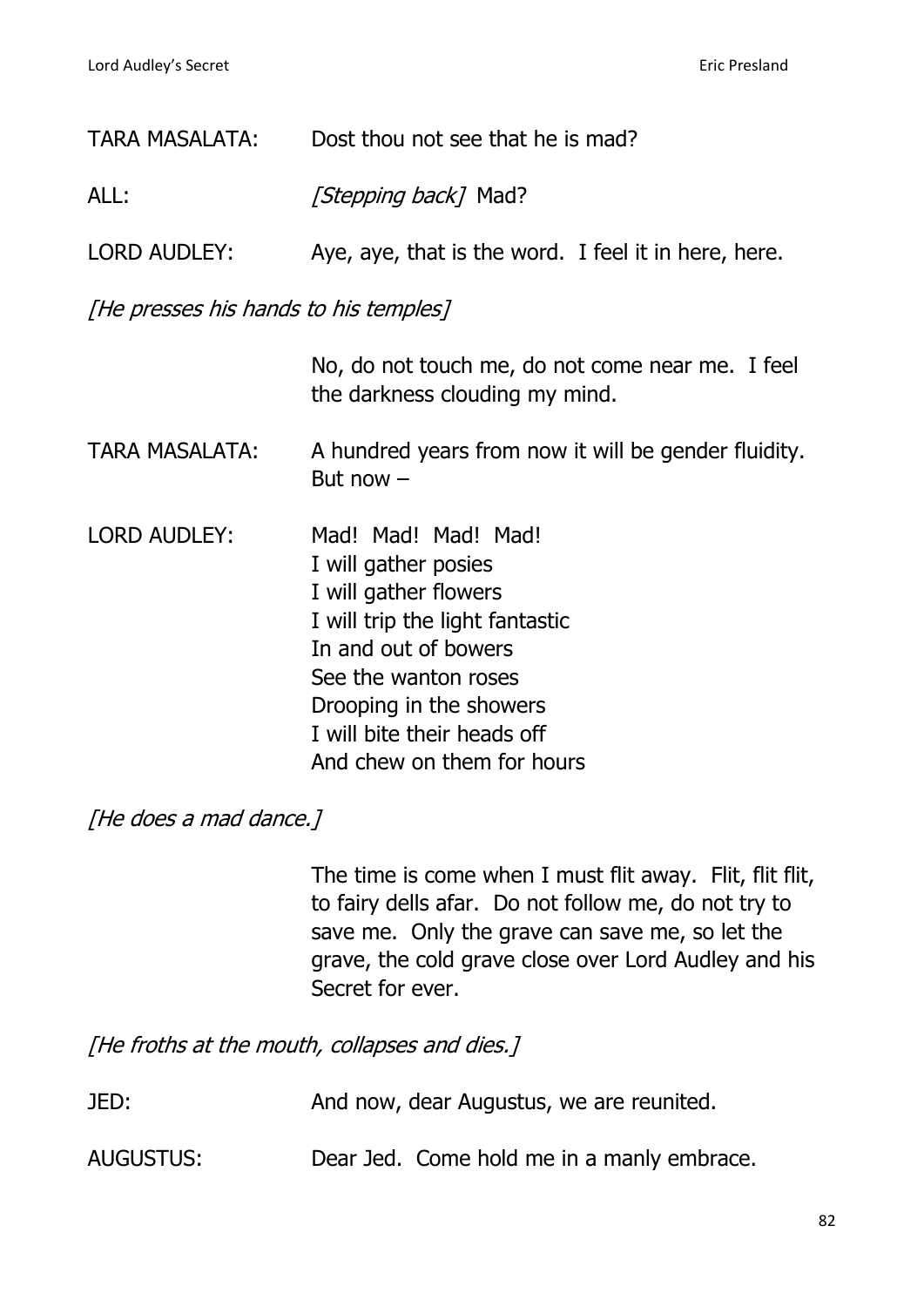Lord Audley's Secret **Eric Presland** 

[They embrace]

TARA MASALATA: But hold!

JED: Hold what?

TARA MASALATA: Stay a moment. There is one thing I have left out of my account. My tribe has helped thee, as it should protect another outcast. But there is something else, more personal and urgent which led us to thy succour.

JED/AUGUSTUS: What is it?

TARA MASALATA: When one of my tribe came to thee, rescued thee from the well, they took thee to our tents, stripped thee, bathed thee. And there did they observe that upon thy flank there was not a strawberry birthmark.

JED/AUGUSTUS: What does it mean? Tell us.

TARA MASALATA: Many years ago, when I was young and foolish, before I met my beloved Tzatziki, I had not yet renounced the ways of men. A gallant came – he promised I should be his bride. My innocent eyes saw not through his guile. In fond delusion I submitted to his lusts, and threw away that jewel which should be preserved for other women's delight alone. A child there was –

JED/AUGUSTUS: Go on.

TARA MASALATA: A child so beautiful and fair. One day it was snatched from its crib upon the Heath by a wealthy upper-class woman, and never seen again. Till now.

JED/AUGUSTUS: Thou meanest - ?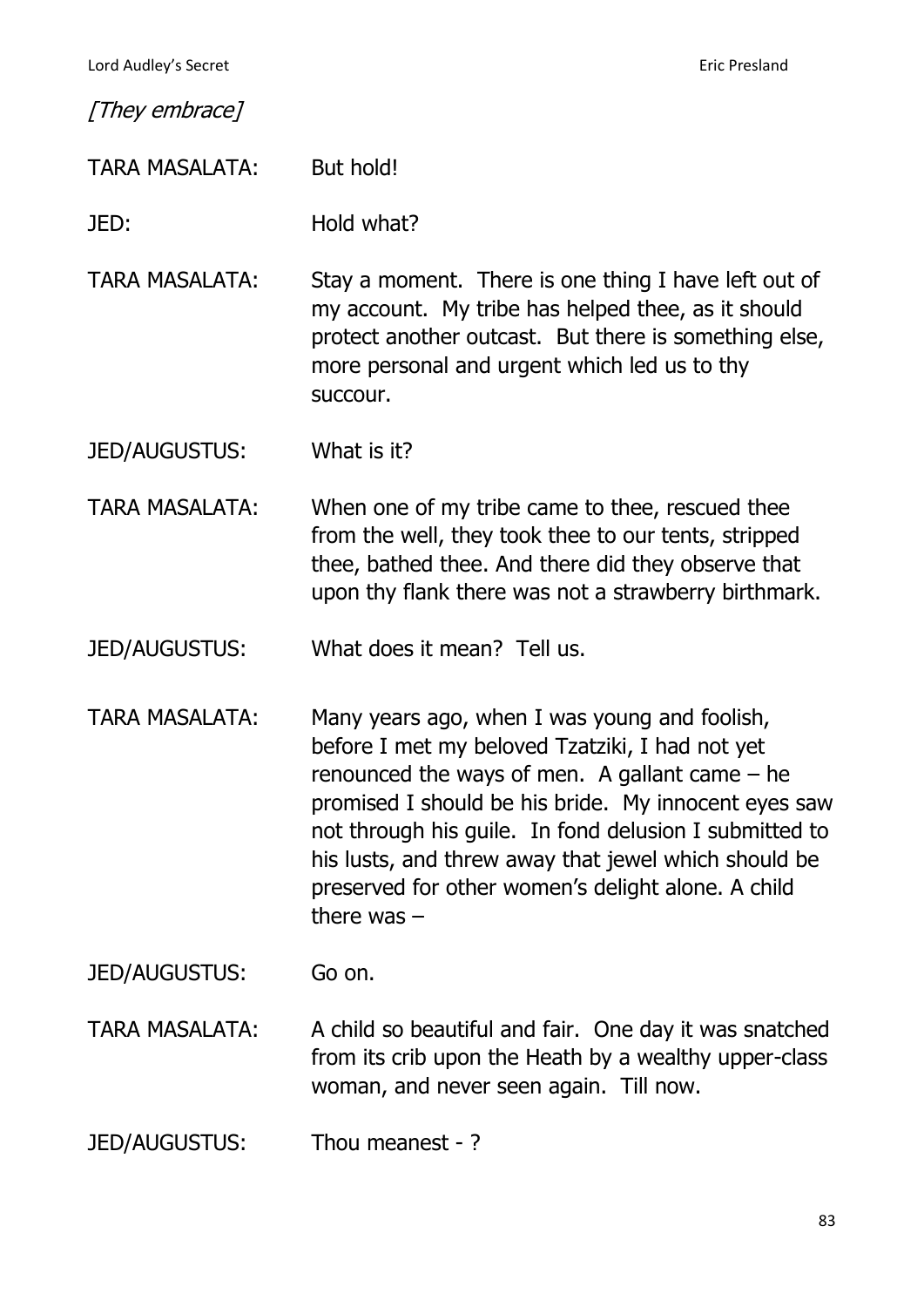| <b>TARA MASALATA:</b> | Yes. That child didn't have a strawberry birthmark<br>upon its upper flank either.                                                                                                                 |
|-----------------------|----------------------------------------------------------------------------------------------------------------------------------------------------------------------------------------------------|
| <b>AUGUSTUS:</b>      | Mother!                                                                                                                                                                                            |
| <b>TARA MASALATA:</b> | Son!                                                                                                                                                                                               |
| <b>LADY AUDLEY:</b>   | But $-$ stay! One moment! I too lack a strawberry<br>birthmark upon my upper flank.                                                                                                                |
| <b>TARA MASALATA:</b> | This runs always in our family.                                                                                                                                                                    |
| <b>LADY AUDLEY:</b>   | But how $-$ ?                                                                                                                                                                                      |
| <b>TARA MASALATA:</b> | There was a sister. Many years younger than I. I left<br>upon my travels, a ruined woman, shortly after she<br>was born. She too disappeared from her crib, prey to<br>another aristocratic woman. |
| <b>AUGUSTUS:</b>      | Can this be true?                                                                                                                                                                                  |
| <b>TARA MASALATA:</b> | There's a lot of it about.                                                                                                                                                                         |
| <b>LADY AUDLEY:</b>   | <i>To TARAT</i> Sister!                                                                                                                                                                            |
| TARA MASALATA:        | [To LADY AUDLEY] Sister!                                                                                                                                                                           |
| <b>LADY AUDLEY:</b>   | [To AUGUSTUS] Nephew!                                                                                                                                                                              |
| <b>AUGUSTUS:</b>      | <i>[To LADY AUDLEY]</i> Auntie!                                                                                                                                                                    |
| JED:                  | But stay! One moment more! This man that so<br>seduced thee, what was his name?                                                                                                                    |
| TARA MASALATA:        | 'Tis engraved on my heart. Sir Chorley Wood.                                                                                                                                                       |
| JED:                  | I knew't. Hear me. My mother told me on her<br>deathbed – [to AUDIENCE] – remember that in Act<br>One? – [to others] she told me that my father had                                                |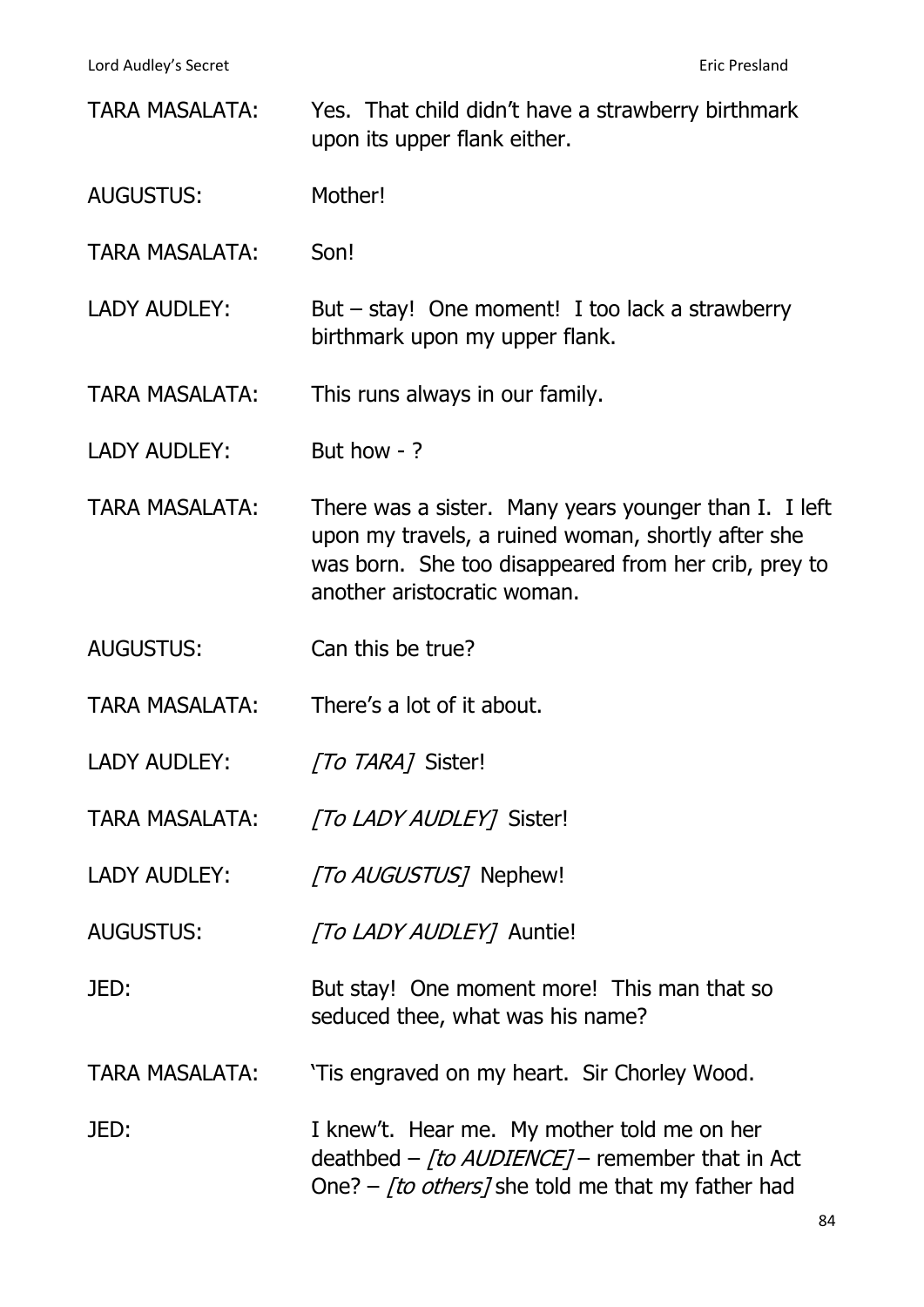gone to his grave with a dreadful secret. He was not the simple peasant that he seemed. Years before, he had been highborn, and led the rakehell life. He had seduced many an innocent girl with promise of marriage and position. The last of these girls was – different. Something about her stirred his conscience. He came to lead the simple rural life where he might repent in quiet solitude. He came here, to Much Audley, where he met my dear departed mother, and – the rest thou knowest.

- AUGUSTUS: You mean ?
- JED: Half-brother!
- AUGUSTUS: Half-brother?
- TARA MASALATA: Stepson!
- JED: Stepmother!
- LADY AUDLEY: Step-nephew!
- JED: Step-aunt!
- TARA MASALATA: Sister!
- LADY AUDLEY: Sister!

JED: But this means – Augustus, we must be parted. No longer can we enjoy such embraces, if we are bloodrelated.

- TARA MASALATA: Oh come now. What's a little incest among friends? And since there can be no child, no question of inbreeding –
- AUGUSTUS: We have thy blessing, mother?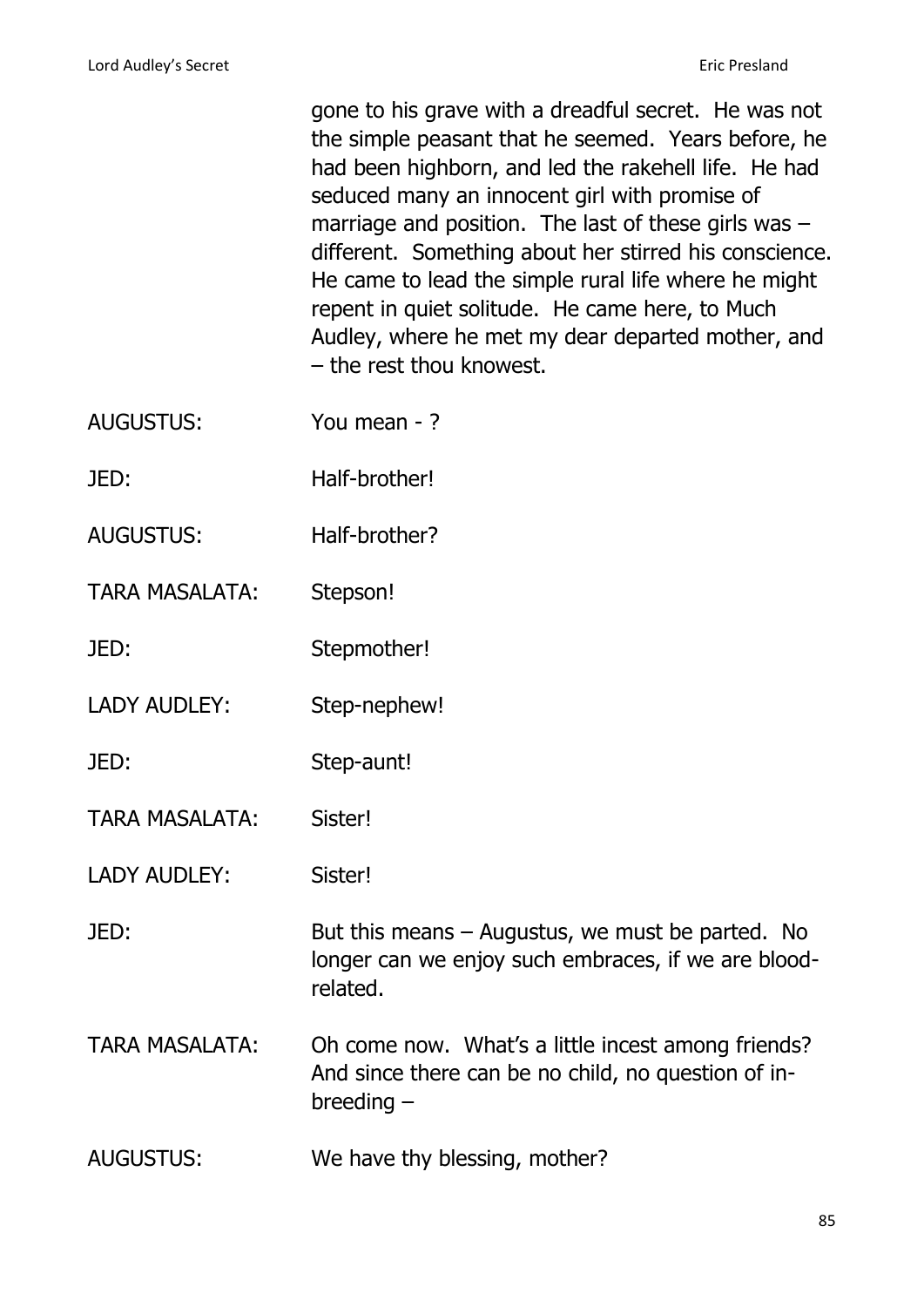| <b>TARA MASALATA:</b> | You have indeed. A fig for patriarchal taboos.                                                                                                                                                                                                                                                |
|-----------------------|-----------------------------------------------------------------------------------------------------------------------------------------------------------------------------------------------------------------------------------------------------------------------------------------------|
| <b>LADY AUDLEY:</b>   | Then a fig for elitist oppressive silly Sloane accents<br>too. Some home stirs within my heart. This strong<br>attractive woman opens my eyes. New thoughts, new<br>ideas, stir within my breast. Strange desires,<br>unfamiliar to me, are welling up. I need a damp<br>cloth.               |
| <b>TARA MASALATA:</b> | I too am stirred. I long to teach thee new ways, to<br>wake thy sleeping heart.                                                                                                                                                                                                               |
| <b>LADY AUDLEY:</b>   | Women loving women seem more attractive than ever<br>before. I knew deep down that this was in my<br>thoughts, but until this vile wretch did force the scales<br>from my eyes, I did not see it.                                                                                             |
| JED:                  | Then thou wilt not revile us, Augustus and I, and<br>bring humiliation and public disgrace upon our heads?                                                                                                                                                                                    |
| <b>LADY AUDLEY:</b>   | Why should I? There is naught disgraceful about<br>thee. I see thee as upright, virtuous and fair. Who is<br>there here among us who is not subject to unnatural<br>desires? Why, Toadspawn! Look at him, this flabby,<br>drunken, lecherous, hypocritical, self-righteous<br>sybaritic worm! |
| <b>AUGUSTUS:</b>      | But what dost thou really think of him?                                                                                                                                                                                                                                                       |
| <b>LADY AUDLEY:</b>   | Would anyone in their right mind wish to be like him?<br>No, I shall choose the path of deviation. It is more<br>upright to be bent!                                                                                                                                                          |
| <b>TARA MASALATA:</b> | And I too shall settle in Somerset.                                                                                                                                                                                                                                                           |
| JED:                  | Which part?                                                                                                                                                                                                                                                                                   |
| TARA MASALATA:        | All of me. So I can be near my dear Aurora.                                                                                                                                                                                                                                                   |